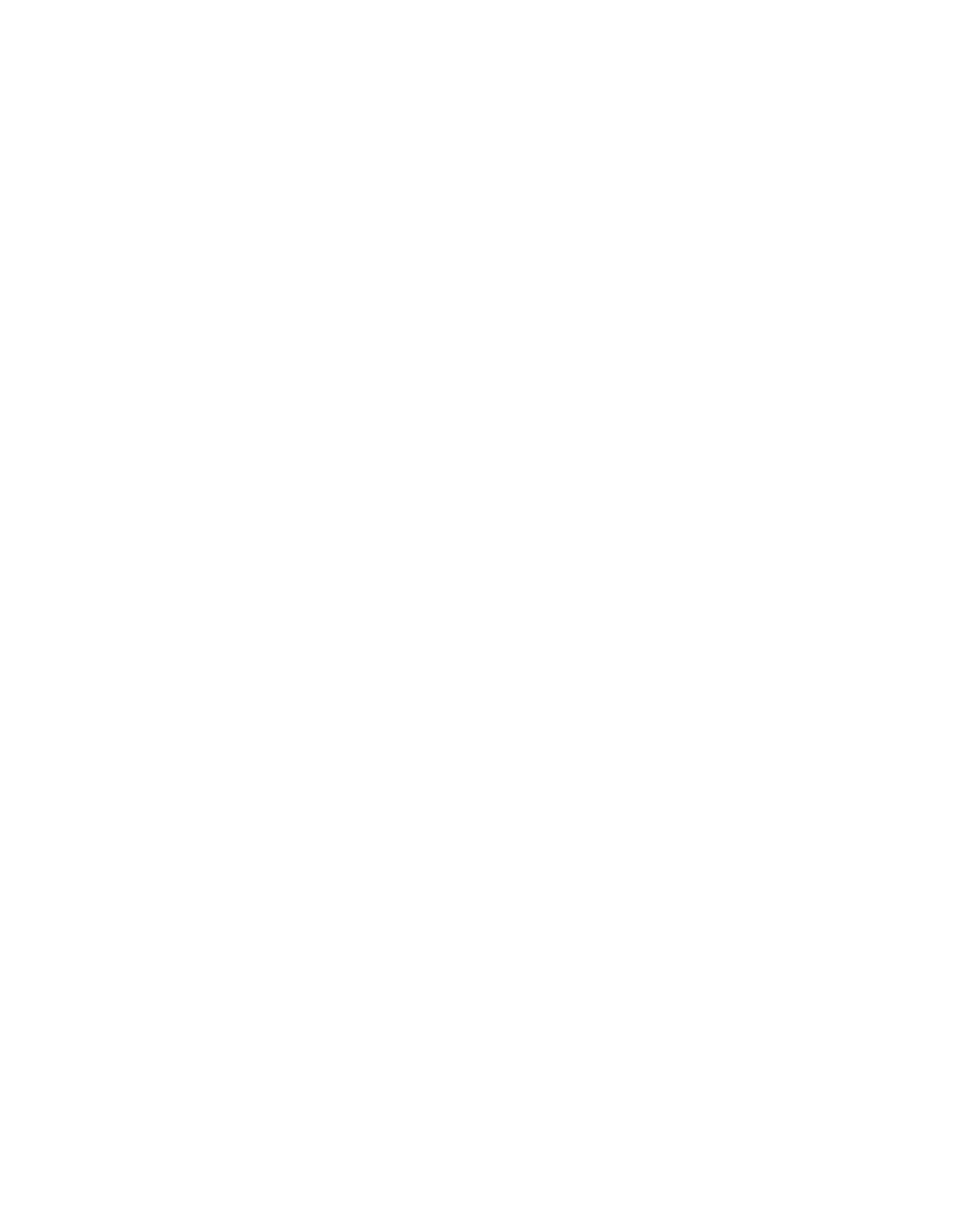|                                   | <b>CONTENTS</b> |     |
|-----------------------------------|-----------------|-----|
| <b>RATIONAL NUMBEERS</b>          |                 | 1   |
| <b>INTEGER EXPONENTS</b>          |                 | 25  |
| <b>ALGEBRAIC EXPRESSIONS</b>      |                 | 39  |
| <b>EQUATIONS AND INEQUALITIES</b> |                 | 55  |
| <b>LINES AND LINEAR EQUATION</b>  |                 | 75  |
| <b>ODDS AND ENDS</b>              |                 | 103 |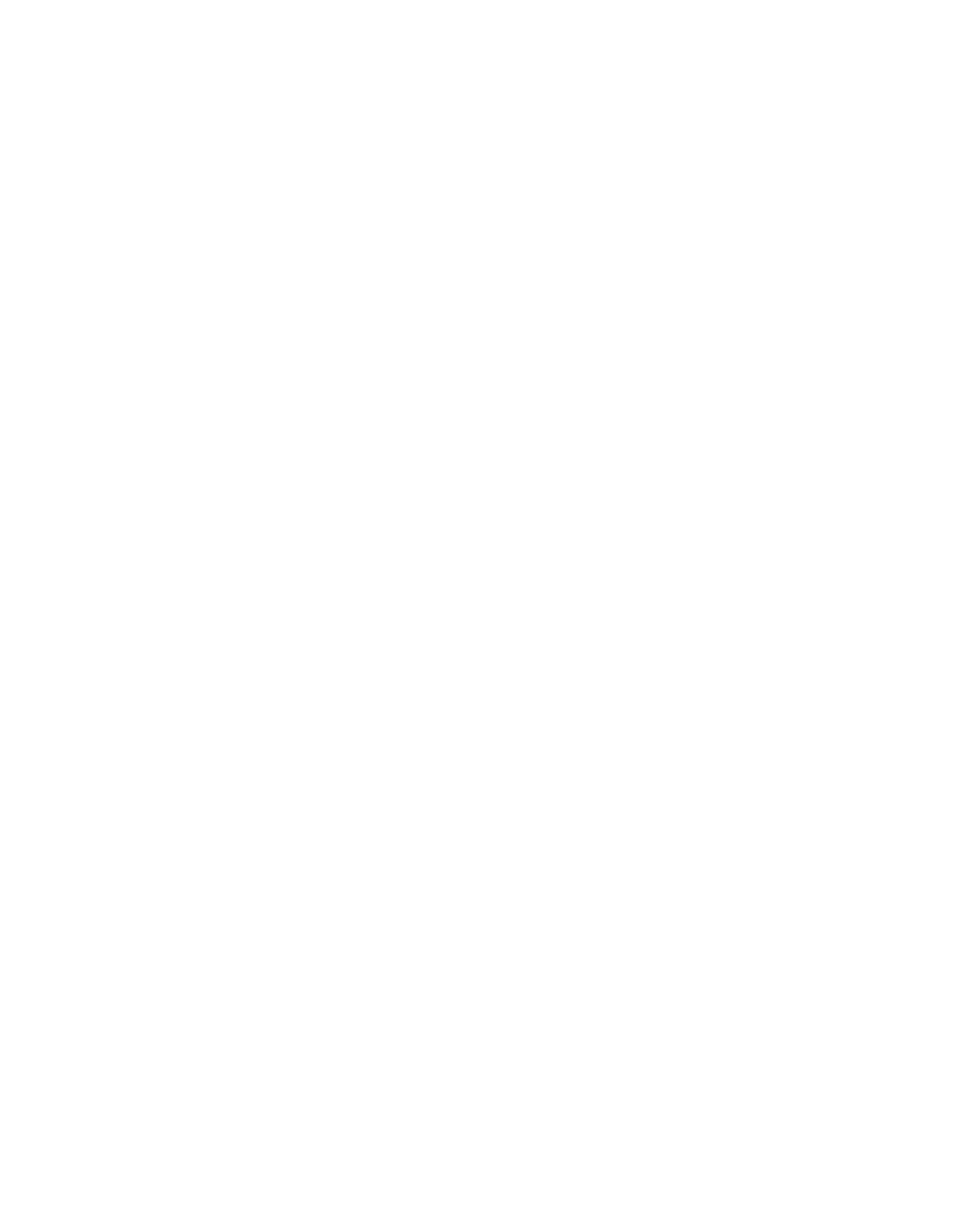## **DECIMAL NOTATION In Class Problems:**

| Add:      | (a) $0.3 + 0.8 + 0.5$ | (b) $5 + 4.3 + 3.6$ | (c) $0.126 + 1.26 + 12.6 + 126$ |
|-----------|-----------------------|---------------------|---------------------------------|
| Subtract: | (a) $2.97 - 1.38$     | (b) $120 - 175.25$  | (c) $625.3 - 10.75 - 20.1$      |
| Multiply: | (a) $(0.001)(1.4)$    | (b) $(13.58)(-4.2)$ | (c) $(-52.4)(-28.2)$            |

### **Perform the Given Operations**:

| (a) $40.2 - 3.97 + 38$                    | $(b) - 20.7 + 35.8 - 83.25$   | (c) $32.4 - (-25.8)$            |
|-------------------------------------------|-------------------------------|---------------------------------|
| (d) $2 \cdot 9 + 10 \div 2 - (3 \cdot 3)$ | (e) $5[8 + 3(2 \cdot 8 - 6)]$ | $(f)$ 4(12.3 – 10) – 5.2(6 – 2) |

| <b>Exercises</b>                          |                              |                                  |
|-------------------------------------------|------------------------------|----------------------------------|
| 1. $0.6 + 0.9 + 0.2$                      | 2. $9 + 6.3 + 2.4$           | 3. $0.318 + 3.18 + 31.8 + 318$   |
| Answer: $1.7$                             | Answer: 17.7                 | Answer: 353.298                  |
| 4. $3.94 - 1.86$                          | 5. $232 - 398.35$            | 6. $548.35 - 111.63 - 30.2$      |
| <b>Answer: 2.08</b>                       | Answer: -166.35              | Answer: 506.52                   |
| 7. $(0.033)(2.8)$                         | 8. $(25.14)(-3.2)$           | 9. $(-55.4)(-17.8)$              |
| Answer: 0.0924                            | Answer: -80.448              | Answer: 986.12                   |
| 10. $67.32 - 5.84 + 26$                   | $11. -21.2 + 13.56 - 64.06$  | 12. $72.38 - (-35.4)$            |
| Answer: 87.48                             | Answer: -71.7                | Answer: 107.78                   |
| 13. $3 \cdot 7 + 12 \div 3 - (2 \cdot 5)$ | 14. $6[7 + (3 \cdot 9 - 7)]$ | 15. 2( $13.2 - 8$ ) – 6.3(5 – 3) |
| Answer: 15                                | Answer: 402                  | Answer: -2.2                     |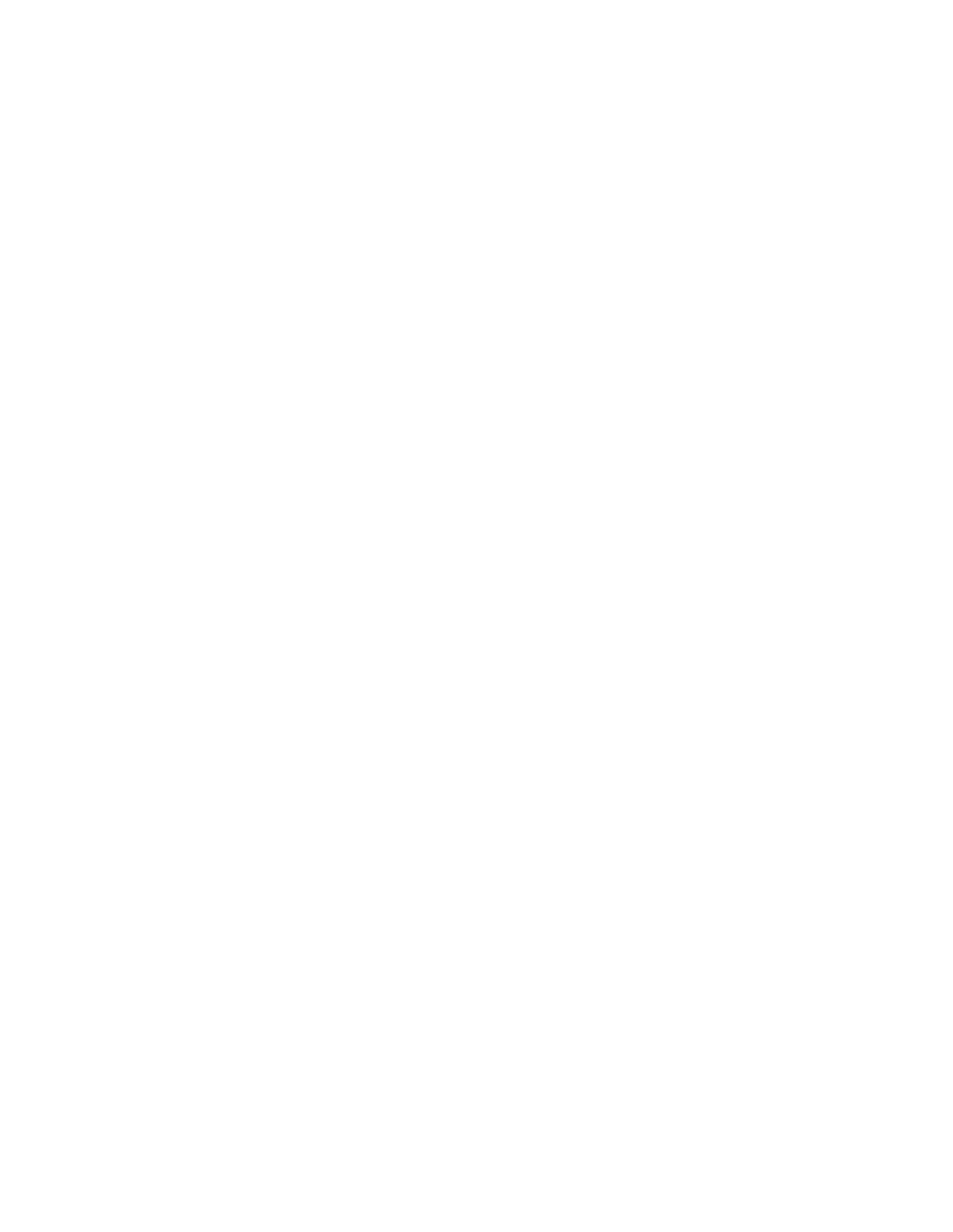# **Sample Test 1 RATIONAL NUMBERS**

**(FRACTIONS)**

### **Simplify:**

Question 1.1 **2**

 $\left(\frac{2}{5}\right)\left(\frac{3}{4}\right)$ **4**  $\left(\frac{3}{4}\right)$ 

The correct answer is  $\frac{3}{10}$ . If you got it, move on to Question 1.2. If not, consider the following example: 10  $\frac{5}{10}$ 

**EXAMPLE 1.1** Simplify:

3  $\left(\frac{3}{8}\right)\left(\frac{5}{18}\right)$ 

**PROPERTY:** For example: *ac bc*  $\frac{ac}{bc} = \frac{a}{b}$ (providing  $c \neq 0$ )  $\frac{3 \cdot 5}{8 \cdot 3 \cdot 6} = \frac{5}{48}$ 

**THE CANCELLATION**

Definition: For example: *a b*  $\frac{a}{7} \cdot \frac{c}{7}$ *d*  $\cdot \frac{c}{d} = \frac{ac}{bd}$ 1  $\frac{1}{8} \cdot \frac{5}{6} = \frac{1 \cdot 5}{8 \cdot 6} = \frac{5}{48}$  **SOLUTION:**



Can you now manage Question 1.1:

Simplify:  $\left(\frac{2}{5}\right)\left(\frac{3}{4}\right)$  Answer:  $\left(\frac{2}{5}\right)\left(\frac{3}{4}\right)$ 

 $\left(\frac{3}{4}\right)$  Answer:  $\frac{3}{10}$ 

If so, go to Question 1.2. If not:

**Simplify:**

| <b>1.1</b> Simplify                                     | Click-Video                             |
|---------------------------------------------------------|-----------------------------------------|
| (a) $\left(\frac{7}{9}\right)\left(\frac{3}{14}\right)$ | (b) $\frac{64}{30} \cdot \frac{15}{12}$ |

If you still can't solve Question 1.1: **Go to the tutoring center**.

–**3**

Question 1.2

The correct answer is  $\frac{3}{10}$ . If you got it, move on to Question 1.3. If not, consider the following example: **10**  $\frac{-3}{10}$ .  $\frac{15}{21}$ **21**  $\frac{15}{21}$ .  $\frac{7}{4}$  $\frac{15}{21} \cdot \frac{1}{-5}$ 10  $\frac{5}{10}$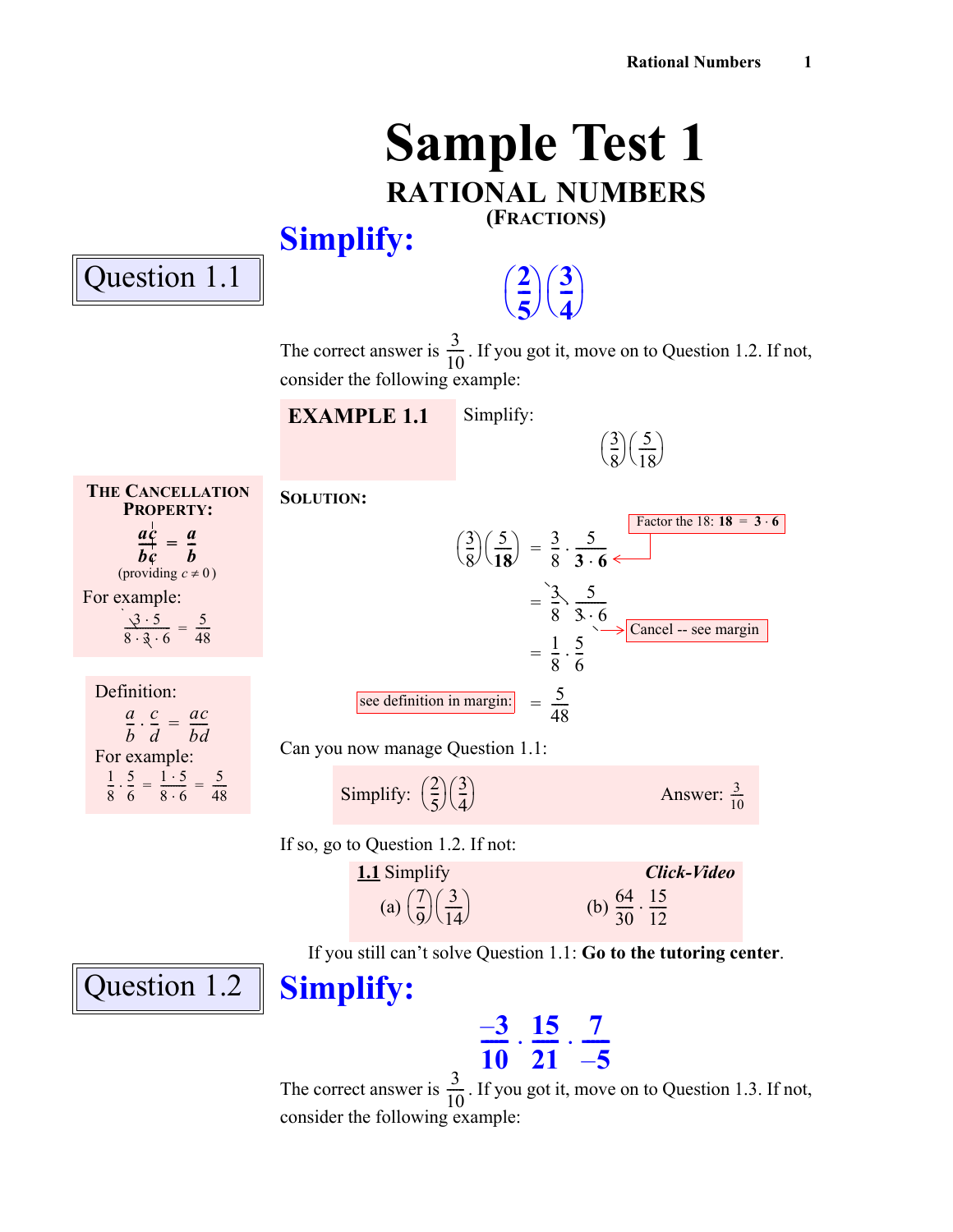$$
-\frac{a}{b} = \frac{-a}{b} = \frac{a}{-b}
$$
  
For example:  

$$
-\frac{6}{1} = \frac{-6}{1} = \frac{6}{-1}
$$

The product (or quotient) of an **odd** number of negative numbers is **negative.** For example:

$$
\frac{(-6)(2)(-30)}{1(-14)(9)} = -\frac{6 \cdot 2 \cdot 30}{14 \cdot 9}
$$

The product (or quotient) of an **even** number of negative numbers is **positive**. For example:

$$
(-2)(3)(-4) = 24
$$

**EXAMPLE 1.2** Simplify:

 $6 \cdot \frac{2}{-14}$  $-6 \cdot \frac{2}{-14} \cdot \frac{-30}{9}$ 

**SOLUTION:**

$$
-6 \cdot \frac{2}{-14} \cdot \frac{-30}{9} = \frac{-6}{1} \cdot \frac{2}{-14} \cdot \frac{-30}{9}
$$
  
= 
$$
\frac{(-6)(2)(-30)}{1(-14)(9)}
$$
  
see margin: 
$$
= -\frac{6 \cdot 2 \cdot 30}{14 \cdot 9} = -\frac{2 \cdot 3 \cdot 2 \cdot 3 \cdot 10}{2 \cdot 7 \cdot 3 \cdot 3} = -\frac{20}{7}
$$

Can you now manage Question 1.2:

Simplify: 
$$
\frac{-3}{10} \cdot \frac{15}{21} \cdot \frac{7}{-5}
$$
 Answer:  $\frac{3}{10}$ 

If so, go to Question 1.3. If not:

| 1.2 Simplify                          | Click-Video                                                          |
|---------------------------------------|----------------------------------------------------------------------|
| (a) $-(-\frac{4}{15})(\frac{-5}{16})$ | (b) $\frac{-12}{25} \cdot \frac{-5}{-8} \left( -\frac{2}{3} \right)$ |

If you still can't solve Question 1.2: **Go to the tutoring center**.

Question 1.3

Note: The quotient can also be expressed in the form: 3  $\frac{3}{8} \div \frac{3}{4}$  $\frac{3}{8}$ 3  $\frac{3}{4}$  $\frac{8}{2}$  or  $\frac{3/8}{2/4}$ 

# **Simplify:**

$$
\frac{3}{8} \div \frac{3}{4}
$$

The correct answer is  $\frac{1}{2}$ . If you got it, move on to Question 1.4. If not, consider the following example: 2  $\frac{1}{2}$ 

**EXAMPLE 1.3** Simplify:

$$
\left(\frac{15}{16} \div \frac{10}{8}\right)
$$
 or:  $\frac{\frac{15}{16}}{\frac{10}{8}}$  or:  $\frac{15/16}{10/8}$ 

**Definition:** In words: To divide: invert and multiply For example: *a b*  $\frac{a}{7} \div \frac{c}{7}$  $\frac{c}{d} = \frac{a}{b}$  $=\frac{a}{b} \cdot \frac{d}{c}$ 15  $\frac{15}{16} \div \frac{10}{8} = \frac{15}{16}$  $=\frac{15}{16}$   $\frac{8}{10}$ invert and multiply

**SOLUTION**:

$$
\frac{\frac{15}{16}}{\frac{10}{8}} = \frac{15}{16} \cdot \frac{8}{10} = \frac{3 \cdot 5 \cdot 8}{2 \cdot 8 \cdot 5 \cdot 2} = \frac{3}{2 \cdot 2} = \frac{3}{4}
$$
  
see margin

Can you now manage Question 1.3:

 $15$ 

Simplify: 
$$
\frac{3}{8} \div \frac{3}{4}
$$
 Answer:  $\frac{1}{2}$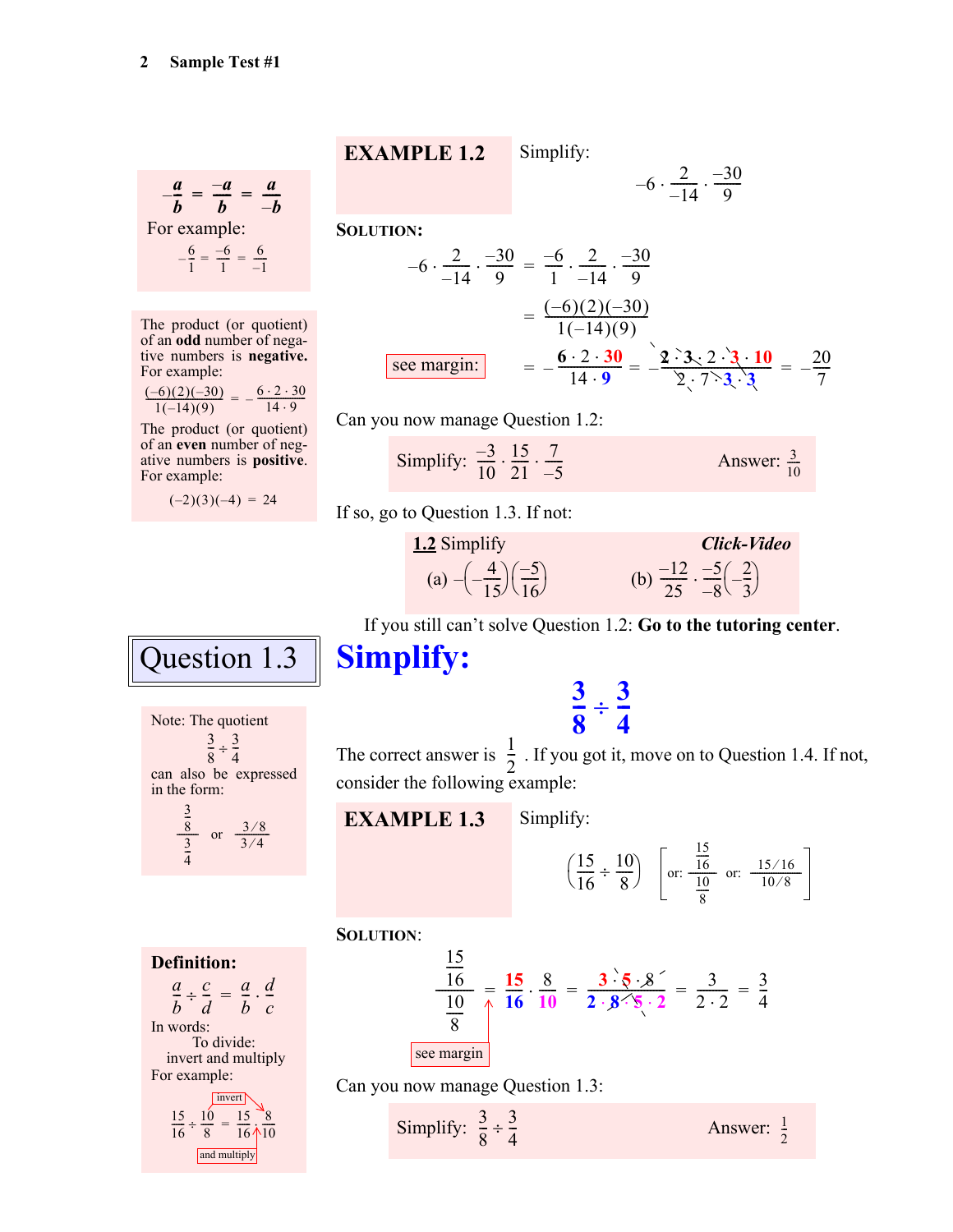

**1.3** Simplify *Click-Video* (a)  $\frac{-14}{21} \div \frac{2}{9}$  (b)  $\frac{-14}{21} \div \frac{2}{9}$ 9  $\div \frac{2}{\Omega}$  $rac{8}{27}$  $\frac{-16}{15}$ 15  $\frac{21}{16}$ 



If you still can't solve Question 1.3: **Go to the tutoring center**.

 $\frac{3}{2}$ **8**  $\frac{5}{2}$ 

**---------**

The correct answer is  $\frac{1}{16}$ . If you got it, move on to Question 1.5. If not, consider the following example: **6** 16  $\frac{1}{1}$ 



**SOLUTION**:

**Simplify:**

**Simplify:**

$$
\frac{\frac{9}{2}}{15} = \frac{\frac{9}{2}}{\frac{15}{1}} = \frac{9}{2} \cdot \frac{1}{15} = \frac{3 \cdot 3}{2 \cdot 3 \cdot 5} = \frac{3}{10}
$$

 $\frac{9}{2}$ 

15  $\frac{2}{15}$ 

Can you now manage Question 1.4:

**EXAMPLE 1.4** Simplify:

Simplify: 
$$
\frac{\frac{3}{8}}{6}
$$
 Answer:  $\frac{1}{16}$ 

If so, go to Question 1.5 below. If not:

| 1.4 Simplify   | Click-Video |
|----------------|-------------|
| –14            | $-10$       |
| (a)            | (b)         |
| $\overline{6}$ |             |

If you still can't solve Question 1.4: **Go to the tutoring center**.

 $-4$ 

**---------------**

Question 1.5

The correct answer is  $\frac{14}{2}$ . If you got it, move on to Question 1.6. If not, consider the following example: –**6 7 -----** 3  $\frac{14}{2}$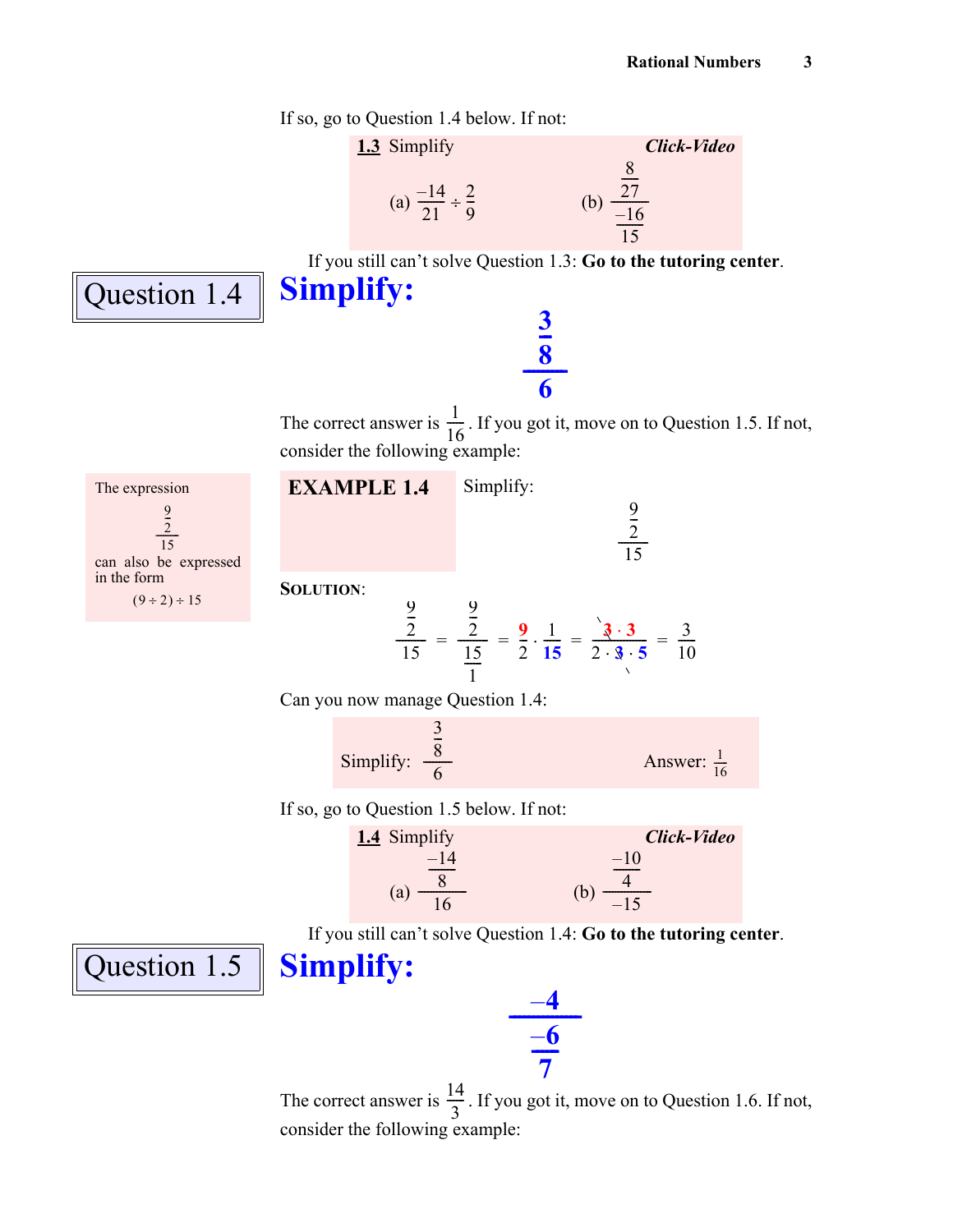

Can you now manage Question 1.5:

Simplify: 
$$
\frac{-4}{\frac{-6}{7}}
$$
 Answer:  $\frac{14}{3}$ 

If so, go to Question 1.6 below. If not:

**1.5** Simplify *Click-Video*  $(a) -\frac{14}{7}$  (b) 7 3  $\frac{1}{2}$  $-\frac{14}{7}$  (b)  $-\frac{1}{9}$ 8 5  $\frac{8}{1}$  $\frac{1}{\sqrt{2}}$ 

If you still can't solve Question 1.5: **Go to the tutoring center**.

Question 1.6

**Simplify:**

$$
\frac{\frac{2}{3} \cdot \frac{5}{4}}{-\frac{8}{9}}
$$

The correct answer is  $-\frac{13}{16}$ . If you got it, move on to Question 1.7. If not, consider the following example:  $-\frac{15}{16}$ 

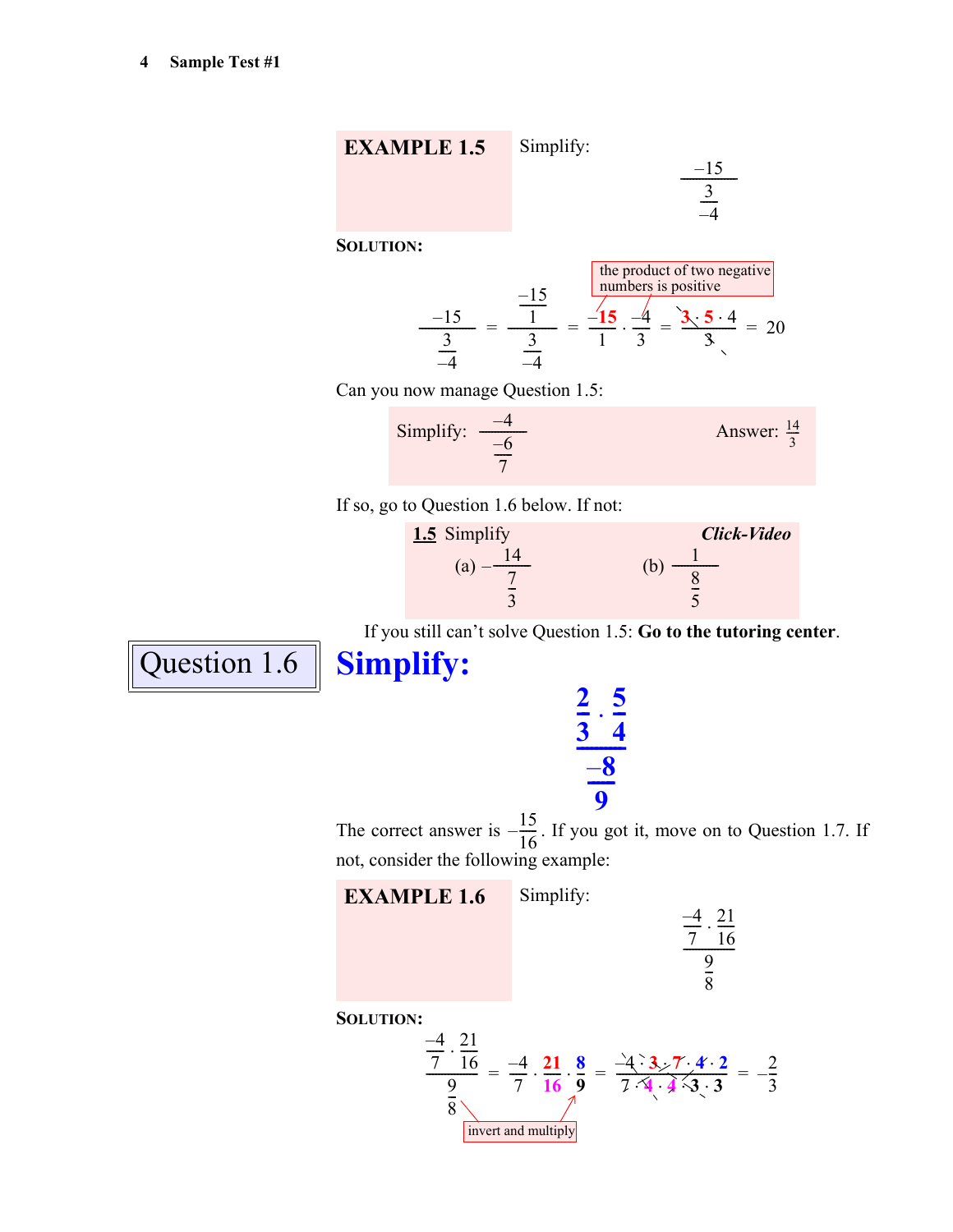Can you now manage Question 1.6:

Simplify: 
$$
\frac{\frac{2}{3} \cdot \frac{5}{4}}{\frac{-8}{9}}
$$
 Answer:  $-\frac{15}{16}$ 

If so, go to Question 1.7 below. If not:

1.6 Simplify  
\n(a) 
$$
\frac{2}{5} \cdot \frac{7}{3}
$$
  
\n(b)  $\frac{5}{12}$   
\n $\frac{1}{2} \cdot \frac{15}{3}$ 

If you still can't solve Question 1.6: **Go to the tutoring center**.

Question 1.7 **<sup>2</sup>**

The correct answer is  $\frac{5}{2}$ . If you got it, move on to Question 1.8. If not, consider the following example: 3  $\frac{2}{2}$ 

**3**

 $\frac{7}{2} - \frac{4}{2}$ 

 $+\frac{7}{2}-\frac{4}{2}$ 

**3**

**3**

 $\frac{2}{2} + \frac{7}{2}$ 

**EXAMPLE 1.7** Simplify:

$$
-\frac{3}{5}+\frac{4}{5}-\frac{2}{5}
$$

**SOLUTION:**

**Simplify:**

$$
-\frac{3}{5} + \frac{4}{5} - \frac{2}{5} = \frac{-3 + 4 - 2}{5} = \frac{-1}{5} = -\frac{1}{5}
$$
  
see margin

Can you now manage Question 1.7:

Simplify: 
$$
\frac{2}{3} + \frac{7}{3} - \frac{4}{3}
$$
 Answer:  $\frac{5}{3}$ 

If so, go to Question 1.8 below. If not:

1.7 Simplify  
\n(a) 
$$
\frac{3}{7} + \frac{5}{7} + \frac{-5}{7}
$$
 (b)  $-\frac{2}{9} - \frac{-5}{9} + \frac{3}{9}$ 

If you still can't solve Question 1.7: **Go to the tutoring center**.

To add (or subtract) fractions with the **same denominator**, add (or subtract) the numerators of those fractions and place the result over that denominator. In other words:

$$
\frac{a}{d} + \frac{b}{d} = \frac{a+b}{d}
$$
  
and 
$$
\frac{a}{d} - \frac{b}{d} = \frac{a-b}{d}
$$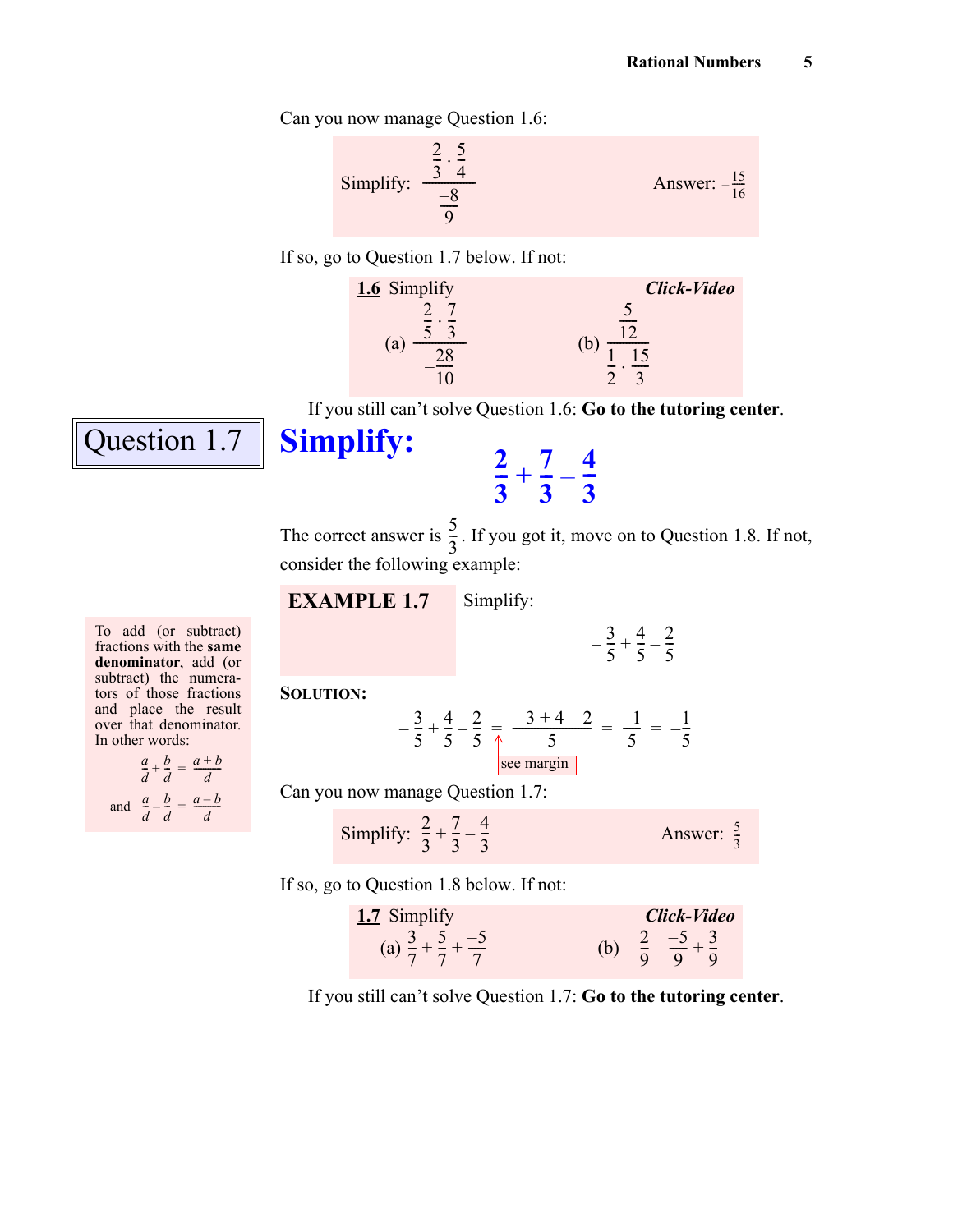Question 1.8

## **Simplify:**

The correct answer is  $\frac{47}{42}$ . If you got it, move on to Question 1.9. If not, consider the following example: **6 7** 47 42  $\frac{+1}{12}$ 

 $\frac{5}{2} + \frac{2}{7}$ 

 $+\frac{2}{7}$ 

**5**

The **least common denominator** of two or more fractions is the smallest integer that is divisible by the denominator of each fraction. For example, 12 is the least common denominator of  $\frac{2}{3}$  and  $\frac{5}{4}$  (12) is the smallest integer divisible by both 3 and 4).  $rac{2}{3}$  and  $rac{5}{4}$ 

The correct answer is 
$$
\frac{47}{42}
$$
. If you got it, move on to Question 1.9. If not, consider the following example:

margin). So: 3 4 2 3  $\frac{2}{3} - \frac{5}{4} = \frac{2 \cdot 4}{3 \cdot 4} - \frac{5 \cdot 3}{4 \cdot 3} = \frac{8}{12}$  $=\frac{2 \cdot 4}{1} - \frac{5 \cdot 3}{4 \cdot 3} = \frac{8}{12} - \frac{15}{12} = \frac{8 - 15}{12} = -\frac{7}{12}$ 

**SOLUTION:** The least common denominator of  $\frac{2}{3}$  and  $\frac{5}{4}$  is 12 (see

see margin  $\sqrt{\frac{1}{2}}$ 

2 3  $\frac{2}{3} - \frac{5}{4}$ 

 $rac{2}{5}$  and  $rac{5}{4}$ 

 $\frac{3}{1}$ 

Can you now manage Question 1.8:

**EXAMPLE 1.8** Simplify:

$$
\frac{5}{4} \frac{(12)}{(12)}
$$
 Simplify:  $\frac{5}{6} + \frac{2}{7}$  Answer:  $\frac{47}{42}$ 

If so, go to Question 1.9 below. If not:

**Simplify:**

1.8 Simplify  
\n(a) 
$$
\frac{3}{7} - \frac{5}{14} + \frac{1}{2}
$$
 (b)  $-\frac{2}{9} - \frac{-2}{3} + \frac{5}{6}$ 

If you still can't solve Question 1.8: **Go to the tutoring center**.

Question 1.9



The correct answer is  $\frac{17}{2}$ . If you got it, great. If not, consider the following example: 2  $\frac{1}{2}$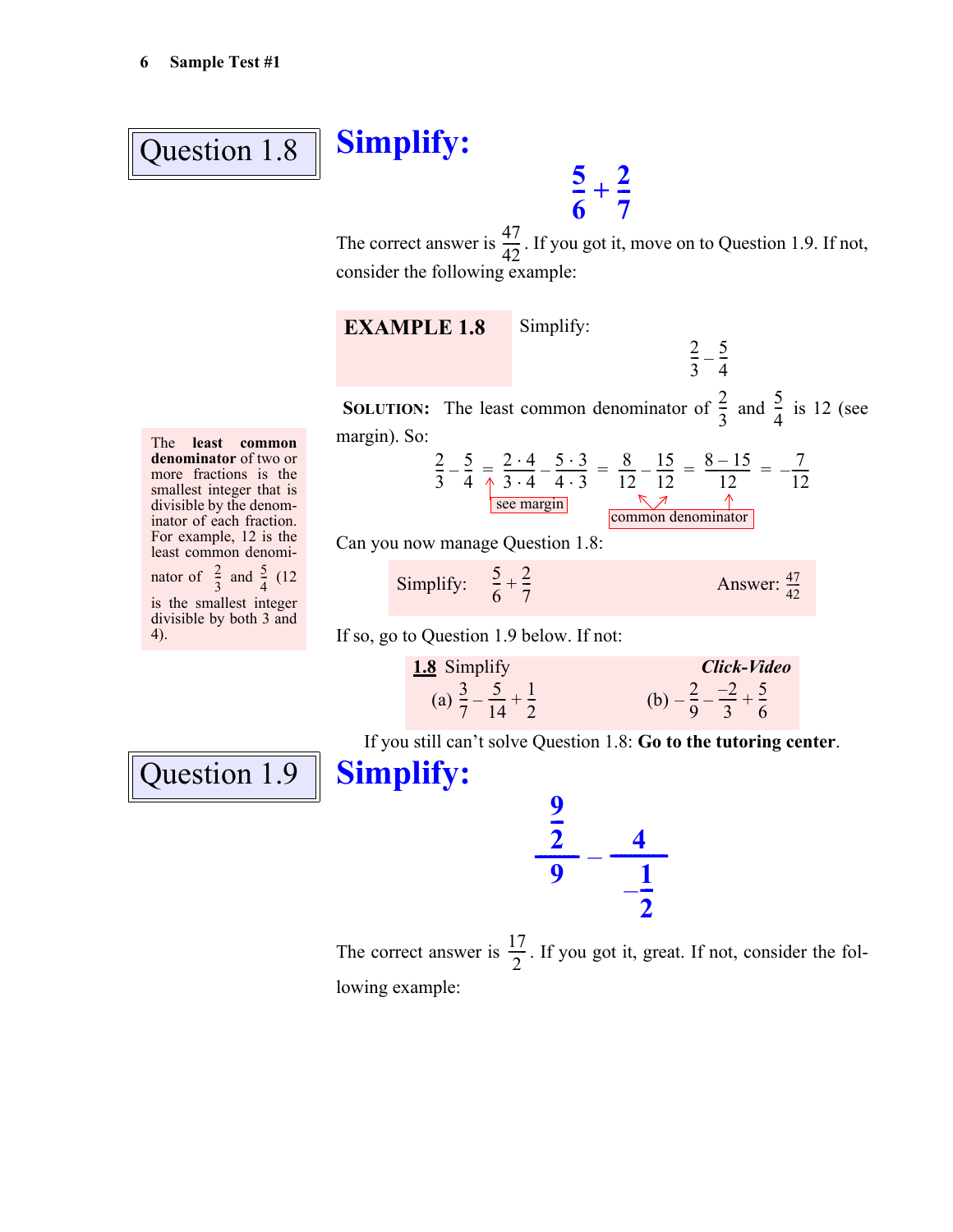**EXAMPLE 1.9** Simplify:

$$
\frac{-7}{3} + \frac{2 - \frac{1}{3}}{2} + \frac{2 - \frac{1}{3}}{2}
$$

Looks intimidating? Just take it one step at a time.

There are many different approaches one can take to solve this problem. We offer two for your consideration

**SOLUTION:** One approach:

$$
\frac{-7}{\frac{3}{1+\frac{1}{3}}} + \frac{2 - \frac{1}{3}}{\frac{2}{3}} = \frac{3\left(\frac{-7}{3}\right)}{3\left(1 + \frac{1}{3}\right)} + \frac{3\left(2 - \frac{1}{3}\right)}{3\left(\frac{2}{3}\right)} = \frac{-7}{3+1} + \frac{6-1}{2}
$$

$$
= \frac{-7}{4} + \frac{5}{2} = \frac{-7}{4} + \frac{10}{4} = \frac{3}{4}
$$

Another approach:

$$
\frac{-7}{3} + \frac{2 - \frac{1}{3}}{\frac{2}{3}} = \frac{-7}{3} + \frac{\frac{6}{3} - \frac{1}{3}}{\frac{2}{3}} = \frac{-7}{3} + \frac{\frac{5}{3}}{\frac{2}{3}} = \frac{-7}{3} \div \frac{3}{4} + \frac{5}{3} \times \frac{5}{2}
$$

$$
= \frac{-7}{4} + \frac{5}{2}
$$

$$
= \frac{-7}{4} + \frac{10}{4}
$$

$$
= \frac{-7 + 10}{4} = \frac{3}{4}
$$

Can you now manage question 1.9:

Simplify: 
$$
\frac{\frac{9}{2}}{\frac{9}{2}} - \frac{4}{-\frac{1}{2}}
$$
 Answer:  $\frac{17}{2}$ 

If not:

1.9 Simplify  
\n(a) 
$$
\frac{1}{4} + \frac{1}{2} - \frac{1}{6}
$$
 (b)  $1 + \frac{1}{1 + \frac{1}{2}} - \frac{1 + \frac{1}{2}}{2}$ 

If you still can't solve Question 1.9: **Go to the tutoring center**.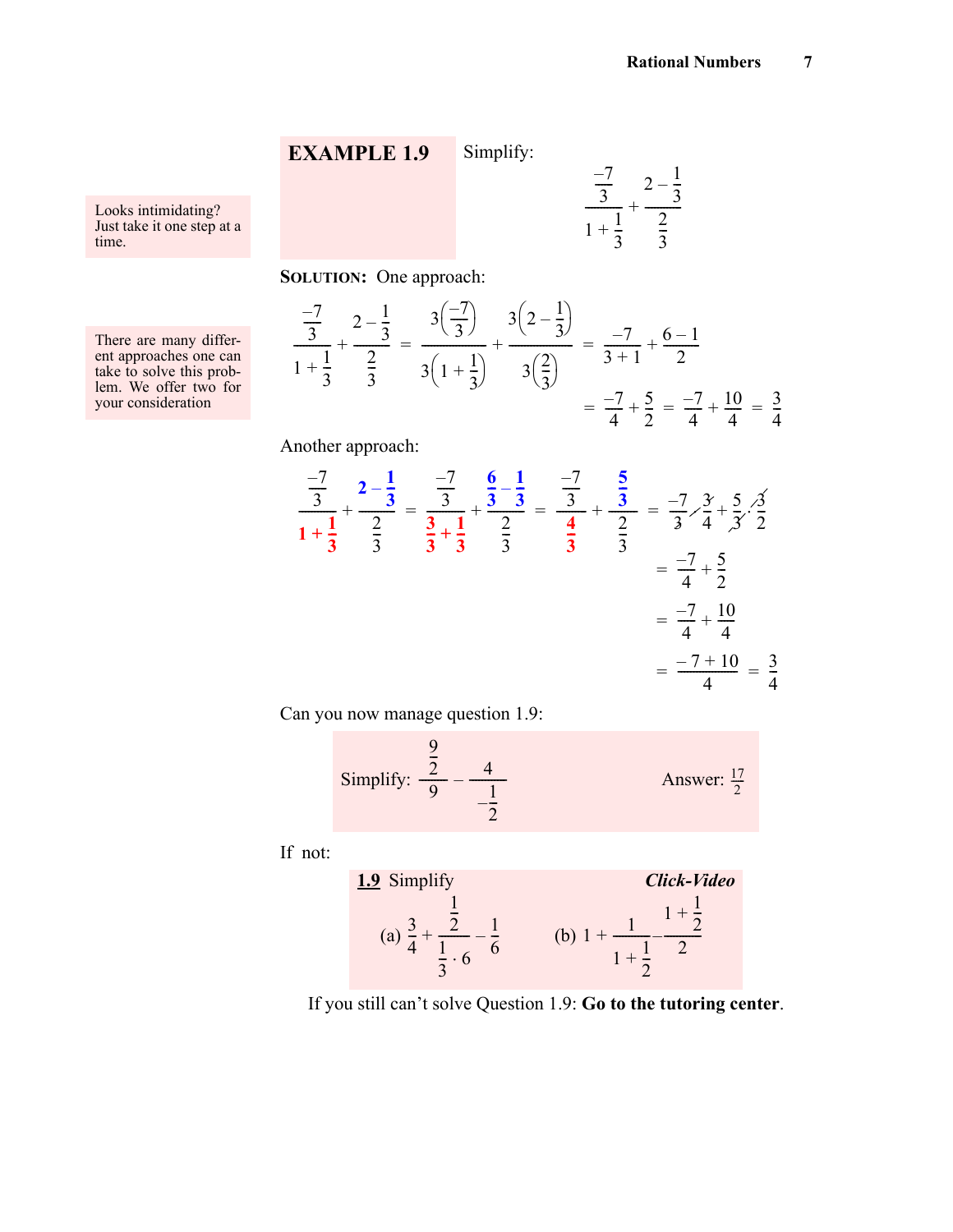|                                                                                                   | <b>SUMMARY</b>                                                                                                                                                                                                                                             |
|---------------------------------------------------------------------------------------------------|------------------------------------------------------------------------------------------------------------------------------------------------------------------------------------------------------------------------------------------------------------|
| <b>MULTIPLYING FRACTIONS DEFINITION:</b>                                                          |                                                                                                                                                                                                                                                            |
|                                                                                                   | $\frac{a}{b} \cdot \frac{c}{d} = \frac{ac}{bd}$                                                                                                                                                                                                            |
| <b>DIVIDING FRACTIONS DEFINITION:</b>                                                             | $rac{a}{\frac{c}{d}}$ = $rac{a}{b} \cdot \frac{d}{c}$                                                                                                                                                                                                      |
|                                                                                                   | (invert and multiply)                                                                                                                                                                                                                                      |
| <b>ADDING AND SUBTRACTING DEFINITION:</b><br><b>FRACTIONS WITH THE SAME</b><br><b>DENOMINATOR</b> | $\frac{a}{d} + \frac{b}{d} = \frac{a+b}{d}$ and $\frac{a}{d} - \frac{b}{d} = \frac{a-b}{d}$                                                                                                                                                                |
| <b>LEAST COMMON DENOMI-</b><br><b>NATOR OF FRACTIONS</b>                                          | The smallest positive integer that is divisible by the denominator<br>of each fraction.                                                                                                                                                                    |
| <b>ADDING OR SUBTRACTING</b><br><b>FRACTIONS WITH</b><br><b>DIFFERENT DENOMINATORS</b>            | Determine the least common denominator of the fractions. For<br>each fraction, multiply its numerator and denominator by the<br>same number so that its denominator becomes the least common<br>denominator. Then add or subtract the resulting fractions. |
| <b>FRACTIONS AND MINUS</b><br><b>SIGNS</b>                                                        | $\frac{-a}{b} = \frac{a}{-b} = -\frac{a}{b}$                                                                                                                                                                                                               |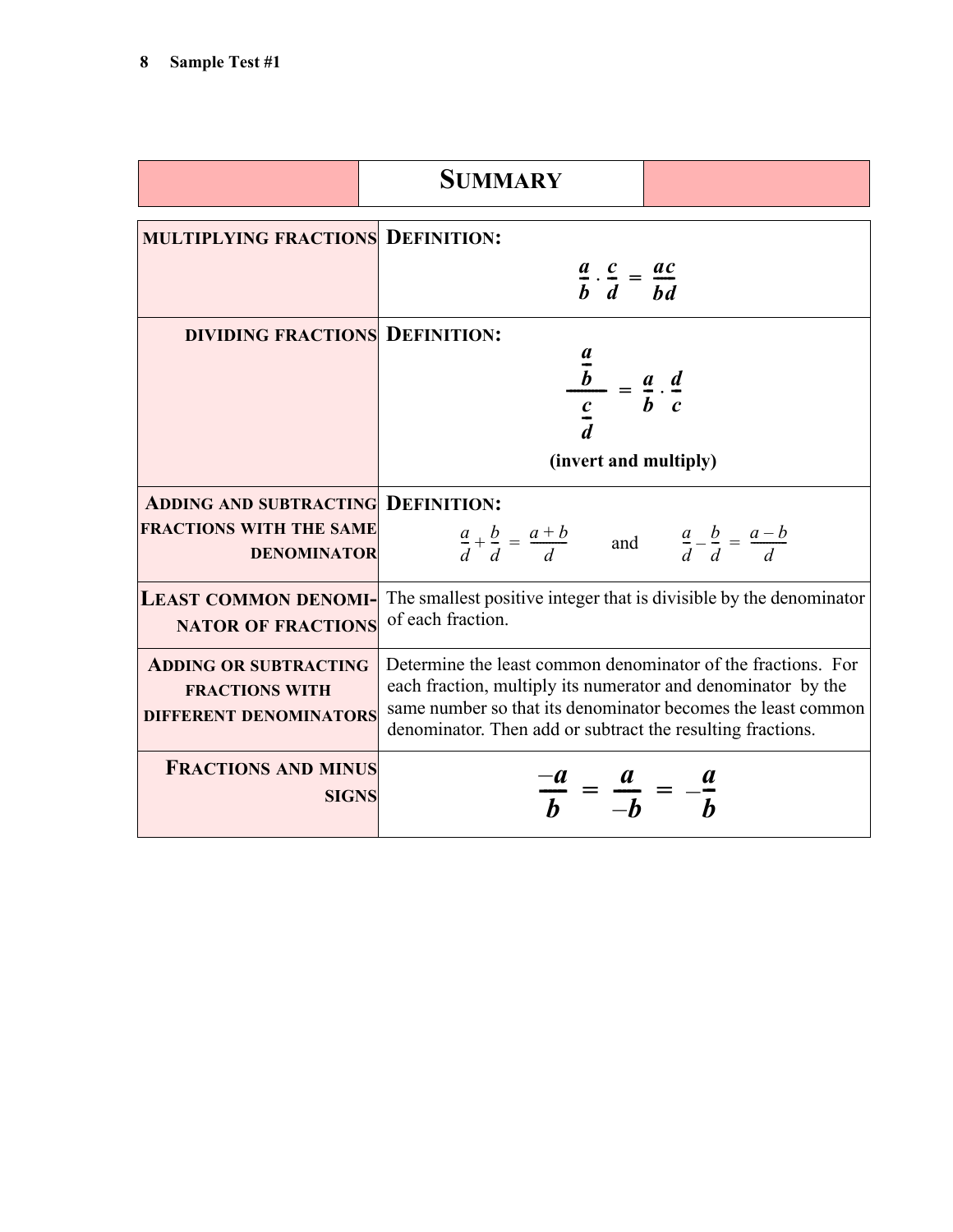| <b>CANCELLATION</b><br><b>PROPERTY</b> | $\frac{ac}{bc} = \frac{a}{b}$                                                                                                                                                                                                                                                                        |
|----------------------------------------|------------------------------------------------------------------------------------------------------------------------------------------------------------------------------------------------------------------------------------------------------------------------------------------------------|
| NOTE:                                  | You can ONLY cancel a common FACTOR. For example:<br>$\frac{7 \cdot 3}{7 \cdot 5}$ = $\frac{3}{5}$ Cancel the 7, which is a factor<br>of both the numerator and<br>the denominator.                                                                                                                  |
|                                        | and:<br>$\frac{26}{16} = \frac{2 \cdot 13}{2 \cdot 8} = \frac{13}{8}$                                                                                                                                                                                                                                |
|                                        | You $\underline{\text{CANNOT}}$ cancel the 2 in $\frac{2+13}{2 \cdot 8}$ !!!!!<br>Yes, the 2 is a factor in the denominator $(2 \times 1)$ something) but<br>it is not a factor in the numerator (the numerator is <b>not</b> 2 times<br>something -- it is 2 plus something).<br>On the other hand: |
|                                        | $\frac{2+2a}{2+4b} = \frac{\cancel{2}(1+a)}{\cancel{2}(1+2b)} = \frac{1+a}{1+2b}$<br>a common factor                                                                                                                                                                                                 |
|                                        | It bears repeating:<br>You can ONLY cancel a common FACTOR:<br>$\frac{ac}{2} = \frac{a}{2}$<br>$b\dot{c}$ $b$<br>(providing $c$ is not zero)                                                                                                                                                         |

| <b>DDITIONAL PROBLEMS</b>                                      |                                                           |                                                          |                                                         |
|----------------------------------------------------------------|-----------------------------------------------------------|----------------------------------------------------------|---------------------------------------------------------|
| $\left(\frac{3}{5}\right)\left(\frac{10}{6}\right)$<br>1.1     | 1.2 $\frac{-3}{5} \cdot \frac{15}{-2}$                    | 2.1 $2\left(\frac{8}{6}\right)\left(\frac{3}{12}\right)$ | 2.2 $-\frac{3}{2} \cdot \frac{4}{9} \cdot \frac{1}{-2}$ |
| Answer: 1                                                      | Answer: $\frac{9}{2}$                                     | Answer: $\frac{2}{3}$                                    | Answer:<br>$-\frac{1}{2}$                               |
| $rac{2}{5} \div \frac{10}{6}$<br>3.1<br>Answer: $\frac{6}{25}$ | 3.2<br>$\frac{\frac{1}{2}}{-2}$<br>Answer: $-\frac{1}{2}$ | 4.1<br>Answer: $\frac{1}{10}$                            | 4.2<br>Answer: $\frac{5}{24}$                           |

.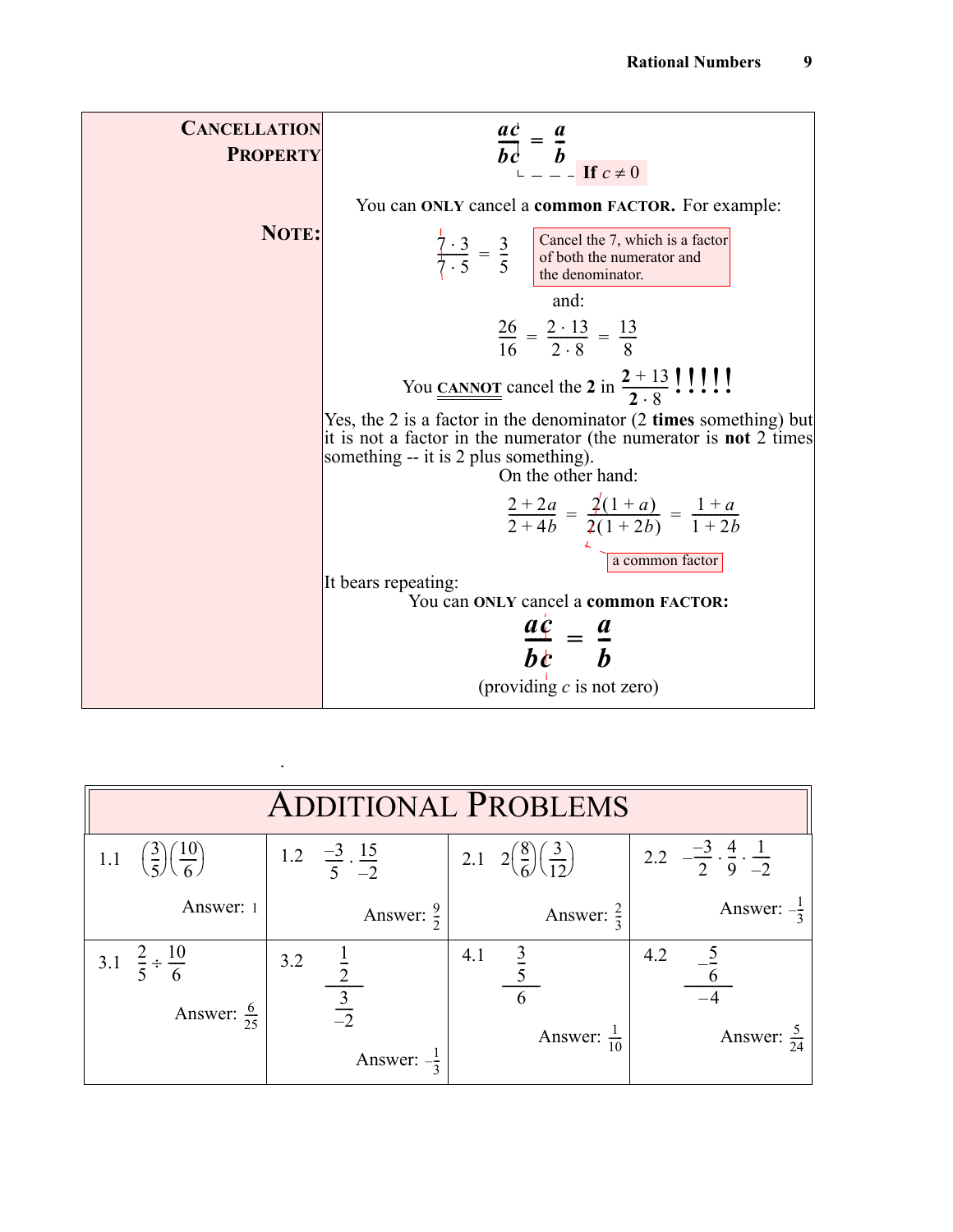| $\frac{3}{\frac{6}{5}}$<br>5.1<br>Answer: $\frac{5}{2}$                                     | $-\frac{-2}{4}$<br>$\frac{4}{3}$<br>$5.2$<br>Answer: $\frac{3}{2}$                                                           | $rac{4}{5} \cdot \frac{15}{2}$<br>$rac{3}{5}$<br>6.1<br>Answer: 10                             | 6.2 $-3 \cdot \frac{2}{6}$<br>$- \frac{5}{3}$<br>Answer: $\frac{3}{5}$              |
|---------------------------------------------------------------------------------------------|------------------------------------------------------------------------------------------------------------------------------|------------------------------------------------------------------------------------------------|-------------------------------------------------------------------------------------|
| 6.3<br>$\frac{3}{2} \left( -\frac{2}{5} \right)$<br>-6<br>Answer: $\frac{1}{10}$            | $\frac{-\frac{2}{3} \cdot \frac{5}{6} \cdot \frac{12}{4}}{-\frac{9}{5} \cdot \frac{1}{2}}$<br>6.4<br>Answer: $\frac{50}{27}$ | $\frac{\frac{2}{3} \cdot \frac{1}{5}}{2 \cdot \frac{1}{3}}$<br>6.5<br>Answer: $\frac{1}{10}$   | $3 + \frac{1}{2}$<br>6.6<br>$\frac{1}{5}$ $\frac{1}{2}$<br>Answer: 35               |
| $\frac{1}{5} - \frac{3}{5} + \frac{4}{5}$<br>$7.1\,$                                        | 7.2 $-\frac{-2}{7} + \frac{5}{7} - \frac{3}{7}$                                                                              | 8.1 $\frac{3}{10} + \frac{2}{5}$                                                               | 8.2 $\frac{1}{6} - \frac{2}{3} + \frac{3}{18}$                                      |
| Answer: $\frac{2}{5}$                                                                       | Answer: $\frac{4}{7}$                                                                                                        | Answer: $\frac{7}{10}$                                                                         | Answer: $-\frac{1}{3}$                                                              |
| $\frac{1}{5} - \frac{2}{5}$<br>$\frac{2}{3} + \frac{1}{3}$<br>9.1<br>Answer: $-\frac{1}{5}$ | 9.2<br>$\left(\frac{\frac{1}{3}}{\frac{2}{3}+\frac{4}{3}}\right)\left(\frac{-3}{\frac{1}{2}}\right)$<br>Answer: -1           | 9.3 $rac{\frac{3}{10} + \frac{2}{5}}{-\frac{1}{10}} - \frac{3}{-2}$<br>Answer: $-\frac{11}{2}$ | 9.4<br>$\frac{1}{6} - \frac{2}{3} + \frac{1}{4}$<br>$-\frac{3}{2}$<br>$\frac{2}{3}$ |
|                                                                                             |                                                                                                                              |                                                                                                | Answer: $\frac{1}{4}$                                                               |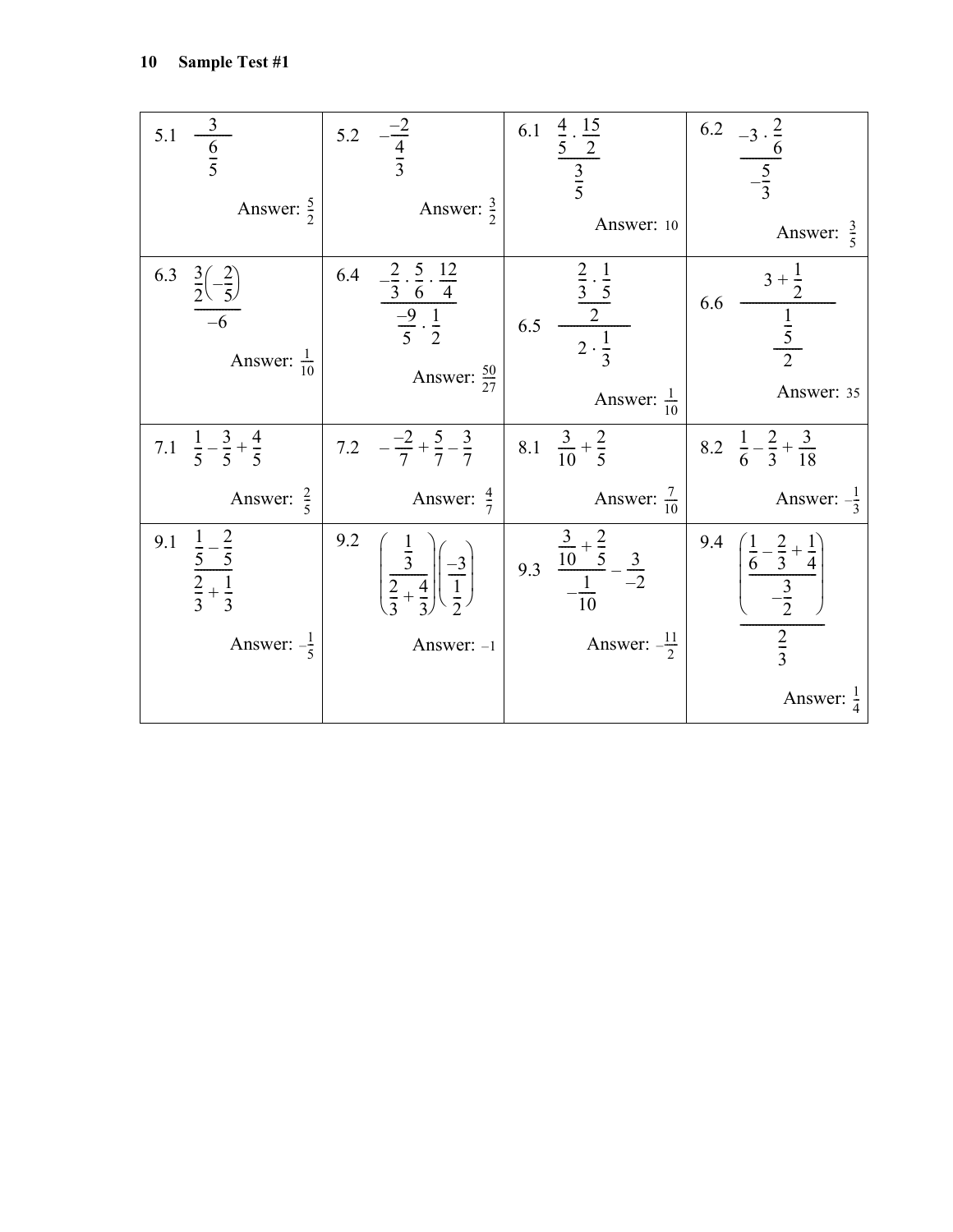# **Sample Test 1 SUPPLEMENT**

#### **INTEGERS**

The numbers:

are said to be **counting numbers** (or natural numbers). Add the number 0 and you have the set of **whole numbers**:  $1, 2, 3, \ldots, n, \ldots$ 

$$
0, 1, 2, 3, \ldots, n, \ldots
$$

For any natural number  $n$ , we define the **additive inverse of**  $n$ , denoted by  $-n$ , to be such that:

$$
n + (-n) = 0 \tag{*}
$$

Bringing us to the set of **integers**:

#### **INTEGERS**

The product expression  $2 \cdot 3 = 6$  can also be expressed in the form  $2(3) = 6$ . You should, however, shy away from using the form  $2 \times 3 = 6$ , as that  $\times$ may be misinterpreted to represent the variable  $\times$ . We also point out that when dealing with variables, juxtaposition denotes multi $..., -n, ..., -3, -2, -1, 0, 1, 2, 3, ..., n, ...$ 

We note that an integer such as  $-7$ , is said to be a **negative integer**.

Allowing  $n$  in  $(*)$  to be any integer we see, for example, that not only is  $-7$  the additive inverse of 7, but also that 7 is the additive inverse of

 $-7$ ; in other words:  $-(-7) = 7$ .

Generalizing we note that, for any integer *n*:

 $-(-n) = n$ 

When performing algebraic operations, remember that:

**Multiplication and Division take precedence over Addition and Subtraction** 

**BUT the above can be trumped by parenthesis:**

*Whenever you see an expression enclosed within parentheses, you are to think of that expression as representing ONE number.*

For example:

**multiplication** before **addition**

$$
5 + 2 \frac{3}{2} = 5 + 6 = 11
$$

On the other hand:

plication. For example:  
\n
$$
2a = 2 \cdot a
$$
  
\nand  $ab = a \cdot b$ 

Also:

 $(5 + 2) \cdot 3 = 7 \cdot 3 = 21$ 

**parentheses rule!**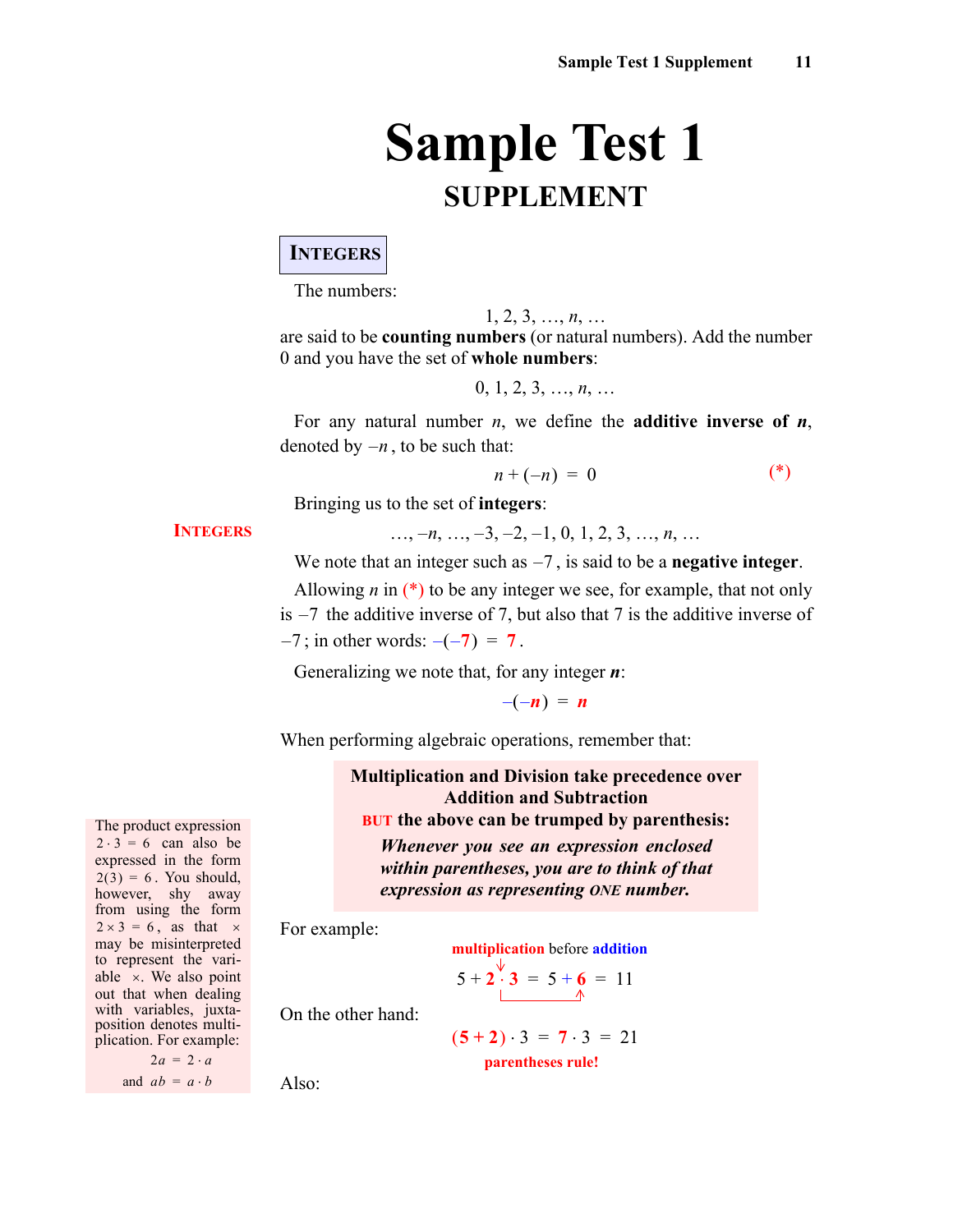$$
2(5+3)+5 \cdot 4 + 4 = 2 \cdot 8 + 20 + 4 = 16 + 24 = 40
$$
  
and  

$$
2(4+1)(2+6) + 1 = 2 \cdot 5 \cdot 8 + 1 = 80 + 1 = 81
$$

As you know, you can perform the sum  $2 + 7 + 8$  in a number of ways:

Addition and Multiplication are **binary** operations: you can only add or multiply numbers **two**-at-a-time.

$$
2 + 7 + 8 = \begin{cases} (2 + 7) + 8 = 9 + 8 = 17 \\ 2 + (7 + 8) = 2 + 15 = 17 \\ (2 + 8) + 7 = 10 + 7 = 17 \end{cases}
$$

The above flexibility is a consequence of the following properties:

| <b>COMMUTATIVE PROPERTIES</b>  |                     | <b>Example</b>                              |
|--------------------------------|---------------------|---------------------------------------------|
| <b>Addition:</b>               | $a+b = b+a$         | $3+5 = 5+3$                                 |
| <b>Multiplication:</b>         | $ab = ba$           | $2 \cdot 3 = 3 \cdot 2$                     |
| <b>ASSOCIATIVE PROPERTIES</b>  |                     | <b>Example</b>                              |
| <b>Addition:</b>               | $(a+b)+c = a+(b+c)$ | $(2+1)+5 = 2+(1+5)$                         |
| <b>Multiplication:</b>         | $(ab)c = a(bc)$     | $(2 \cdot 3) \cdot 5 = 2 \cdot (3 \cdot 5)$ |
| <b>DISTRIBUTIVE PROPERTIES</b> |                     | <b>Example</b>                              |
| <b>Left Distributive:</b>      | $a(b+c) = ab + ac$  | $2(3+5) = 2 \cdot 3 + 2 \cdot 5$            |
| <b>Right Distributive:</b>     | $(a+b)c = ac + bc$  | $(2+5)3 = 2 \cdot 3 + 5 \cdot 3$            |

Here is an important fact:

At this point, we only have the set of integers at our disposal. As we extend our number system further, we will take it for granted that previous definitions, notation, and properties, also hold in those larger systems.

**THEOREM 1.1** For any integer *n*:

$$
-1 \cdot n = -n
$$

**PROOF:** We show that when you add the integer  $-1 \cdot n$  to *n* you end up with 0, and that therefore  $-1 \cdot n$  is indeed the additive inverse of *n*:

$$
-1 \cdot n + n = -1 \cdot n + 1 \cdot n = (-1 + 1)n = 0 \cdot n = 0
$$

**A COMMENT:** Why is the product of two negatives positive? Because, by Theorem 1.1 and the above properties, we have:

$$
(-a)(-b) = (-1 \cdot a)(-1 \cdot b) = (-1)(-1)ab
$$

Fine, but why must  $(-1)(-1) = 1$ ? Because:

$$
-1(-1) = -(-1) = 1
$$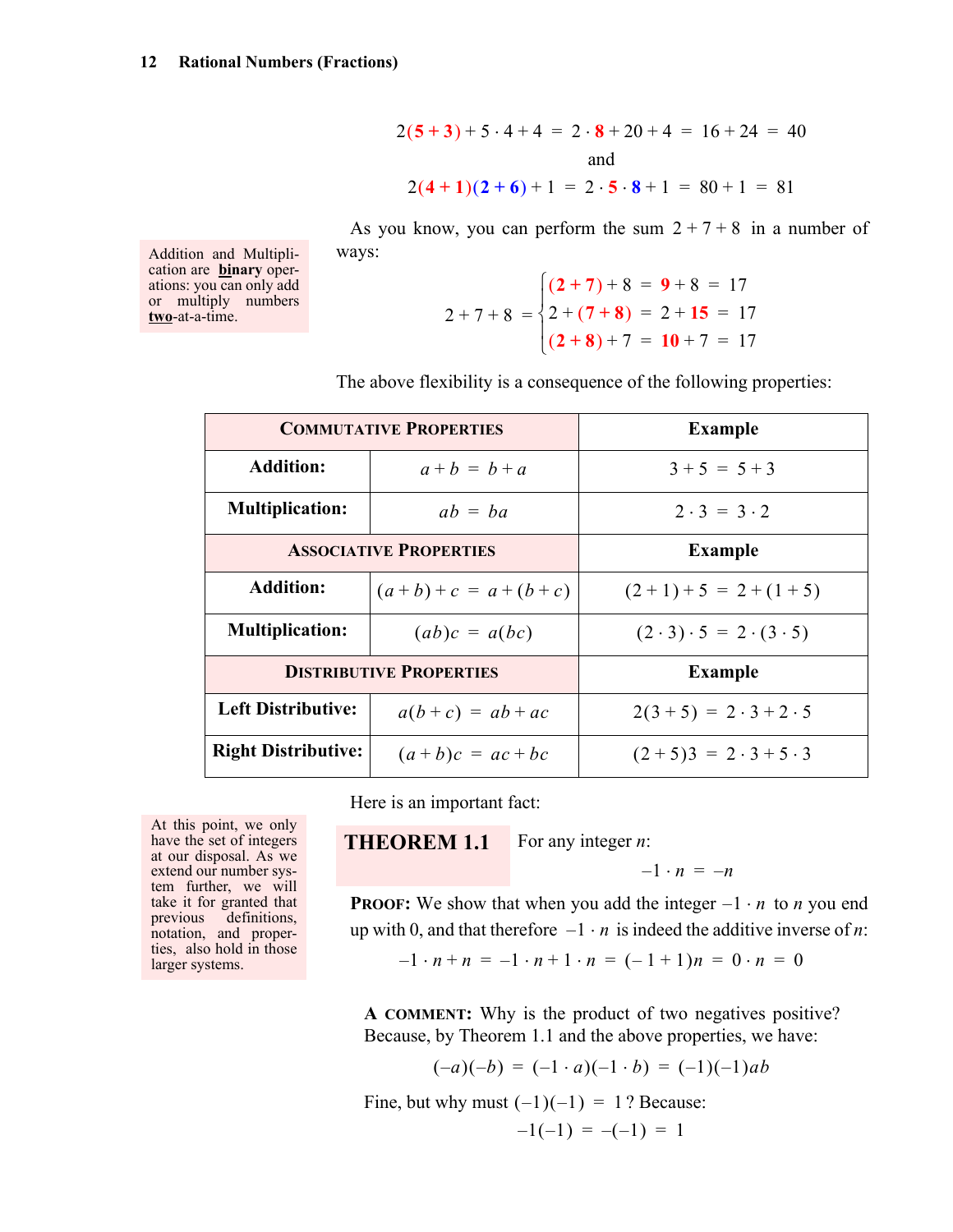We say that an integer *a* is **divisible** by an integer *b* if there exists an integer c (necessarily unique) such that  $a = bc$ . For example:

> 15 is divisible by 3, since  $15 = 3 \cdot 5$ . 15 is **not** divisible by 4, since there does

not exist an integer *c* such that  $15 = ac$ .

**EVEN AND ODD INTEGERS**

You probably already know that an integer divisible by 2 is said to be **even** while the rest are said to be **odd**. From the fact that the product of two negatives numbers is positive, we have:

> A product of non-zero numbers involving an **even** number of negative numbers is **positive**.

 By the same token, from the fact that the product of a negative number and a positive number is negative, we have:

> A product of non-zero numbers involving an **odd** number of negative numbers is **negative**.

For example:

 $(-2)(3)(-3)(-5)(-4)$  is positive **(4 negatives)**

While:

 $(-2)(3)(-3)(5)(-4)$  is negative **(3 negatives)**

#### **CHECK YOUR UNDERSTANDING 1.1**

Evaluate:

$$
(a) -2(-3+5)(-3)+5
$$
 (b)

(b)  $3 + (-5 + 1)(-2)(-3)$ 

Answers:  $(a)$  17 (b)  $-21$ 

#### **SUBTRACTION**

We define  $\boldsymbol{a}$  minus  $\boldsymbol{b}$ , denoted by  $\boldsymbol{a} - \boldsymbol{b}$ , as follows:

$$
a-b = a+(-b)
$$

For example:

$$
7-3 = 4
$$

and:  $4-(5-8) = 4-(-3) = 4+3 = 7$ 

#### **CHECK YOUR UNDERSTANDING 1.2**

Evaluate:

(a)  $(-2)(-3)-3(-2)$ 

(b)  $(5-3)(2-5)-2-5$ 

Answers:  $(a)$  12 (b)  $-13$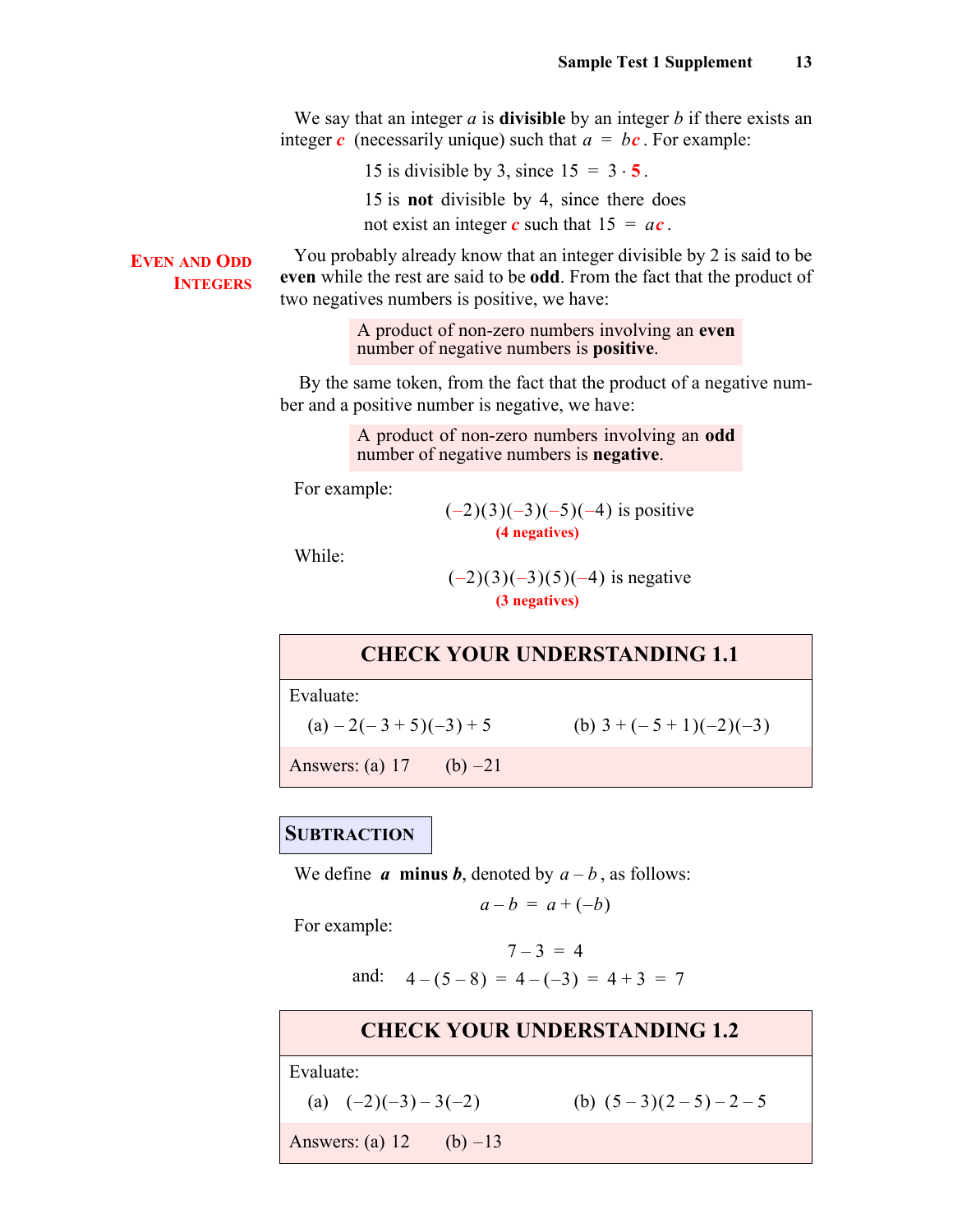#### **PRIME NUMBERS**

Any number is certainly divisible by 1 and by itself. Of particular interest are those integers greater than 1 that are *only* divisible by 1 and themselves:

**DEFINITION 1.1** An integer greater than 1 that is divisible only **PRIME NUMBER** by 1 and itself is said to be **prime**.

The number 3 is prime since only 1 and 3 divide 3. The number 15 is not prime since in addition to being divisible by 1 and 15, it is also divisible by 5 (and by 3). The number 2 is prime, and it is the only even number that is prime; for if a number is even, then it is divisible by 2.

If an integer greater than 1 is not prime, then it can be expressed as a product of two or more integers, none of which is the number 1. For example:

 $16 = 4 \cdot 4$   $30 = 15 \cdot 2$  and  $30 = 2 \cdot 3 \cdot 5$ When a number is represented in product form, it is said to be **factored**.

**FACTORED FORM**

The number 2 is the oddest prime (sorry).

> For example,  $15 \cdot 2$  is a factorization of 30, and both 15 and 2 are said to be **factors** of 30.

**COMPLETELY FACTORED** When a number is factored into a product of primes, then it is said to be **completely factored**. For example:

$$
18 = 2 \cdot 3 \cdot 3
$$
  

$$
100 = 2 \cdot 2 \cdot 5 \cdot 5
$$
  
and: 
$$
231 = 3 \cdot 7 \cdot 11
$$

appear in completely factored form.

It is true, and certainly believable, that any natural number can be completely factored. Indeed:

"Up to order" means that the decompositions  $2 \cdot 3 \cdot 7$  and  $3 \cdot 2 \cdot 7$ , for example, are to be considered the same.

**Definition.** For any number *a* and any positive integer *n*: For example:  $a^n = \overbrace{a \cdot a \cdots a}$  *n-***times**  $2^4 = 2 \cdot 2 \cdot 2 \cdot 2$ 

**THEOREM 1.2 FUNDAMENTAL THEOREM OF ARITHMETIC**

An integer greater than 1 is either prime or can be expressed uniquely (up to order) as a product of prime numbers.

| <b>CHECK YOUR UNDERSTANDING 1.3</b>       |          |           |                                  |  |  |
|-------------------------------------------|----------|-----------|----------------------------------|--|--|
| Factor completely:<br>(a) $144$           | (b) $23$ | $(c)$ 432 |                                  |  |  |
| Answers: (a) $2^4 \cdot 3^2$ (see margin) |          |           | (b) 23 (c) $2^5 \cdot 3 \cdot 5$ |  |  |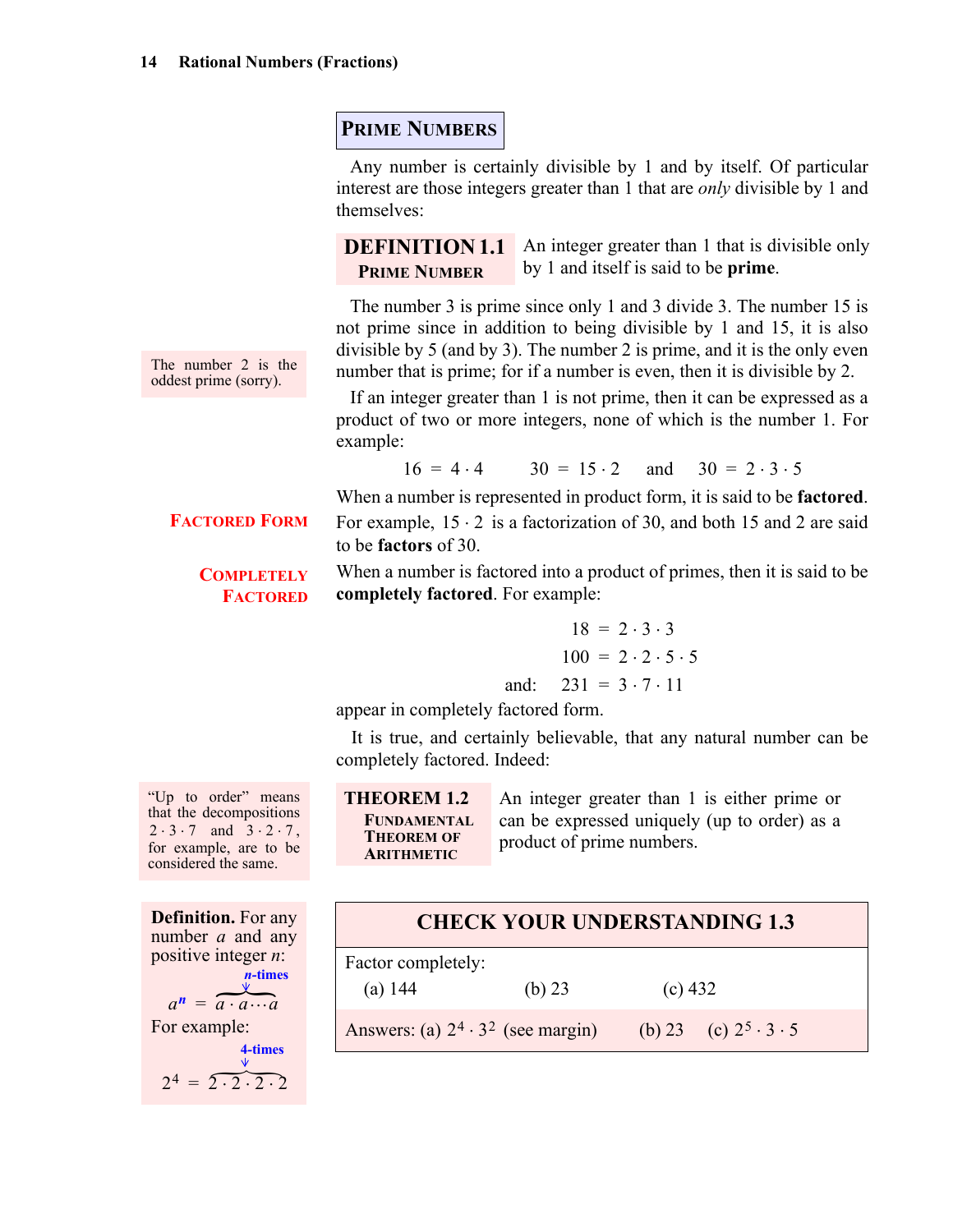#### **LEAST COMMON MULTIPLE**

If  $a = bc$ , then we say that *a* is divisible by *b* (and by c). We also say that  $a$  is a **multiple** of  $b$  (and of  $c$ ). The smallest positive integer that is simultaneously a multiple of two or more integers is said to be the **least common multiple** (**LCM**) of those integers; equivalently, it is the smallest positive integer that is divisible by each of the given integers.

You could find the least common multiple of 48 and 180 by taking multiples of the larger of the two numbers, 180, and stopping when you get to a multiple that is also divisible by 48, but there is a better way:

Factor 48 and 180 completely:

$$
48 = 24 \cdot 3
$$

$$
180 = 22 \cdot 32 \cdot 5
$$

One thing is clear, any multiple of 48 must contain 4 two's and 1 three. By the same token, any multiple of 180 has to contain 2 two's, 2 three's, and one five. It follows that any multiple of both 48 and 180 must contain **4** two's (to make both 48 and 180 happy), **2** threes, and **1** five; and since that is the smallest integer divisible by both, we have:

$$
48 = 24 \cdot 3
$$
  

$$
180 = 22 \cdot 32 \cdot 5
$$
  
LCM = 2<sup>4</sup> \cdot 3<sup>2</sup> \cdot 5 = 720

In general:

The  $\bf{n}$  in  $\bf{a}^n$  is called an **exponent**.

The LCM of two or more integers is the product of the primes appearing in any of the given integers, raised to their respective largest exponent.

**EXAMPLE 1.1** Find the least common multiple of 27, 65, and 20.

**SOLUTION:**

Factor completely:  $20 = 2^2$ . 5  $27 = 3^3$  $75 = 3 \cdot 5^2$ The product of all primes to  $\overline{\text{LCM}} = 2^2 \cdot 3^3 \cdot 5^2 = 2700$ 

#### **CHECK YOUR UNDERSTANDING 1.4**

Determine the last common multiple of the given integers.

(a) 8, 18, 15 (b) 3, 5, 49, 8 (c) 22, 15, 30, 16, 125, 10

Answers: (a) 360 (b) 5880 (c) 66,000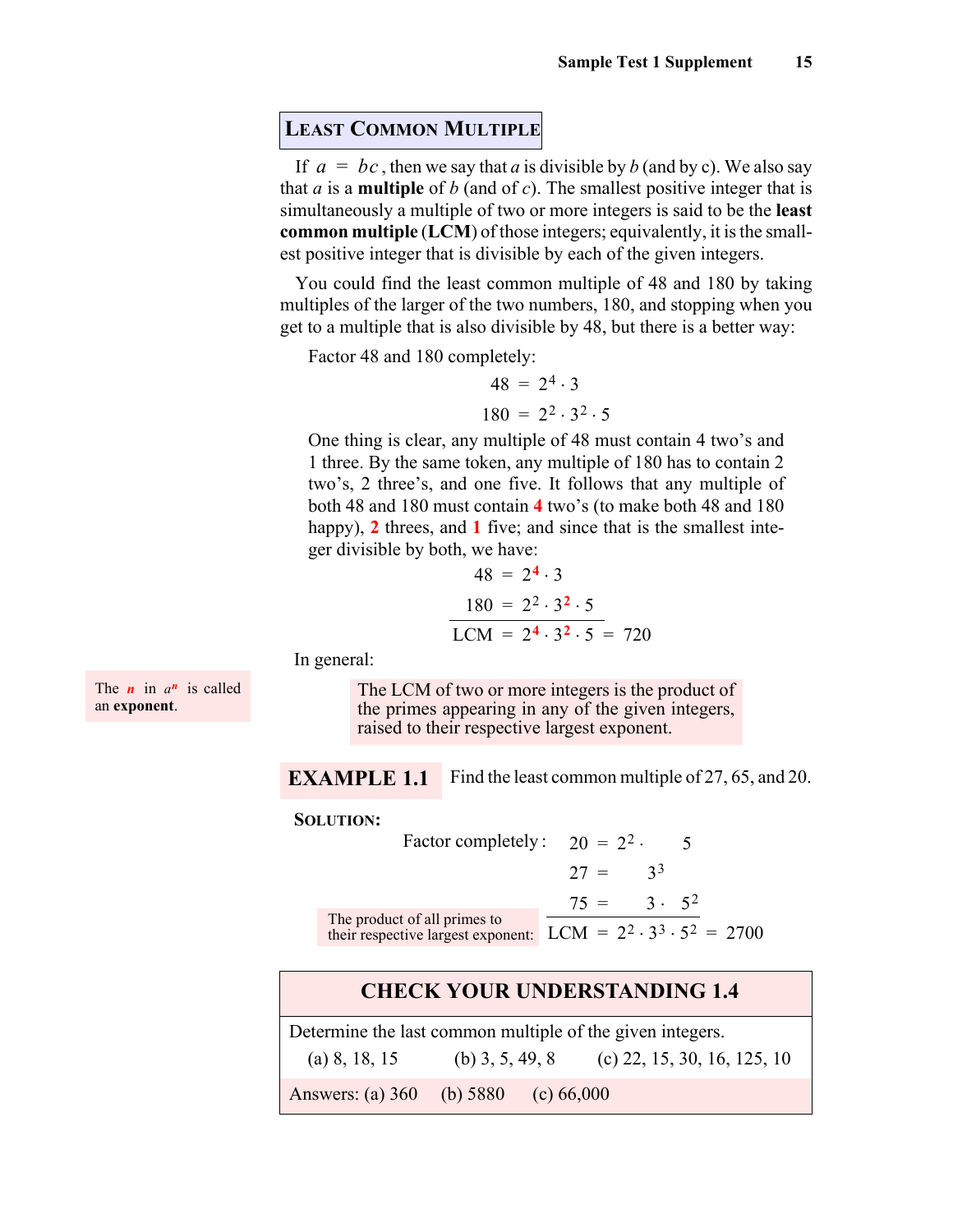#### **RATIONAL NUMBERS**

A **rational number** (fraction) is an expression of the form

*a* is said to be the **numerator** of the fraction  $\frac{a}{i}$ , and *b* its **denominator**.  $\frac{a}{b}$ 

*a*  $\frac{a}{b}$  or  $a/b$ 

where *a* is any integer, and *b* is any *nonzero* integer.

We do not distinguish between the integer 5 and the rational number  $\frac{5}{1}$ ; or, in fact, between any integer *a* and the rational number  $\frac{a}{1}$ . Because of this convention, we can say that the set of integers is contained in the set of rational numbers.  $\frac{5}{1}$ ; or, in fact, between any integer *a* and the rational number  $\frac{a}{1}$ 

One considers the fractions  $\frac{3}{5}$  and  $\frac{6}{10}$  to be the "same." After all, if you cut a pie into 5 pieces and you eat 3 of those pieces, or if you cut the pie into 10 pieces and eat 6 of those pieces, you will have eaten the same amount of pie. Dessert aside:  $\frac{3}{5}$  and  $\frac{6}{10}$ 

#### **DEFINITION 1.2**

**EQUALITY OF RATIONAL NUMBERS** The rational numbers  $\frac{a}{b}$  and  $\frac{c}{c}$  are said to be equal, and we write  $\frac{a}{i} = \frac{c}{i}$ , if  $ad = bc$ . *b*  $rac{a}{7}$  and  $rac{c}{7}$ *d*  $\frac{c}{1}$ *b*  $\frac{a}{b} = \frac{c}{d}$ , if  $ad = bc$ 

In other words:

$$
\frac{a}{b} = \frac{c}{d}
$$
 if the "**cross products**" are equal:  $\frac{a}{b} \leq \frac{c}{d}$ 

For example:

$$
\frac{3}{5} = \frac{6}{10} \text{ since } 3 \cdot 10 = 5 \cdot 6
$$
  

$$
\frac{-9}{3} = \frac{12}{-4} \text{ since } (-9)(-4) = 3 \cdot 12
$$
  

$$
\frac{4}{2} = 2 \text{ since } 4 \cdot 1 = 2 \cdot 2
$$
  
and 
$$
\frac{2}{a} = \frac{4}{2a} \text{ since } 2(2a) = 4a
$$
  
When we write  $\frac{2}{a} = \frac{4}{2a}$ , it is understood that  $a \ne 0$ .

While we're at it, why can't we "divide" by zero? Consider " $\frac{12}{9}$ ". If it were to equal a number, say " $\frac{12}{0}$  = a," then it would have to follow that  $12 = a(0)$ , which cannot be. 0  $\frac{12}{2}$  $\frac{12}{0} = a$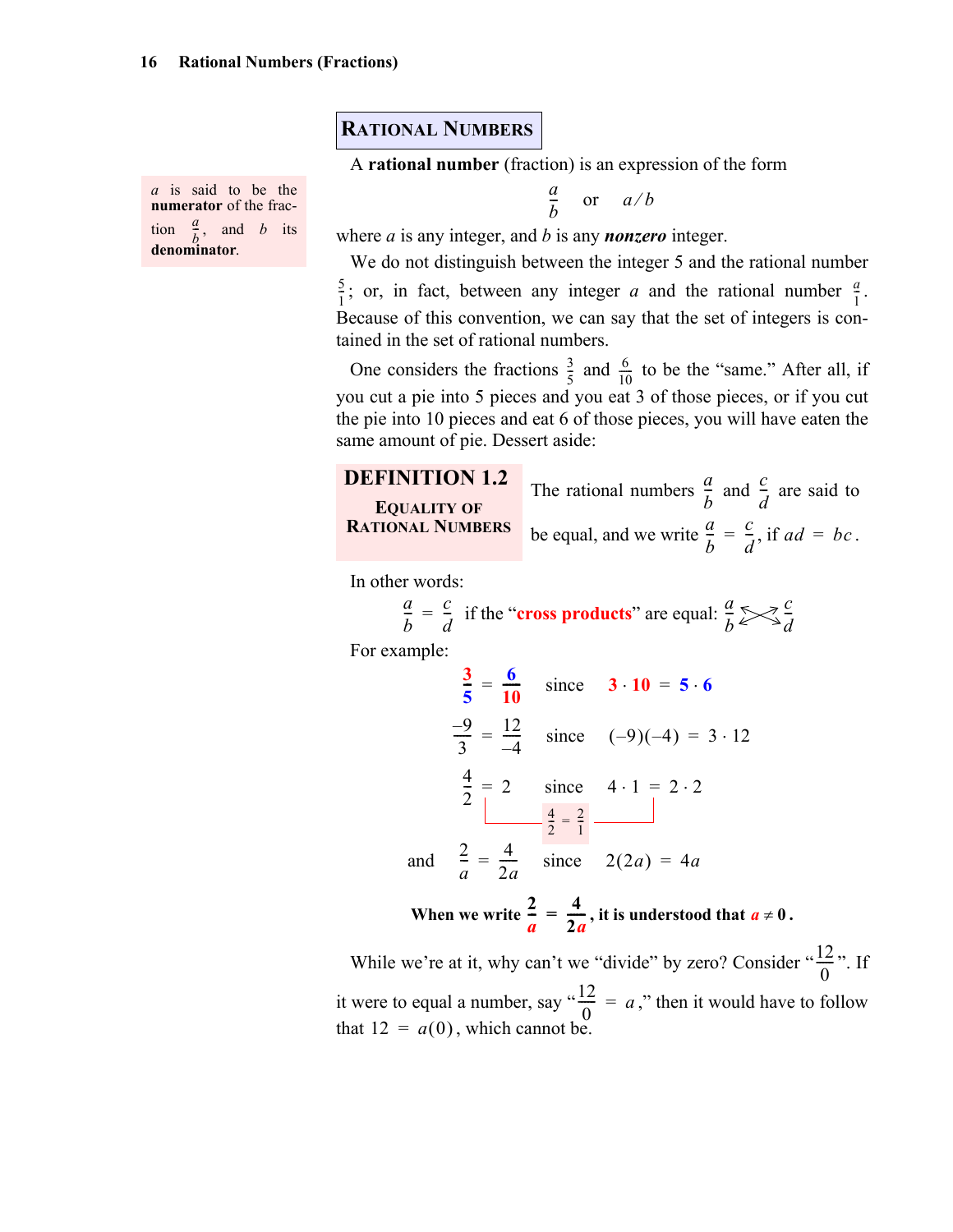Note that  $\frac{0}{12} = 0$  since  $0 = 12(0)$ . It is only the denominator that cannot be zero.  $\frac{0}{12} = 0$ 

Of course, in the above argument the number 12 can be replaced by any nonzero number, so we see that  $\frac{b}{b}$  is **meaningless** for any  $b \neq 0$ .  $\frac{a_0}{b_0}$  is also **meaningless**; for to say that  $\frac{a_0}{b_0} = a$  is to say that  $0 = a(0)$ , and since  $a(0) = 0$  for *any a*, we could associate any number we please with  $\frac{0}{6}$ , and that we cannot permit.  $\frac{b}{0}$ " is **meaningless** for any  $b \neq 0$ 0  $\frac{0}{6}$ " is also **meaningless**; for to say that  $\frac{0}{6}$  $\frac{0}{0} = a$ 0  $\frac{v}{\alpha}$ 

The following result follows directly from Definition 1.2:

**PROOF: THEOREM 1.3** For any rational number  $\frac{a}{b}$  and any  $c \ne 0$ :  $\frac{a}{b}$  and any  $c \neq 0$ *ac bc*  $\frac{ac}{bc} = \frac{a}{b}$ *ac bc*  $\frac{ac}{bc} = \frac{a}{b}$  since  $acb = bca$ 

Equations are "two way streets." If you read the equation in Theorem 1.3 from left to right, you get the **cancellation property**:

For any *a*, and for any *b* and *c* distinct from zero:

*ac bc*  $\frac{ac}{bc} = \frac{a}{b}$ 

**CANCELLATION PROPERTY**

> Reading the same equation from right to left, you get the **build-up property:**

**BUILD-UP PROPERTY**

For any *a*, and for any *b* and *c* distinct from zero:

*a*

*b*  $\frac{a}{b} = \frac{ac}{bc}$ 

*cancel*

**WARNING:** The cancellation property has nothing to do with sums. In particular, there can be **NO** cancellation in any of the following three expressions:

$$
\frac{5+8}{5\cdot 8} \qquad \frac{c}{c+5} \qquad \frac{2+a}{a}
$$

Here is the ONLY time you can cancel (if  $c \neq 0$ ):

| $c$ times something      | something      |  |  |
|--------------------------|----------------|--|--|
| $c$ times something else | something else |  |  |

In other words, *c* must be a **nonzero factor** of both the numerator and the denominator.

**LOWEST TERMS** A fraction is said to be in **lowest terms** if the numerator and denominator have no common factors. For example,  $\frac{3}{6}$  is in lowest terms, while  $\frac{6}{9}$  is not, since 6 and 8 share a common factor: 2. 8  $\frac{1}{2}$ 8  $\frac{0}{2}$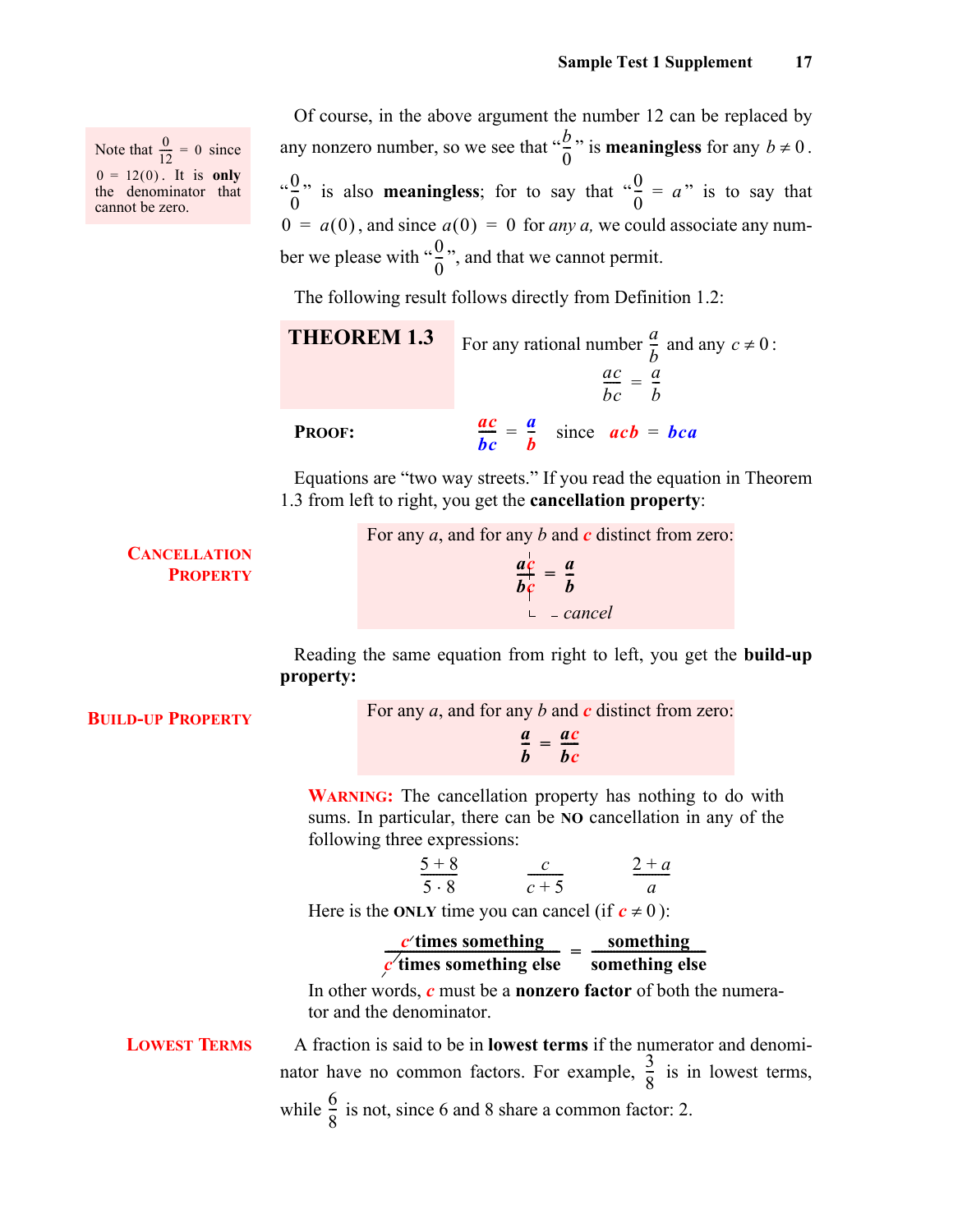**EXAMPLE 1.2** Reduce to lowest terms.

**SOLUTION:**

(a)  $\frac{6}{9}$  (b)  $\frac{6a}{22}$  (c) 8  $\frac{6}{8}$  (b)  $\frac{6a}{8a^2}$  (c)  $\frac{-15(2+c)}{-5(2+c)}$ 

You **CANNOT** do any canceling here:  $\frac{2+3}{2+4}$ Or here:  $\frac{3+2a}{8a^2}$ 

Or here:  $\frac{-15(2+c)}{-5+(2+c)}$ 

 $(a) \frac{6}{6}$ (b)  $\frac{6a}{8a^2} = \frac{3(2a)}{4a(2a)} = \frac{3}{4a}$  (if  $a \neq 0$ ) (c)  $\frac{-15(2 \pm \hat{c})}{-5(2^2 \pm \hat{c})} = \frac{-15}{-5} = \frac{-5}{5}(3) = \frac{3}{1} = 3$  [if  $c \neq -2$  (why?)] 8  $\frac{6}{8} = \frac{2 \cdot 3}{2 \cdot 4} = \frac{3}{4}$ 

#### **CHECK YOUR UNDERSTANDING 1.5**

Reduce to lowest terms (assuming no denominator is zero).

(a)  $\frac{24}{20}$  (b)  $\frac{-92}{44}$  (c)  $\frac{15(2+c)}{10(-12)}$  (d) Answers: (a)  $\frac{4}{5}$  (b)  $\frac{-23}{11}$  (c)  $\frac{3}{2}$  (d) 30  $\frac{24}{20}$  (b)  $\frac{-92}{11}$ 44  $\frac{-92}{44}$  (c)  $\frac{15(2+c)}{10(c+2)}$  (d)  $\frac{7b(a+c)}{b(-a-c)}$  $\frac{4}{5}$  (b)  $\frac{-23}{11}$  (c)  $\frac{3}{2}$  (d) -7

#### **MULTIPLYING FRACTIONS**

To multiply two fractions, simply multiply the numerators and the denominators:

#### **MULTIPLICATION**

$$
\frac{a}{b} \cdot \frac{c}{d} = \frac{ac}{bd}
$$

Notice that the above definition "respects" integer multiplication (as it must, since the set of integers is contained in the set of rational numbers). For example, we have:

$$
5 \cdot 7 = \frac{5}{1} \cdot \frac{7}{1} = \frac{5 \cdot 7}{1 \cdot 1} = \frac{35}{1} = 35
$$

Notice also that for any rational number  $\frac{a}{i}$ : *b*  $\frac{a}{b}$ 

$$
1 \cdot \frac{a}{b} = \frac{1}{1} \cdot \frac{a}{b} = \frac{1 \cdot a}{1 \cdot b} = \frac{a}{b}
$$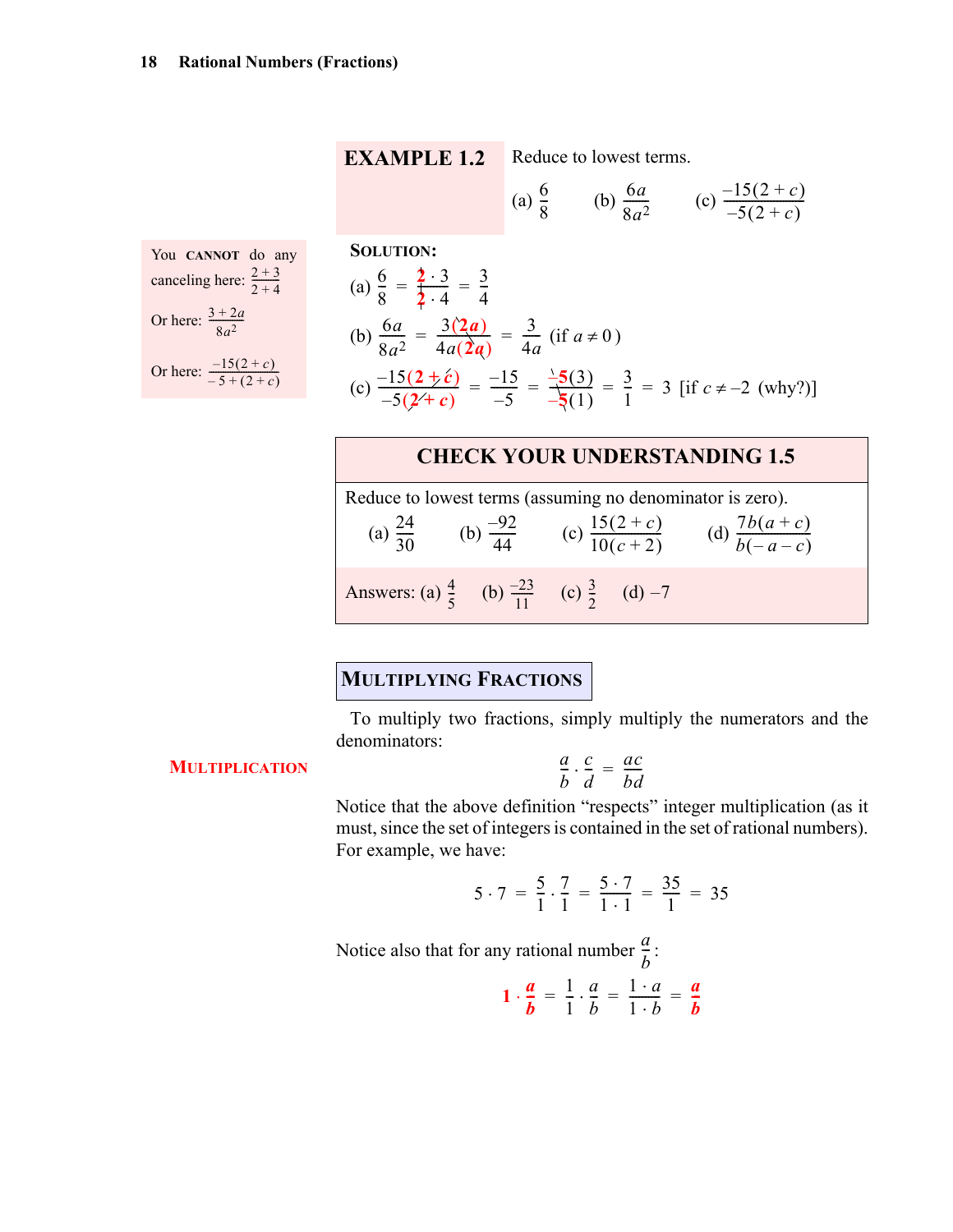**EXAMPLE 1.3** Multiply, and reduce to lowest terms.

(a) 
$$
\frac{-7}{2} \cdot \frac{3}{5}
$$
 (b)  $\frac{2}{6} \cdot \frac{9}{10}$  (c)  $\frac{a}{3} \cdot \frac{15}{-a^2}$ 

#### **SOLUTION:**

 $(a) \frac{-7}{2}$ (b) One way:  $\frac{2}{5}$ Quicker is better: **2** (c)  $\frac{a}{2} \cdot \frac{15}{2} = \frac{3 \cdot 5a}{2(1)} = \frac{5}{2} = \frac{5}{2}$ , OR: 2  $\frac{-7}{2} \cdot \frac{3}{7}$ 5  $\frac{3}{5} = \frac{-7 \cdot 3}{2 \cdot 5} = \frac{-21}{10}$ 6  $\frac{2}{6} \cdot \frac{9}{10} = \frac{2 \cdot 9}{6 \cdot 10} = \frac{2 \cdot 3 \cdot 3}{2 \cdot 3 \cdot 2 \cdot 5} = \frac{3}{10}$ In general (see margin), for any  $b \neq 0$ : **6**  $\frac{2}{6} \cdot \frac{9}{10} = \frac{1}{3}$  $=\frac{1}{3}, \frac{9}{10} = \frac{3}{10}$ 3 3  $\frac{a}{2}$ .  $\frac{15}{9}$  $-a^2$  $\frac{-15}{-a^2} = \frac{3 \cdot 5a}{3(-1)a \cdot a} = \frac{5}{-a}$  $=\frac{3 \cdot 5a}{3(-1)a \cdot a} = \frac{5}{-a} = -\frac{5}{a}$ , OR:  $\frac{a}{3}$  $\frac{a}{2}$ .  $\frac{-15}{2}$  $-\hat{a}^2$  $-\frac{15}{2} = \frac{5}{2}$ –*a*  $\frac{5}{a} = \frac{5}{-a} = -\frac{5}{a}$ 5

> –*a b*  $\frac{-a}{\cdot} = \frac{a}{\cdot}$

 since the cross products are equal:  $(-a)(-b) = ab$ . is saying that is the additive inverse of  $\frac{a}{i}$  (as you probably already know:  $\frac{a}{1} + \frac{-a}{1} = 0$ . –*a*  $\frac{-a}{b} = \frac{a}{-b}$ –*a*  $\frac{-a}{b} = -\frac{a}{b}$ –*a*  $\frac{-a}{b}$ *a*  $\frac{a}{b}$ *a*  $\frac{a}{b} + \frac{-a}{b} = 0$ 

To multiply three or more fractions, you still multiply numerators and multiply denominators. For example:

–*b*  $=\frac{a}{-b} = -\frac{a}{b}$ 

$$
\frac{1}{2} \cdot \frac{-3}{5} \cdot \frac{2}{7} = \frac{2(-3)}{2 \cdot 5 \cdot 7} = \frac{-3}{35} = -\frac{3}{35}
$$
  
and: 
$$
\left(\frac{a}{b}\right)\left(\frac{3}{a}\right)(7b^2)\left(\frac{1}{3}\right) = \frac{a \cdot 3 \cdot 7 \cdot b \cdot b}{a \cdot 3 \cdot b} = 7b
$$

#### **CHECK YOUR UNDERSTANDING 1.6**

Multiply, and reduce to lowest terms.

(a) 
$$
\left(\frac{-5}{21}\right)\left(\frac{14}{10}\right)
$$
 (c)

$$
\left(\frac{14}{10}\right)
$$
 (c)  $\frac{9}{5} \cdot \frac{15}{8} \cdot 12 \cdot \frac{2}{6}$ 

Answers: (a)  $\frac{-1}{2}$  (b) 3  $\frac{-1}{3}$  (b)  $\frac{a}{12b}$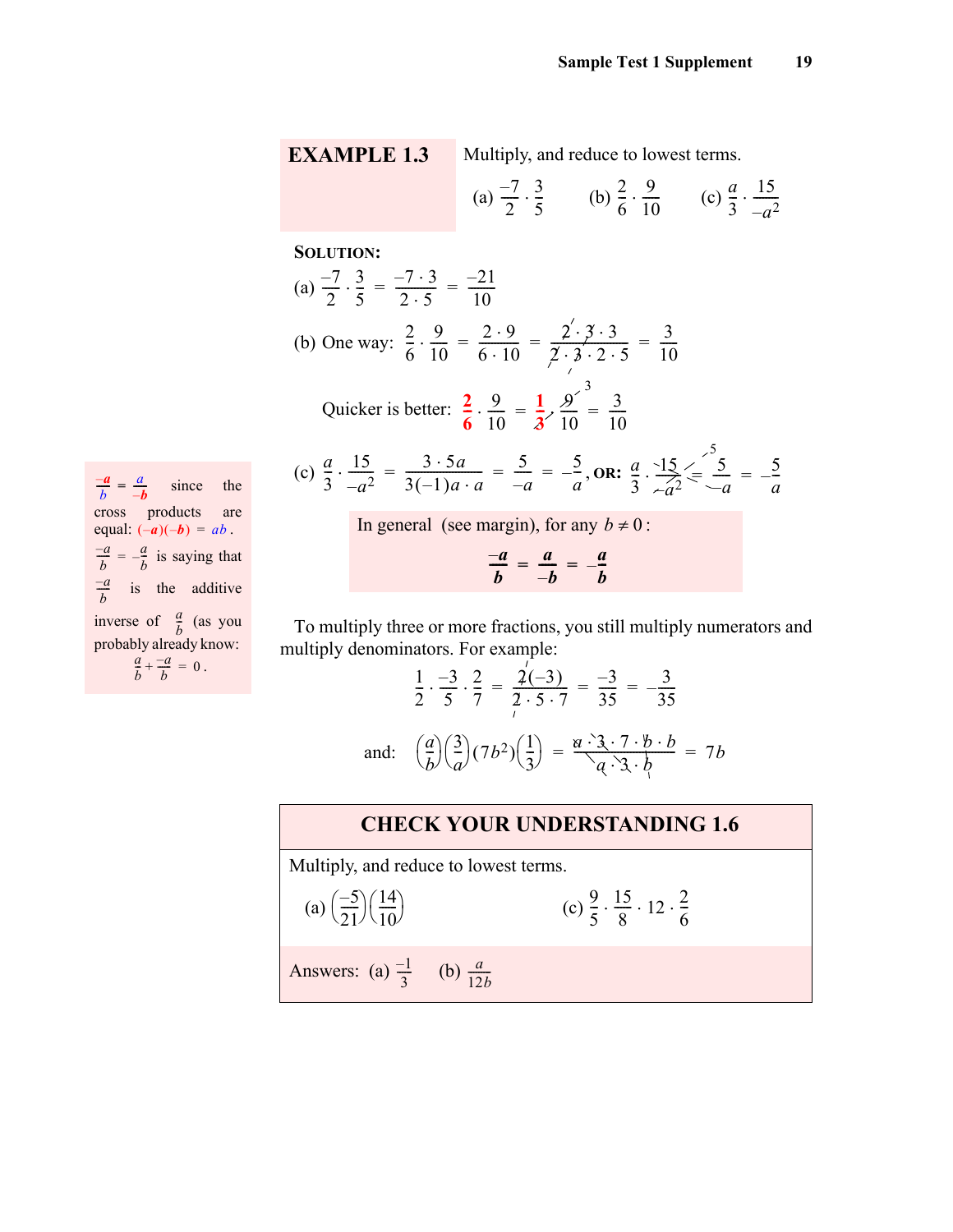#### **DIVIDING FRACTIONS**

The **multiplicative inverse**, or simply inverse of the rational number  $\frac{a}{b}$  is the rational number  $\frac{b}{c}$ , providing, of course, that  $a \neq 0$ . For example: *b*  $\frac{a}{\tau}$  is the rational number  $\frac{b}{\tau}$  $\frac{a}{a}$ , providing, of course, that  $a \neq 0$ 

$$
\frac{5}{3}
$$
 is the inverse of  $\frac{3}{5}$   

$$
\frac{-7}{12}
$$
 is the inverse of  $\frac{12}{-7}$   
and:  $\frac{1}{2}$  is the inverse of 2

We define the **quotient** of  $\frac{a}{b}$  by  $\frac{c}{c}$  to be the product of  $\frac{a}{b}$  with the multiplicative inverse of  $\frac{c}{l}$  (providing that *c* is not zero), and represent the quotient operation by any of the following symbols: *b*  $\frac{a}{b}$  by  $\frac{c}{c}$ *d*  $\frac{c}{\tau}$  to be the product of  $\frac{a}{\tau}$ *b*  $\frac{u}{\tau}$ *d*  $\frac{c}{1}$ 

$$
\begin{array}{ccc}\n\frac{a}{b} & \frac{a}{b} & \frac{a}{c} \\
\frac{c}{d} & \frac{a}{d} & \frac{b}{b} \div \frac{c}{d}\n\end{array}
$$

In any event: **TO DIVIDE,** *INVERT* **AND** *MULTIPLY*

*a*

**DIVISION**

$$
\frac{\frac{a}{b}}{\frac{c}{d}} = \frac{a}{b} \cdot \frac{d}{c}
$$

**EXAMPLE 1.4** Divide, and reduce to lowest terms.

(a) 
$$
\frac{\frac{2}{5}}{\frac{-7}{10}}
$$
 (b)  $\frac{\frac{1}{2}}{4}$   
(c)  $\frac{8}{\frac{2}{3}}$  (d)  $\frac{\frac{a}{2b}}{\frac{4a}{b}}$ 

**SOLUTION:**

(a) 
$$
\frac{\frac{2}{5}}{\frac{-7}{10}} = \frac{2}{5} \cdot \frac{10}{-7} = \frac{2 \cdot 10}{5(-7)} = \frac{2 \cdot 2 \cdot 5}{-7 \cdot 5} = \frac{4}{7} = -\frac{4}{7}
$$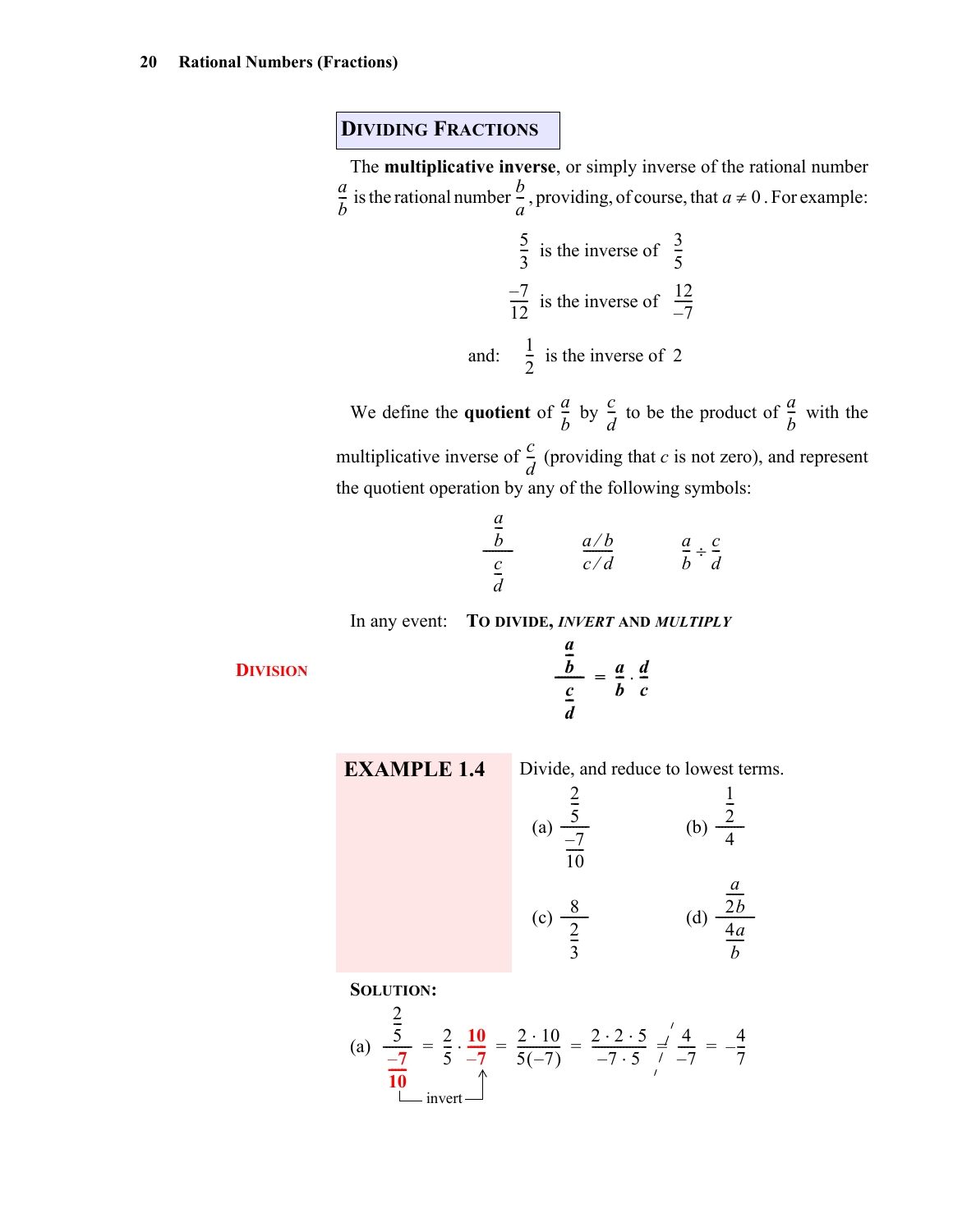(b) 
$$
\frac{\frac{1}{2}}{4} = \frac{\frac{1}{2}}{4} = \frac{1}{2} \cdot \frac{1}{4} = \frac{1}{8}
$$
  
\n
$$
\begin{array}{rcl}\n\frac{8}{1} & = & \frac{8}{1} & \frac{4}{1} \\
\frac{8}{3} & = & \frac{4}{1} & \frac{8}{2} \\
\frac{2}{3} & = & \frac{2}{3} & \frac{3}{3} = 12\n\end{array}
$$
\n(d) 
$$
\frac{\frac{a}{2b}}{\frac{4a}{b}} = \frac{a}{2b} \cdot \frac{b}{4a} = \frac{1}{8}
$$
 (with the unerstanding) that  $a \neq 0$  and  $b \neq 0$ )

### **CHECK YOUR UNDERSTANDING 1.7**

Divide, and reduce to lowest terms. [In (d), assume 
$$
a + b \ne 0
$$
)].  
\n(a)  $\frac{\frac{2}{3}}{\frac{8}{9}}$  (b)  $\frac{\frac{2}{3}}{\frac{8}{9}}$  (c)  $\frac{\frac{2}{8}}{\frac{8}{9}}$  (d)  $\frac{\frac{2a+2b}{4}}{\frac{a+b}{8}}$   
\nAnswers: (a)  $\frac{3}{4}$  (b)  $\frac{2}{27}$  (c)  $\frac{9}{4}$  (d) 4

### **ADDING FRACTIONS**

We start off by defining the addition of fractions that have a common denominator, and define their sum to be the sum of the numerators over the common denominator:

#### **ADDITION**

$$
\frac{a}{d} + \frac{b}{d} = \frac{a+b}{d}
$$

Note that with the above definition, we have:

$$
\frac{5}{1} + \frac{7}{1} = \frac{5+7}{1} = 12
$$
 (as it should be!)

Of course, addition may be extended to three or more fractions:

$$
\frac{9}{5} + \frac{4}{5} + \frac{-3}{5} = \frac{9+4-3}{5} = \frac{10}{5} = 2
$$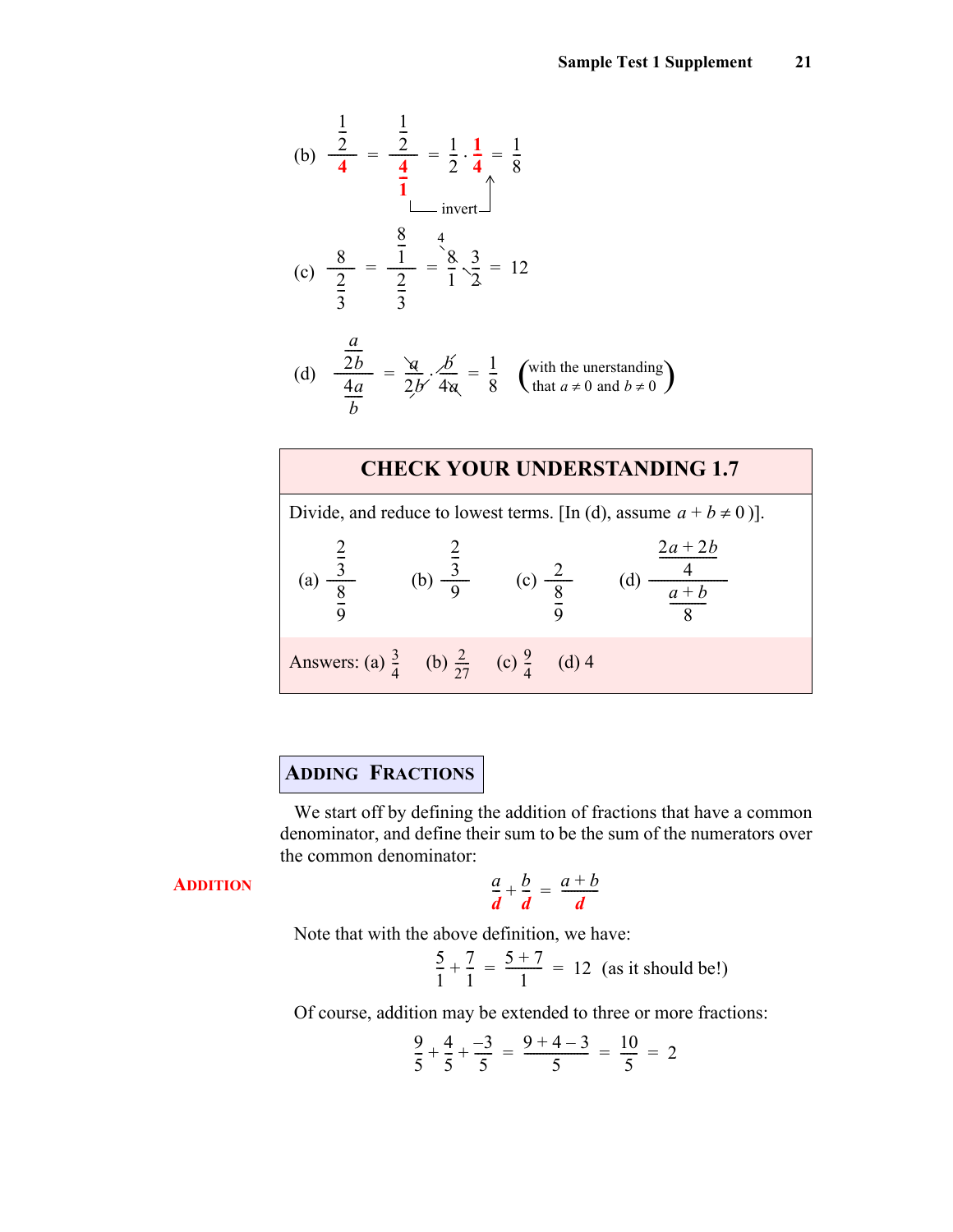#### **CHECK YOUR UNDERSTANDING 1.8**

Sum, and reduce to lowest terms.

(a) 
$$
\frac{-3}{9} + \frac{2}{9} + \frac{19}{9}
$$
 (b)  $\frac{3}{a} + \frac{2}{a} + \frac{-5}{a}$  (c)  $\frac{-3a}{4} + \frac{2(a-1)}{4} + \frac{5}{4}$   
Answers: (a) 2 (b) 0 (assuming  $a \ne 0$ ) (c)  $\frac{-a+3}{4}$ 

So far so good. But how does one go about adding fractions that do not share a common denominator? The answer should be apparent:

> Express each fraction in a form such that they share a common denominator, and then add.

For example, to determine the sum:

$$
\frac{7}{2}+\frac{5}{3}
$$

express both fractions with **6** as the denominator:

| $7 \cdot 3 = 21$ |  |           | 5.7                 |  |
|------------------|--|-----------|---------------------|--|
| 2.4              |  | $-3$ $-2$ | $\left(1, 1\right)$ |  |

and then add:

$$
\frac{7}{2} + \frac{5}{3} = \frac{21}{6} + \frac{10}{6} = \frac{31}{6}
$$

Representing  $\frac{7}{2}$  and  $\frac{5}{2}$  as fractions with a common denominator distinct from 6 will not alter the sum. For example: 2  $\frac{7}{2}$  and  $\frac{5}{2}$ 3  $\frac{2}{2}$ 

7 2  $\frac{7}{2} + \frac{5}{2}$  $+\frac{5}{3} = \frac{7 \cdot 6}{2 \cdot 6} + \frac{5 \cdot 4}{3 \cdot 4} = \frac{42}{12}$  $\frac{42}{12} + \frac{20}{12}$  $+\frac{20}{12} = \frac{62}{12}$  $=\frac{7\cdot 6}{2\cdot 6} + \frac{5\cdot 4}{3\cdot 4} = \frac{42}{12} + \frac{20}{12} = \frac{62}{12} = \frac{31\cdot 2}{6\cdot 2} = \frac{31}{6}$ 

But it is best to represent the fractions with a common denominator as small as possible. That denominator is called the **least common denominator (LCD)**, and it is simply the least common multiple of the denominators of the fractions being summed (see page 5).

**EXAMPLE 1.5** Sum, and reduce to lowest terms.

$$
\frac{5}{6} + \frac{3}{14} + \frac{1}{4}
$$

**SOLUTION:** To determine the sum  $\frac{5}{6} + \frac{3}{14} + \frac{1}{4}$ , we first find the LCD 6  $\frac{5}{6} + \frac{3}{10}$ 14  $\frac{3}{14} + \frac{1}{4}$  $+\frac{3}{14}+\frac{1}{4}$ 

of  $\frac{5}{6} + \frac{3}{14} + \frac{1}{4}$  (equivalently, the least common multiple of the denominators 6, 14, and 4): 6  $\frac{5}{6} + \frac{3}{1}$ 14  $\frac{3}{11} + \frac{1}{1}$  $+\frac{3}{14}+\frac{1}{4}$ 

|  | $6 = 2 \cdot 3$                  |  |
|--|----------------------------------|--|
|  | $14 = 2 - 7$                     |  |
|  | $4 = 2^2$                        |  |
|  | LCD = $2^2 \cdot 3 \cdot 7 = 84$ |  |

You can also consider multiples of 14 and stop when you get to one that is divisible by both 4 and 6; namely: 84.

**LCD**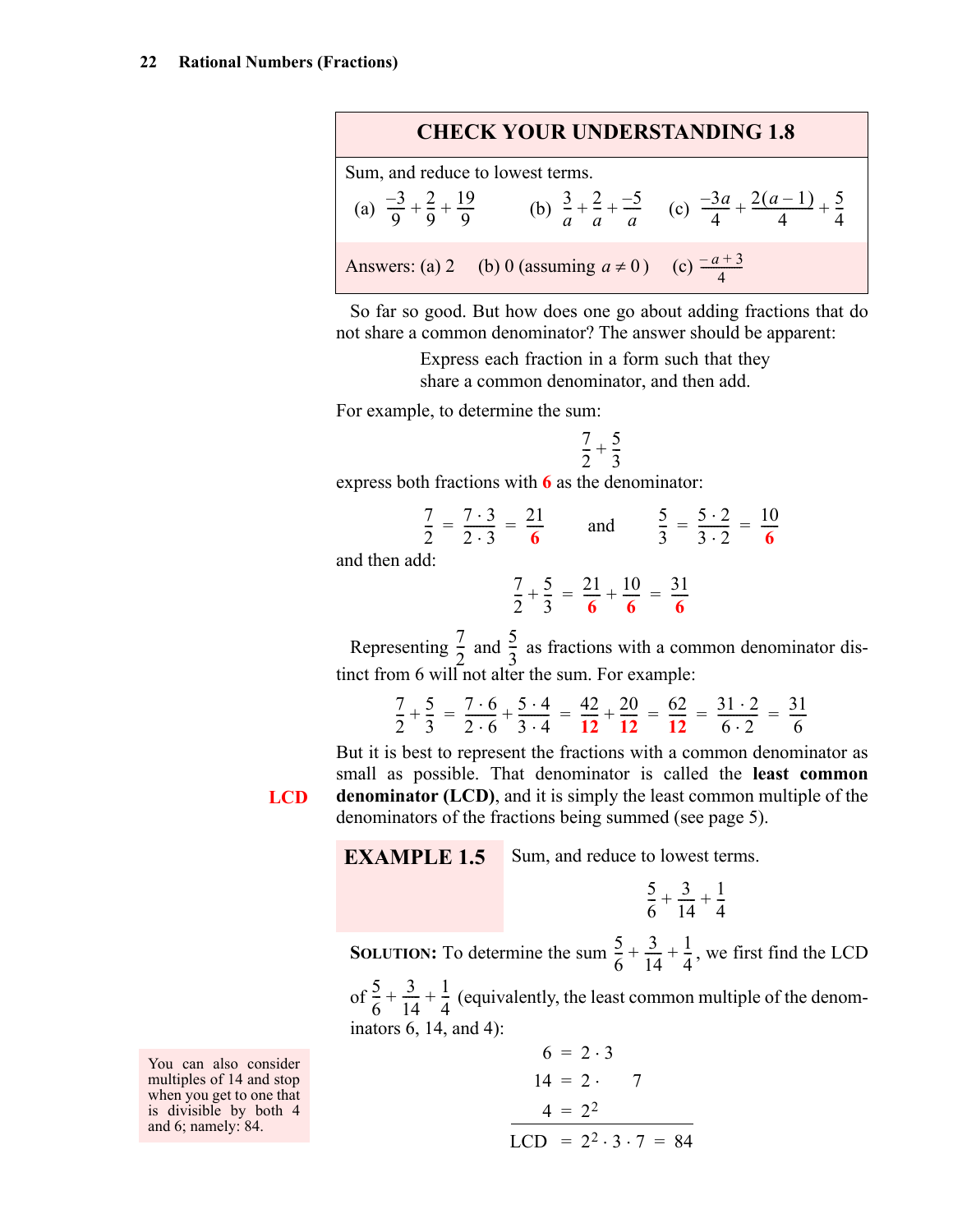Looking at the above prime decompositions you can easily see that:

To go from  $6 = 2 \cdot 3$  to LCD  $= 2^2 \cdot 3 \cdot 7$ , you need one more 2 and a 7, which is to say, you have to multiply  $6 = 2 \cdot 3$  by  $2 \cdot 7 = 14$ .

To go from  $14 = 2 \cdot 7$  to  $LCD = 2^2 \cdot 3 \cdot 7$ , you need one more 2 and a 3, and therefore multiply  $14 = 2 \cdot 7$  by  $2 \cdot 3 = 6$ .

To go from  $4 = 2^2$  to LCD =  $2^2 \cdot 3 \cdot 7$ , you have to multiply by  $3 \cdot 7 = 21$ .

Bringing us to:

$$
\frac{5}{6} + \frac{3}{14} + \frac{1}{4} = \frac{5 \cdot 14}{6 \cdot 14} + \frac{3 \cdot 6}{14 \cdot 6} + \frac{1 \cdot 21}{4 \cdot 21}
$$

$$
= \frac{70}{84} + \frac{18}{84} + \frac{21}{24} = \frac{70 + 18 + 21}{84} = \frac{109}{84}
$$

To see that the answer is in lowest terms, you need but observe that no prime in the decomposition of 84 (2, 3, and 7) is a divisor of 109.



**EXAMPLE 1.6** Perform the indicated operations and reduce to lowest terms.

(a) 
$$
\left(\frac{1}{3} - \frac{4}{9}\right)\left(2 + \frac{1}{4}\right)
$$
 (b)  $\frac{1 + \frac{1}{3}}{3}$  (c)  $\frac{3 + \frac{2}{3}}{2 - \frac{1}{9}}$ 

**SOLUTION:**

(a) 
$$
\left(\frac{1}{3} - \frac{4}{9}\right)\left(2 + \frac{1}{4}\right) = \left(\frac{3}{9} - \frac{4}{9}\right)\left(\frac{8}{4} + \frac{1}{4}\right)
$$
  

$$
= \left(\frac{3 - 4}{9}\right)\left(\frac{8 + 1}{4}\right) = \frac{-1}{9} \cdot \frac{9}{4} = -\frac{1}{4}
$$

Or: "6 goes into 84 fourteen times."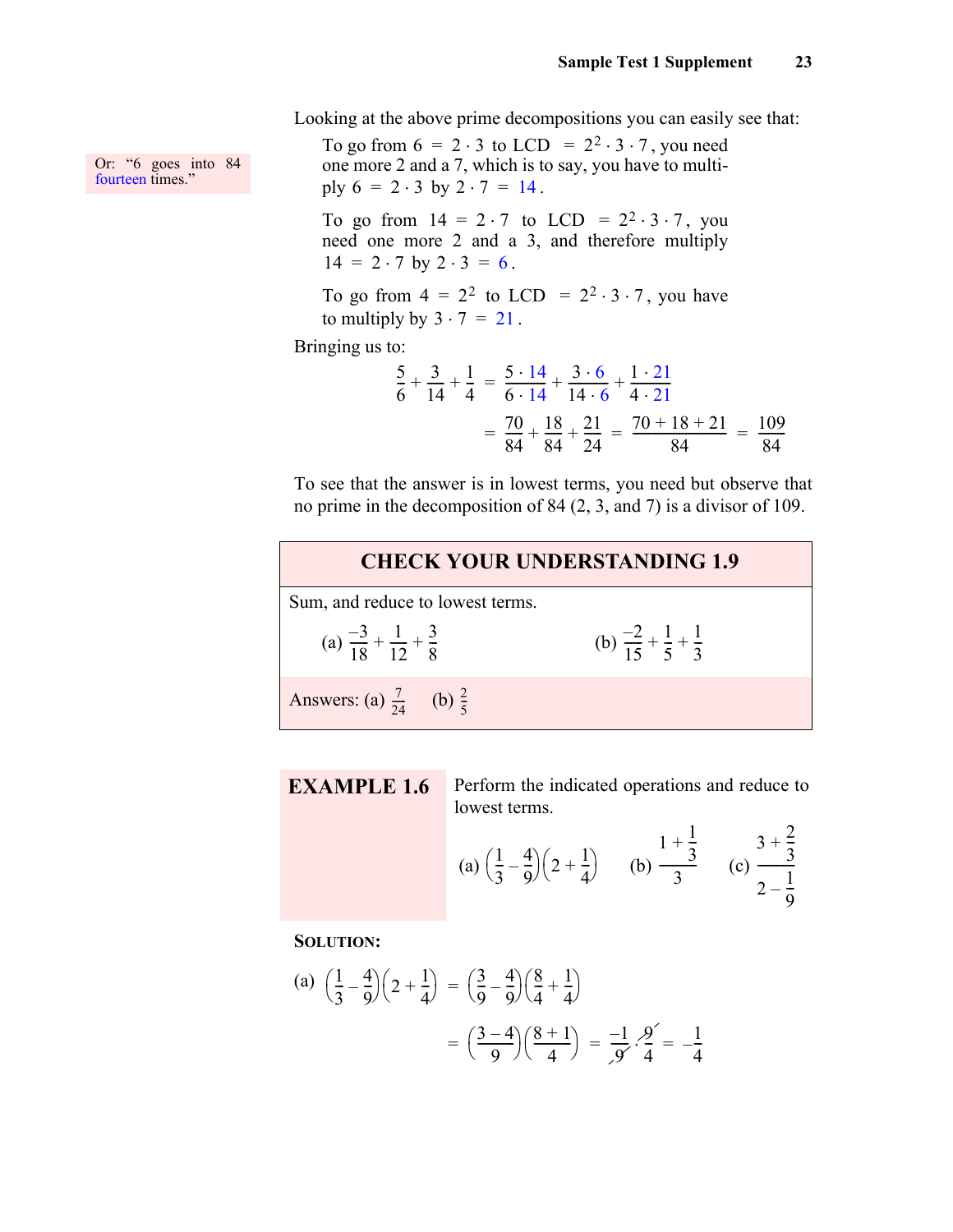A fraction such as

$$
\frac{1+\frac{1}{3}}{3}
$$
 whose numerator or

denominator contains fractions is said to be a **compound fraction**.

(b) 
$$
\frac{1+\frac{1}{3}}{3} = \frac{\frac{3}{3}+\frac{1}{3}}{3} = \frac{\frac{4}{3}}{\frac{3}{1}} = \frac{4}{3} \cdot \frac{1}{3} = \frac{4}{9}
$$

(c) One way: 
$$
\frac{3 + \frac{2}{3}}{2 - \frac{1}{9}} = \frac{\frac{9}{3} + \frac{2}{3}}{\frac{18}{9} - \frac{1}{9}} = \frac{\frac{11}{3}}{\frac{17}{9}} = \frac{11}{\cancel{3}} \cdot \frac{\cancel{9}^3}{17} = \frac{11 \cdot 3}{17} = \frac{33}{17}
$$

Another way is to multiply both the numerator and denominator by 9 so as to "un-compound" the given compound fraction:

$$
\frac{3+\frac{2}{3}}{2-\frac{1}{9}} = \frac{9\left(3+\frac{2}{3}\right)}{9\left(2-\frac{1}{9}\right)} = \frac{9\cdot 3+\frac{3}{9}\cdot \frac{2}{3}}{9\cdot 2-9\cdot \frac{1}{9}} = \frac{27+6}{18-1} = \frac{33}{17}
$$

### **CHECK YOUR UNDERSTANDING 1.10**

Perform the indicated operations and reduce to lowest terms.

(a) 
$$
\frac{\left(-2 + \frac{1}{3}\right)\left(1 - \frac{1}{2}\right)}{1 + \frac{1}{2}}
$$
  
(b) 
$$
\frac{\frac{3b}{a+b} - \frac{a}{2a+2b}}{\frac{4}{a+b}}
$$
  
Answers: (a)  $-\frac{5}{9}$  (b)  $\frac{6b-a}{8}$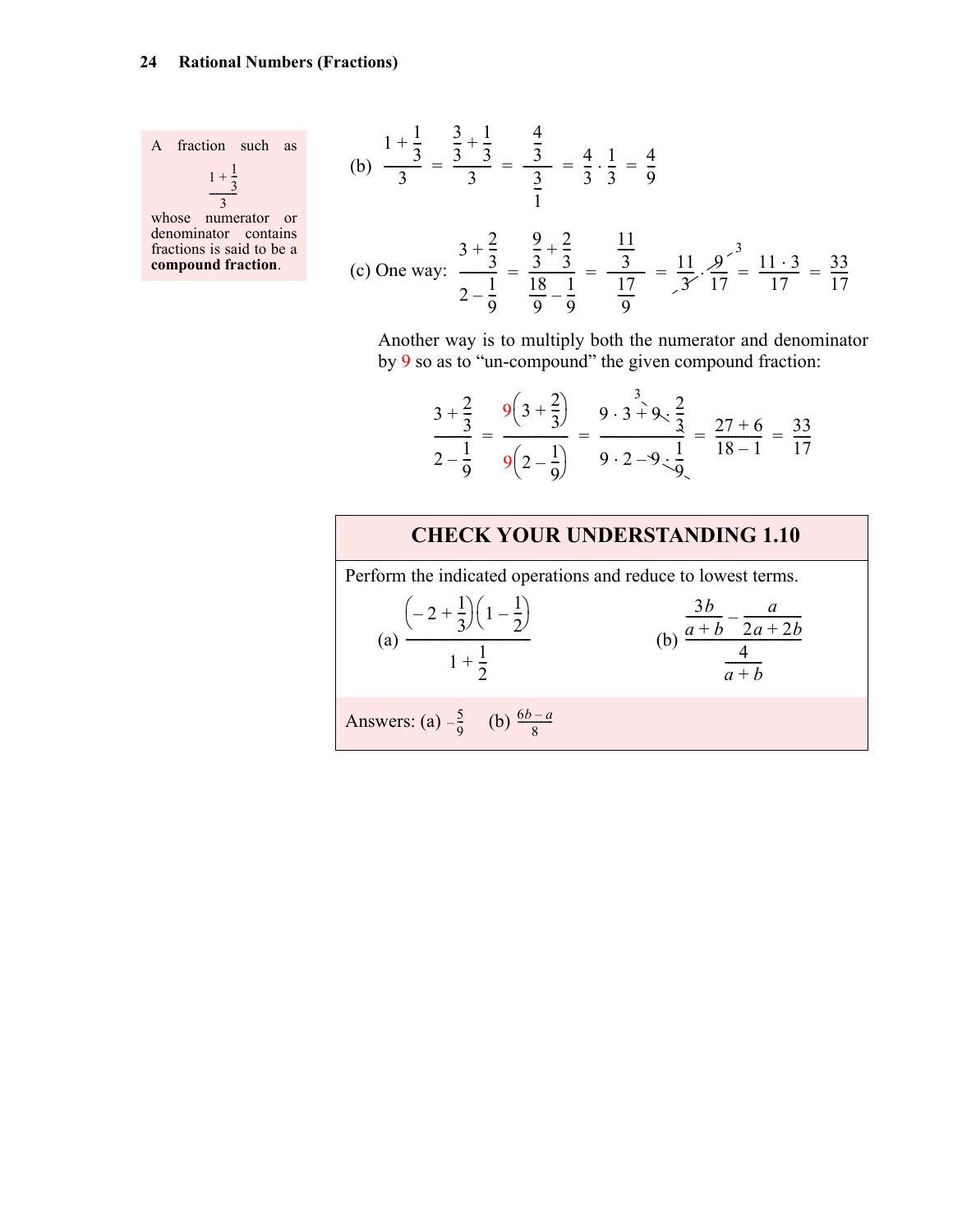# **Sample Test 2 INTEGER EXPONENTS Simplify:**

Question 2.1 **42 42 42 42 42 42 42 42 42 42 42 42 42 42 42 42 42 42 42 42 42 42 42 42 42 42 42 42 42 42** 

The correct answer is 32. If you got it, move on to Question 2.2. If not, consider the following example:

**EXAMPLE 2.1** Simplify:

 $2^3 + 3^2$ 

**SOLUTION:**

**Definition.** For any number *a* and any positive integer *n*:  $a^n = \overbrace{a \cdot a \cdots a}$ *n-***times**

see margin

Can you now manage Question 2.1:

For example:  $2^3 = \frac{3 \cdot \text{times}}{2 \cdot 2 \cdot 2}$ 

Simplify:  $4^2 + 2^4$  Answer: 32

 $2^3 + 3^2 = 2 \cdot 2 \cdot 2 + 3 \cdot 3 = 8 + 9 = 17$ 

If so, go to Question 2.2. If not:

2.1 Simplify  
(a) 
$$
3^2 + 2^4
$$
 (b)  $2^2 - 2^3 + 3^2$ 

If you still can't solve Question 2.1: **Go to the tutoring center.**



### **Simplify:**

**SOLUTION:** 

$$
\frac{-5^2}{3} + (-4)^2
$$

The correct answer is  $\frac{23}{2}$ . If you got it, move on to Question 2.3. If not, consider the following example: 3  $\frac{25}{2}$ 

**EXAMPLE 2.2** Simplify:

$$
\frac{3}{-2^2} + (-2)^2
$$

Yes, a negative number raised to an even power is positive. For example:

$$
(-2)^2 = 4
$$

On the other hand  $-2^2$  is **not** positive — it is minus the square of 2:

 $-2^2 = -(2^2) = -4$ (only the 2 is being squared)

$$
\frac{3}{-2^2} + (-2)^2 = \frac{3}{\frac{3}{\text{see margin}}} + 4 = -\frac{3}{4} + 4 = -\frac{3}{4} + \frac{16}{4} = \frac{13}{4}
$$

Can you now manage Question 2.2:

Simplify: 
$$
\frac{-5^2}{3} + (-4)^2
$$
 Answer:  $\frac{23}{3}$ 

If so, go to Question 2.3. If not: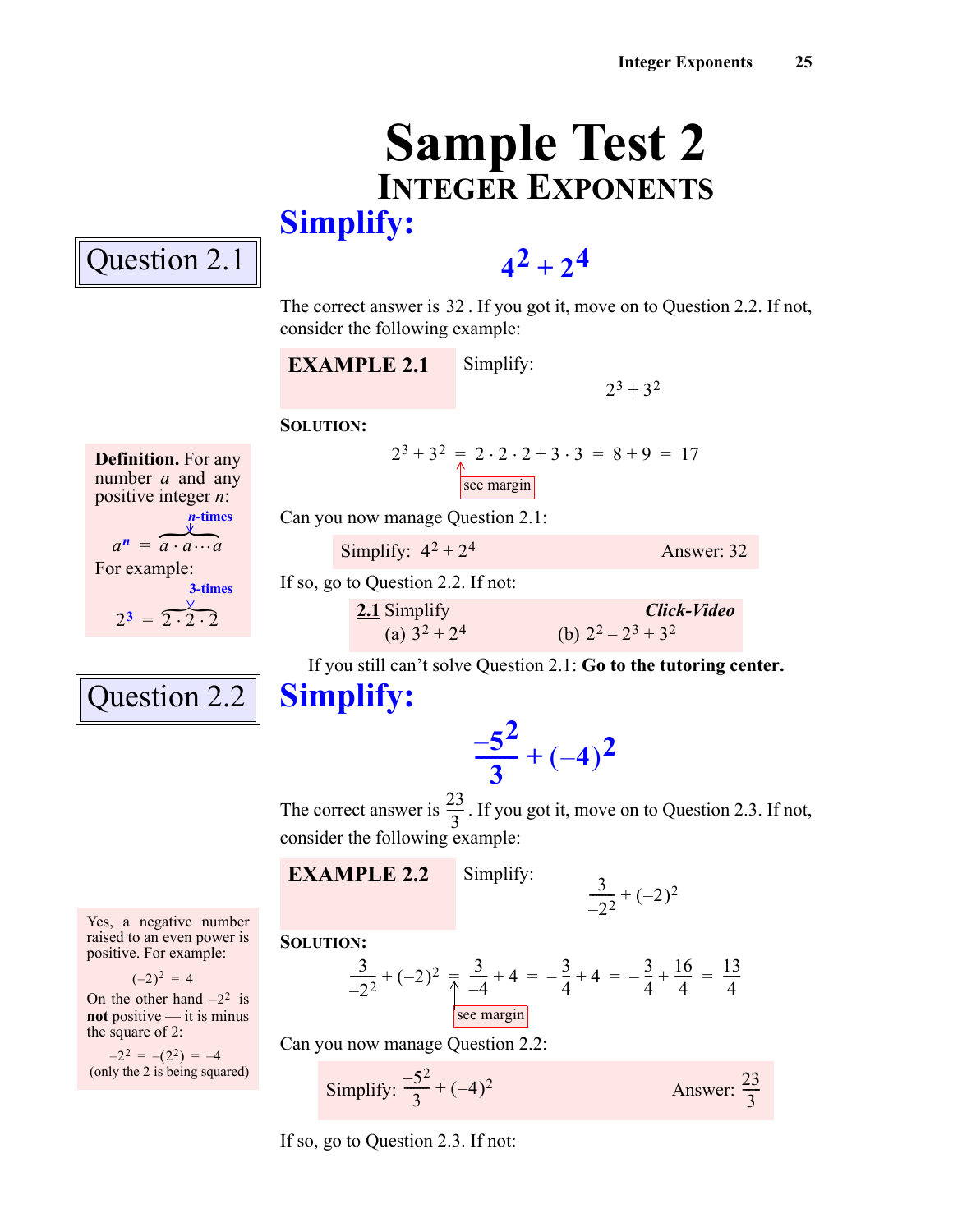2.2 Simplify  
\n(a) 
$$
\frac{-2^2}{(-3)^2}
$$
 (b)  $\left(-\frac{1}{2}\right)^2 - 3^2$ 

Question 2.3

If you still can't solve Question 2.2: **Go to the tutoring center. Simplify:**

$$
\frac{(3+2)^2}{(2\cdot 5)^3}
$$

The correct answer is  $\frac{1}{40}$ . If you got it, move on to Question 2.4. If not, consider the following example: 40  $\frac{1}{40}$ 

**EXAMPLE 2.3** Simplify:

 $\frac{(2 \cdot 3)^2}{(2+1)^3}$ 

**SOLUTION:** One approach:

$$
\frac{(2\cdot 3)^2}{(2+1)^3} = \frac{2\cdot 3\cdot 2\cdot 3}{3\cdot 3\cdot 3} = \frac{4}{3}
$$

Another approach:

Theorem:

$$
(ab)^n = a^nb^n
$$

For example:

Please note, however, that  $(a + b)^n$  is generally **not equal to**  $a^n + b^n$ . In particular  $(2+3)^2$  is **not equal to**  $2^2 + 3^2$ .  $(2 \cdot 3)^2 = 2^2 \cdot 3^2$ 

$$
\frac{(2\cdot 3)^2}{(2+1)^3} = \frac{2^2 \cdot 3^{2}}{\frac{3^2}{3}} = \frac{4}{3}
$$

Can you now manage Question 2.3:

Simplify: 
$$
\frac{(3+2)^2}{(2\cdot 5)^3}
$$
 Answer:  $\frac{1}{40}$ 

If so, go to Question 2.4. If not:

2.3 Simplify  
\n(a) 
$$
\frac{(2+5)^2}{(2 \cdot 3)^3}
$$
 (b)  $\frac{(2 \cdot 3 \cdot 4)^2}{(2+3+4)^2}$ 

If you still can't solve Question 2.3: **Go to the tutoring center. Simplify:**

Question 2.4

**2**  $\left(\frac{2}{3}\right)^2 + \left(\frac{1}{2}\right)^2$ **+**

The correct answer is  $\frac{25}{26}$ . If you got it, move on to Question 2.5. If not, 36  $\frac{25}{25}$ 

consider the following example: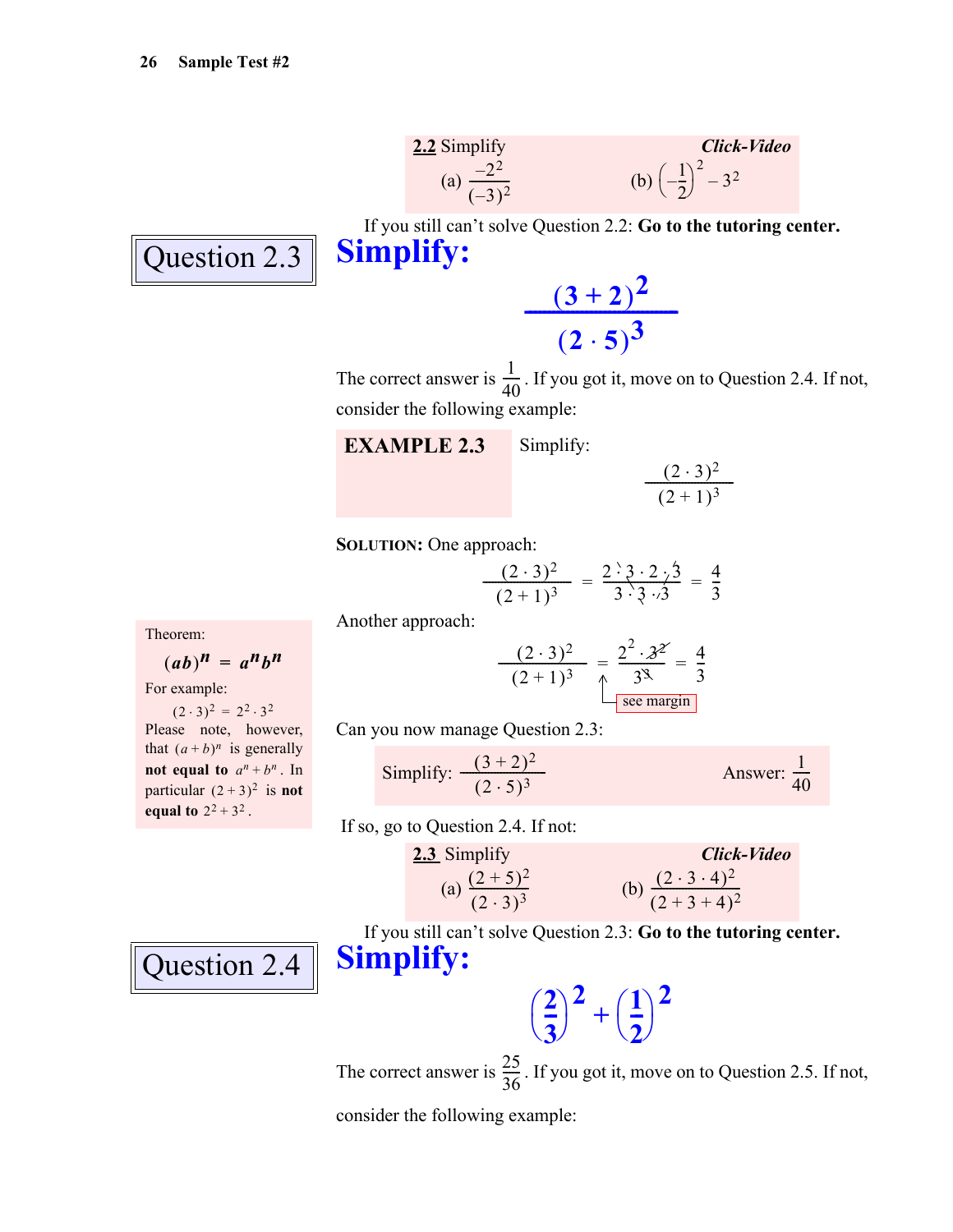**SOLUTION:** One approach:

**EXAMPLE 2.4** Simplify:

$$
\left(\frac{1}{2}\right)^3 + \left(\frac{3}{4}\right)^2 = \left(\frac{1}{2}\right)\left(\frac{1}{2}\right)\left(\frac{1}{2}\right) + \left(\frac{3}{4}\right)\left(\frac{3}{4}\right)
$$

$$
= \frac{1}{8} + \frac{9}{16} = \frac{2}{16} + \frac{9}{16} = \frac{11}{16}
$$

1

 $\left(\frac{1}{2}\right)^3 + \left(\frac{3}{4}\right)^2$ 

Another approach:

$$
\left(\frac{1}{2}\right)^3 + \left(\frac{3}{4}\right)^2 = \frac{1^3}{2^3} + \frac{3^2}{4^2} = \frac{1}{8} + \frac{9}{16} = \frac{2}{16} + \frac{9}{16} = \frac{11}{16}
$$
  
see margin

For example:  $\left(\frac{a}{b}\right)^n = \frac{a^n}{b^n}$ 

*a*

Theorem:

1

Can you now manage Question 2.4:

$$
\left(\frac{1}{2}\right)^3 = \frac{1^3}{2^3}
$$
 and  $\left(\frac{3}{4}\right)^2 = \frac{3^2}{4^2}$  Simplify:  $\left(\frac{2}{3}\right)^2 + \left(\frac{1}{2}\right)^2$  Answer:  $\frac{25}{36}$ 

If so, go to Question 2.5. If not:

2.4 Simplify  
\n(a) 
$$
\left(\frac{1}{2}\right)^3 + \left(\frac{2}{3}\right)^2
$$
 (b)  $\left(\frac{1}{4}\right)^2 - \left(\frac{3}{2}\right)^3$ 



If you still can't solve Question 2.4: **Go to the tutoring center. Simplify:**

 $\left(1-\frac{1}{2}\right)^2$ <sup>3</sup>

The correct answer is  $\frac{1}{64}$ . If you got it, move on to Question 2.6. If not, consider the following example: 1 64  $\frac{1}{\sqrt{4}}$ 

**EXAMPLE 2.5** Simplify:

$$
\left[\left(2-\frac{3}{2}\right)^3\right]^2
$$

**SOLUTION:** One approach:

$$
\left[\left(2-\frac{3}{2}\right)^3\right]^2 = \left[\left(\frac{4}{2}-\frac{3}{2}\right)^3\right]^2 = \left[\left(\frac{4-3}{2}\right)^3\right]^2 = \left[\left(\frac{1}{2}\right)^3\right]^2 = \left[\frac{1}{8}\right]^2 = \frac{1}{64}
$$

Theorem:

For example:  $(a^m)^n = a^m \cdot n$  $\left(2-\frac{3}{2}\right)^3 \Big]^2 = \left(2-\frac{3}{2}\right)^{3-2}$  Another approach:

$$
\left[\left(2-\frac{3}{2}\right)^3\right]^2 = \left(2-\frac{3}{2}\right)^6 = \left(\frac{4}{2}-\frac{3}{2}\right)^6 = \left(\frac{1}{2}\right)^6 = \frac{16}{2^6} = \frac{1}{64}
$$
  
see margin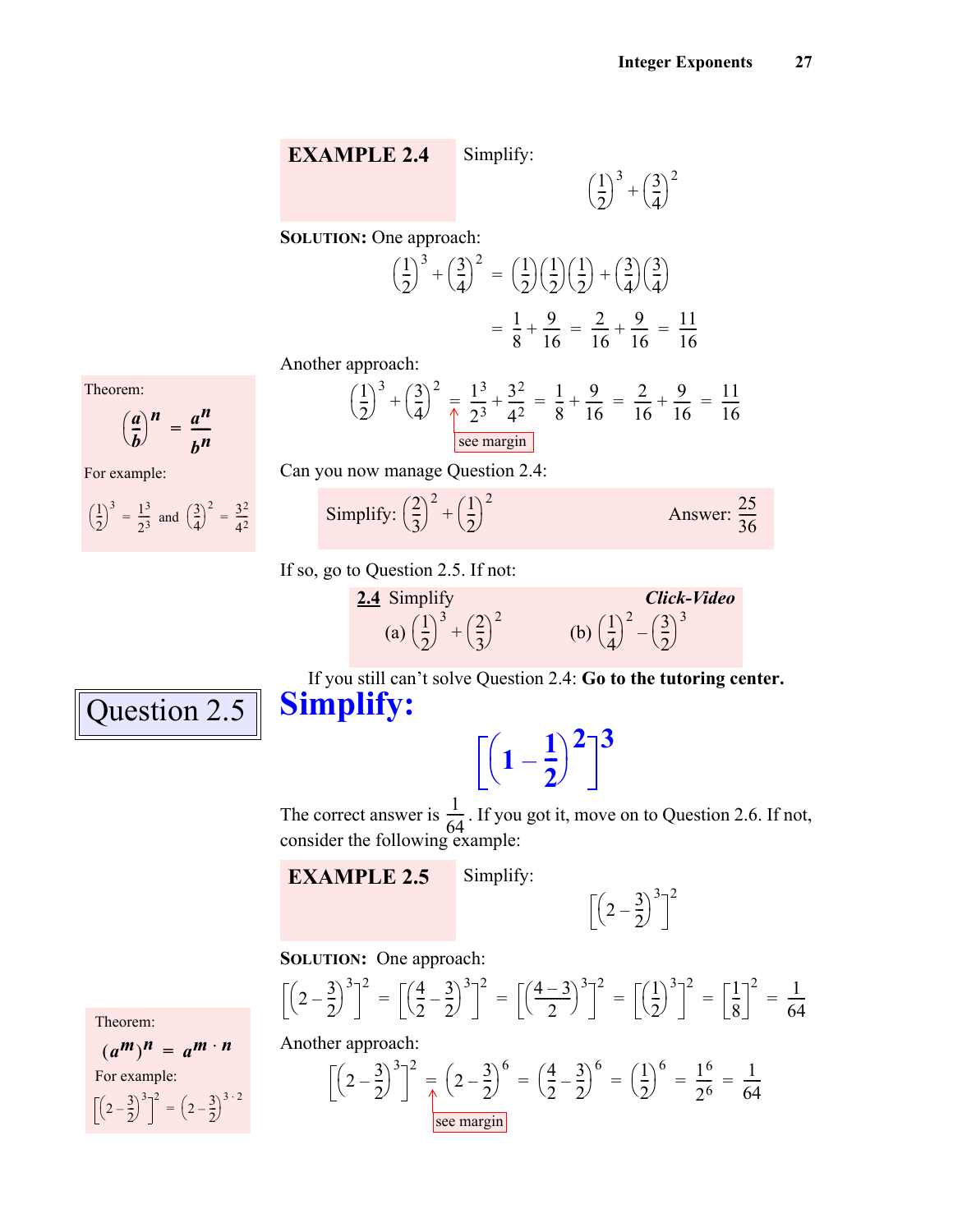Can you now manage Question 2.5:

Simplify: 
$$
\left[\left(1-\frac{1}{2}\right)^2\right]^3
$$
 Answer:  $\frac{1}{64}$ 

If so, go to Question 2.6. If not:

**2.5** Simplify *Click-Video*

(a) 
$$
\left[\left(\frac{1}{2} - 1\right)^2\right]^2
$$
 (b)  $\left[\left(\frac{2 - \frac{1}{2}}{2}\right)^3\right]^2$ 

Question 2.6

If you still can't solve Question 2.5: **Go to the tutoring center. Simplify:**

$$
2^2 \cdot 2^3 + \frac{3^5}{3^2}
$$

The correct answer is 59. If you got it, move on to Question 2.7. If not, consider the following example:



**SOLUTION:** One approach:

$$
\frac{2^2 \cdot 2^4}{\frac{3^6}{3^4}} = \frac{4 \cdot 16}{\frac{3^4 \cdot 3^2}{3^4}} = \frac{64}{3^2} = \frac{64}{9}
$$

Theorem:

 $a^m \cdot a^n = a^{m+n}$ 

For example:  $2^2 \cdot 2^4 = 2^{2+4} = 2^6$ 

Theorem: For 
$$
m > n
$$

$$
\frac{a^m}{a^n} = a^{m-n}
$$
  
For example:  

$$
\frac{3^6}{3^4} = 3^{6-4} = 3^2
$$

Another approach:

$$
\frac{2^2 \cdot 2^4}{\frac{3^6}{3^4}} = \frac{2^{2+4}}{\frac{3^{6-4}}{\text{see margin}}} = \frac{2^6}{9} = \frac{64}{9}
$$

Can you now manage Question 2.6:

Simplify: 
$$
2^2 \cdot 2^3 + \frac{3^5}{3^2}
$$
 Answer: 59

If so, go to Question 2.7. If not

2.6 Simplify  
\n(a) 
$$
\frac{-2^2 \cdot 2^4}{\frac{4^3}{4}}
$$
 (b)  $\left(\frac{1}{2}\right)^3 \left(\frac{1}{2}\right)^2 - \frac{\left(\frac{1}{2}\right)^6}{\left(\frac{1}{2}\right)^3}$ 

If you still can't solve Question 2.6: **Go to the tutoring center.**

$$
2^2\cdot 2^3
$$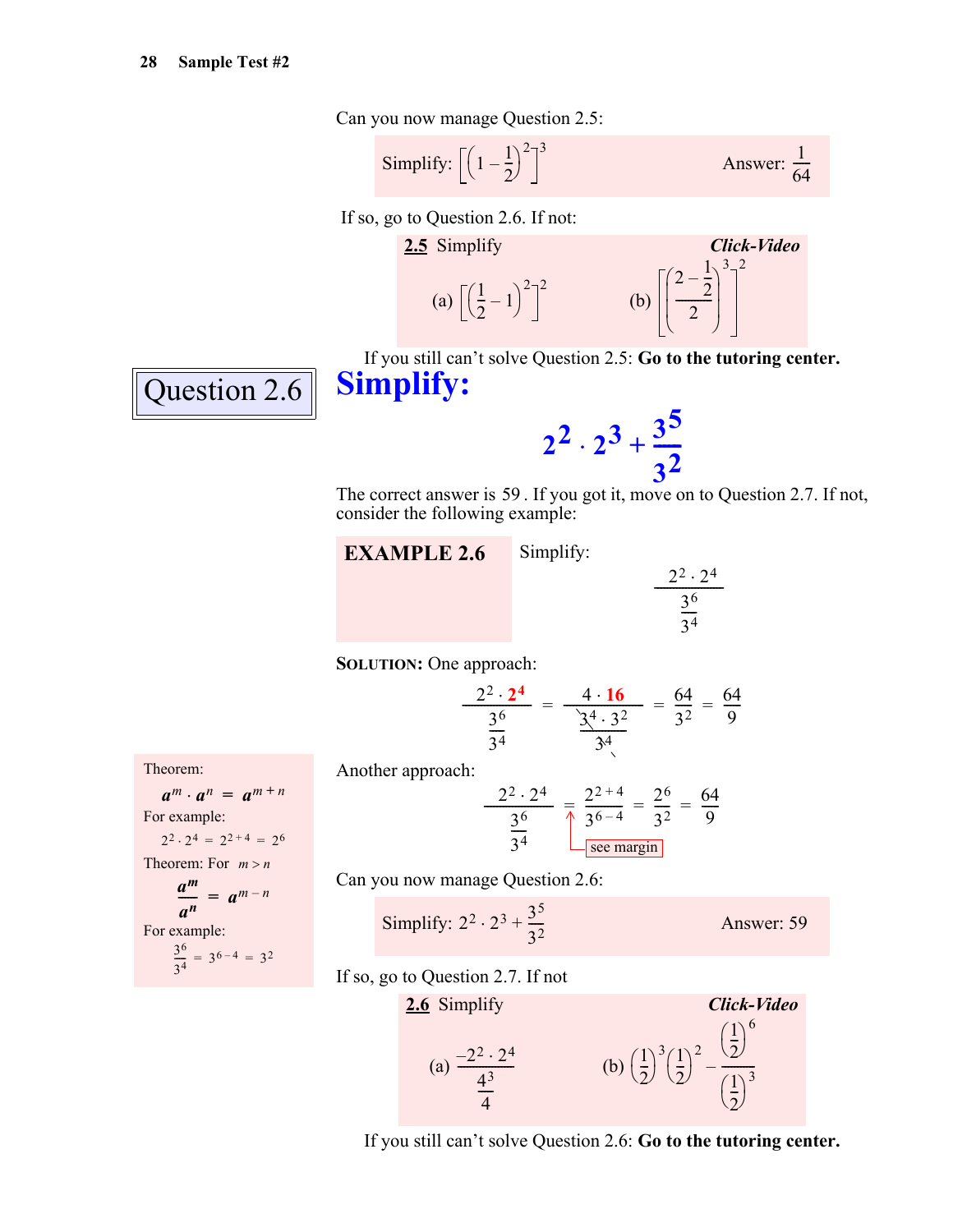### **Simplify:**

$$
\textbf{3}^{-2}-\textbf{2}^{\textbf{3}}
$$

The correct answer is  $-\frac{71}{9}$ . If you got it, move on to Question 2.8. If not, consider the following example:

**Definition.** For any  $a \neq 0$  and any positive integer *n*:

Question 2.7

$$
a^{-n} = \frac{1}{a^n}
$$

With the above definition in place, we note that the equation

$$
\frac{a^m}{a^n} = a^{m-n}
$$

holds even if  $m < n$ . For example:



**EXAMPLE 2.7** Simplify:

$$
2^{-3} + 2^2 - \frac{1}{4}
$$

**SOLUTION:**

$$
2^{-3} + 2^{2} - \frac{1}{4} = \frac{1}{2^{3}} + 4 - \frac{1}{4} = \frac{1}{8} + 4 - \frac{1}{4} = \frac{1}{8} + \frac{32}{8} - \frac{2}{8}
$$
  
see margin 
$$
= \frac{1 + 32 - 2}{8} = \frac{31}{8}
$$

Can you now manage Question 2.7:

Simplify:  $3^{-2} - 2^{3}$  Answer:  $-\frac{71}{9}$  $-\frac{11}{9}$ 

If so, go to Question 2.8. If not:

2.7 Simplify  
\n(a) 
$$
3^{-2} + \frac{2^2}{9}
$$
 \t\t (b)  $-2^{-2} + (-2)^2$ 

If you still can't solve Question 2.7: **Go to the tutoring center. Simplify:**

Question 2.8

$$
5\cdot 3^{-2} + \frac{1}{2^{-1}}
$$

The correct answer is  $\frac{23}{9}$ . If you got it, move on to Question 2.9. If not, consider the following example: 9  $\frac{25}{2}$ 

**EXAMPLE 2.8** Simplify:

$$
\frac{-3^2}{2^{-3}}-2^{-1}
$$

**SOLUTION:**

$$
\frac{-3^2}{2^{-3}} - 2^{-1} = \frac{-9}{\frac{1}{2^{3}}} - \frac{1}{2} = \frac{-\frac{9}{1}}{\frac{1}{8}} - \frac{1}{2} = \frac{-9}{1} \cdot \frac{8}{1} - \frac{1}{2} = -72 - \frac{1}{2}
$$
  
=  $-\frac{144}{2} - \frac{1}{2}$   
=  $-\frac{145}{2}$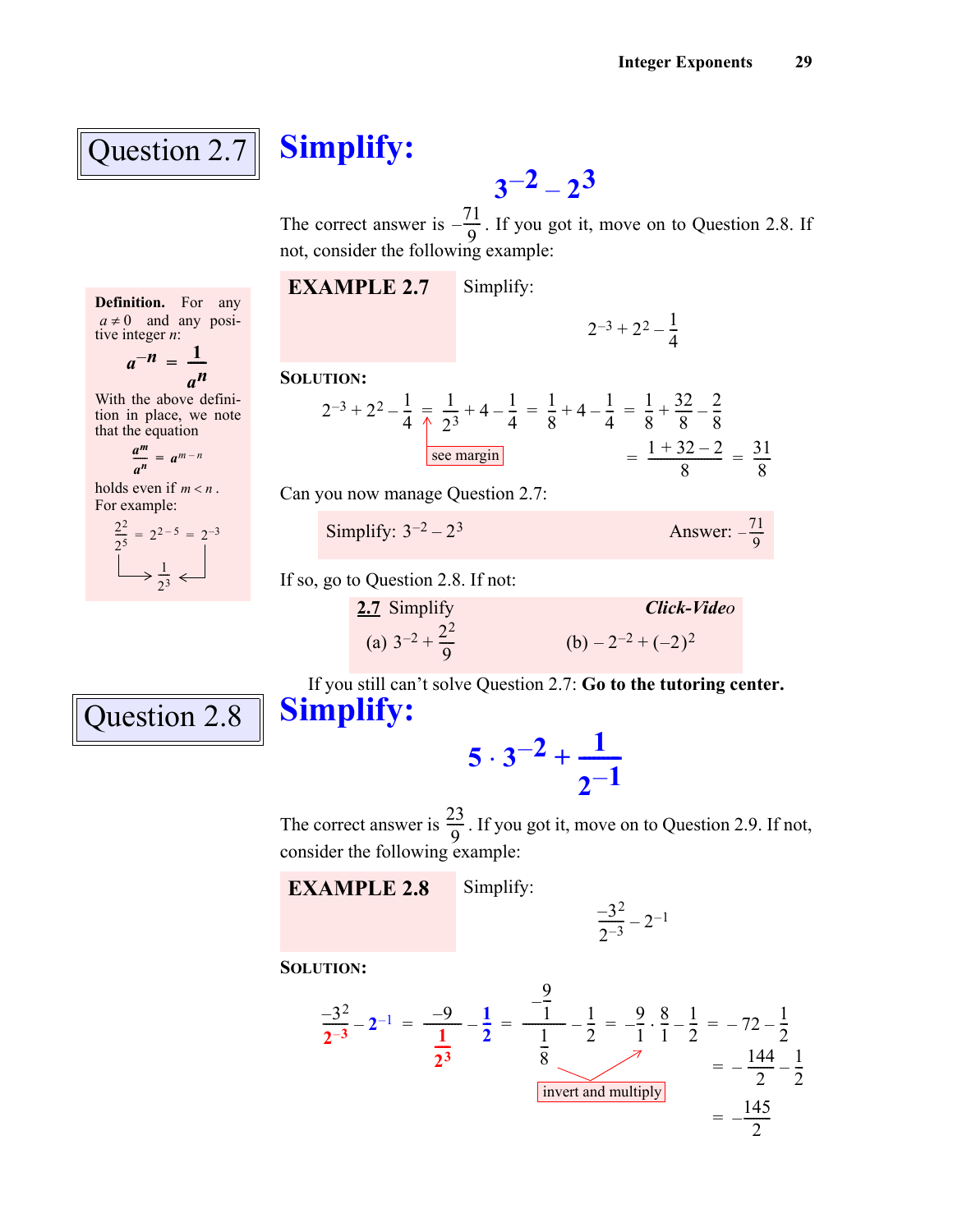Can you now manage Question 2.8:

Simplify: 
$$
5 \cdot 3^{-2} + \frac{1}{2^{-1}}
$$
 Answer:  $\frac{23}{9}$ 

If so, go to Question 2.9. If not:

2.8 Simplify  
\n(a) 
$$
-2 \cdot 3^{-1} + (\frac{1}{3})^2
$$
 (b)  $(\frac{1}{2})^{-2} + 3 \cdot 2^{-2}$ 

If you still can't solve Question 2.8: **Go to the tutoring center. Simplify:**



 $\left(1-\frac{2}{2^2}\right)^{-2}+2^{\frac{1}{2}}$ 

**Definition.** For any  $a \neq 0$ :

$$
a^0 = 1
$$

With the above definition in place, we note that the equation

$$
\frac{a^m}{a^n} = a^{m-n}
$$

holds even if  $m = n$ . For example:

$$
\frac{15^2}{15^2} = 15^{2-2} = 15^0
$$

The correct answer is 5. If you did not get it, consider the following example:

**EXAMPLE 2.9** Simplify:

$$
(2-2^{-1})^2 - (15)^0
$$

**SOLUTION:**

$$
(2-2^{-1})^2 - (15)^0 = \left(2 - \frac{1}{2}\right)^2 - 1 = \left(\frac{4}{2} - \frac{1}{2}\right)^2 - 1
$$
  
see margin 
$$
= \left(\frac{3}{2}\right)^2 - 1 = \frac{9}{4} - 1 = \frac{9}{4} - \frac{4}{4} = \frac{5}{4}
$$

Can you now manage Question 2.9:

Simplify: 
$$
\left(1 - \frac{2}{2^2}\right)^{-2} + 2^0
$$
 Answer: 5

If not:

2.9 Simplify  
\n(a) 
$$
(2-3^{-1})^0 + 3^{-2}
$$
 (b)  $\left(\frac{2}{1+2^{-1}}\right) \left(2-\frac{3}{2}\right)^0$ 

If you still can't solve Question 2.9: **Go to the tutoring center.**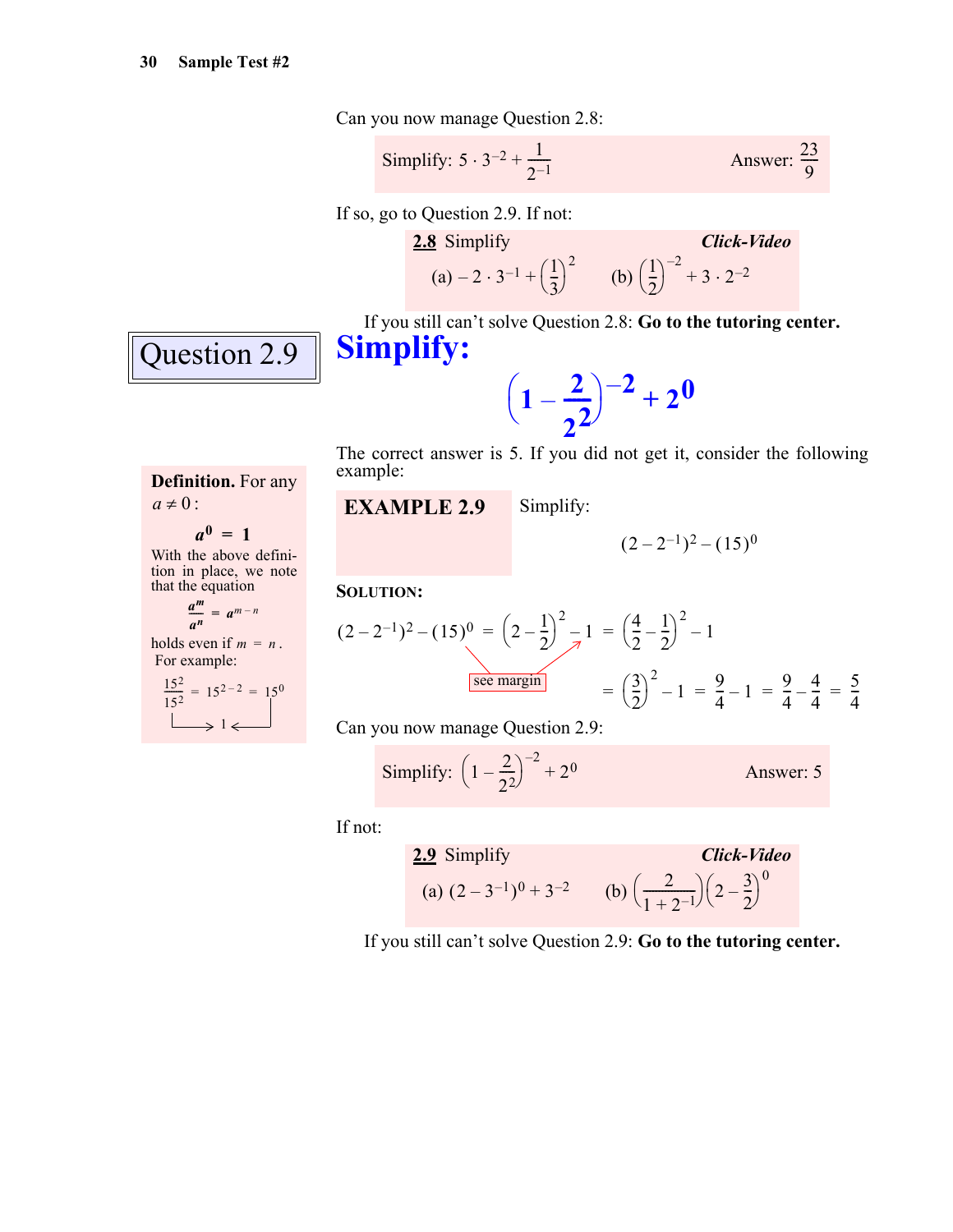|                       | <b>SUMMARY</b>                                                           |                                                            |
|-----------------------|--------------------------------------------------------------------------|------------------------------------------------------------|
|                       | <b>DEFINITIONS</b> For any number $a$ and any positive integer $n$ .     | $n$ -times                                                 |
|                       | $a^n = \overbrace{a \cdot a \cdots a}^{\vee}$                            |                                                            |
|                       | For any $a \neq 0$ : $a^{-n} = \frac{1}{a^n}$ and $a^0 = 1$              |                                                            |
| <b>EXPONENT RULES</b> | (i) $a^m a^n = a^{m+n}$                                                  | When multiplying<br>add the exponents                      |
|                       | (ii) $\frac{a^m}{a^n} = a^{m-n}$                                         | When dividing<br>subtract the exponents                    |
|                       | (iii) $(a^m)^n = (a^n)^m = a^{mn}$ A power of a power:                   | multiply the exponents                                     |
|                       | (iv) $(ab)^n = a^n b^n$                                                  | A power of a product equals<br>the product of the powers   |
|                       | (v) $\left(\frac{a}{b}\right)^n = \frac{a^n}{b^n}$                       | A power of a quotient equals<br>the quotient of the powers |
| <b>WARNING</b>        | In general, the power of a sum is <b>NOT</b> the sum of the powers:      |                                                            |
|                       | $(2 + 3)^2$ is NOT equal to $2^2 + 3^2$                                  |                                                            |
|                       | 52                                                                       | $\vec{u}$                                                  |
|                       | <b>WARNING</b> $\vert -2^2$ is <b>NOT</b> equal to 4, it is equal to -4: |                                                            |
|                       | $(-2)^2 = (-2)(-2) = 4$ while $-2^2 = -(2 \cdot 2) = -4$                 |                                                            |

|                           |                                            | <b>ADDITIONAL PROBLEMS</b> |                                                                                                |
|---------------------------|--------------------------------------------|----------------------------|------------------------------------------------------------------------------------------------|
| $\frac{1^3 - 5^2}{5 - 2}$ | $11.2 \quad \frac{2^3}{1} - \frac{3^2}{1}$ | 2.1                        | $+\left(\frac{5}{2}\right)^2$<br>$\left(2.2 \quad 2^{3} \left(\frac{3}{4}\right)^{2}\right)$ . |
| Answer: $-\frac{17}{2}$   | Answer: $-\frac{11}{6}$                    |                            | Answer: $\frac{43}{4}$                                                                         |
|                           |                                            | Answer: 10                 |                                                                                                |

.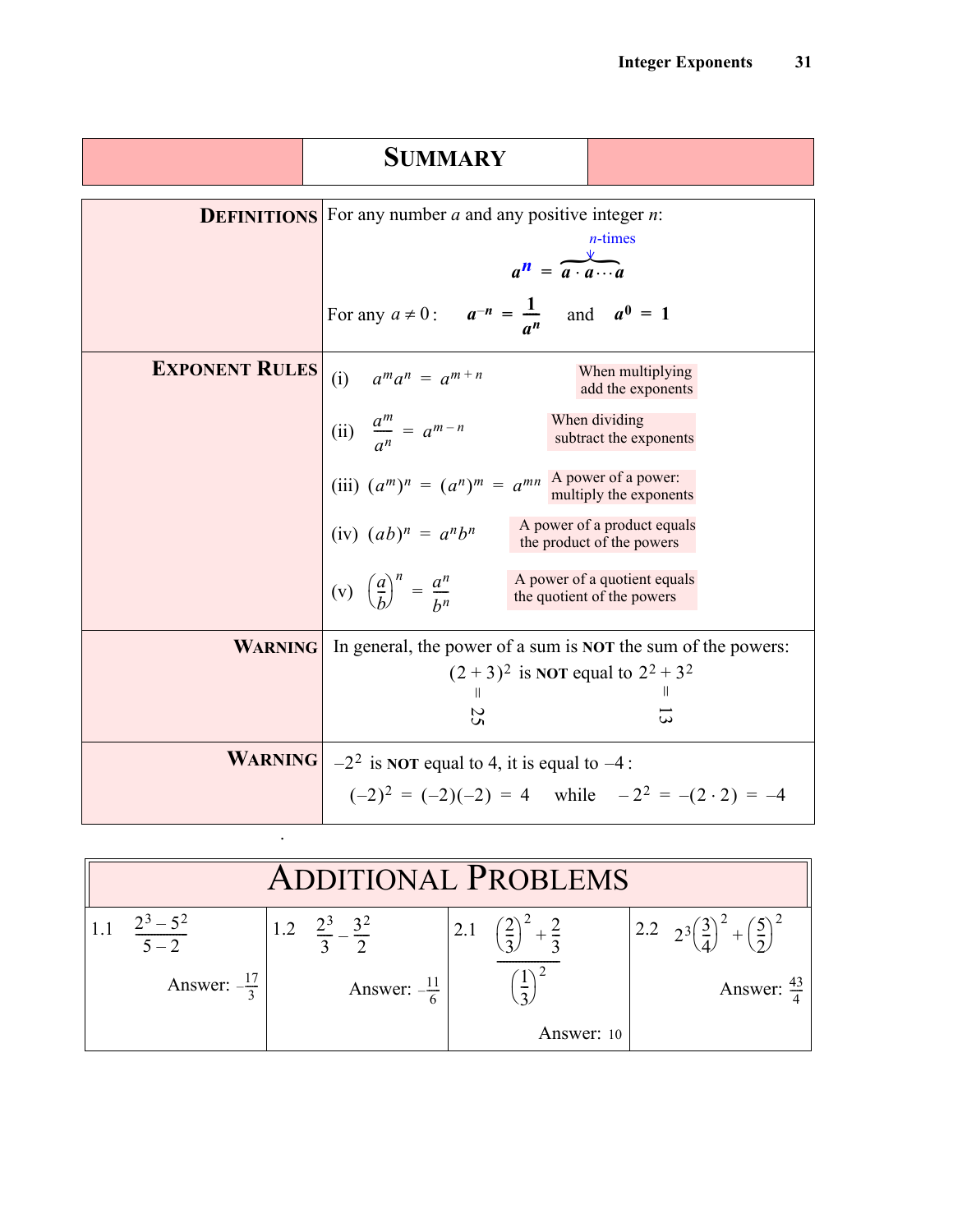|     | 3.1 $\left(\frac{1}{2}\right)^2 - \left(\frac{1}{2} \cdot \frac{4}{3}\right)^2$ 3.2 $\left(\frac{2}{3} \cdot \frac{1}{3}\right)^3$ |                                                                                                                                                                                                                | 4.1 $\frac{1}{2^2} + \left(-\frac{1}{2}\right)^2$ $\left 4.2 + \frac{1}{2^3} + \left(-\frac{1}{2}\right)^3\right $ |     |                                                                                                               |
|-----|------------------------------------------------------------------------------------------------------------------------------------|----------------------------------------------------------------------------------------------------------------------------------------------------------------------------------------------------------------|--------------------------------------------------------------------------------------------------------------------|-----|---------------------------------------------------------------------------------------------------------------|
|     | Answer: $-\frac{7}{36}$ $2(\frac{2}{2})^4$                                                                                         |                                                                                                                                                                                                                | Answer: 0                                                                                                          |     | Answer: $-\frac{1}{4}$                                                                                        |
|     |                                                                                                                                    | Answer: $\frac{1}{36}$                                                                                                                                                                                         |                                                                                                                    |     |                                                                                                               |
|     | 5.1 $-\left(\frac{1}{2} - \frac{1}{2}\right)^2$                                                                                    | $\left 5.2\left(\frac{2}{3}+\frac{1}{2}\right)^2-\left(\frac{3}{2}\right)^2\right 5.3\left(\frac{2}{3}-\frac{3}{2}\right)^2+\left(-\frac{3}{2}\right)^2\left 5.4\left(\frac{1}{3}-\frac{1}{2}\right)^2\right $ |                                                                                                                    |     |                                                                                                               |
|     | Answer: $-\frac{1}{36}$                                                                                                            |                                                                                                                                                                                                                | Answer: $-\frac{8}{9}$ Answer: $\frac{53}{18}$ $-\left(\frac{1}{2} \cdot \frac{1}{3}\right)^2$                     |     |                                                                                                               |
|     |                                                                                                                                    |                                                                                                                                                                                                                |                                                                                                                    |     | Answer: $-1$                                                                                                  |
|     | 6.1 $\left[ \left( 1 + \frac{1}{2} \right)^3 \right]^2$                                                                            | 6.2 $\left[\left(\frac{1}{2}-1\right)^2 + \frac{1}{2}\right]^2$ 6.3 $\left[\left(\frac{3}{2}\right)^2 - \frac{3}{2}\right]^2$<br>Answer: $\frac{9}{16}$ $1 - \left(\frac{1}{2}\right)^2$                       |                                                                                                                    |     | 6.4 $\left[\frac{\left(\frac{1}{3}-\frac{1}{2}\right)^2}{-\left(\frac{1}{2}\cdot\frac{1}{2}\right)^2}\right]$ |
|     | $\left[\left(1+\frac{1}{2}\right)^2\right]^3$                                                                                      |                                                                                                                                                                                                                |                                                                                                                    |     |                                                                                                               |
|     | Answer: 1                                                                                                                          |                                                                                                                                                                                                                | Answer: $\frac{3}{4}$                                                                                              |     | Answer: -1                                                                                                    |
| 7.1 | $2^{-3} - 2^{-2}$<br>-2 <sup>-2</sup><br>Answer: $-\frac{1}{8}$ $\left  \frac{7.2}{1 - \frac{1}{2}} \right ^{7.2}$                 |                                                                                                                                                                                                                | 7.3 $3^2 \left(\frac{1}{3}\right)^{-1}$<br>$3^2$<br>Answer: 3                                                      |     | 7.4 $\left( \frac{2^2 + (\frac{1}{2})^{-2}}{2} \right)$                                                       |
|     |                                                                                                                                    | Answer: 16                                                                                                                                                                                                     |                                                                                                                    |     | Answer: 4                                                                                                     |
|     | 8.1 $\frac{3^{-2}}{2^{-3}}$                                                                                                        | 8.2 $\left(\frac{1}{2}-1\right)^{-2}+\frac{1}{2-2}$                                                                                                                                                            | 8.3 $\left(\frac{1}{3}\right)^{-1} - \left(\frac{1}{2}\right)^2$<br>$\sqrt{\left(\frac{1}{2}\right)^2}$            | 9.1 | $\left[ \left( 1 + \frac{1}{90} \right)^2 \right]^{0} - 1$                                                    |
|     | Answer: $\frac{8}{9}$                                                                                                              | Answer: 8                                                                                                                                                                                                      |                                                                                                                    |     |                                                                                                               |
|     |                                                                                                                                    |                                                                                                                                                                                                                | Answer: 11                                                                                                         |     | Answer: 0                                                                                                     |
|     |                                                                                                                                    |                                                                                                                                                                                                                |                                                                                                                    |     |                                                                                                               |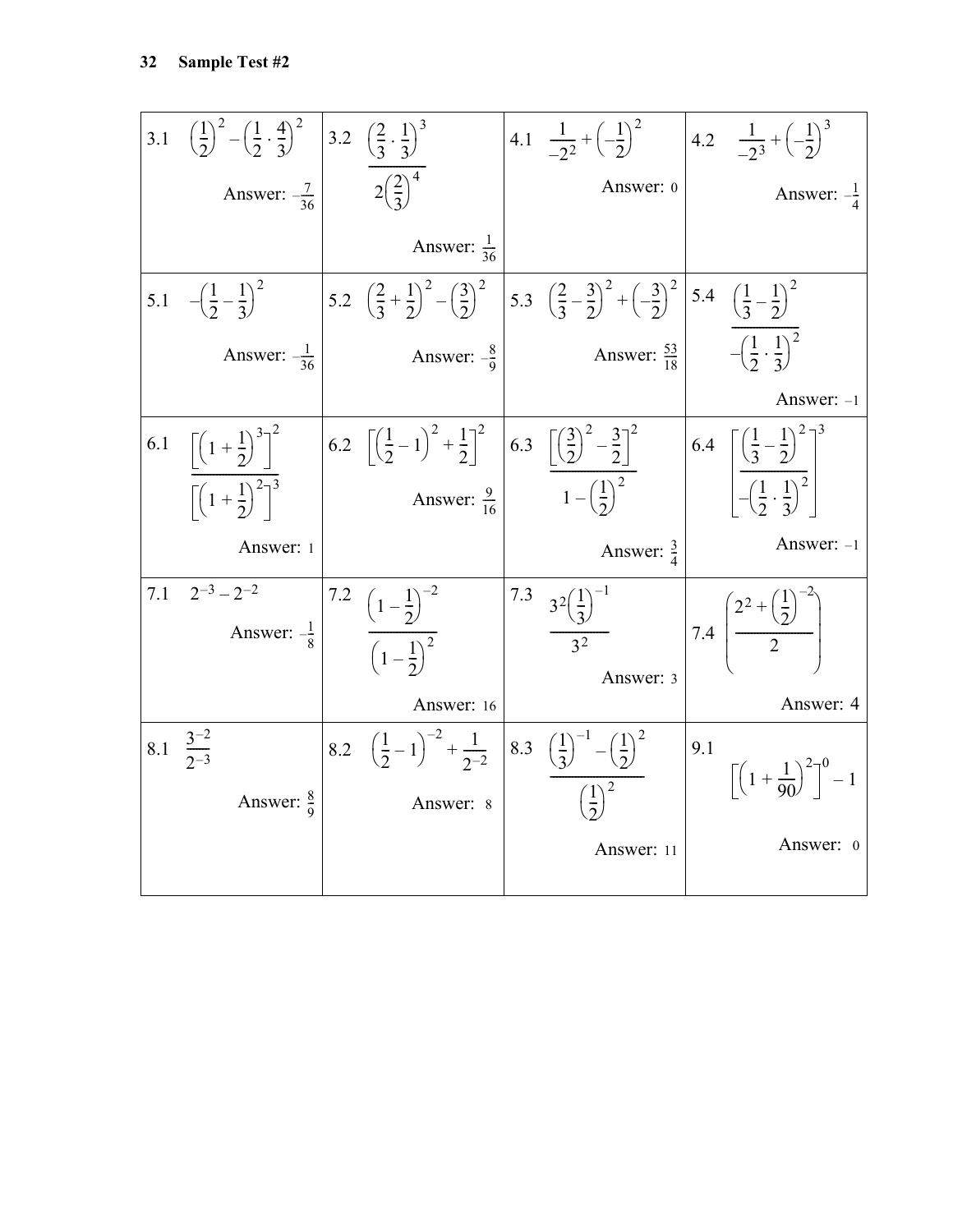## **Sample Test 2 SUPPLEMENT**

## **INTEGER EXPONENTS**

It's no big deal to write the expression  $3 \cdot 3$ , or even the expression  $3 \cdot 3 \cdot 3$ , but most of us would not want to write out such an expression involving, say fifty 3's. Fortunately, we don't have to:

**DEFINITION 2.1** *a* **RAISED TO THE**  $n^{\text{th}}$  POWER

For any positive integer *n* and any number *a*:  

$$
a^n = a \cdot a \cdot ... \cdot a
$$

*n-*times

In the above, *a* is called the **base**, *n* is called the **power** or **exponent**, and  $a^n$  is called the  $n<sup>th</sup>$  power of *a*, or *a* raised to the  $n<sup>th</sup>$  power.

For example:

$$
5^3 = 5 \cdot 5 \cdot 5 = 125
$$
 and  $2^5 = 2 \cdot 2 \cdot 2 \cdot 2 \cdot 2 = 32$ 

Note that:

$$
3^2 \cdot 3^4 = (3 \cdot 3)(3 \cdot 3 \cdot 3 \cdot 3) = 3^6 = 3^{2+4}
$$

That:

$$
(52)3 = (52)(52)(52) = 5 \cdot 5 \cdot 5 \cdot 5 \cdot 5 \cdot 5 = 56 = 52 \cdot 3
$$

And that:

$$
(2 \cdot 5)^3 = (2 \cdot 5)(2 \cdot 5)(2 \cdot 5) = (2 \cdot 2 \cdot 2)(5 \cdot 5 \cdot 5) = 2^3 \cdot 5^3
$$

Generalizing, we have:

**THEOREM 2.1** For any numbers *a* and *b*, and any positive integers *m* and *n*: (i)  $a^n a^m = a^{n+m}$  $(ii)$   $(a^n)^m = a^{nm}$  $(iii) (ab)^n = a^n b^n$ 

 **IN WORDS:** (i) When multiplying, add the exponents.

- (ii)When taking a power of a power, multiply the exponents.
- (iii)The power of a product is the product of the powers.

**WARNING:** The power of a sum is **NOT** the sum of the powers.

This definition was previously acknowledged on page 4 of the Supplement to Sample Test 1.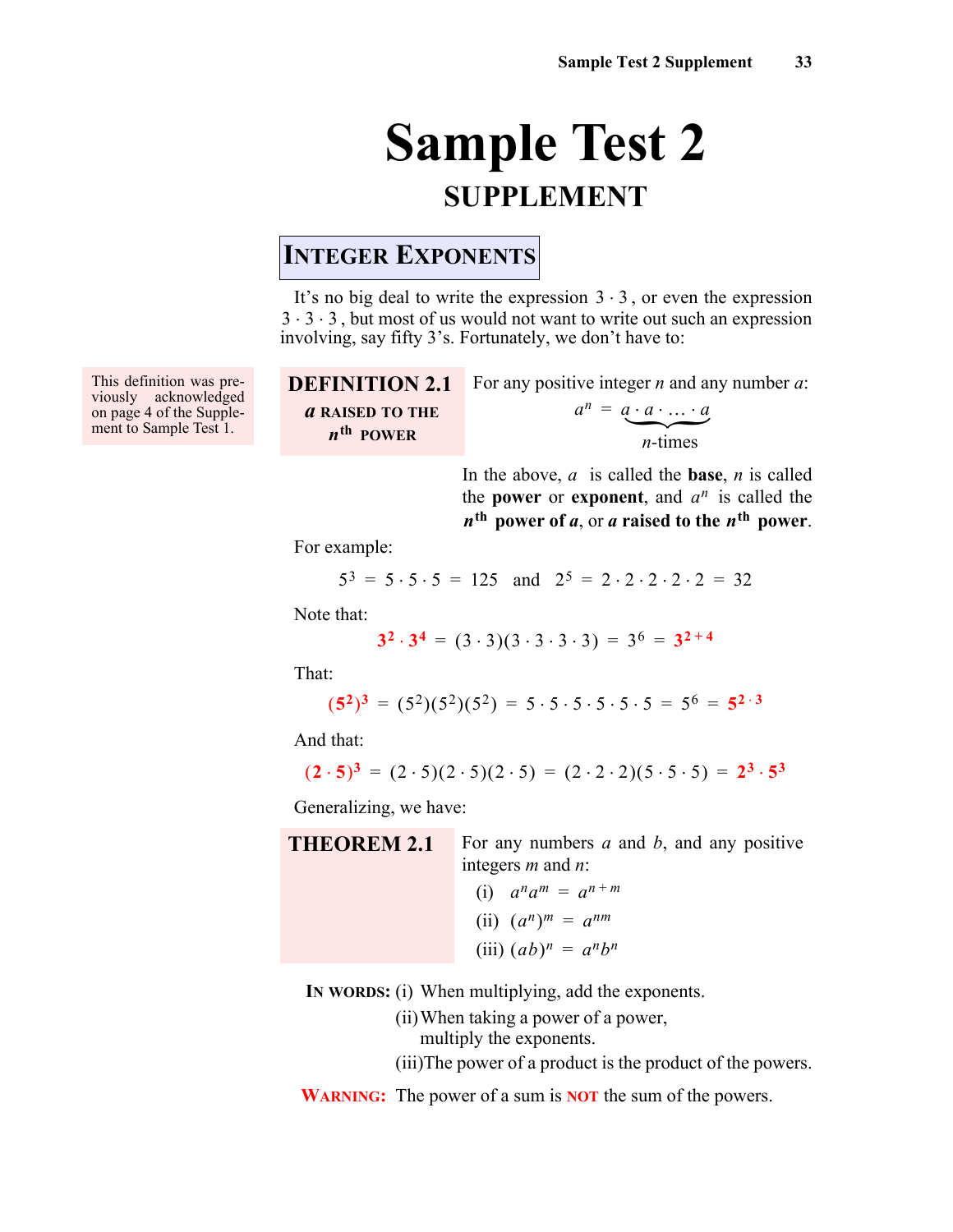#### **34 Integer Exponents**

For example:

$$
(3+2)^2
$$
 is NOT equal to  $3^2 + 2^2$   

$$
(3+2)^2 = 5^2 = 25
$$
 while  $3^2 + 2^2 = 9 + 4 = 13$ 

When it comes to the pecking order of operations, parentheses still rule, but exponents take precedence over multiplication (and division). For example:

$$
2^3 \cdot 3 + 4 = 8 \cdot 3 + 4 = 24 + 4 = 28
$$

and:

$$
[(2+3)^2 + 3(1+4)]^2 = (5^2 + 3 \cdot 5)^2 = (25+15)^2 = 40^2 = 1600
$$

**EXAMPLE 2.1** (a) Calculate:

$$
2^2 + (3+2)^2 + 3 \cdot 2 + 3
$$

(b) Simplify:

$$
2a^2 + (2a)^2 + a(a+2)
$$

 $= (2 + 4 + 1)a^2 + 2a = 7a^2 + 2a$ 

**SOLUTION:** (a)  $2^2 + (3+2)^2 + 3 \cdot 2 + 3 = 4 + 5^2 + 6 + 3$  $= 4 + 25 + 9 = 38$ 

(b)

$$
))
$$

$$
2a^{2} + (2a)^{2} + a(a+2) = 2a^{2} + 4a^{2} + a^{2} + 2a
$$
  
(see margin): 
$$
= (2+4+1)a^{2} + 2a = 7a^{2} + 2a
$$

The four pieces in  $2a^2 + 4a^2 + a^2 + 2a$  are called **terms**. The terms  $2a^2$ ,  $4a^2$ , and  $a^2$ , containing the same power of *a*, are said to be **like terms**, and they can be combined to arrive at the one term  $7a^2$ . The  $7a^2$ and 2*a* are not like terms, and they can not be combined into one term.

#### **CHECK YOUR UNDERSTANDING 2.1**

(a) Calculate:  $(1 + 4)^2 + 3^2 - (2 \cdot 3)^2 + 2^{2+3}$ (b) Simplify:  $(3a)^2-2a^2+2^2a+a(2^2+a)$ Answers:  $(a)$  30 (b)  $10a^2 + 8a$ 

Note that while we have that nice product situation  $a^n a^m = a^{n+m}$ (*when multiplying, add exponents*), we do not (as yet) have a comparable statement pertaining to a quotient. We would like to say "*when dividing, subtract exponents:*"  $\frac{a^n}{a^m} = a^{n-m}$ . Let's try this out in two sit-

uations.

Is 
$$
\frac{5^7}{5^3} = 5^{7-3}
$$
? Yes:  $\frac{5^7}{5^3} = \frac{5^3 \cdot 5^4}{5^3} = 5^4 = 5^{7-3}$ .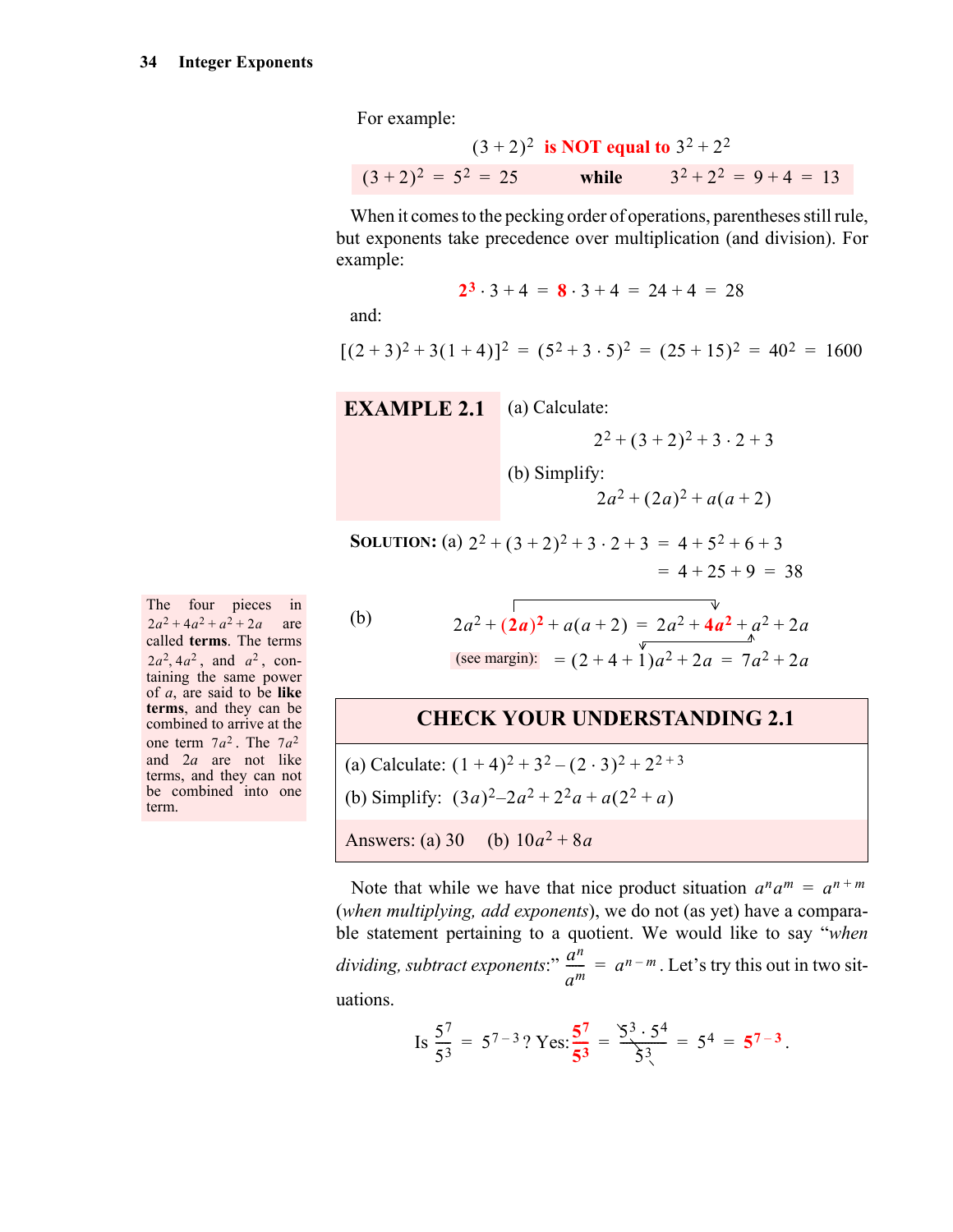Is  $\frac{5^3}{5^7}$  = 5<sup>3-7</sup>? Yes, by virtue of the following definition:

**DEFINITION 2.2 NEGATIVE EXPONENT**

For any  $a \neq 0$  and any positive integer *n*:

$$
a^{-n} = \frac{1}{a^n}
$$

In particular:

$$
\frac{5^3}{5^7} = \frac{5^3}{5^3 \cdot 5^4} = \frac{1}{5^4} = 5^{-4} = 5^{3-7}
$$

But there is still a small problem: what are we to do with an expression of the form  $\frac{5^3}{5^3}$ ? It is certainly equal to 1, but if we merrily subtract exponents we come up with " $5<sup>0</sup>$ " which is meaningless, until we breath meaning into it:

**DEFINITION 2.3 ZERO EXPONENT** For any  $a \neq 0$  $a^0 = 1$ 

Now that  $a^n$  is defined for all integers  $n$ , we can return to Definition 2.2 and define  $a^{-n}$  to be  $\frac{1}{a^n}$  for all integer *n*.

Before moving on to some examples, let's upgrade Theorem 2.1:

**THEOREM 2.2** For any numbers *a* and *b*, and any integers *m* and *n*: (i)  $a^n a^m = a^{n+m}$ (ii)  $\frac{a^n}{a^m} = a^{n-m} (a \neq 0)$  $(iii) (a^n)^m = a^{nm}$  $(iv) (ab)^n = a^n b^n$ 

(v) 
$$
\left(\frac{a}{b}\right)^n = \frac{a^n}{b^n} (b \neq 0)
$$

**EXAMPLE 2.2**  
\n(a) Evaluate: 
$$
\frac{2^{-2} + 3}{3 - 2^{-3}}
$$
  
\n(b) Simplify:  $\frac{(ab)^2 a^{-3}}{b^{-2} a^5}$ , and express your answer without negative exponents.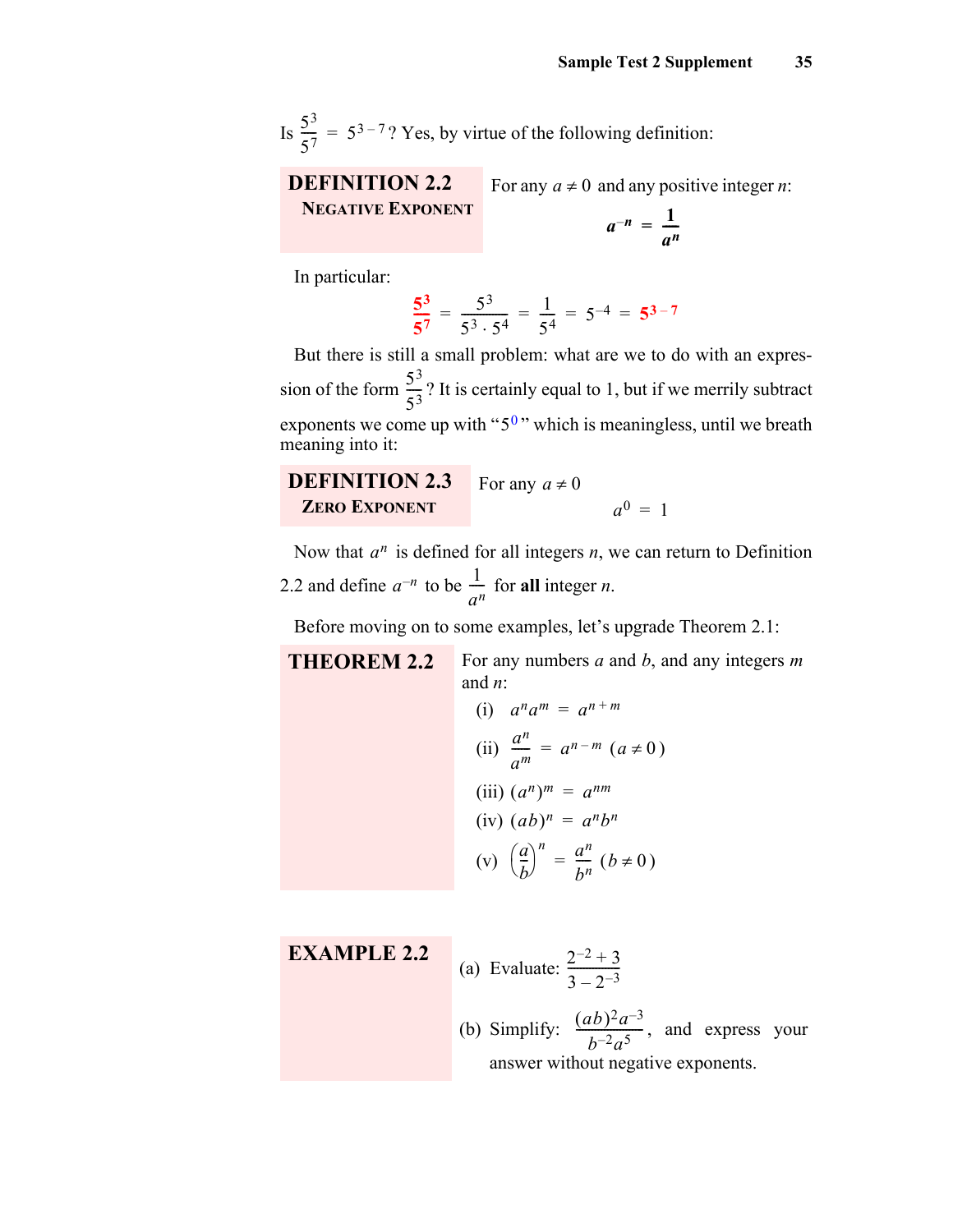**SOLUTION:** There is more than one way to go:

(a) One way: 
$$
\frac{2^{-2}+3}{3-2^{-3}} = \frac{\frac{1}{2^2}+3}{3-\frac{1}{2^3}} = \frac{\frac{1}{4}+3}{3-\frac{1}{8}} = \frac{\frac{13}{4}}{\frac{23}{8}} = \frac{13}{4} \times \frac{8}{23} = \frac{26}{23}
$$

Another way: 
$$
\frac{2^{-2}+3}{3-2^{-3}} = \frac{\frac{1}{4}+3}{3-\frac{1}{8}} = \frac{8(\frac{1}{4}+3)}{8(3-\frac{1}{8})} = \frac{2+24}{24-1} = \frac{26}{23}
$$

(b) One way:

when multiplying: add exponents  
\n
$$
\frac{(ab)^2a^{-3}}{b^{-2}a^5} = \frac{a^2b^2a^{-3}}{b^{-2}a^5} \stackrel{\text{when dividing: subtract exponents}}{=} a^{2-3-5}b^{2-(-2)} = a^{-6}b^4 = \frac{b^4}{a^6}
$$

when  $\mathbf{u}$  add exponents and exponents add exponents add exponents add exponents add exponents add exponents and exponents are  $\mathbf{u}$ 

Another way:

$$
\frac{(ab)^2a^{-3}}{b^{-2}a^5} = \frac{(ab)^2b^2}{a^3a^5} = \frac{a^2b^2b^2}{a^8} = \frac{b^4}{a^6}
$$

Note: A **FACTOR** in the numerator (or denominator) of an expression can be moved to the denominator (or numerator) by changing the sign of its corresponding exponent, as was done in (\*) above:

$$
\frac{(ab)^2a^{-3}}{b^{-2}a^5} = \frac{(ab)^2b^2}{a^3a^5}
$$

Justification:

$$
\frac{(ab)^2a^{-3}}{b^{-2}a^5} = \frac{(ab)^2\left(\frac{1}{a^3}\right)}{\left(\frac{1}{b^2}\right)a^5} = \frac{\frac{(ab)^2}{a^3}}{\frac{a^5}{b^2}} = \frac{(ab)^2}{a^3} \cdot \frac{b^2}{a^5} = \frac{(ab)^2b^2}{a^3a^5}
$$

**Don't try this "up-and-down" maneuver with an expression such as**\n
$$
\frac{2^{-3} + 3^{-1}}{4^{-1} - 3^{-2}}
$$
\nIn particular, it is **NOT** equal to 
$$
\frac{4 - 3^{2}}{2^{3} + 3^{1}}
$$
\n. Why not?\nBecause:\n
$$
\frac{4 - 3^{2}}{2^{3} + 3^{1}} = \frac{4 - 9}{8 + 3} = -\frac{5}{11}
$$
\n, while:

$$
\frac{2^{-3} + 3^{-1}}{4^{-1} - 3^{-2}} = \frac{\frac{1}{2^3} + \frac{1}{3}}{\frac{1}{4} - \frac{1}{3^2}} = \frac{\frac{1}{8} + \frac{1}{3}}{\frac{1}{4} - \frac{1}{9}} = \frac{\frac{3+8}{24}}{\frac{9-4}{36}} = \frac{\frac{11}{24}}{\frac{5}{36}} = \frac{11}{24} \cdot \frac{36}{5} = \frac{33}{10}
$$

We again remind you that there is an implicit assumption that the given expression is defined. Here, you are to assume that neither *a* nor *b* is zero.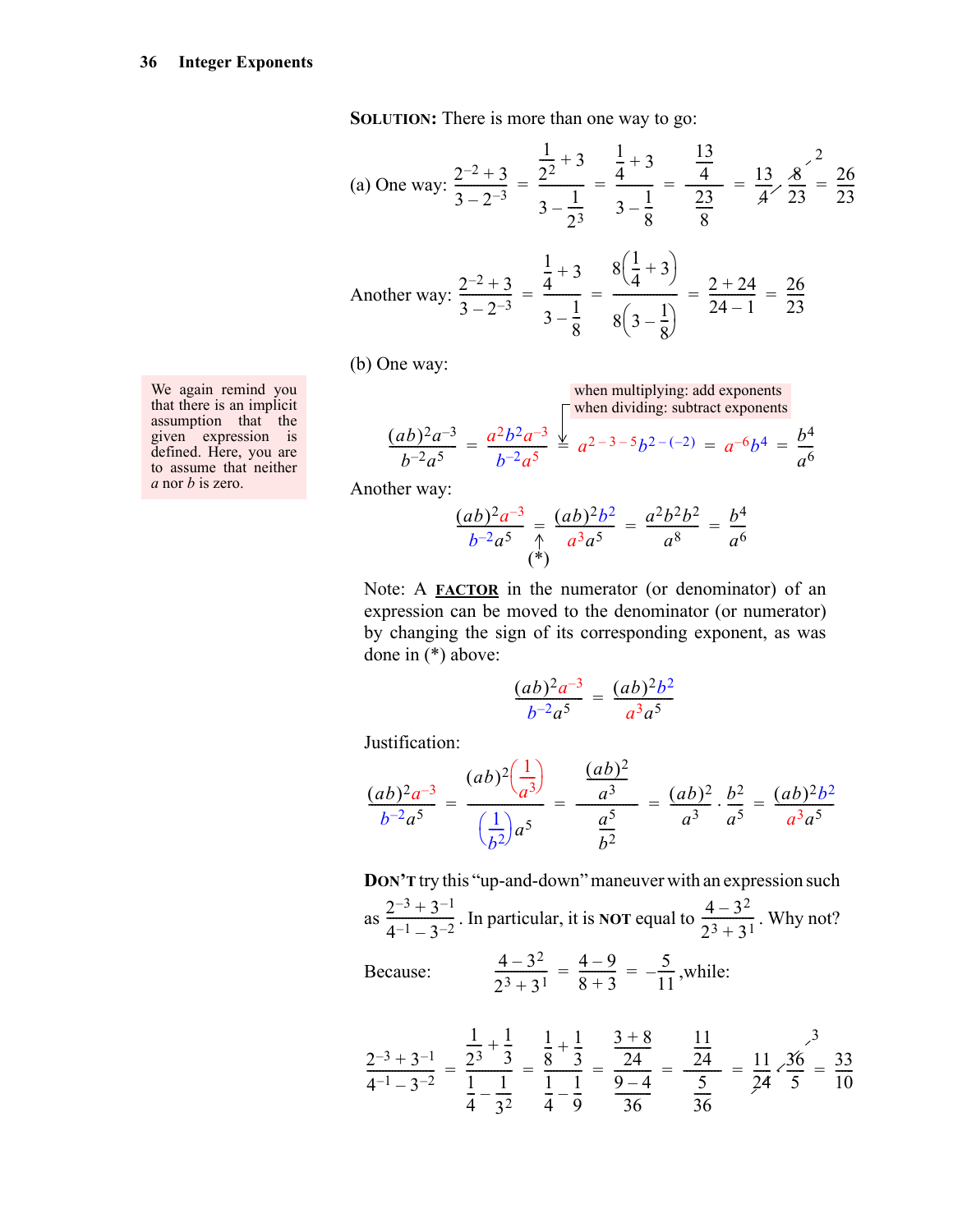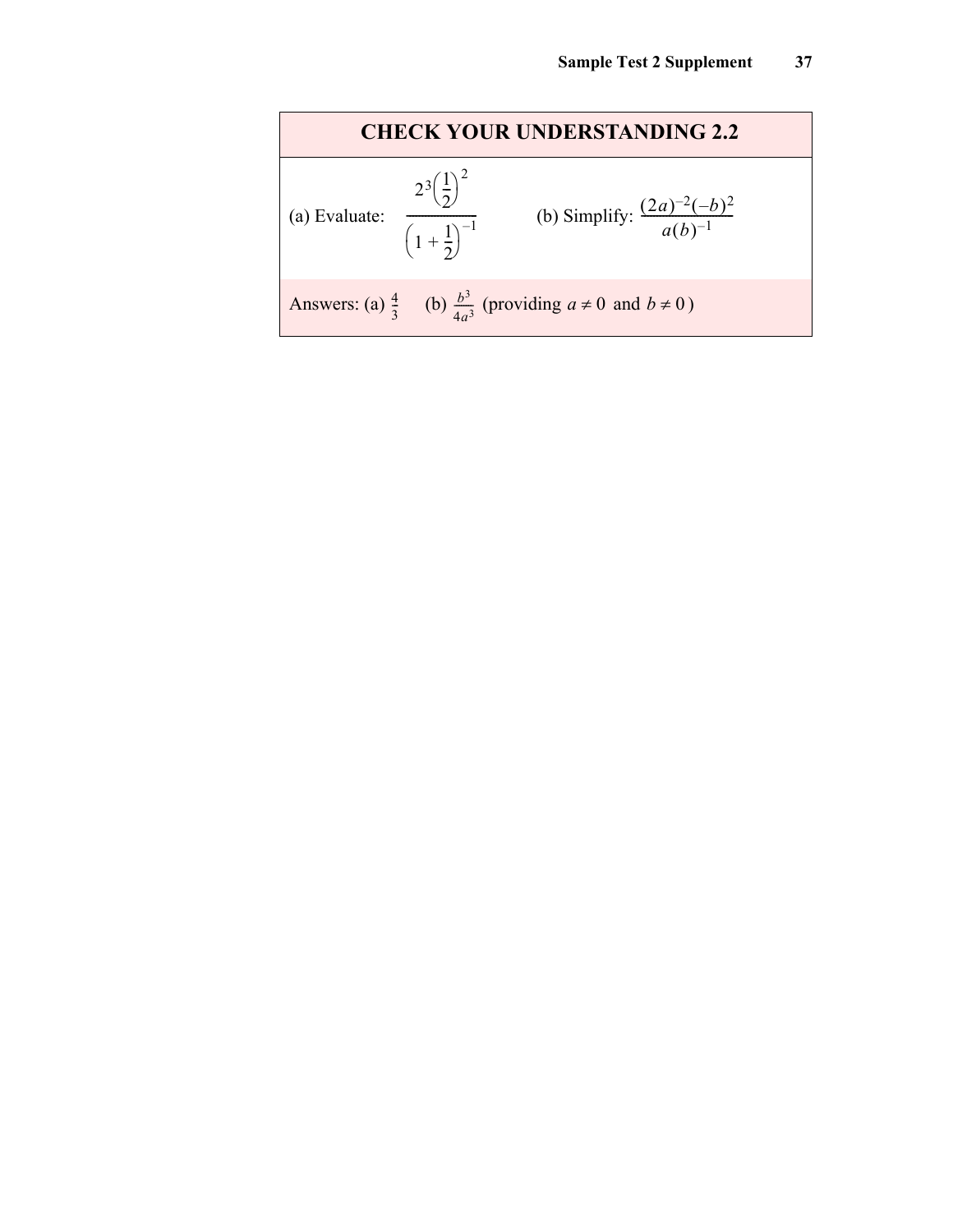#### **38 Integer Exponents**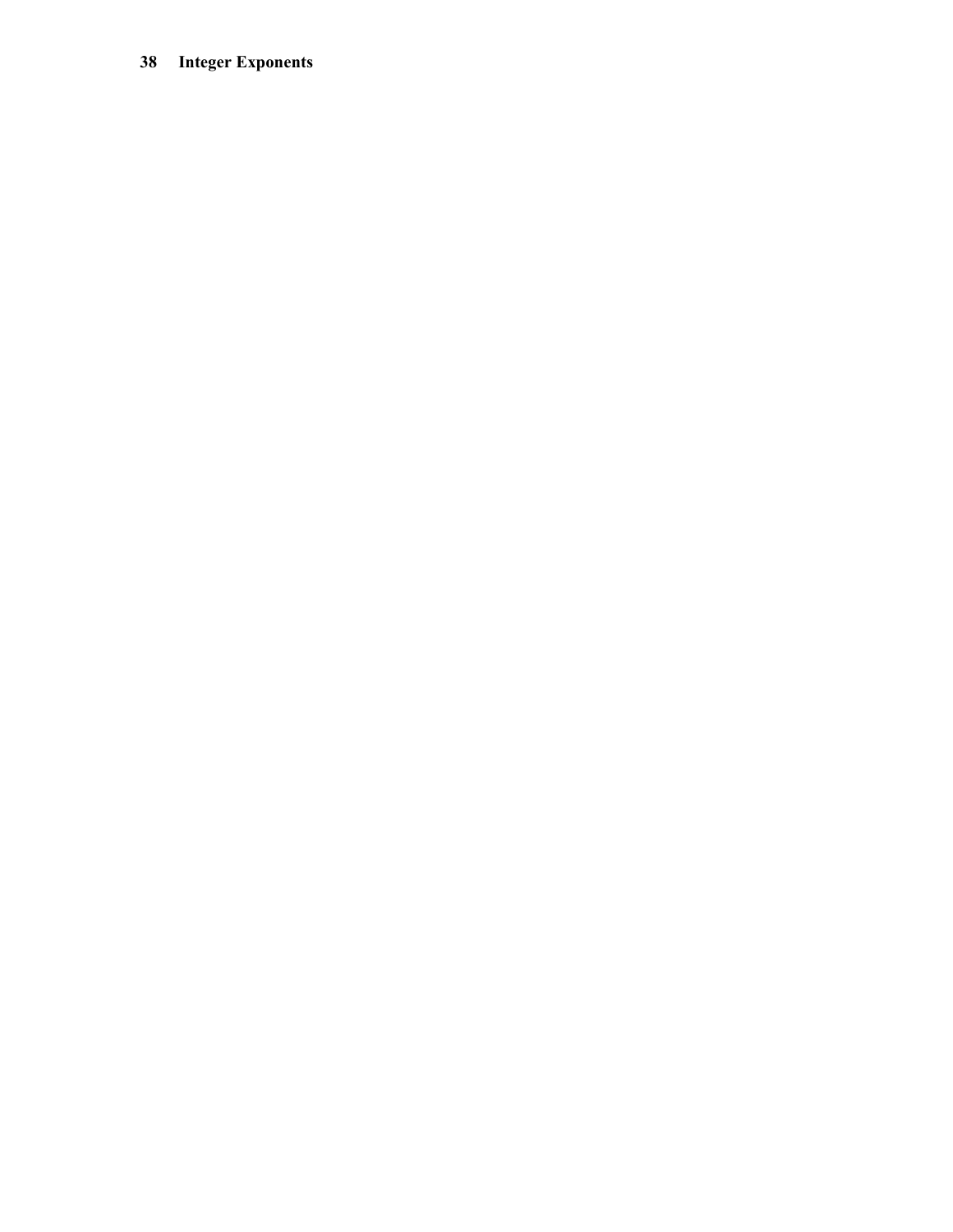## **Sample Test 3 ALGEBRAIC EXPRESSIONS**

**Simplify:** Question 3.1



The correct answer is  $\frac{a^3}{1}$ . If you got it, move on to Question 3.2. If not, consider the following example: *b*  $\frac{a}{\tau}$ 

 $\frac{4(a^3b)^3}{(2a^2)^3(b^2)^2}$ 

**EXAMPLE 3.1** Simplify:

Recall that:

and that: For example:  $(a\,)^n = a^n b^n$  $(a^n)^m = a^{nm}$ 

$$
(2a2)3 = 23(a2)3
$$
  
= 2<sup>3</sup>a<sup>2</sup>·3  
= 2<sup>3</sup>a<sup>6</sup>

**SOLUTION:** One approach:

$$
\frac{4(a^3b)^3}{(2a^2)^3(b^2)^2} = \frac{4(a^3)^3(b)^3}{2^3a^6b^4} = \frac{4a^9b^3}{2^3a^6b^4} = \frac{\lambda a^6a^3b^3}{2\lambda a^6b^3b^3} = \frac{a^3}{2b}
$$
  
see margin

Another approach, using the properties

$$
a^n a^m = a^{n+m} \text{ and } \frac{a^n}{a^m} = a^{n-m}:
$$

$$
\frac{4(a^3b)^3}{(2a^2)^3(b^2)^2} = \frac{2^2a^9b^3}{2^3a^6b^4} = 2^{2-3}a^{9-6}b^{3-4} = 2^{-1}a^3b^{-1} = \frac{a^3}{2b}
$$

Can you now manage Question 3.1:

Simplify: 
$$
\frac{(a^2b)^2}{ab^3}
$$
 Answer: 
$$
\frac{a^3}{b}
$$

If so, go to Question 3.2. If not:

3.1 Simplify  
\n(a) 
$$
\frac{(2a^2b^3c)^2}{a^5bc^2}
$$
\n(b) 
$$
\left(\frac{-x^3yz^2}{xy^{-4}}\right)^3
$$

If you still can't solve Question 3.9: **Go to the tutoring center.**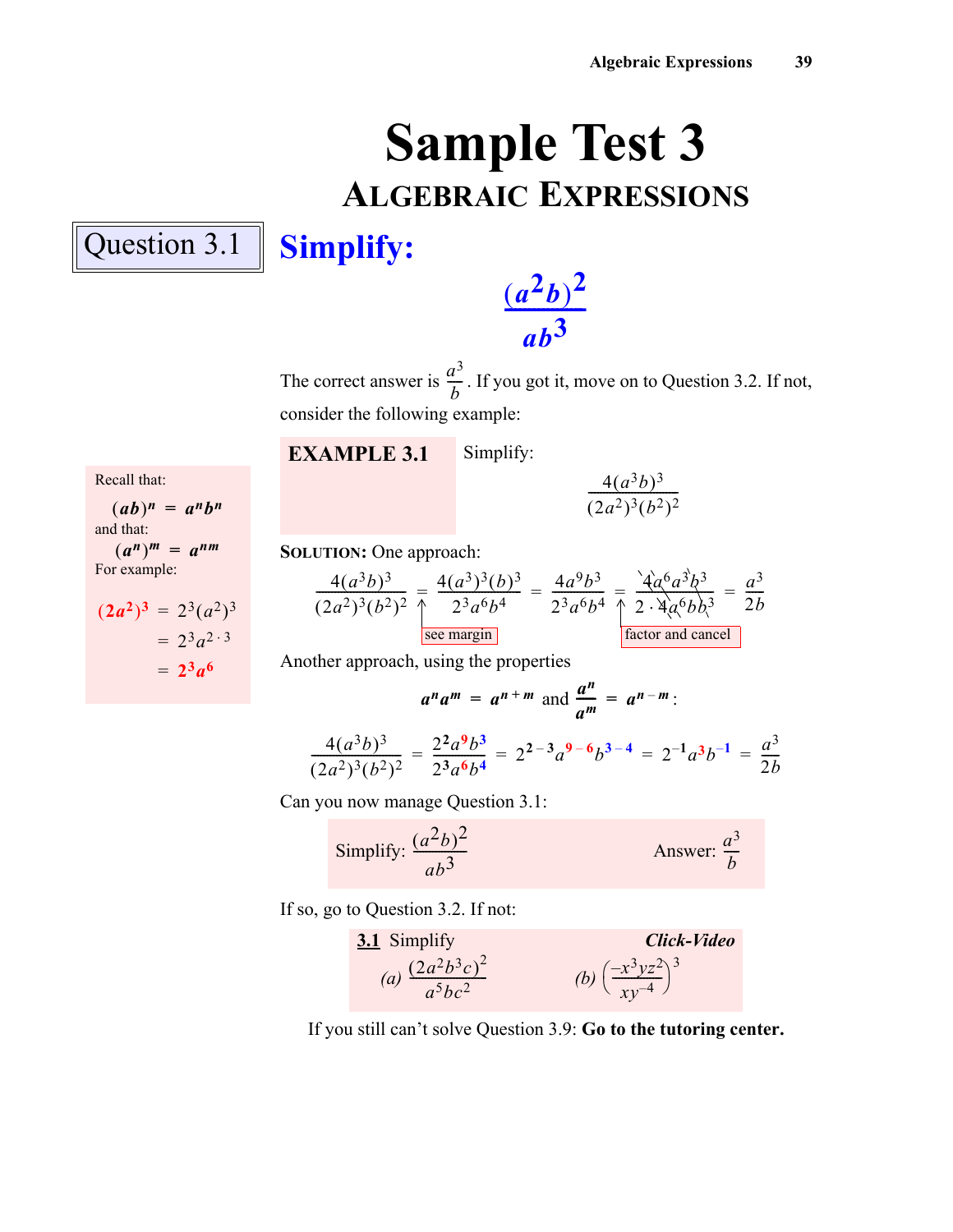Question 3.2  $\parallel$ 

## **Simplify:**



The correct answer is  $x^5 + 1$ . If you got it, move on to Question 3.3. If not, consider the following example:

**EXAMPLE 3.2** Simplify:

$$
\frac{4x^3 - 2x^4}{4x^3}
$$

Oh so **WRONG**:

*bc*

You can **ONLY** cancel a common **FACTOR:**   $4x^3 - 2x^4$  $\frac{4x^3-2x}{4x^3}$  No, No, No! *ac*  $\frac{ac}{bc} = \frac{a}{b}$ 

(providing  $c \neq 0$ )

 $\frac{4x^3 - 2x^4}{4x^3} \stackrel{\perp}{=} \frac{2x^3(2-x)}{4x^3} = \frac{2x^3(2-x)}{2(2x^3)} = \frac{2-x}{2}$  (or: 1 -  $\frac{x}{2}$ )  $4x^3 - 2x^4 = 2(2x^3) - x(2x^3) = 2x^3(2-x)$ **pull out the common factor**

**SOLUTION:** (The answer is **<u>NOT</u>**  $1 - 2x^4$  — see margin)

Can you now manage Question 3.2:

Simplify: 
$$
\frac{x^7 + x^2}{x^2}
$$
 Answer:  $x^5 + 1$ 

If so, go to Question 3.3. If not:

3.2 Simplify  
\n(a) 
$$
\frac{3a^4 + 9a^2}{3a^2}
$$
\n(b) 
$$
\frac{4x^2yz}{2x^2y + 4x^2z}
$$

Question 3.3

If you still can't solve Question 3.2: **Go to the tutoring center.**

## **Simplify:**



The correct answer is  $\frac{1}{4}$ . If you got it, move on to Question 3.4. If not, consider the following example: 4  $\frac{1}{1}$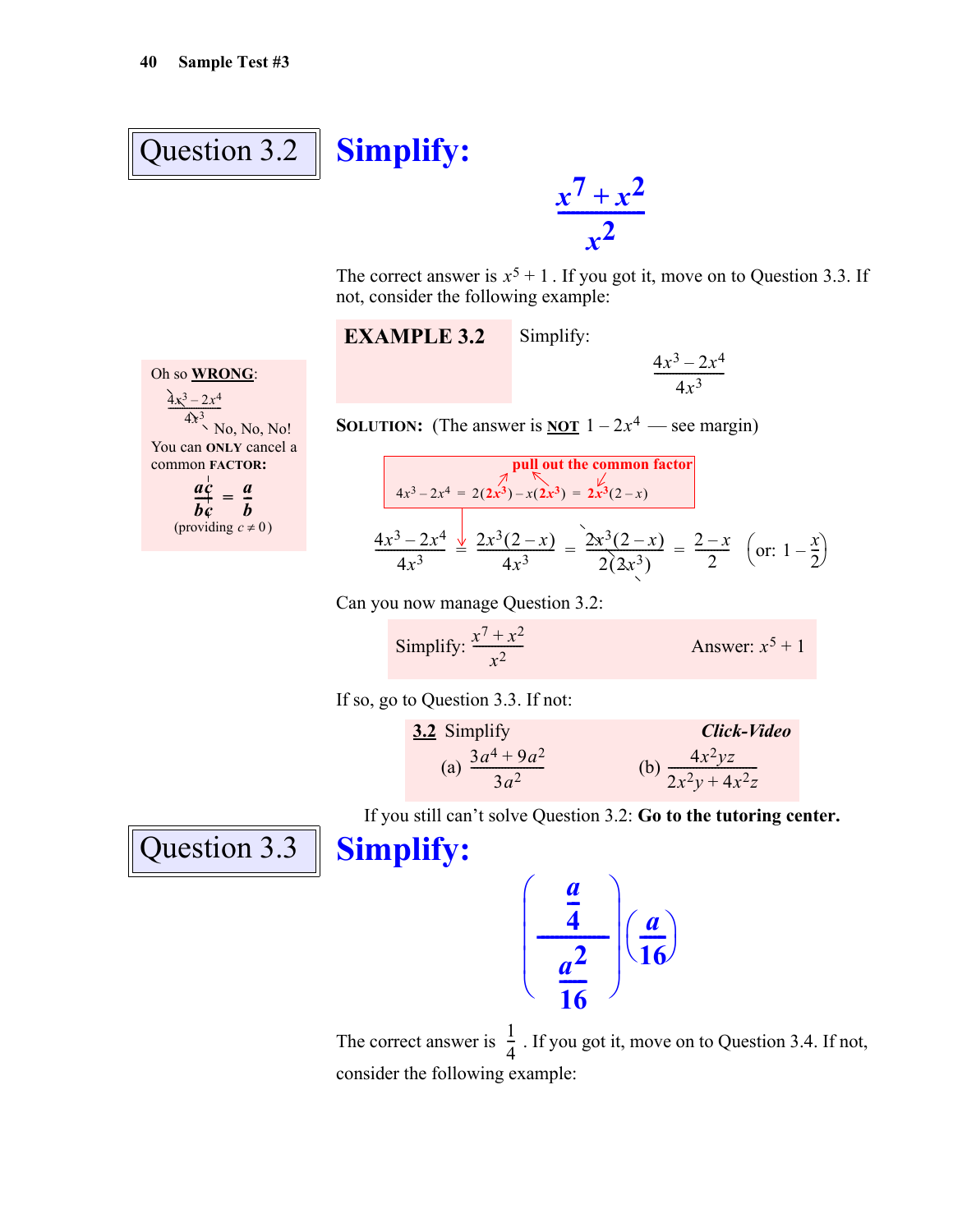$\frac{x}{2}$ 3  $\frac{2}{\cdot}$ 



$$
\left(\frac{2}{x^3}\right)\left(\frac{\frac{x}{2}}{3}\right)
$$

**SOLUTION:** 

$$
\left(\frac{2}{x^3}\right)\left(\frac{\frac{x}{2}}{3}\right) = \left(\frac{\frac{2}{1}}{x^3}\right)\left(\frac{\frac{x}{2}}{3}\right)
$$

$$
invert \text{ and multiply: } = \left(\frac{2}{1} \cdot \frac{4}{x^3}\right) \left(\frac{x}{2} \cdot \frac{1}{3}\right) = \frac{\cancel{2} \cdot 4 \cdot x}{\cancel{2} \cdot 3 \cdot x^2 \cdot x} = \frac{4}{3x^2}
$$

Can you now manage Question 3.3:

Simplify: 
$$
\left(\frac{\frac{a}{4}}{\frac{a^2}{16}}\right)\left(\frac{a}{16}\right)
$$
 Answer:  $\frac{1}{4}$ 

If so, go to Question 3.4. If not:

**Simplify:**

3.3 Simplify  
\n(a) 
$$
\frac{a^2b}{2c} \cdot \frac{\frac{4}{(ab)^2}}{abc}
$$
 (b)  $\left(\frac{2x^2 + 6x^3}{\frac{2x^2}{3}}\right)\left(\frac{1}{2 + 6x}\right)$ 

If you still can't solve Question 3.3: **Go to the tutoring center.**

Question 3.4

$$
\frac{2}{a} - \frac{1}{ba} + \frac{a}{3b}
$$

The correct answer is  $\frac{a^2 + 6b - 3}{3ab}$ . If you got it, move on to Question 3.5. If not, consider the following example:

**EXAMPLE 3.4** Simplify:

$$
\frac{a}{2b} + \frac{-1}{4ab} - \frac{b}{6a}
$$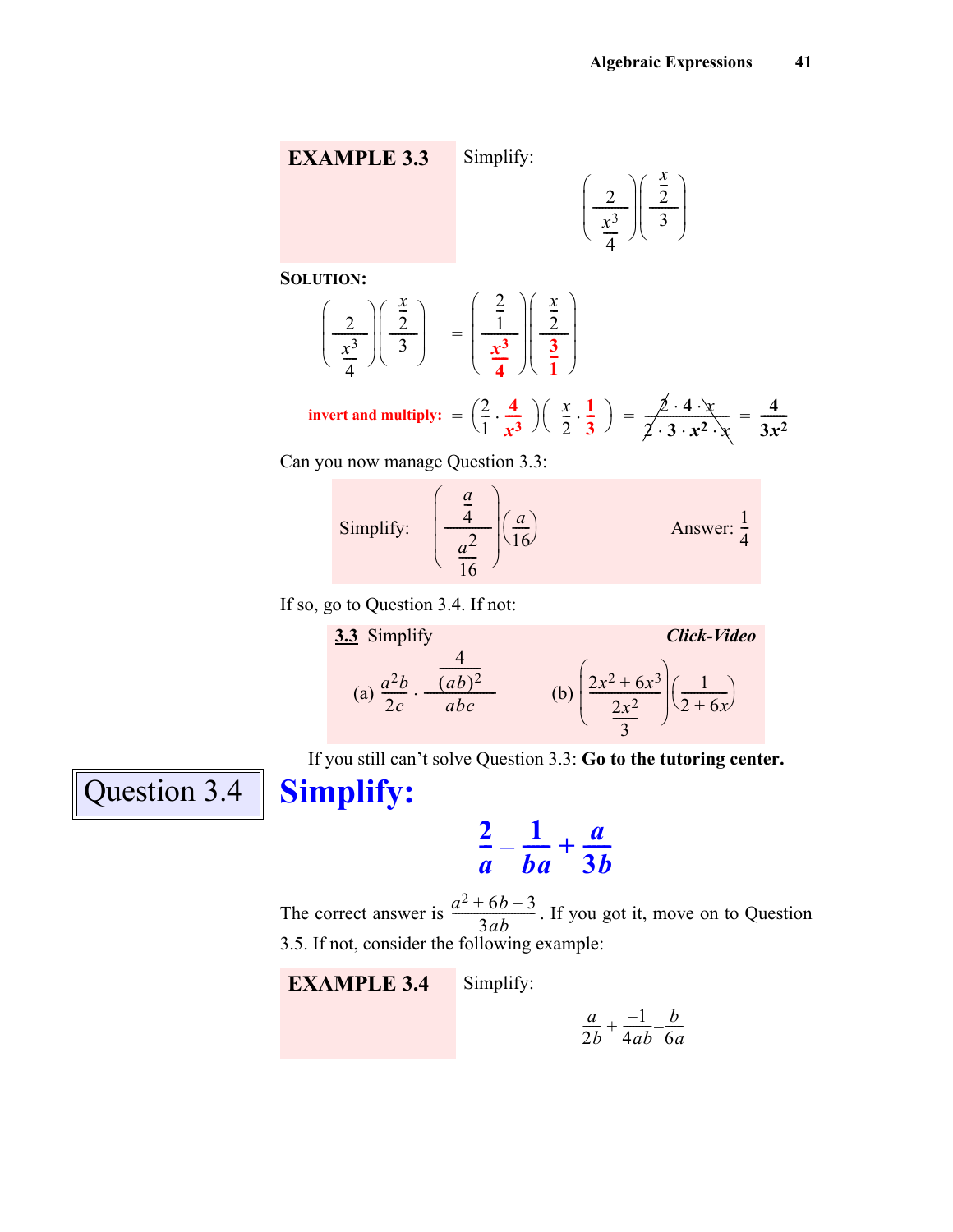**SOLUTION:** The first order of business is to multiply the numerator and denominator of each fraction by whatever it takes to express each fraction with a denominator that is the least common denominator:  $12ab$ :

$$
\frac{a}{2b} + \frac{-1}{4ab} - \frac{b}{6a} = \frac{a(6a)}{2b(6a)} + \frac{-1(3)}{4ab(3)} - \frac{b(2b)}{6a(2b)}
$$

$$
= \frac{6a^2}{12ab} - \frac{3}{12ab} - \frac{2b^2}{12ab} = \frac{6a^2 - 3 - 2b^2}{12ab}
$$

Can you now manage Question 3.4:

Simplify: 
$$
\frac{2}{a} - \frac{1}{ab} + \frac{a}{3b}
$$
 Answer:  $\frac{a^2 + 6b - 3}{3ab}$ 

If so, go to Question 3.5. If not:

| 3.4 Simplify                                       | Click-Video                 |
|----------------------------------------------------|-----------------------------|
|                                                    | $a \quad 2a$                |
| (a) $\frac{ab}{c} + \frac{ac}{2b} - \frac{bc}{6a}$ | $rac{a}{3b} + \frac{a}{2b}$ |
|                                                    |                             |

If you still can't solve Question 3.4: **Go to the tutoring center.**

Question 3.5

**Expand:**

 $(2x-3)^2$ 

The correct answer is  $4x^2 - 12x + 9$ . If you got it, move on to Question 3.6. If not, consider the following example:

```
EXAMPLE 3.5 Expand:
```
 $(3a+2b)^2$ 

**SOLUTION:** One approach:

 3*a* + 2*b* <sup>2</sup> = = **3***a* **+ 2***b* 3*a* + 2*b* **3***a* **+ 2***b* 3*a* + **3***a* **+ 2***b* 2*b* 9*a*<sup>2</sup> 6*ba* 6*ab* 4*b*<sup>2</sup> = +++ 9*a*<sup>2</sup> 12*ab* 4*b*<sup>2</sup> = + + the distributive property (see margin)

Another approach using the useful formula:

 $(a + b)^2 = a^2 + 2ab + b^2$ square the first term square the second term twice the product of the two terms (see margin)

 $(3a+2b)^2 = (\overrightarrow{3}a)^2 + 2(3a)(2b) + (2b)^2 = 9a^2 + 12ab + 4b^2$ square the first term twice the product of the two terms  $\frac{1}{2}$  square the second term

Here is the distributive property: and here is its pattern: For example:  $a(b+c) = ab + ac$  $\square(\bigcirc + \triangle) = \square \cap + \square \wedge$  $(3a + 2b)(3a + 2b)$  $= (3a + 2b)3a + (3a + 2b)(2b)$ 

Using the distributive property: In the same way you can show that:  $(a + b)^2 = (a + b)(a + b)$  $= (a + b)a + (a + b)b$  $= a^2 + ba + ab + b^2$  $= a^2 + 2ab + b^2$  $(a - b)^2 = a^2 - 2ab + b^2$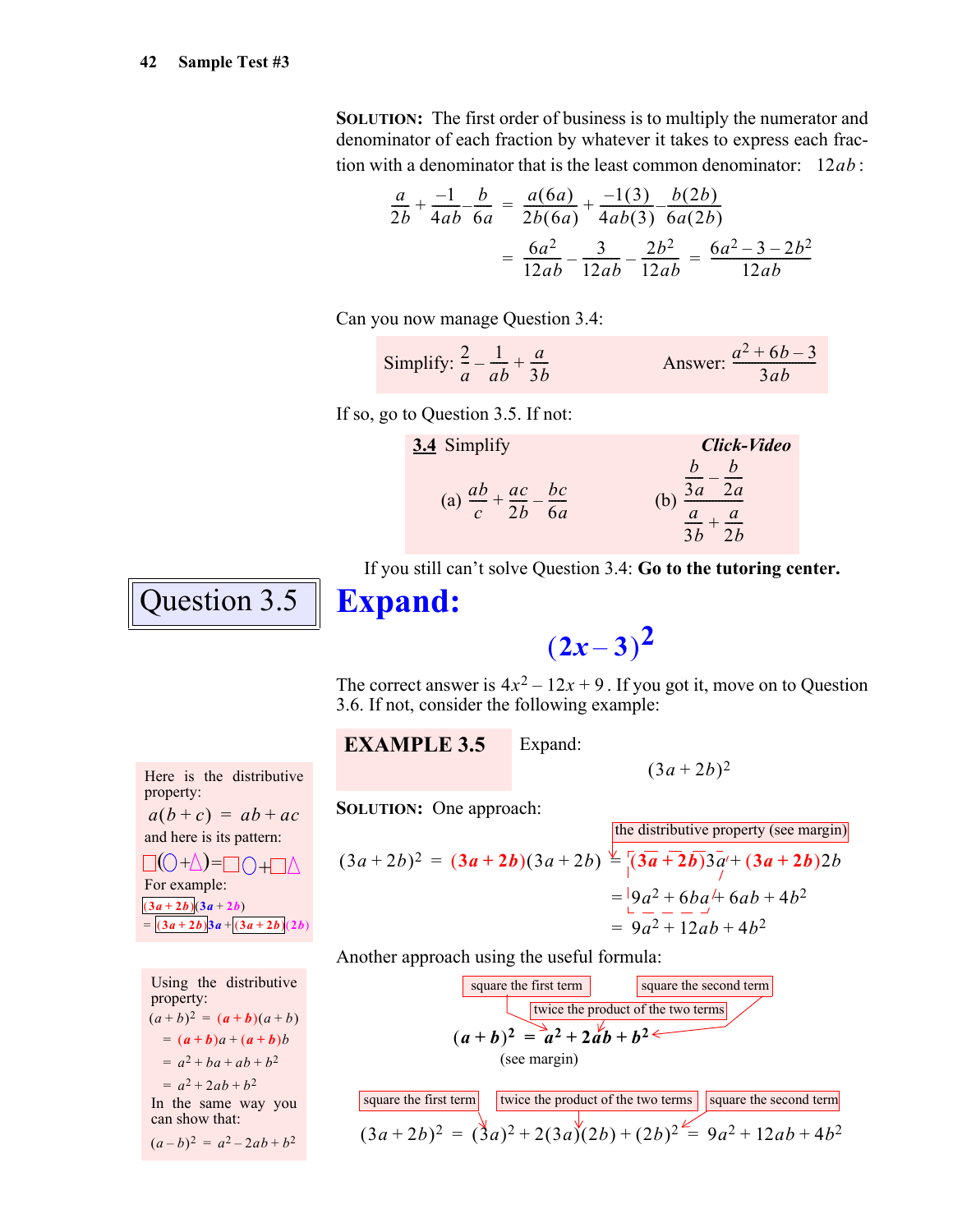Can you now manage Question 3.5:

Expand:  $(2x-3)^2$ Answer:  $4x^2 - 12x + 9$ 

If so, go to Question 3.6. If not:

3.5 Expand:  
\n(a) 
$$
(2ab + c)^2
$$
 (b)  $\left(3x - \frac{1}{3}\right)^2$ 

If you still can't solve Question 3.5: **Go to the tutoring center.**

#### **Multiply:** Question 3.6

$$
(6a+5)(2a^2-3a+7)
$$

The correct answer is  $12a^3 - 8a^2 + 27a + 35$ . If you got it, move on to Question 3.7. If not, consider the following example:

**EXAMPLE 3.6** Multiply:

$$
(3x+2)(2x^2-4x+3)
$$

**SOLUTION:** One approach (using the distributive property):

$$
(3x+2)(2x2 - 4x + 3) = (3x+2)(2x2) + (3x+2)(-4x) + (3x+2)(3)
$$
  
= 6x<sup>3</sup> + 4x<sup>2</sup> - 12x<sup>2</sup> - 8x + 9x + 6  
= 6x<sup>3</sup> - 8x<sup>2</sup> + x + 6

Another way (the long multiplication method):

$$
\frac{2x^2 - 4x + 3}{3x + 2}
$$
\nmultiply  $2x^2 - 4x + 3$  by  $3x$ :

\nmultiply  $2x^2 - 4x + 3$  by  $2$ :

\nMultiply  $2x^2 - 4x + 3$  by  $2$ :

\nadd:

\n
$$
6x^3 - 8x^2 + x + 6
$$
\nadd:

\n
$$
6x^3 - 8x^2 + x + 6
$$

Can you now manage Question 3.6:

Multiply:  $(6a + 5)(2a^2 + 2a + 7)$  Answer:  $12a^3 - 8a^2 + 27a + 35$ 

If so, go to Question 3.7. If not:

| <b>3.6</b> Multiply     | Click-Video              |
|-------------------------|--------------------------|
| (a) $(3a-2)(4a^2+3a+1)$ | (b) $x^2(x-1)(2x^2+x-5)$ |

If you still can't solve Question 3.6: **Go to the tutoring center.**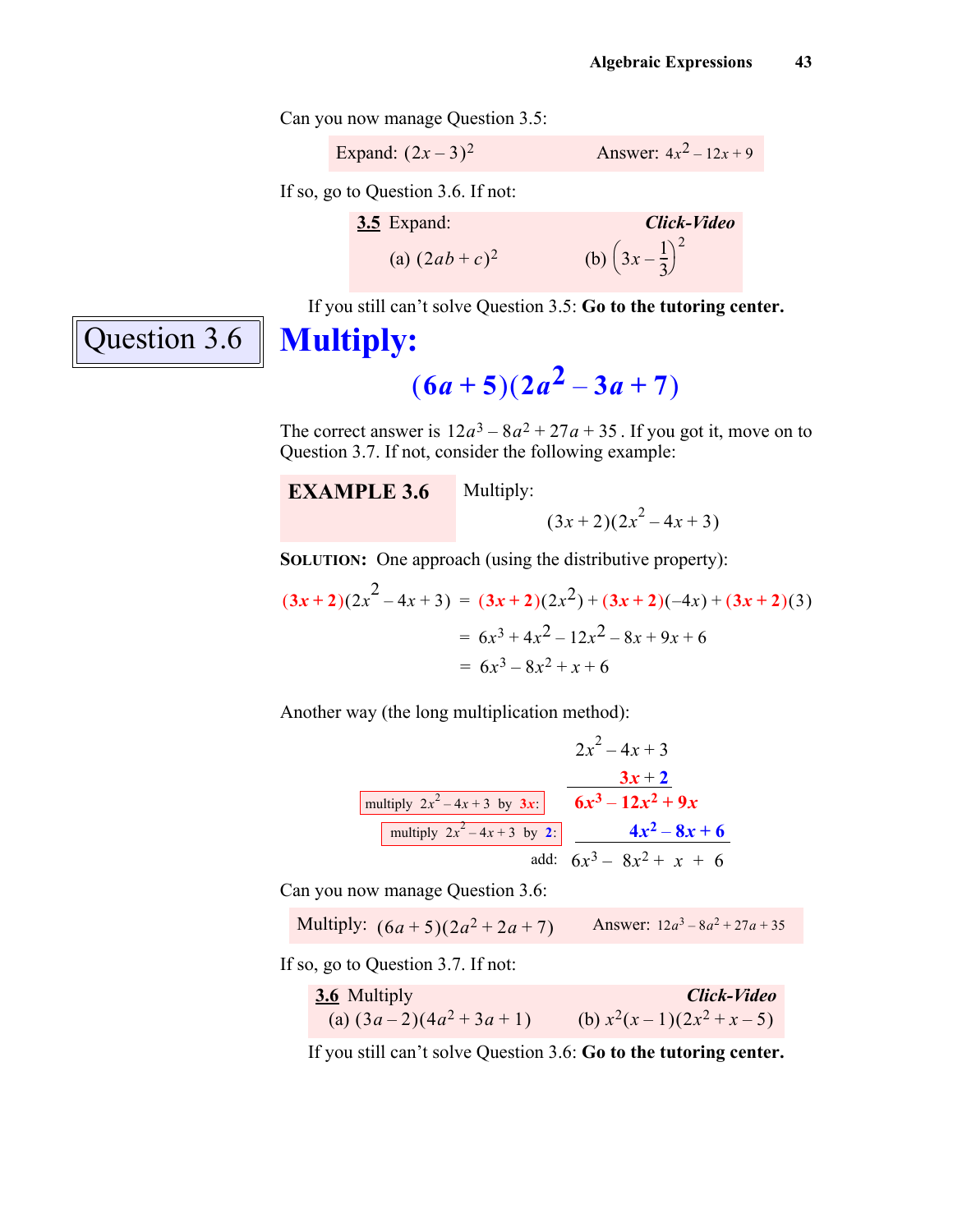Question 3.7

### **Factor:**

 $25x^2 - 9$ 

The correct answer is  $(5x + 3)(5x - 3)$ . If you got it, move on to Question 3.8. If not, consider the following example:

#### **EXAMPLE 3.7** Factor:

 $9x^2 - 4$ 

**SOLUTION:** Taking advantage of the difference of two squares formula:

 $(a^2 - b^2) = (a + b)(a - b)$  (see margin)

we have:

$$
9x^2 - 4 = (3x)^2 - 2^2 = (3x + 2)(3x - 2)
$$

Can you now manage Question 3.7:

 $(a + b)(a - b)$  $= (a + b)a + (a + b)(-b)$  $a^2 + ba - ab - b^2$  $a^2 - b^2$ 

To establish the difference of two squares formula, just perform the product on the right side of the equation and observe that it does indeed equal  $a^2 - b^2$ :

Factor:  $25x^2-9$ 

Answer:  $(5x + 3)(5x - 3)$ 

If so, go to Question 3.8. If not:

| 3.7 Factor      | Click-Video    |
|-----------------|----------------|
| (a) $49x^2 - 1$ | (b) $x^4 - 16$ |

If you still can't solve Question 3.7: **Go to the tutoring center.**

Question 3.8 
$$
\parallel
$$

**Factor:**

```
6x2 – 11x – 10
```
The correct answer is  $(3x + 2)(2x - 5)$ . If you got it, move on to Question 3.9. If not, consider the following example:

**EXAMPLE 3.8** Factor:

 $5x^2 + 27x - 18$ 

**SOLUTION:** Some trinomials (three terms), such as:

 $5x^2 + 27x - 18$ 

can be factored by trial and error. First, consider the "template":

 $(5x)$   $(x)$ 

which gives you the term  $5x^2$ . Next, envision pairs of integers in the template whose product is  $-18$ , in the hope of finding one for which the middle term, which is the sum of the product of two "outer terms" with the product of the two "inner terms," turns out to be 27*x*. In particular, one quickly sees that the first combination below is wrong, while the second is correct: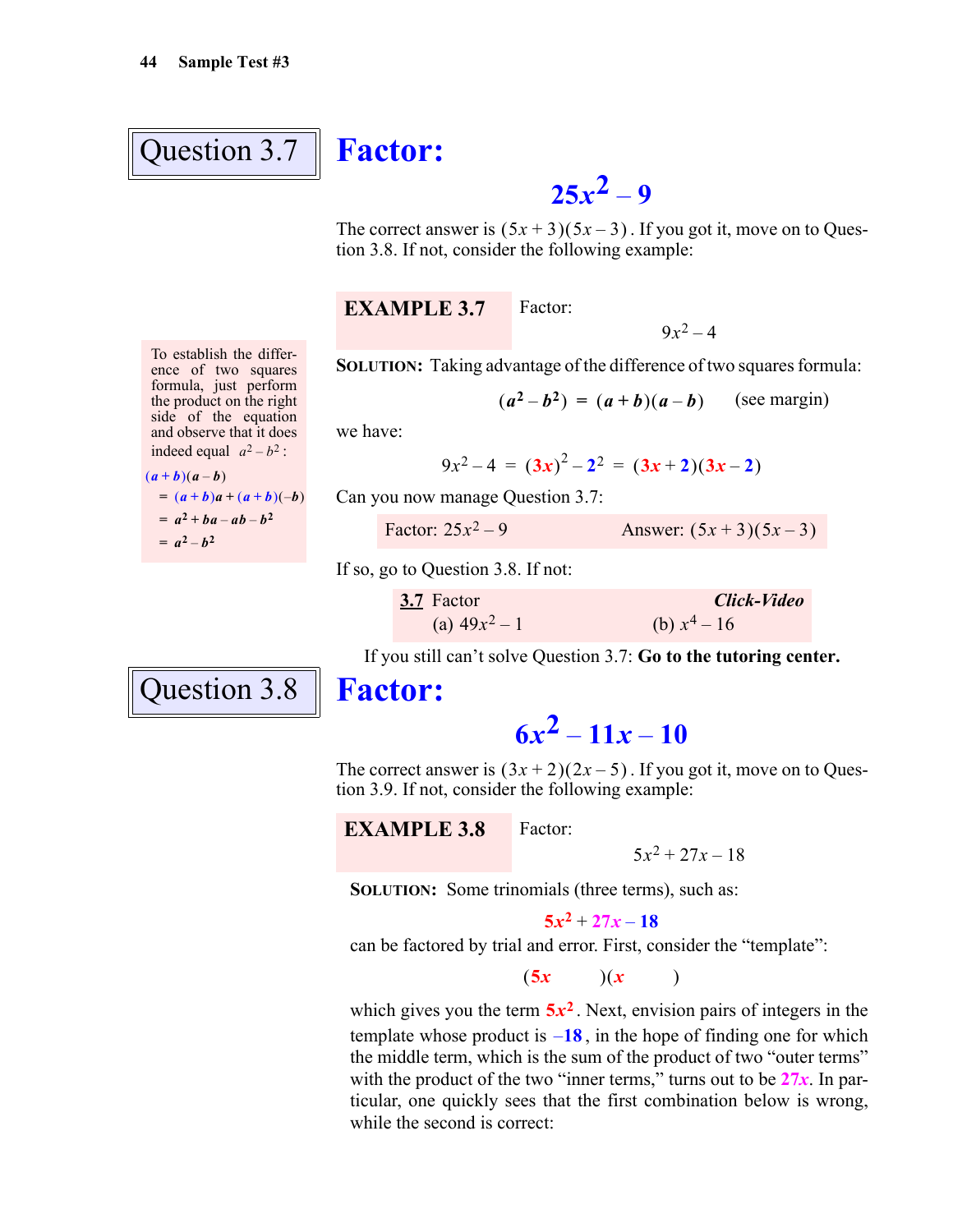

$$
(5x-6)(x+3)
$$
  
\n
$$
15x-6x = 9x
$$
\n
$$
(5x-3)(x+6)
$$
  
\n
$$
30x-3
$$

No  
\n
$$
30x-3x = 27x
$$

Thus:  $5x^2 + 27x - 18 = (5x - 3)(x + 6)$ Can you now manage Question 3.8:

Last Factor: 
$$
6x^2 - 11x - 10
$$
 Answer:  $(3x + 2)(2x - 5)$ 

If so, go to Question 3.9. If not:

| 3.8 Factor           | Click-Video            |
|----------------------|------------------------|
| (a) $2x^2 - 7x - 15$ | (b) $2x^3 + 6x^2 - 8x$ |

If you still can't solve Question 3.8: **Go to the tutoring center.**



**Simplify:**

$$
\frac{3x^2+7x+2}{2x^2+5x+2}
$$

The correct answer is  $\frac{3x+1}{2x+1}$ . If you did not get it, consider the following example:

**EXAMPLE 3.9** Simplify:

$$
\frac{2x^2 + x - 3}{4x^2 + 8x + 3}
$$

**SOLUTION:** Factor and cancel:

$$
\frac{2x^2 + x - 3}{4x^2 + 8x + 3} = \frac{(2x + 3)(x - 1)}{(2x + 3)(2x + 1)} = \frac{x - 1}{2x + 1}
$$
  
  $\angle$ 

Can you now manage Question 3.9:

Simplify: 
$$
\frac{3x^2 + 4x - 15}{x^2 + 4x + 3}
$$
 Answer:  $\frac{3x - 5}{x + 1}$ 

If not:

3.9 Simplify *Click-Video*  
\n(a) 
$$
\frac{x^2 - 4}{3x^2 + x - 10}
$$
 (b)  $\frac{4x^2 - 14x - 30}{4x^2 + 4x - 3}$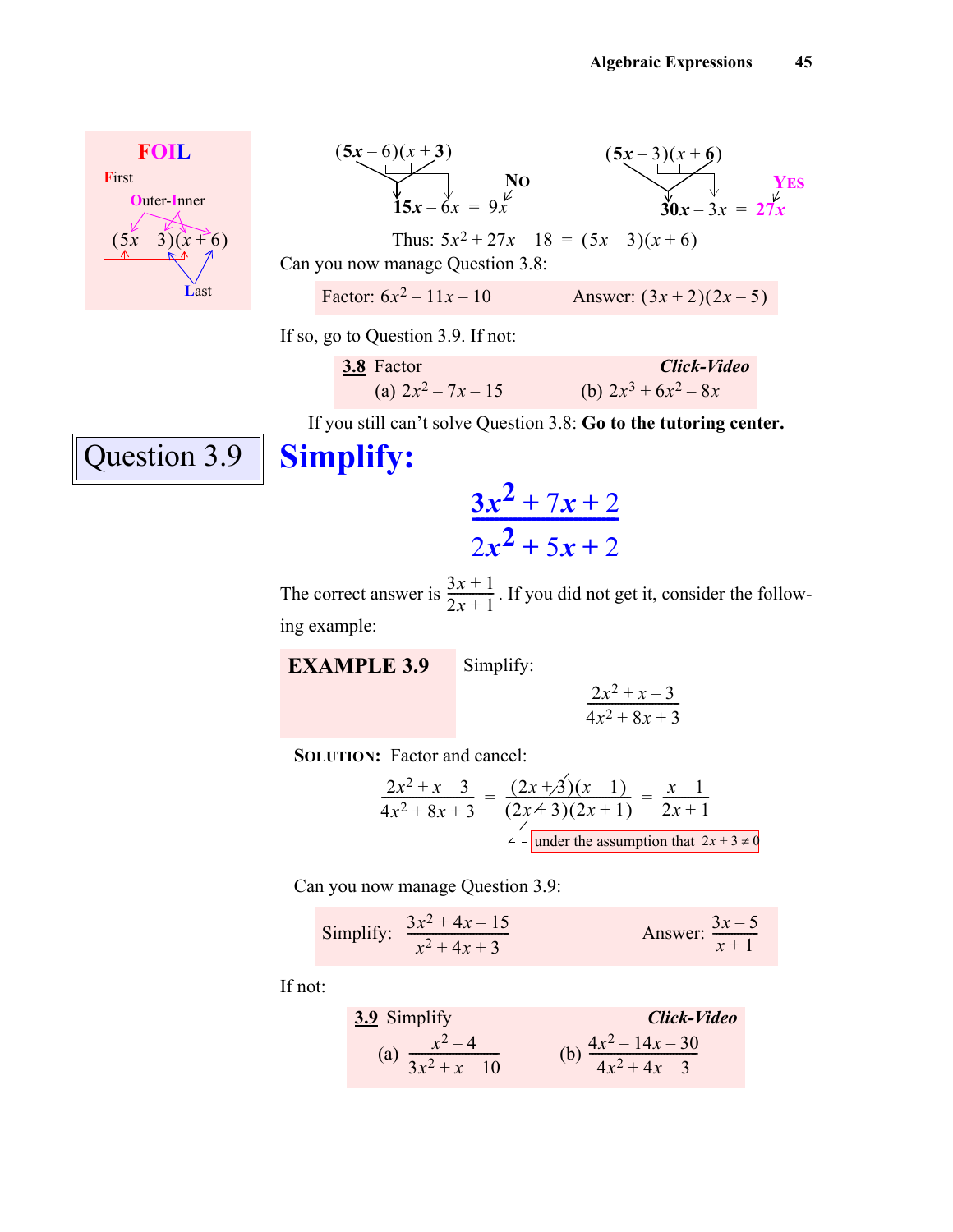|                                                     | <b>SUMMARY</b>                                                                                |
|-----------------------------------------------------|-----------------------------------------------------------------------------------------------|
| <b>WARNING</b>                                      | You can only cancel a factor that is common to the numerator<br>and the denominator, as with: |
|                                                     | $\frac{x^2(3x+5)}{x^2(3x-2)} = \frac{3x+5}{3x-2}$                                             |
|                                                     | You can <b>NOT</b> cancel further! Yes, there is a $3x$ in the numera-                        |
|                                                     | tor and denominator of $\frac{3x+5}{3x-2}$ , but it is <b>NOT</b> a factor — it is            |
|                                                     | <b>NOT 3x TIMES</b> something over $3x$ <b>TIMES</b> something.                               |
| <b>DIFFERENCE OF TWO</b><br><b>SQUARES FORMULA:</b> | $(a^2-b^2) = (a+b)(a-b)$                                                                      |

|                                          |                                           | <b>ADDITIONAL PROBLEMS</b>            |                                                             |
|------------------------------------------|-------------------------------------------|---------------------------------------|-------------------------------------------------------------|
| Simplify:<br>1.1                         | 1.2 Simplify:                             | 1.3 Simplify:                         | 1.4 Simplify:                                               |
| $\frac{b^2c^3}{(2bc)^2}$                 | $\frac{4x^2y^3}{(2yx^2)^2}$               | $\frac{(2a^{-2}c)^2}{ac^{-1}}$        | $\frac{2^{-2}xy^2}{2x^2y^{-1}}$                             |
| Answer: $\frac{c}{4}$                    | Answer: $\frac{y}{r^2}$                   | Answer: $\frac{4c^3}{a^5}$            | Answer: $\frac{y^3}{8x}$                                    |
| Simplify:<br>2.1                         | 2.2 Simplify:                             | 2.3 Simplify:                         | 2.4 Simplify:                                               |
| $\frac{5x^2-10x^4}{5x^3}$                | $\frac{a^2x^2+a^3x^4}{a^3x^4}$            | $\frac{a^2b^3}{ab^2-(ab)^3}$          | $\frac{x^2y^3}{(xy)^2+2xy}$                                 |
| Answer: $\frac{1-2x^2}{x}$               | Answer: $\frac{1+ax^2}{ax^2}$             | Answer: $\frac{ab}{1-a^2b}$           | Answer: $\frac{xy^2}{xy+2}$                                 |
| Simplify:<br>3.1                         | 3.2 Simplify:                             | 3.3 Simplify:                         | 3.4 Simplify:                                               |
| $\frac{ax}{y^2}$ $\frac{x^2}{x^2}$<br>ay | $2(-b)^2$<br>$(ab)^3$<br>$\frac{ab}{b^2}$ | $\frac{yz}{ab^2}$ $\frac{yz^2}{a^2b}$ | $a^2b$<br>$\frac{(2a^2b)^2}{a^2}$<br>Answer: $\frac{1}{4b}$ |
| $\frac{a^2}{xy}$<br>Answer:              | Answer: $\frac{2}{a^4}$                   | Answer: $\frac{a}{zb}$                |                                                             |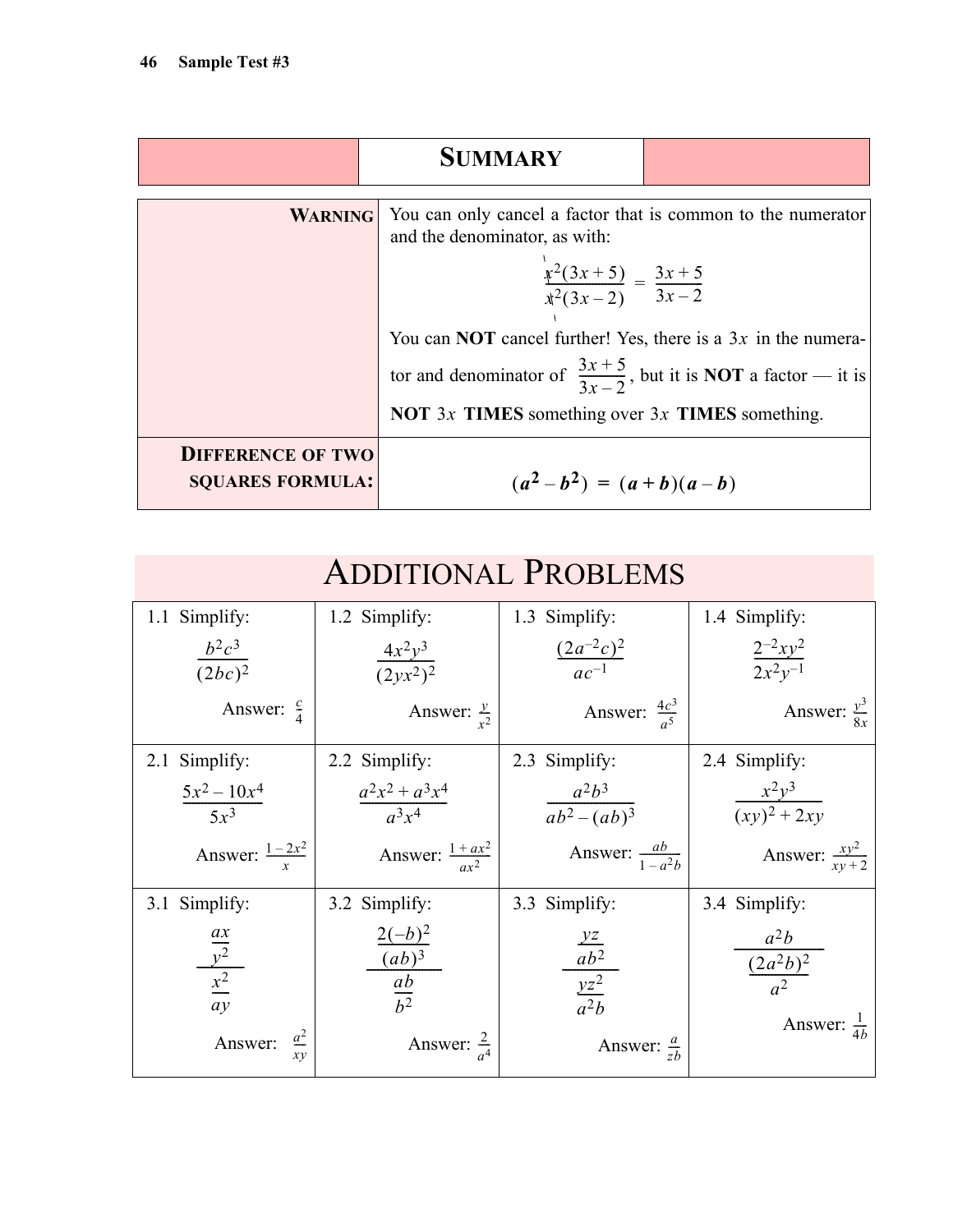| 3.5 Simplify:                    | 4.1 Simplify:             |                                                                    | 4.2 Simplify:                                                                               |                               | 4.3 Simplify:                                         |
|----------------------------------|---------------------------|--------------------------------------------------------------------|---------------------------------------------------------------------------------------------|-------------------------------|-------------------------------------------------------|
| $\frac{(x^2y)^{-2}}{x^2}$        |                           | $\frac{2y}{3x} + \frac{3x}{2y}$<br>Answer: $\frac{4y^2+9x^2}{6xy}$ | $\frac{2b^2}{3a} - \frac{1}{ab} + \frac{2a^2}{3b}$<br>Answer: $\frac{2b^3 - 3 + 2a^3}{3ab}$ |                               | $\frac{\frac{3}{ab}-\frac{2}{ac}}{\frac{2}{abc}}$     |
| Answer: $\frac{2}{yx^5}$         |                           |                                                                    |                                                                                             |                               | Answer: $\frac{3c-2ab}{2}$                            |
| 4.4 Simplify:                    | 5.1 Multiply:             |                                                                    | 5.2 Multiply:                                                                               |                               | 5.3 Multiply:                                         |
|                                  |                           | $(2a-b)^2$                                                         |                                                                                             |                               | $(x+2)(3x-7)$ $(2x+4y)(-3x+y)$                        |
| $\frac{3}{2xy} + \frac{1}{x^2y}$ |                           | Answer: $4a^2 - 4ab + b^2$                                         |                                                                                             |                               | Answer: $3x^2 - x - 14$ Answer: $-6x^2 - 10xy + 4y^2$ |
| Answer: $\frac{1}{2x^2y}$        |                           |                                                                    |                                                                                             |                               |                                                       |
| 6.1 Multiply:                    |                           | 6.2 Multiply:                                                      |                                                                                             |                               | 6.3 Multiply:                                         |
| $(2x+3)(x^2-3x+4)$               |                           |                                                                    | $(x^2+x-1)(2x-5)$                                                                           |                               | $(x^2 + x - 1)(x^2 - 3x + 4)$                         |
| Answer: $2x^3 - 3x^2 - x + 12$   |                           |                                                                    | Answer: $2x^3 - 3x^2 - 7x + 5$                                                              | Answer: $x^4 - 2x^3 + 7x - 4$ |                                                       |
| 7.1 Factor:                      |                           | 7.2 Factor:                                                        |                                                                                             | 7.3 Factor:                   |                                                       |
| $(16x^2-25)$                     |                           |                                                                    | $(x^3-49x)$                                                                                 |                               | $(x^4-1)$                                             |
| Answer: $(4x + 5)(4x - 5)$       |                           |                                                                    | Answer: $x(x + 7)(x - 7)$                                                                   |                               | Answer: $(x^2+1)(x+1)(x-1)$                           |
| 8.1 Factor:                      |                           | 8.2 Factor:                                                        |                                                                                             | 8.3 Factor:                   |                                                       |
| $(8x^2-10x-3)$                   |                           |                                                                    | $8x^2 + 22x + 5$                                                                            |                               | $2x^4 + 7x^3 + 3x^2$                                  |
| Answer: $(2x-3)(4x+1)$           |                           |                                                                    | Answer: $(4x+1)(2x+5)$                                                                      |                               | Answer: $x^2(2x+1)(x+3)$                              |
| 9.1 Simplify:                    |                           | 9.2 Simplify:                                                      |                                                                                             |                               | 9.3 Simplify:                                         |
| $\frac{x^2-9}{x^2+x-6}$          |                           |                                                                    | $\frac{2x^2+5x+3}{x^2-4x-5}$                                                                |                               | $\frac{2x^3 - x^2 - 15x}{2x^3 + 9x^2 + 10x}$          |
|                                  | Answer: $\frac{x-3}{x-2}$ |                                                                    | Answer: $\frac{2x+3}{x-5}$                                                                  |                               | Answer: $\frac{x-3}{x+2}$                             |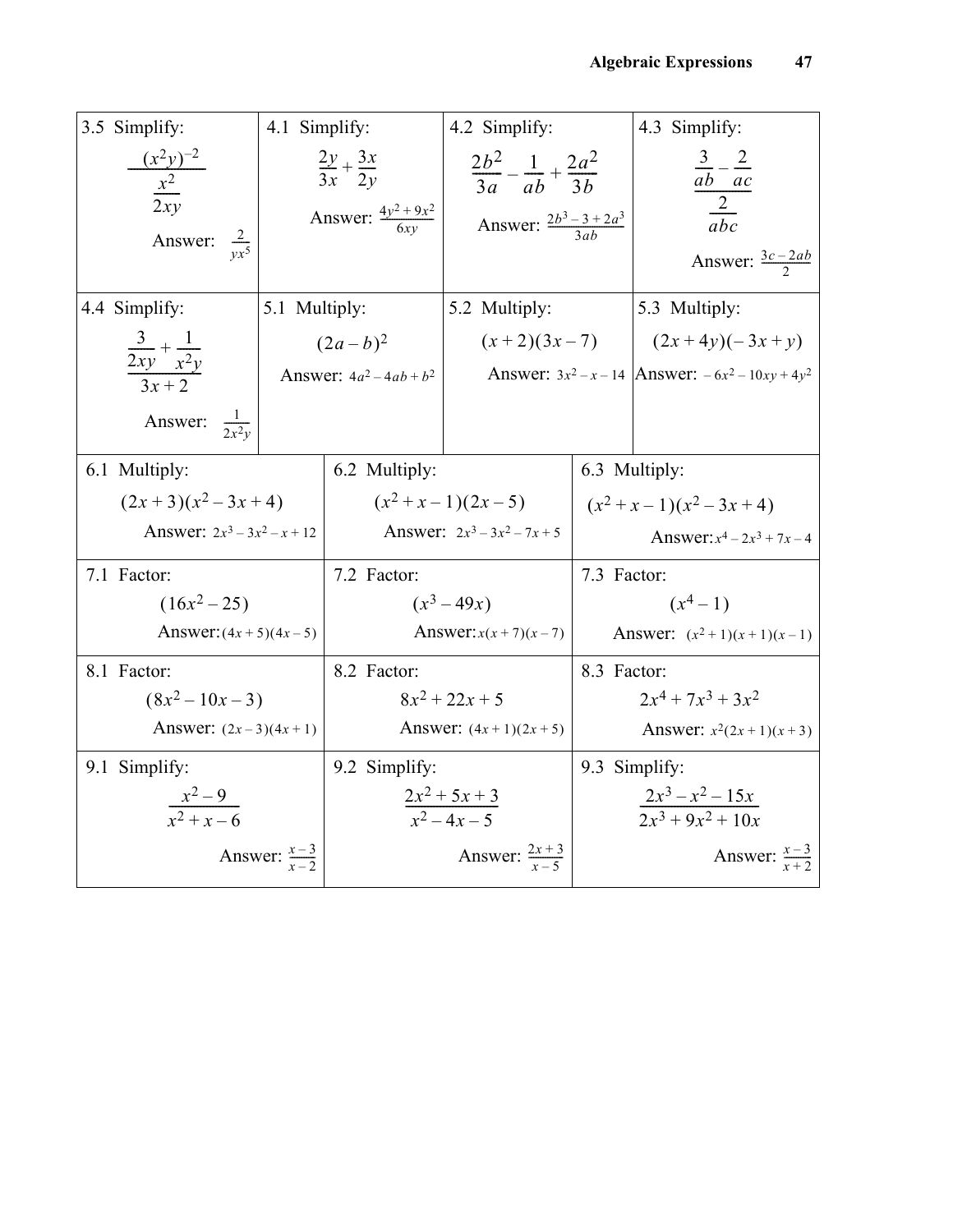#### **48 Sample Test #3**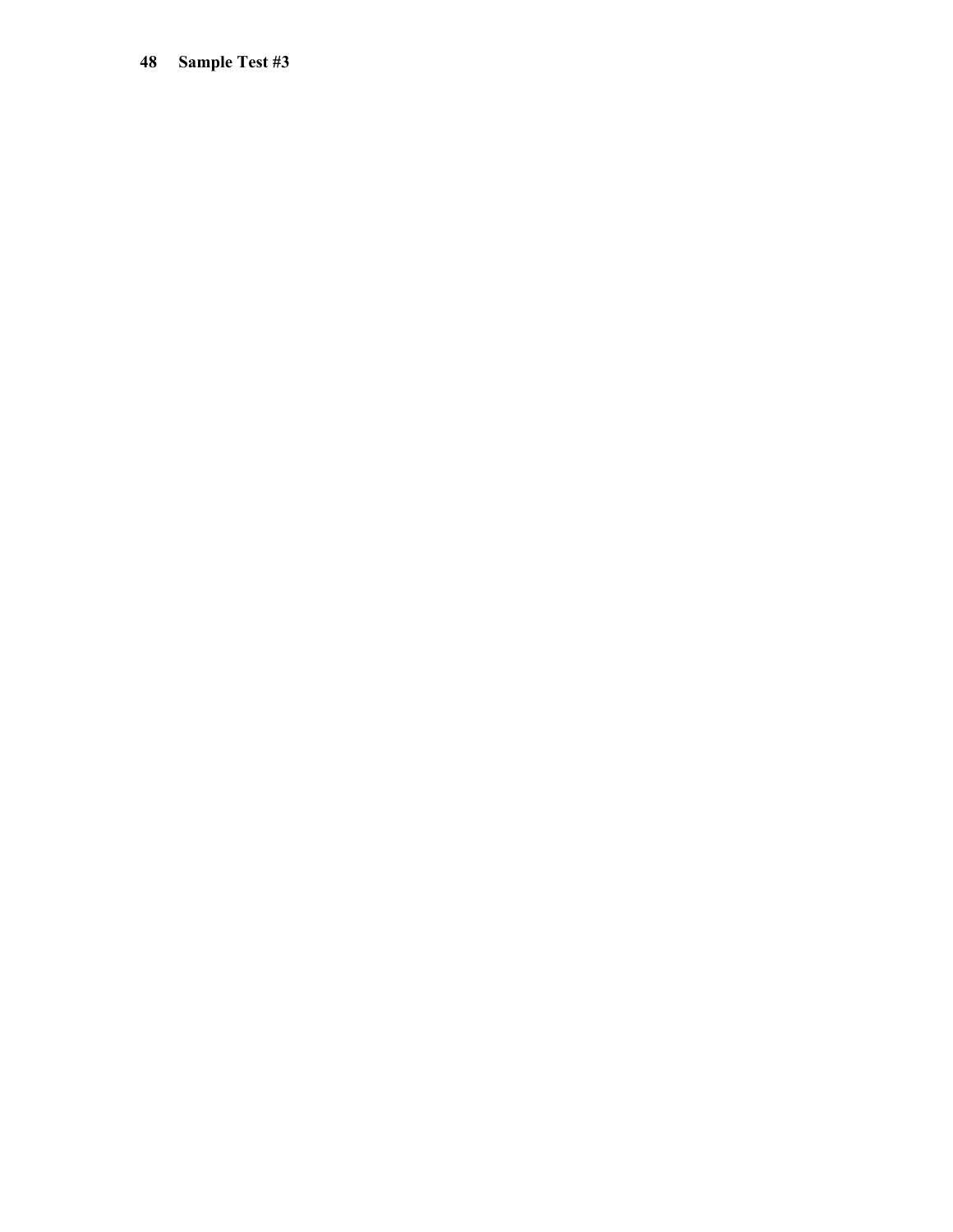# **Sample Test 3 SUPPLEMENT**

#### **SIMPLIFYING ALGEBRAIC EXPRESSIONS**

An **algebraic expression** is a "meaningful" combination of numbers and variables subjected to operations such as addition, multiplication and powers. You were asked to reduce some algebraic expressions to lowest terms in Supplement 1 [Example 1.2(c), Example 1.3(c), and Example 1.4(d)]. In the next example, we utilize the exponent rules of Supplement 2 (reappearing as Theorem 3.1 below), to simplify other algebraic expressions.

| <b>THEOREM 3.1</b> | For any numbers $a$ and $b$ , and any integers $m$            |
|--------------------|---------------------------------------------------------------|
|                    | and $n$ :                                                     |
|                    | (i) $a^n a^m = a^{n+m}$                                       |
|                    | (ii) $\frac{a^n}{a^m} = a^{n-m} (a \neq 0)$                   |
|                    | (iii) $(a^n)^m = a^{nm}$                                      |
|                    | (iv) $(ab)^n = a^n b^n$                                       |
|                    | (v) $\left(\frac{a}{b}\right)^n = \frac{a^n}{b^n} (b \neq 0)$ |
|                    |                                                               |

Before turning to some specific examples, we recall the cancellation property which already played an important role in our previous development:

**THEOREM 3.2** For any number *a*, and any nonzero numbers *b* and *c*:

$$
\frac{ac}{bc} = \frac{a}{b}
$$

In words:You can **only cancel** a **common nonzero factor** of the numerator and denominator.

For example, while  $\frac{a^2b^4}{b^2} = a^2b^2$  is legitimate (assuming  $b \neq 0$ ), there is absolutely no canceling that can take place in an expression such as  $\frac{a^2 + b^4}{b^2}$ . You can, of course, break the expression into two pieces, and then cancel within one of the pieces:

$$
\frac{a^2 + b^4}{b^2} = \frac{a^2}{b^2} + \frac{b^4}{b^2} = \frac{a^2}{b^2} + b^2
$$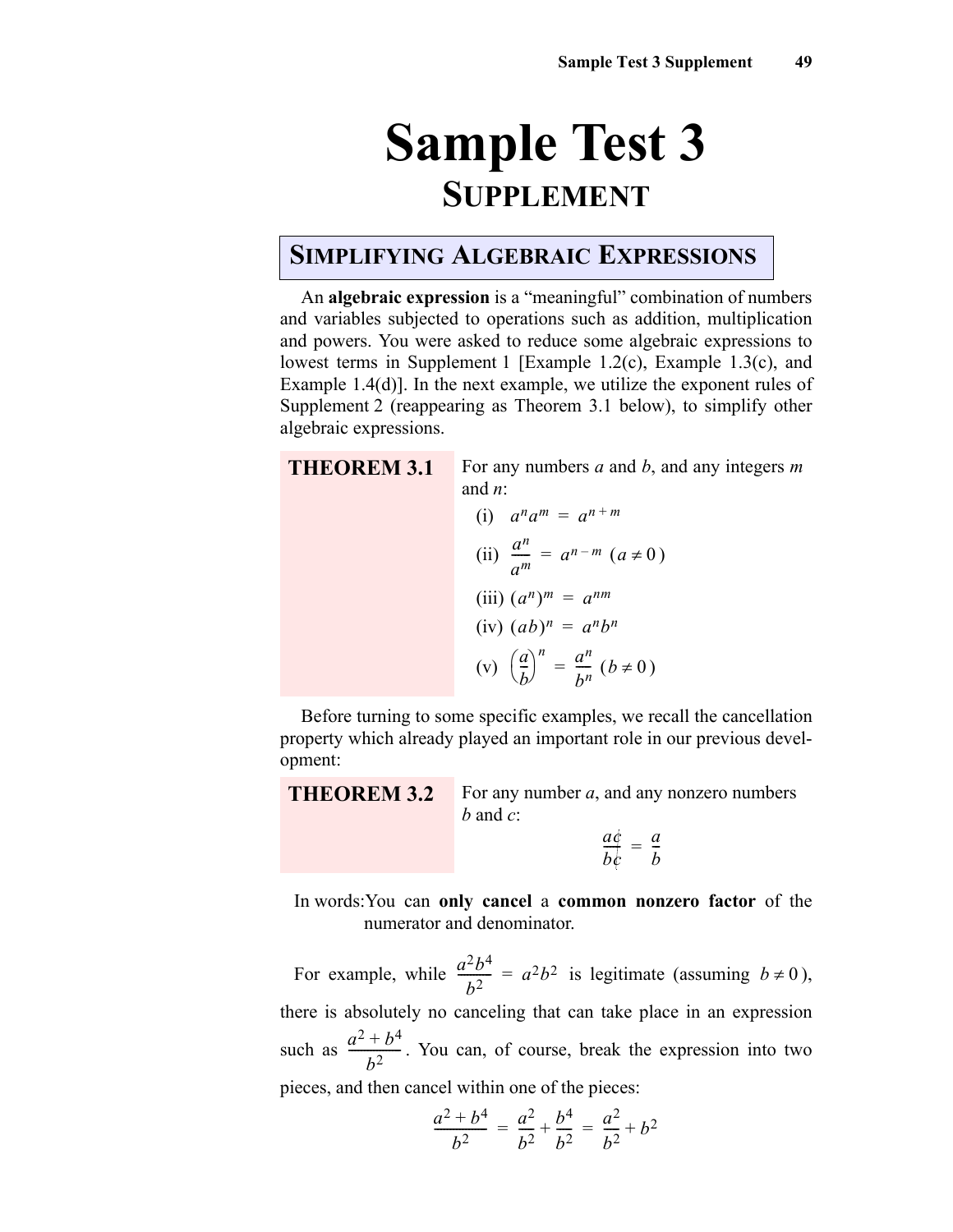**EXAMPLE 3.1** Simplify (assume no expression is zero):

(a) 
$$
\frac{a}{3} \cdot \frac{15}{-a^2}
$$
 (b)  $\frac{(2ab)^2 c^3 a^4}{(ab)^{-2} (2c)^3}$   
(c)  $\frac{a(x+y) - a^2 (x+y)^2}{a^2 (x+y)^5}$  (d)  $\frac{(1-a) \left(\frac{a}{2}\right)}{\frac{a-1}{2}}$ 

**SOLUTION:**

(a) 
$$
\frac{a}{3} \cdot \frac{15}{-a^2} = \frac{3 \cdot 5a}{3(-1)a \cdot a} = \frac{5}{-a} = -\frac{5}{a}
$$
, **or:**  $\frac{a}{3} \frac{15}{-a^2} = \frac{5}{-a} = -\frac{5}{a}$ 

(b) 
$$
\frac{(2ab)^2c^3a^4}{(ab)^{-2}(2c)^3} = \frac{2^2a^2b^2c^3a^4}{2^3c^3} = \frac{2^2a^6b^2c^3}{1} \cdot \frac{(ab)^2}{2^3c^3} = \frac{2^2a^6b^2c^3a^2b^2}{2^3c^3} = \frac{a^8b^4}{2^3}
$$

Don't forget that when you see an expression such as  $\frac{a}{2} \cdot \frac{15}{2}$ , you are to assume that  $a \neq 0$ .  $rac{a}{3} \cdot \frac{15}{-a^2}$ 

(2) 
$$
\frac{a(x+y)-a^2(x+y)^2}{a^2(x+y)^5} = \frac{a(x+y)[1-a(x+y)]}{a(x+y)[a(x+y)^4]} = \frac{1-a(x+y)}{a(x+y)^4}
$$

$$
2(1-a)\left(\frac{a}{2}\right)
$$
\n
$$
= (1-a)\cdot 2\cdot \frac{a}{2}
$$
\n
$$
(d) \frac{(1-a)\left(\frac{a}{2}\right)}{\frac{a-1}{2}} = \frac{2(1-a)\left(\frac{a}{2}\right)}{2\cdot \frac{a-1}{2}} = \frac{(1-a)a}{(a-1)}
$$
\n
$$
= \frac{(1-a)a}{(-1)(1-a)} = \frac{a}{-1} = -a
$$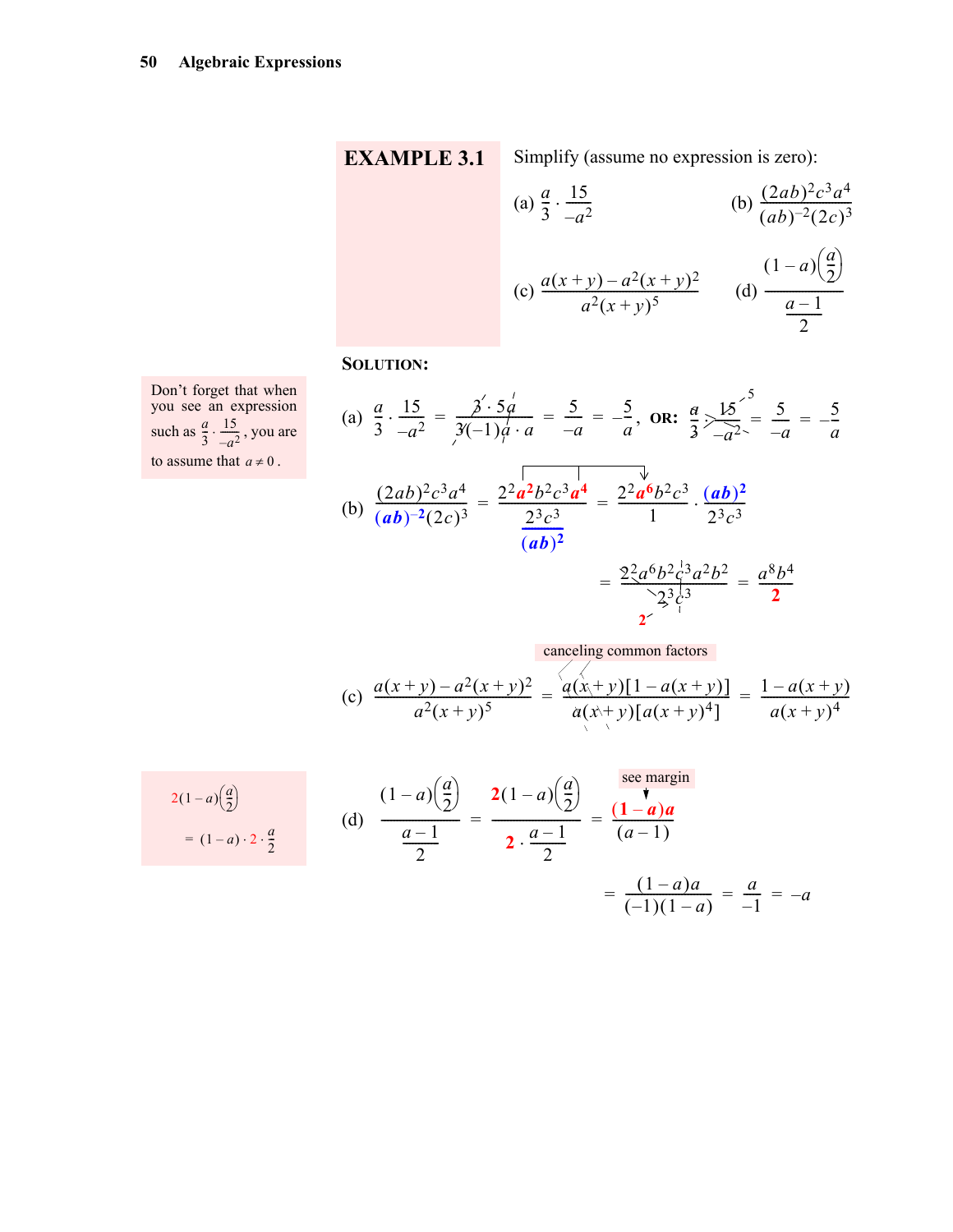#### **CHECK YOUR UNDERSTANDING 3.1**

Simplify (assume no expression is zero): (a)  $\frac{(-2a)^2}{5b} \cdot \frac{-b^2}{10} \cdot \frac{50}{4b}$  (b)  $\frac{(-abc)^2}{(ab)^2 + abc}$  (c) Answers: (a)  $-a^2$  (b)  $\frac{abc^2}{ab+c}$  (c) 4  $-\frac{-b^2}{10} \cdot \frac{50}{4b}$  (b)  $\frac{(-abc)^2}{(ab)^2 + abc}$  $\frac{2a+2b}{4}$  $\frac{a+b}{8}$  $\frac{4}{1}$ 

**EXAMPLE 3.2** Simplify (assume no expression is zero):  
\n(a) 
$$
\frac{1}{2b} + \frac{2}{3a} + \frac{-3}{4b} + \frac{5}{3}
$$
 (b)  $\frac{\frac{3b}{a+b} - \frac{a}{2a+2b}}{\frac{4}{a+b}}$   
\n(c)  $\frac{x(1-z) - x^2(z-1)^2}{x^2 - x^2z}$ 

(a) The least common denominator of  $\frac{1}{2} + \frac{2}{3} + \frac{-3}{4} + \frac{5}{3}$  is easily seen to be 12ab. So: 2*b*  $\frac{1}{2!} + \frac{2}{3}$ 3*a*  $\frac{2}{2} + \frac{-3}{11}$ 4*b*  $\frac{-3}{11} + \frac{5}{2}$  $+\frac{2}{3a}+\frac{3}{4b}+\frac{3}{3}$ 

$$
\frac{1}{2b} + \frac{2}{3a} + \frac{-3}{4b} + \frac{5}{3} = \frac{1 \cdot 6a}{2b \cdot 6a} + \frac{2 \cdot 4b}{3a \cdot 4b} + \frac{-3 \cdot 3a}{4b \cdot 3a} + \frac{5 \cdot 4ab}{3 \cdot 4ab}
$$

$$
= \frac{6a}{12ab} + \frac{8b}{12ab} + \frac{-9a}{12ab} + \frac{20ab}{12ab}
$$

$$
= \frac{6a + 8b - 9a + 20ab}{12ab} = \frac{-3a + 8b + 20ab}{12ab}
$$
(b) 
$$
\frac{\frac{3b}{a+b} - \frac{a}{2a + 2b}}{4} = \frac{\frac{3b}{a+b} - \frac{a}{2(a+b)}}{4} = \frac{\frac{2(3b)}{2(a+b)} - \frac{a}{2(a+b)}}{4}
$$

$$
\frac{4}{a+b} \qquad \frac{4}{a+b} \qquad \frac{4}{a+b}
$$

$$
= \frac{\frac{6b-a}{2(a+b)}}{4} = \frac{6b-a}{2(a+b)} \cdot \frac{(a+b)}{4} = \frac{6b-a}{8}
$$

$$
\frac{4}{a+b} = \frac{1}{2(a+b)}
$$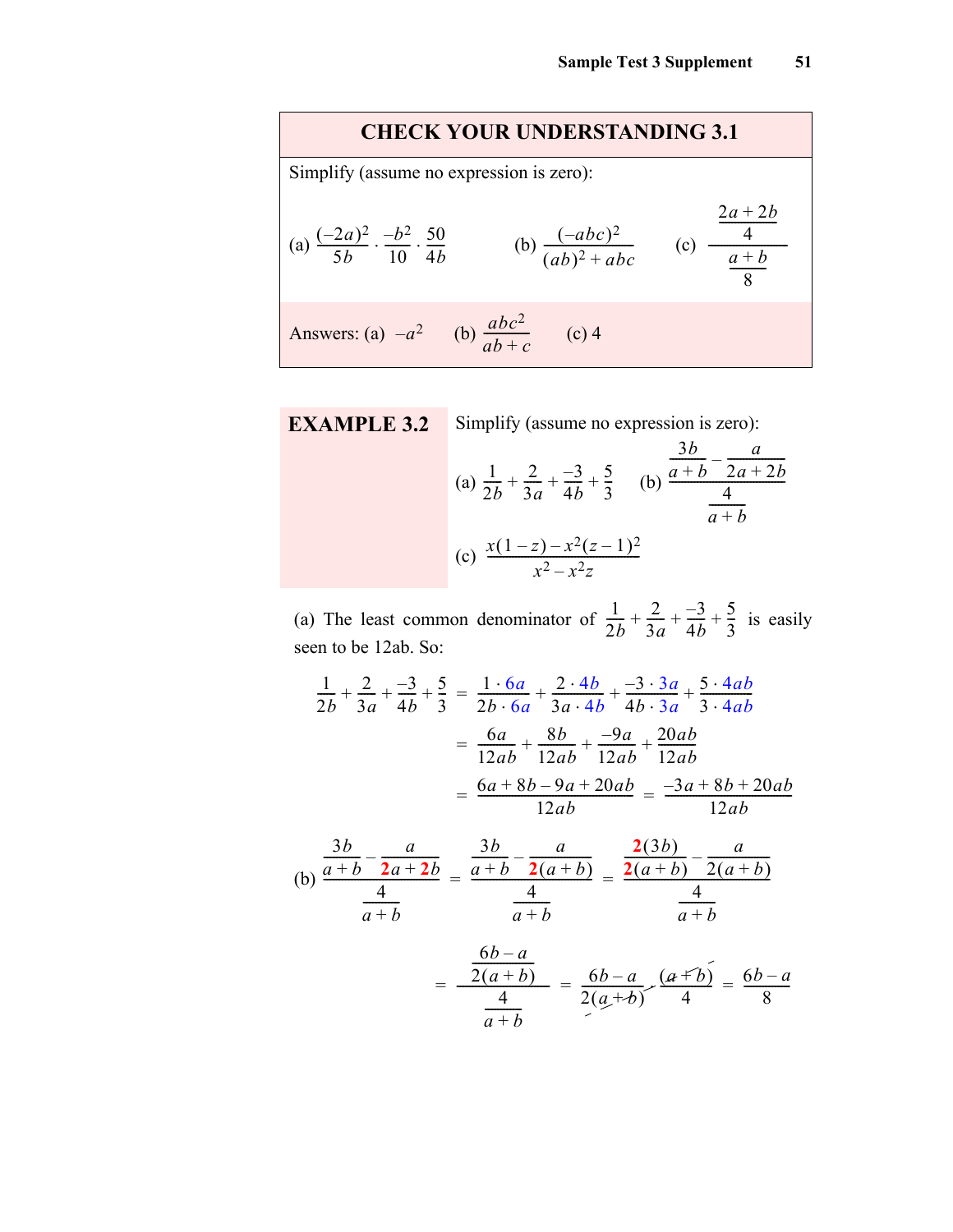#### **52 Algebraic Expressions**

 $Since (-a)^n = a^n$  for any **even** integer *n*, for any **even** integer *n*.  $(z-1)^n = (1-z)^n$ 

(c) An important step toward simplifying the expression  
\n
$$
\frac{x(1-z) - x^2(z-1)^2}{x^2 - x^2z}
$$
\nis to observe that:  
\n
$$
(z-1)^2 = [(-1)(1-z)]^2 = (-1)^2(1-z)^2 = (1-z)^2:
$$
\n
$$
\frac{x(1-z) - x^2(z-1)^2}{x^2 - x^2z} = \frac{x(1-z) - x^2(1-z)^2}{x^2(1-z)}
$$
\n
$$
= \frac{x(1-z) \cdot 1 - x(1-z) \cdot x(1-z)}{x[x(1-z)]}
$$
\n
$$
= \frac{\overline{x}[x] - \overline{z}]{\underline{x}[x(1-z)]}}{x[x(1-z)]} = \frac{1-x+xz}{x}
$$

#### **CHECK YOUR UNDERSTANDING 3.2**

Perform the indicated operations and reduce to lowest terms (assume no expression is zero).

(a) 
$$
\frac{3}{c} + \frac{-6}{bc} + \frac{a}{2b}
$$
 (b)  $\frac{3}{2x + 6} - \frac{x}{x + 3} + \frac{1}{4}$  (c)  $\frac{x}{(-x + 2)^2} + \frac{3}{x - 2}$   
Answers: (a)  $\frac{6b - 12 + ac}{2bc}$  (b)  $\frac{-3x + 9}{4x + 12}$  (c)  $\frac{4x - 6}{(x - 2)^2}$ 

**EXAMPLE 3.3** Simplify:

$$
\frac{30x(x+2)^3 - 45x(x+2)^2}{10(x+2)^5}
$$

**SOLUTION:** Factor out the largest common factor of the terms in the numerator,  $15x(x+2)^2$ , and then cancel as much of it as you can with corresponding factors in the denominator:

$$
\frac{30x(x+2)^3 - 45x(x+2)^2}{10(x+2)^5} = \frac{15x(x+2)^2[2(x+2)] - 15x(x+2)^2(3)}{10(x+2)^5}
$$

$$
= \frac{15x(x+2)^2[2(x+2)-3]}{3(x+2)^5}
$$

$$
= \frac{5(x+2)^2 \cdot 3x[2x+4-3]}{5(x+2)^2 \cdot 2(x+2)^3}
$$

$$
= \frac{3x(2x+7)}{2(x+2)^3} = \frac{6x^2 + 21x}{2(x+2)^3}
$$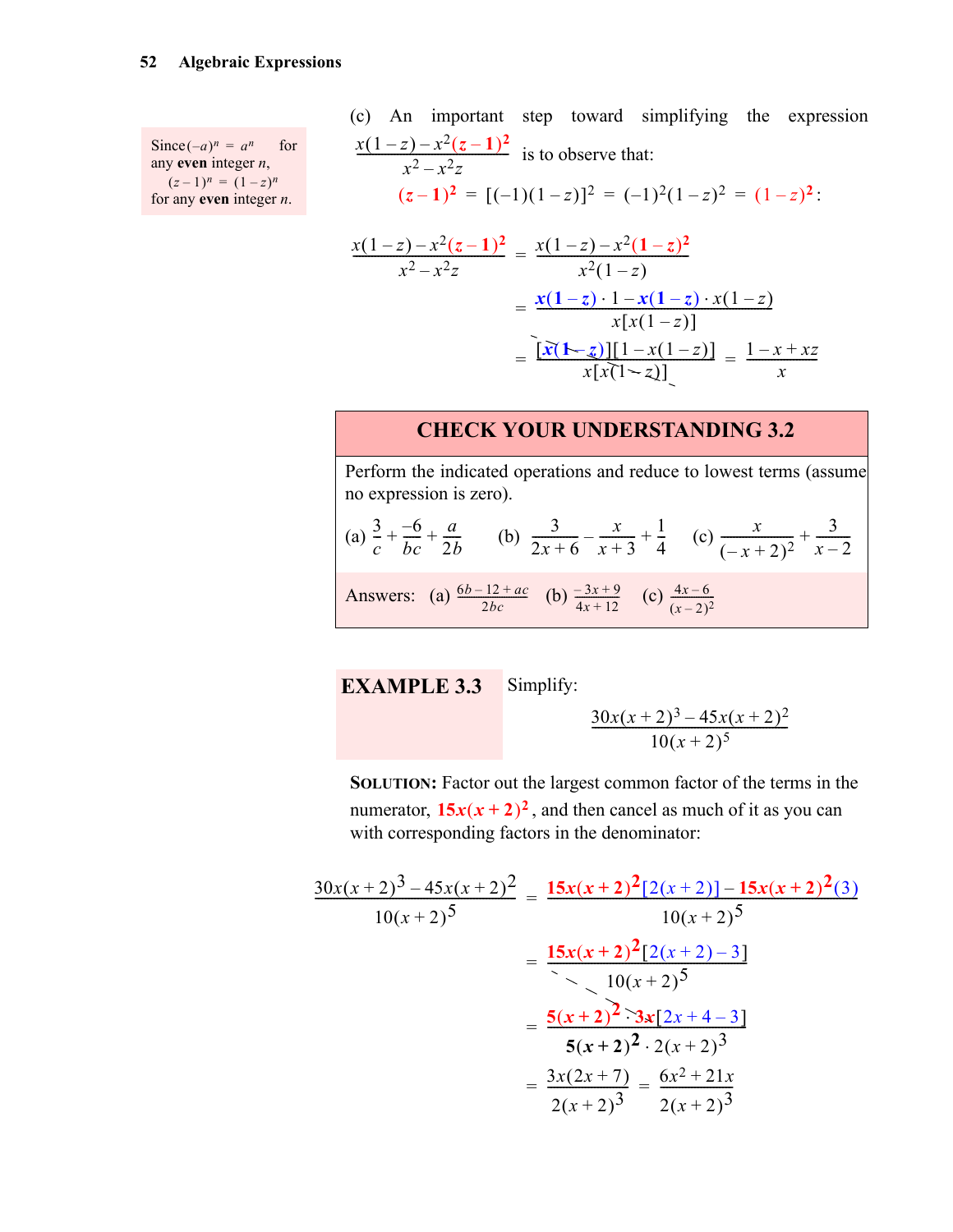**EXAMPLE 3.4** Simplify:

$$
\frac{2x^2 - 5x - 3}{x^2 - 9} \cdot \frac{x^2 + 3x}{4x^2 + 4x + 1} - \frac{2x + 1}{x}
$$

**SOLUTION:** The first step is to factor each expression and then cancel wherever possible:

$$
\frac{2x^2 - 5x - 3}{x^2 - 9} \cdot \frac{x^2 + 3x}{4x^2 + 4x + 1} - \frac{2x + 1}{x}
$$
\n
$$
= \frac{(\overrightarrow{x} - 3)(2x + 1)}{(x + 3)(x + 3)} \cdot \frac{x(x + 3)}{(2x + 1)(2x + 1)} - \frac{2x + 1}{x}
$$
\n
$$
= \frac{x}{2x + 1} - \frac{2x + 1}{x} = \frac{x^2}{x(2x + 1)} - \frac{(2x + 1)^2}{x(2x + 1)}
$$
\n
$$
= \frac{x^2 - (4x^2 + 4x + 1)}{x(2x + 1)} = \frac{-3x^2 - 4x - 1}{x(2x + 1)} = -\frac{(3x + 1)(x + 1)}{x(2x + 1)}
$$

**CHECK YOUR UNDERSTANDING 3.3** Simplify: (a)  $\frac{6x^2(5x+2)^4-3x^3(5x+2)^3}{6}$ (b)  $2x(3x-1)^{-1} + 4x^2(3x-1)^{-3}$ Answers: (a)  $\frac{9x+4}{2(5x+2)^3}$  (b)  $\frac{18x^2-8x^2+2x}{(3x-1)^3}$  $\frac{6x(3x+2)-5x^2(3x+2)}{6(-5x-2)^6}$ 

It is important to remember that you can only cancel a nonzero factor that is common to the numerator and the denominator of an expression.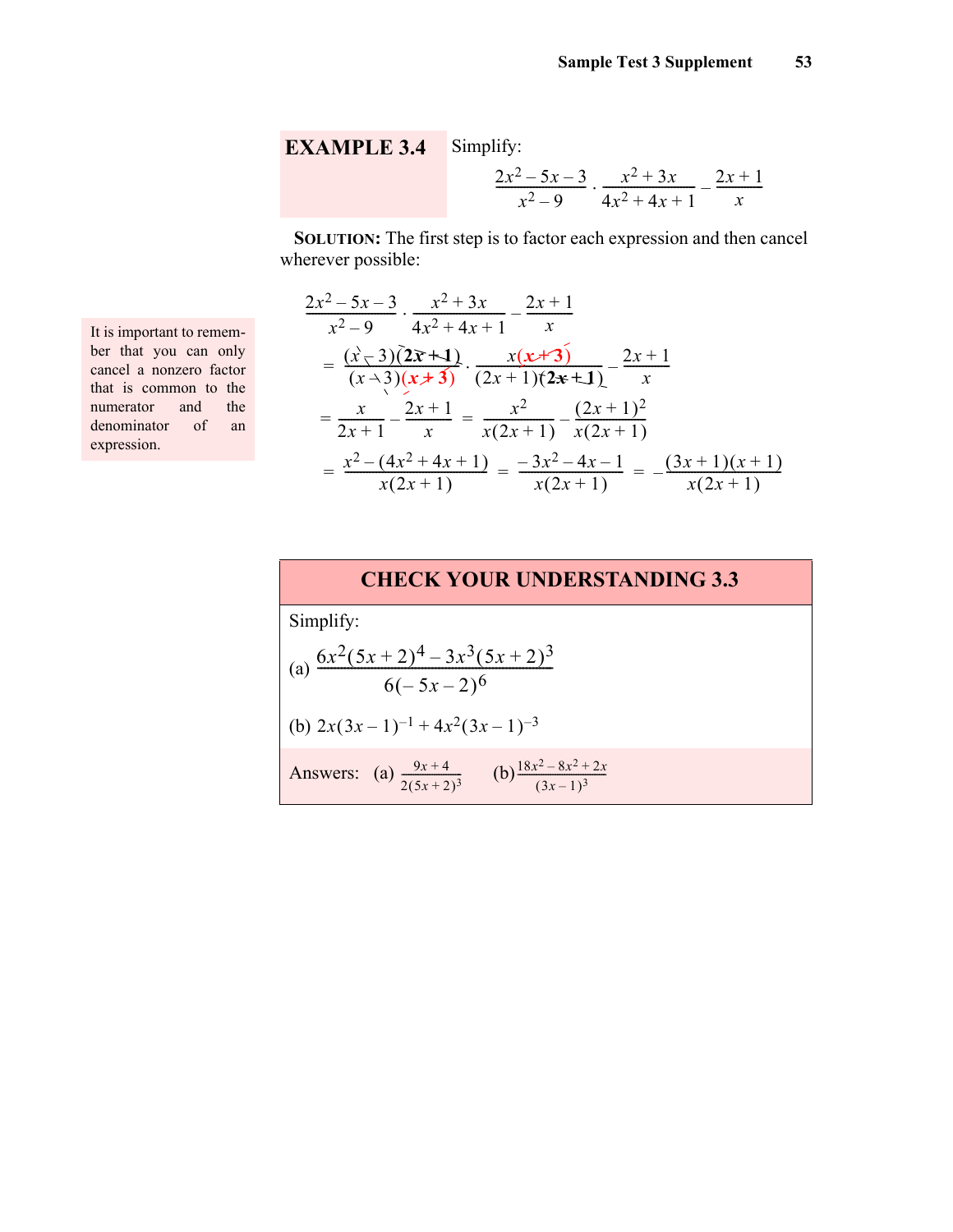#### **54 Algebraic Expressions**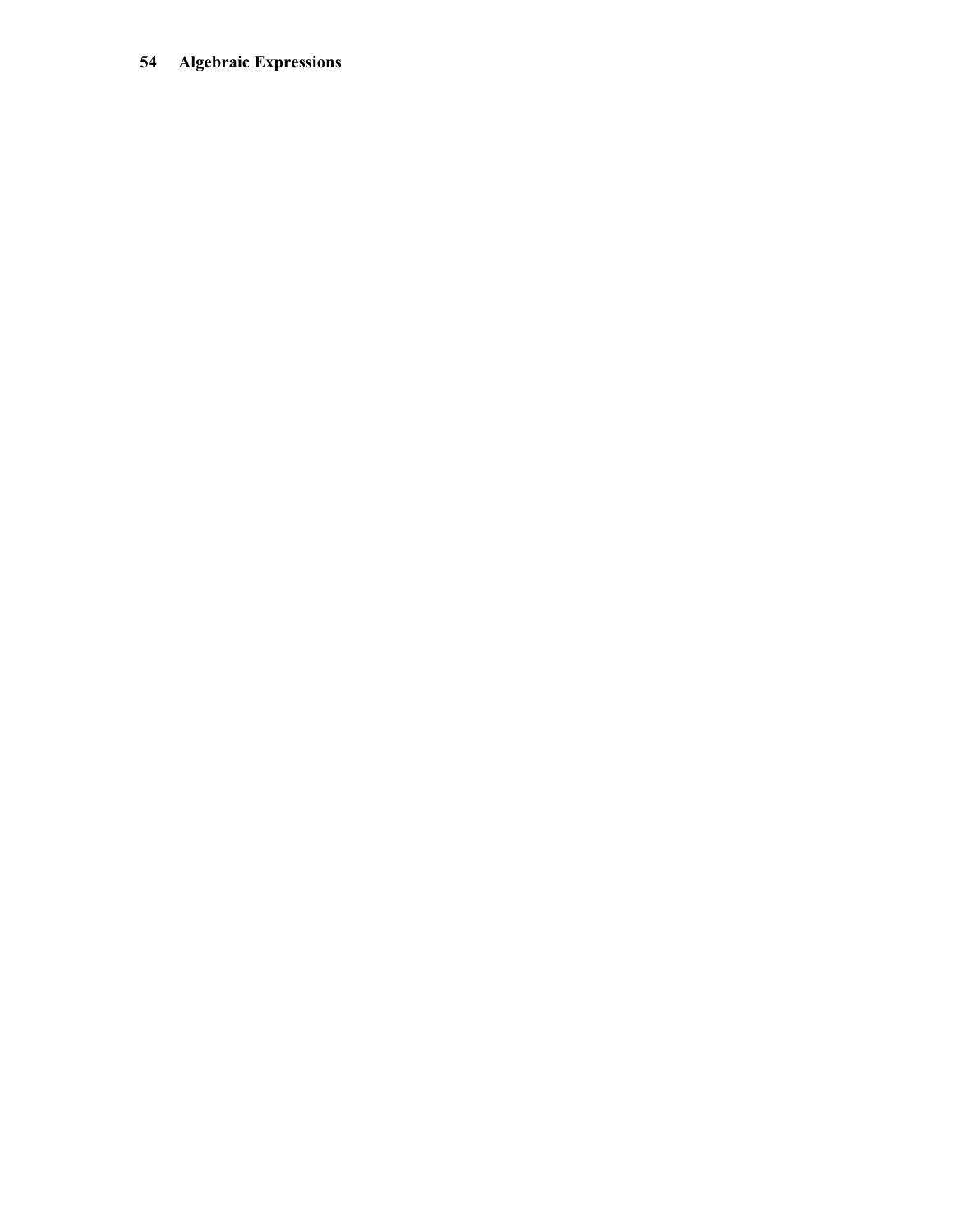# **Sample Test 4 EQUATIONS AND INEQUALITIES**

Question 4.1

## **Solve the equation:**

 $5x-3 = 8x+6$ 

The correct answer is  $x = -3$ . If you got it, move on to Question 4.2. If not, consider the following example:

**EXAMPLE 4.1** Solve the equation:  $4x-3 = -2x-9$ 

#### **SOLUTION: A TOUCH OF THEORY:**

To determine the solution set of  $4x + 3 = -2x - 9$  it will first be necessary to rewrite that equation in a more "manageable form." We note that:

Two equations are **equivalent** if they have the same solutions.

It should be rather apparent that a solution of  $4x + 3 = -2x - 9$  is also a solution of  $4x + 3 + c = -2x - 9 + c$  for any number *c*, for we have added the same quantity to both sides of the equation. In fact:

> Adding (or subtracting) the same number to both sides of an equation results in an equivalent equation.

In particular, the equation:

 $4x + 3 = -2x - 9$ 

is equivalent to:

 $4x + 3 - 3 = -2x - 9 - 3$  $4x + 0 = -2x - 9 - 3$  $4x = -2x - 9 - 3$ 

By the same token, the equation:

is equivalent to:  $4x + 3 = -2x - 9$ 

 $4x + 3 + 2x = -2x - 9 + 2x$  $4x + 3 + 2x = -9 + 0$  $4x + 3 + 2x = -9$ 

**EFFECT:** That **3** which was previously on the left side is now on the right side, but with its sign changed.

$$
4x + 3 = -2x - 9
$$
  
4x = -2x - 9 - 3

**EFFECT:** That  $-2x$  which was previously on the right side is now on the left side, but with its sign changed.

$$
4x + 3 = -2x - 9
$$
  
4x + 3 + 2x = -9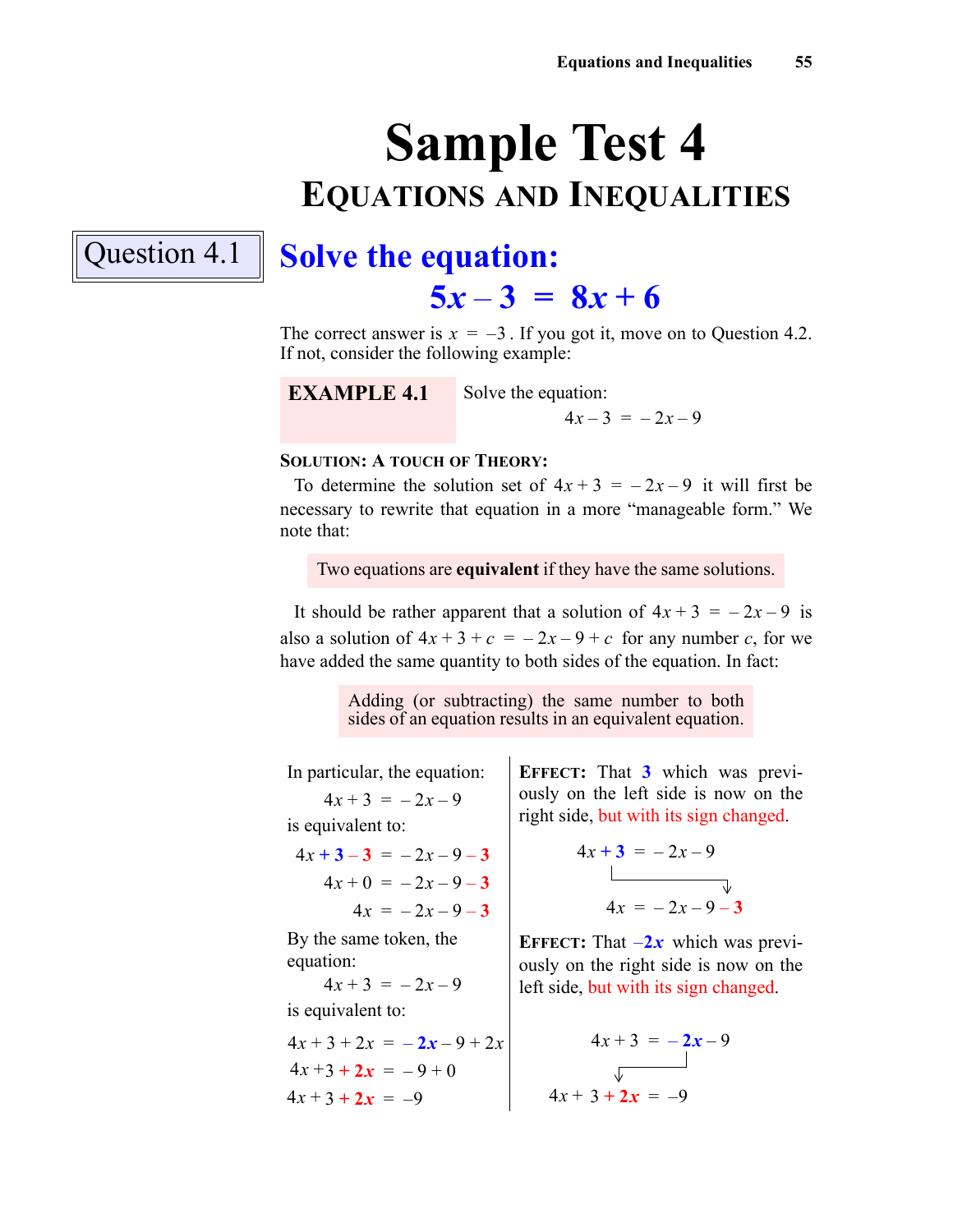Upon understanding why it works, you are certainly justified to invoke the following maneuver:

You may bring over any term from one side of an equation to the other by simply changing its sign.

For example:

Can you now manage Question 4.1: If so, go to Question 4.2. If not: If you still can't solve Question 4.1: **Go to the tutoring center. Solve the equation:** The correct answer is  $x = -\frac{29}{26}$ . If you got it, move on to Question 4.3. If not, consider the following example: **SOLUTION:** Our first step is to get rid of all denominators by multiplying through by 15 — the least common denominator of all frac-Solve:  $5x-3 = 8x+6$ **4.1** Solve *Click-Video*  $(a) - 3x - 12 = 5x + 3$  $4x + 3 = -2x - 9$  $4x + 2x = -3$ Then:  $6x = -12$ 6*x* 6  $\frac{6x}{6} = \frac{-12}{6}$  $x = -2$ bring over and change signs Answer:  $x = -3$ (b)  $3(4x + 7) = 2x - 5$ Question 4.2  $\parallel$ **2***x* **3**  $\frac{2x}{2} - 4 = 5x$ **5 6**  $=$  **5x** +  $\frac{5}{6}$ **EXAMPLE 4.2** Solve the equation: 2*x* 5  $\frac{2x}{5} - \frac{1-x}{3} + 1 = -\frac{2x-1}{15}$ 

tions involved, and then go on from there:

Note: Multiplying (or dividing) both sides of an equation by a nonzero number results in an equivalent equation.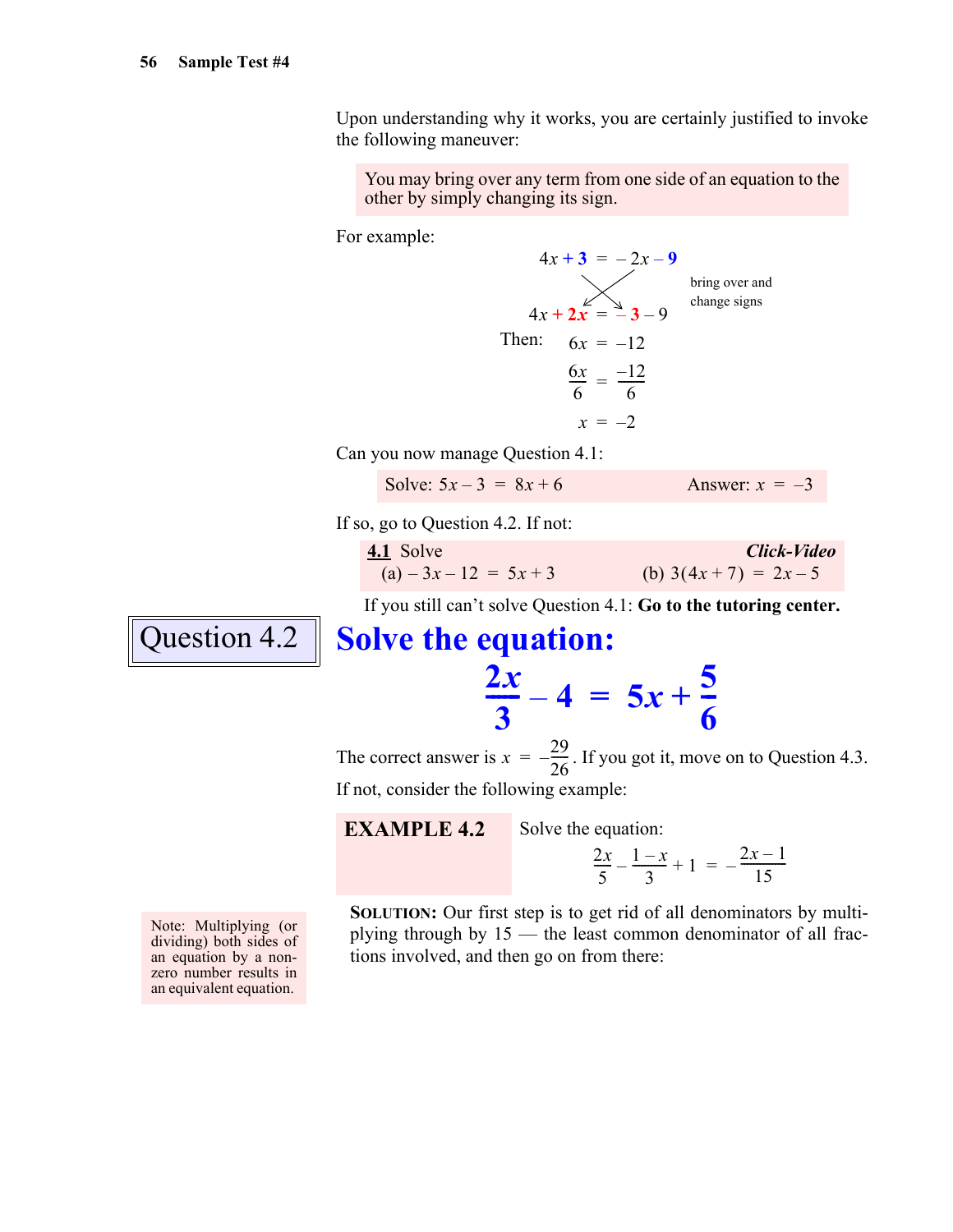$$
\frac{2x}{5} - \frac{1-x}{3} + 1 = -\frac{2x-1}{15}
$$
  
\n
$$
15\left(\frac{2x}{5} - \frac{1-x}{3} + 1\right) = 15\left(-\frac{2x-1}{15}\right)
$$
  
\nDistribute the 15  
\nand then cancel:  
\n
$$
15\left(\frac{2x}{5} - \frac{1-x}{3}\right) + 15 = -15\left(-\frac{2x-1}{15}\right)
$$
  
\n
$$
3(2x) - 5(1-x) + 15 = -(2x-1)
$$
  
\n
$$
6x - 5 + 5x + 15 = -2x + 1
$$
  
\nBring the variable terms to the left  
\nand the constant terms to the right:  
\n
$$
6x + 5x + 2x = 1 + 5 - 15
$$
  
\n
$$
13x = -9
$$
  
\n
$$
x = -\frac{9}{13}
$$

Can you now manage Question 4.2:

Solve: 
$$
\frac{2x}{3} - 4 = 5x + \frac{5}{6}
$$
 Answer:  $x = -\frac{29}{26}$ 

If so, go to Question 4.3. If not:

**4.2** Solve *Click-Video* (a)  $2\left(x+\frac{1}{2}\right) = \frac{x+1}{2}$  (b)  $\left(x + \frac{1}{3}\right) = \frac{x+1}{3}$  (b)  $\frac{-3x}{5}$  $\frac{-3x}{5} - \frac{x}{2} + 1 = \frac{2x+1}{10}$ 

If you still can't solve Question 4.2: **Go to the tutoring center.**

## Question 4.3

## **Express** *x* **in terms of** *a***, given that:**  $7x - 5a = -10x + 4$

The correct answer is  $x = \frac{5a+4}{17}$ . If you got it, move on to Question 4.4. If not, consider the following example:

**EXAMPLE 4.3** Express *x* in terms of *a*, given that:

$$
7x - a = 2x + a - 1
$$

#### **SOLUTION:**

| $7x-a = 2x + a - 1$  | Move all $x$ 's to one side and everything else to the other                  |
|----------------------|-------------------------------------------------------------------------------|
|                      | remembering to change the sign of each transposed term: $7x - 2x = a - 1 + a$ |
| $5x = 2a - 1$        | Combine like terms:                                                           |
| $x = \frac{2a-1}{5}$ | Divide both sides by $5$ :                                                    |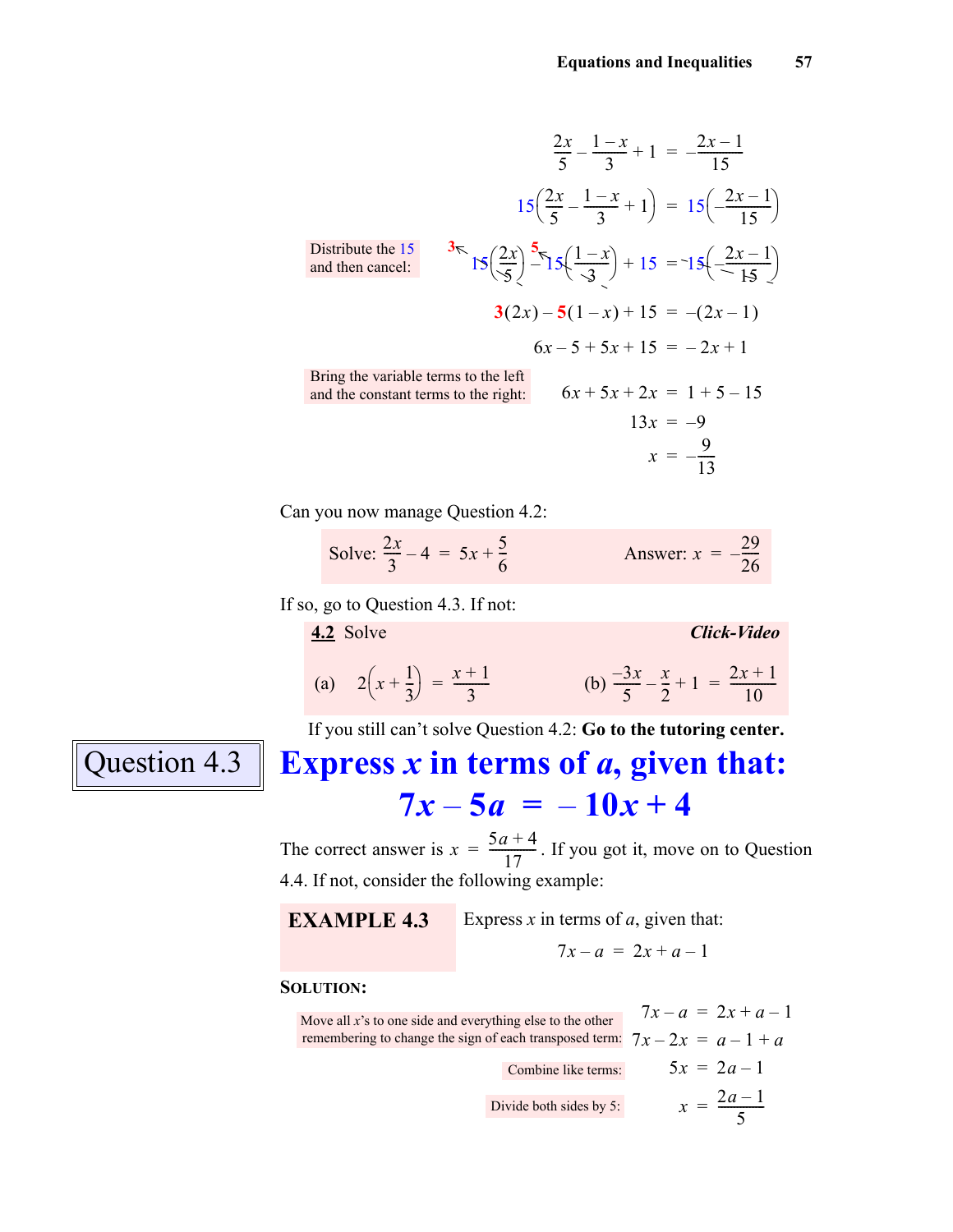Can you now manage Question 4.3:

Express  $x$  in terms of  $a$ , given that:

$$
7x - 5a = -10x + 4
$$
  
Answer:  $x = \frac{5a + 4}{17}$ 

If so, go to Question 4.4. If not:

**4.3** Express x in terms of a, given that:  
\n(a) 
$$
3(2x - a + 1) = x - a - 5
$$
  
\n(b)  $\frac{x - 2a}{3} = \frac{x}{6} + a + 1$ 

Question 4.4

If you still can't solve Question 4.3: **Go to the tutoring center.**

# **Solve for** *y* **in terms of** *x***, if:**

$$
2x + \frac{y}{3} = -2 + \frac{4}{3}x
$$

The correct answer is  $y = -2x - 6$ . If you got it, move on to Question 4.5. If not, consider the following example:

**EXAMPLE 4.4** Solve for y in terms of x, if:  

$$
2x + \frac{3}{2}y = 4 + \frac{5}{3}x + y
$$

**SOLUTION:** We begin by multiplying both sides of the equation by 6 to clear the denominators, and go on from there:

 $2x + \frac{3}{2}y = 4 + \frac{5}{3}x + y$ 

multiply both sides by 6:

$$
12x + 9y = 24 + 10x + 6y
$$
  
\n
$$
9y - 6y = 24 + 10x - 12x
$$
  
\n
$$
3y = -2x + 24
$$
  
\n
$$
y = \frac{-2x + 24}{3}
$$

Can you now manage Question 4.4:

Solve for y in terms of x, if:

 $2x +$ 

$$
+\frac{y}{3} = -2 + \frac{4}{3}x
$$
  
Answer:  $y = -2x - 6$ 

If so, go to Question 4.5. If not:

4.4 Solve for y in terms of x, if:  
\n(a) 
$$
3x + 2(x - y) = y + 4x + 1
$$
 (b)  $\frac{x}{3} + \frac{y}{2} = \frac{1}{2}(x + 2y - 4)$ 

If you still can't solve Question 4.4: **Go to the tutoring center.**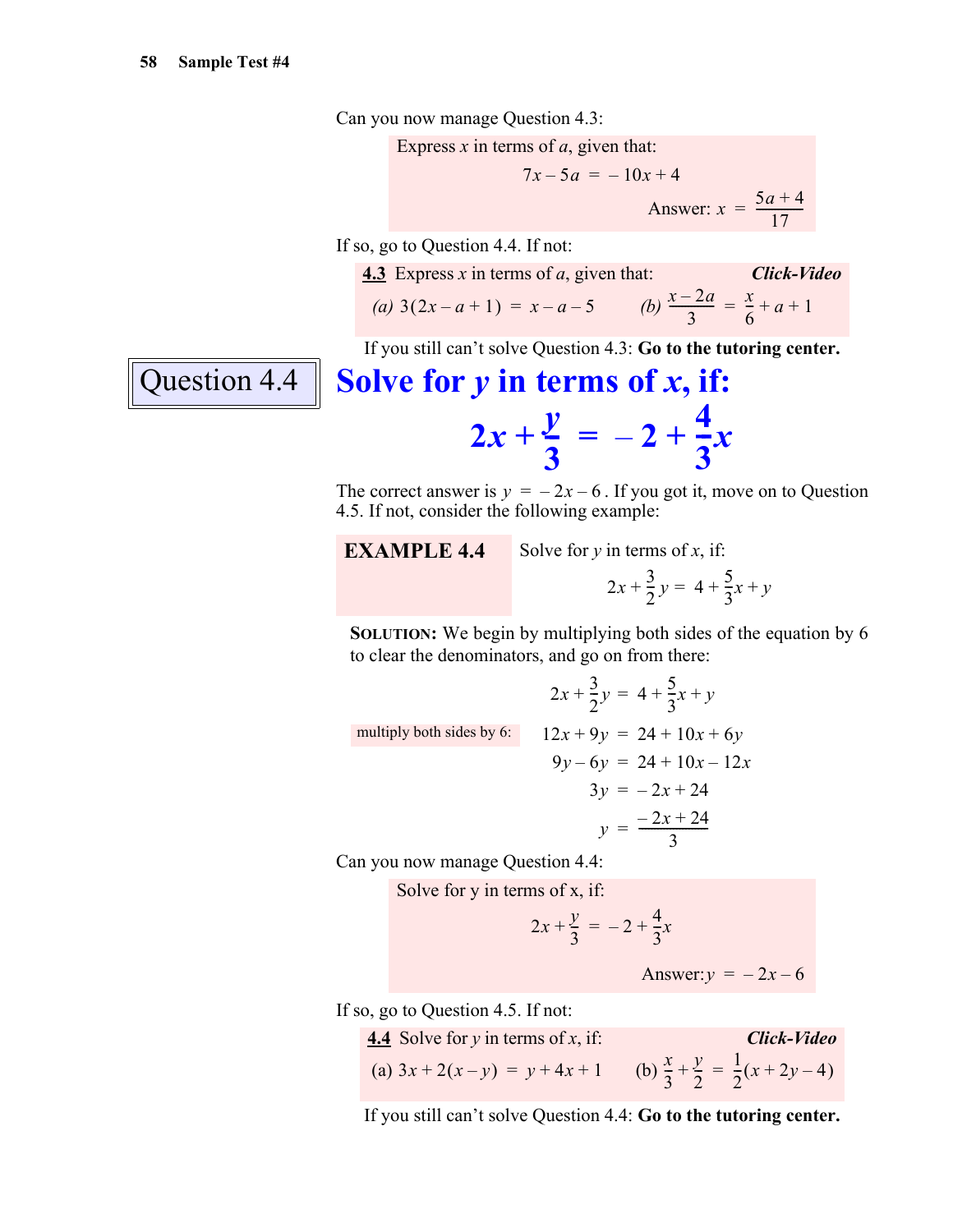#### **Solve:** Question 4.5

 $5x - 7 < 8x + 3$ 

The correct answer is  $x > -\frac{10}{3}$ . If you got it, move on to Question 4.6. If not, consider the following example:

**EXAMPLE 4.5** Solve:

 $3x - 5 < 5x - 7$ 

#### **SOLUTION: A TOUCH OF THEORY:**

One solves linear inequalities in exactly the same fashion as one solves linear equations, with one notable exception:

WHEN MULTIPLYING OR DIVIDING BOTH SIDES OF AN INEQUALITY BY A **NEGATIVE** QUANTITY, ONE MUST **REVERSE** THE DIRECTION OF THE INEQUALITY SIGN.

To illustrate:

**Equation Inequality**  $3x - 5 = 5x - 7$  $3x - 5x = -7 + 5$  $-2x = -2$  $x = 1$  $3x - 5 < 5x - 7$  $3x - 5x < -7 + 5$  $-2x < -2$ <br>*z z everse* dividing by a *reverse* dividing by a<br>negative number  $x > 1$ 

Can you now manage Question 4.4:

Solve: 
$$
5x - 7 < 8x + 3
$$
 Answer: x

Answer: 
$$
x > -\frac{10}{3}
$$

If so, go to Question 4.6. If not:

4.5 Solve:  
\n(a) 
$$
-4x + 3 > 7x + 2
$$
  
\n(b)  $2(-5x + 7) \le -12x + 1$ 

If you still can't solve Question 4.5: **Go to the tutoring center.**

Question 4.6

**Solve:**

$$
\frac{3x}{5} - \frac{2-x}{3} < \frac{x-1}{15}
$$

The correct answer is  $x < \frac{9}{13}$ . If you got it, move on to Question 4.7. If not, consider the following example:

If you multiply both sides of the inequality  $-2 < 3$  by the positive number 2, then the inequality sign remains as before:

$$
-2<3
$$

multiply by 2:  $-4 < 6$ 

But if you multiply both sides by a negative quantity, then the sense of the inequality is reversed:

 $-2 \le 3$  $4 \ge -6$ multiply by -2 :  $\sqrt{ }$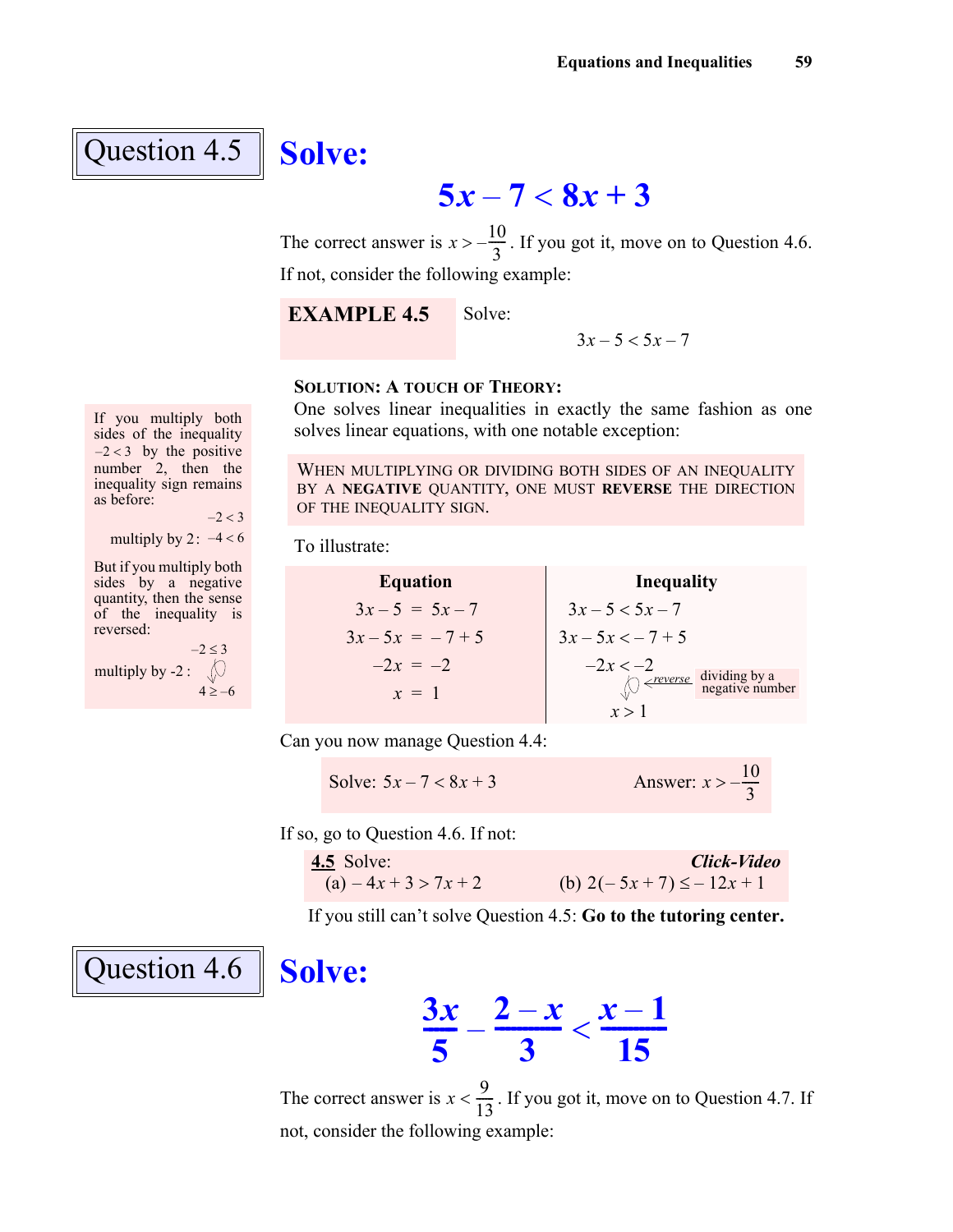#### **EXAMPLE 4.6** Solve: *x* 3  $\frac{x}{3} - \frac{3x+1}{2} \le \frac{2x-1}{6} + 1$

**SOLUTION:** We begin by multiplying both sides of the inequality by 6 to clear the denominators, and then go on from there:

$$
\frac{x}{3} - \frac{3x+1}{2} \le \frac{2x-1}{6} + 1
$$
  
\n
$$
6\left(\frac{x}{3} - \frac{3x+1}{2}\right) \le 6\left(\frac{2x-1}{6} + 1\right)
$$
  
\n
$$
2x - 3(3x+1) \le (2x-1) + 6
$$
  
\n
$$
2x - 9x - 3 \le 2x + 5
$$
  
\n
$$
2x - 9x - 2x \le 5 + 3
$$
  
\n
$$
-9x \le 8
$$
  
\n
$$
\sqrt{2x - 9x - 2x}
$$
  
\n
$$
\sqrt{2x - 9x - 2x}
$$
  
\n
$$
\sqrt{2x - 9x - 2x}
$$
  
\n
$$
\sqrt{2x - 9x - 2x}
$$
  
\n
$$
\sqrt{2x - 9x - 2x}
$$
  
\n
$$
\sqrt{2x - 9x - 2x}
$$
  
\n
$$
\sqrt{2x - 9x - 2x}
$$
  
\n
$$
\sqrt{2x - 9x - 2x}
$$
  
\n
$$
\sqrt{2x - 9x - 2x}
$$
  
\n
$$
\sqrt{2x - 9x - 2x}
$$
  
\n
$$
\sqrt{2x - 9x - 2x}
$$
  
\n
$$
\sqrt{2x - 9x - 2x}
$$
  
\n
$$
\sqrt{2x - 9x - 2x}
$$
  
\n
$$
\sqrt{2x - 9x - 2x}
$$
  
\n
$$
\sqrt{2x - 9x - 2x}
$$
  
\n
$$
\sqrt{2x - 9x - 2x}
$$
  
\n
$$
\sqrt{2x - 9x - 2x}
$$
  
\n
$$
\sqrt{2x - 9x - 2x}
$$
  
\n
$$
\sqrt{2x - 9x - 2x}
$$
  
\n
$$
\sqrt{2x - 9x - 2x}
$$
  
\n
$$
\sqrt{2x - 9x - 2x}
$$
  
\n
$$
\sqrt{2x - 9x - 2x}
$$
  
\n
$$
\sqrt{2x - 9x - 2x}
$$
  
\n<math display="</math>

Can you now manage Question 4.6:

Solve: 
$$
\frac{3x}{5} - \frac{2-x}{3} + \frac{x-1}{15}
$$
 Answer:  $x < \frac{9}{13}$ 

#### If so, go to Question 4.7. If not:

4.6 Solve:  
\n(a) 
$$
\frac{x+1}{3} - \frac{2x+1}{6} < \frac{x}{2}
$$
  
\n(b)  $-\frac{1}{3}(2x - \frac{6x}{5}) \ge \frac{x+1}{10}$ 

If you still can't solve Question 4.6: **Go to the tutoring center.**

## Question 4.7

## **Solve:**

## $(x-5)(2x+1)(5x-3) = 0$

The correct answer is  $x = 5$ ,  $x = -\frac{1}{2}$ ,  $x = \frac{3}{5}$ . If you got it, move on to Question 4.8. If not, consider the following example:

#### **EXAMPLE 4.7** Solve:

 $(x-1)(x+4)(2x+5)(-3x-7) = 0$ 

**SOLUTION: A TOUCH OF THEORY:** The solution hinges on the following fact:

**A PRODUCT IS ZERO IF AND ONLY IF ONE OF THE FACTORS IS ZERO.**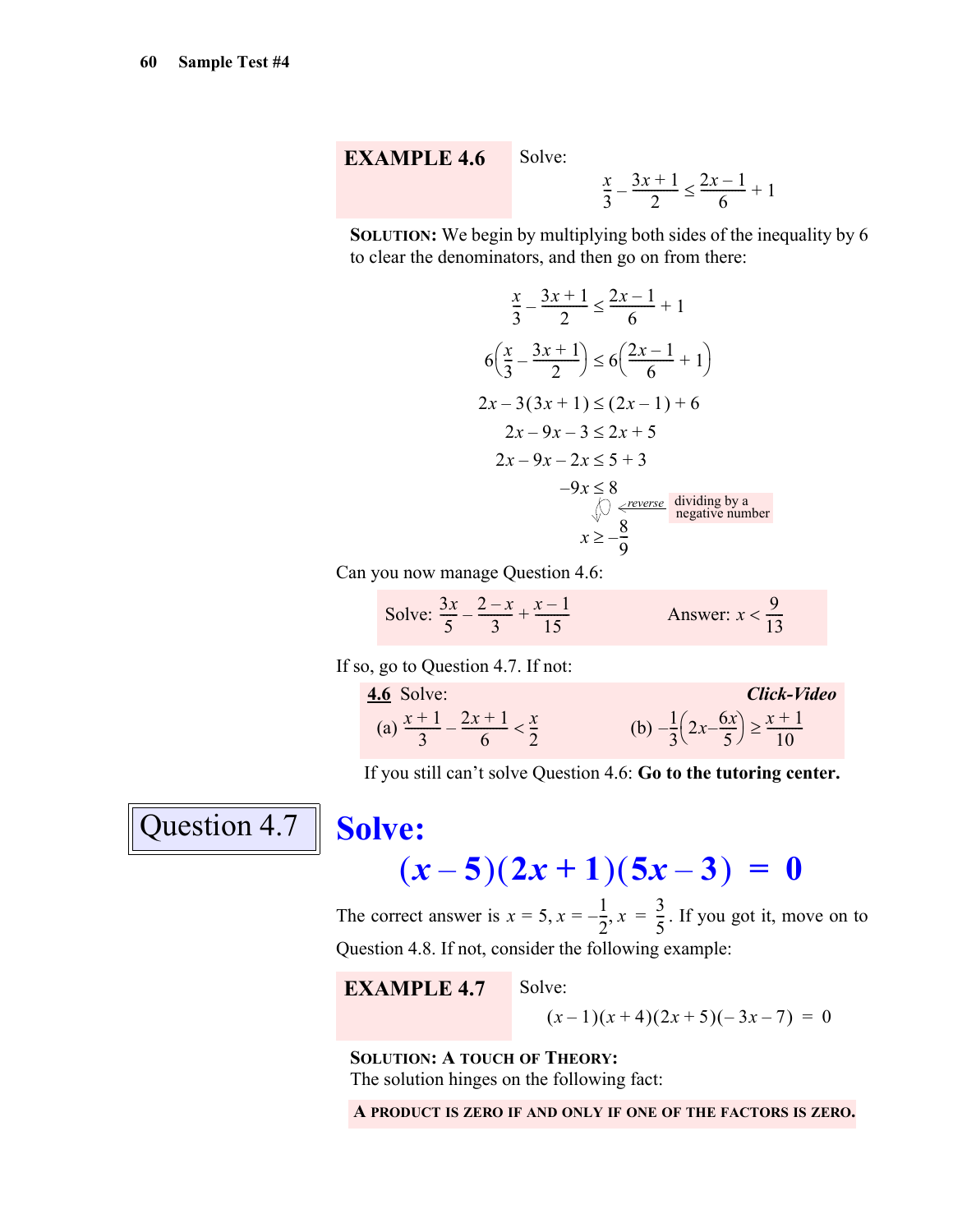In particular, to solve:

$$
(x-1)(x+4)(2x+5)(-3x-7) = 0
$$

you simply have to determine where each of the four factors is zero:

$$
x-1 = 0 \t x + 4 = 0 \t 2x + 5 = 0 \t -3x - 7 = 0
$$
  

$$
x = 1 \t x = -4 \t 2x = -5 \t -3x = 7
$$
  

$$
x = -\frac{5}{2} \t x = -\frac{7}{3}
$$

We see that the given equation has exactly four solutions:  $1, -4, -\frac{5}{2}, -\frac{7}{3}$ . Can you now manage Question 4.7:

Solve: 
$$
x(2x+1)(x-3) = 0
$$
 Answer:  $x = 0, x = -\frac{1}{2}, x = 3$ 

If so, go to Question 4.8. If not:

**4.7** Solve: *Click-Video*  $(a) -5(x+3)(2x+7)(3x+1) = 0$  (b)  $-5x(x+3)(2x+1)^2 = 0$ 

If you still can't solve Question 4.7: **Go to the tutoring center.**

Question 4.8

#### **Solve:**

$$
4x^2-9=0
$$

The correct answer is  $x = -\frac{3}{2}$ ,  $x = \frac{3}{2}$ . If you got it, move on to Question 4.9. If not, consider the following example:

**EXAMPLE 4.8** Solve:

$$
9x^3 - x = 0
$$

**SOLUTION:** First factor:

$$
9x3 - x = 0
$$
  

$$
x(9x2 - 1) = 0
$$
  

$$
x(3x + 1)(3x - 1) = 0
$$

Then use the fact that a product is zero if and only if a factor is zero:

$$
x = 0 \t 3x + 1 = 0 \t 3x - 1 = 0
$$

$$
x = -\frac{1}{3} \t x = \frac{1}{3}
$$

We see that the given equation has exactly three solutions:  $0, -\frac{1}{3}, \frac{1}{3}$ .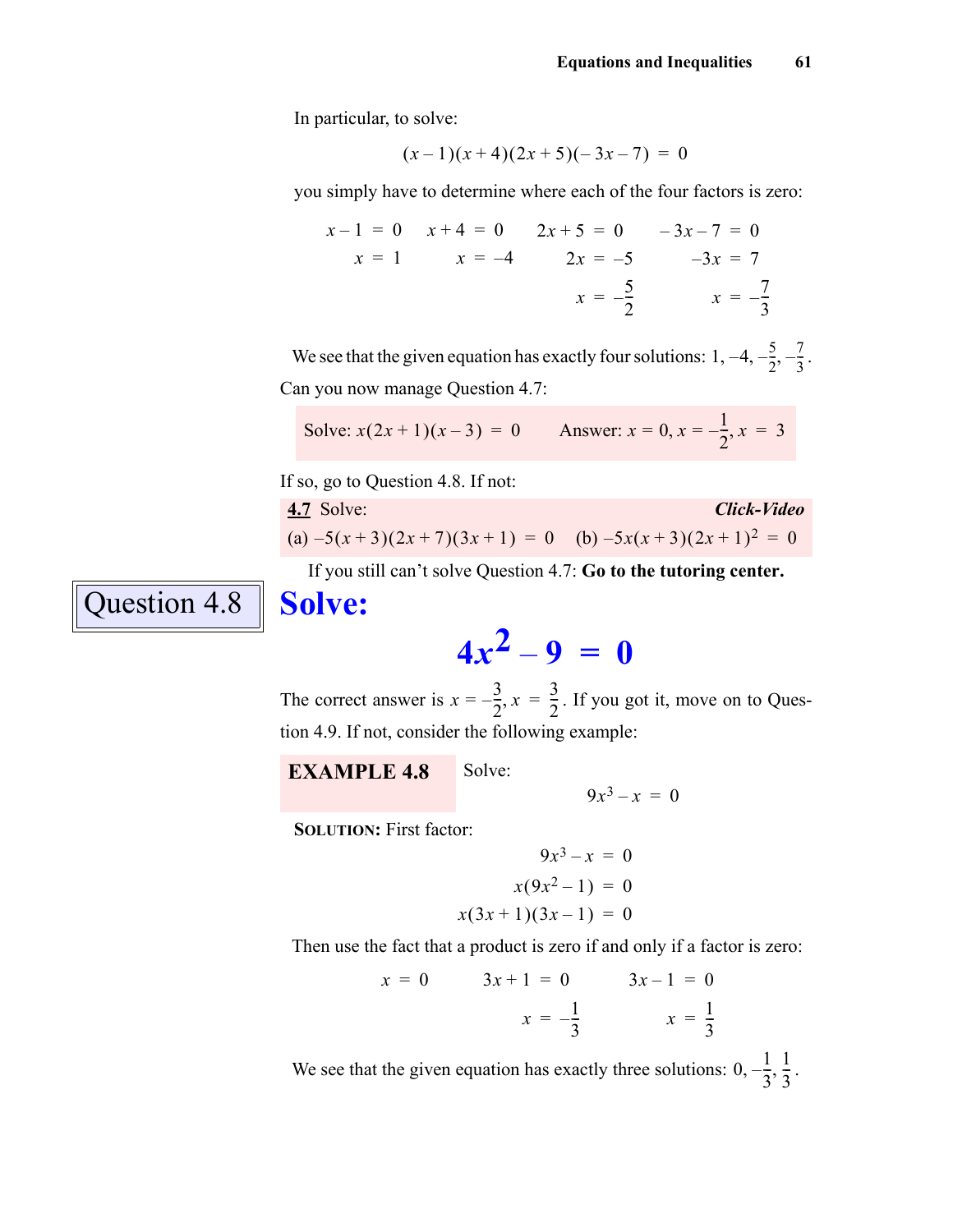Can you now manage Question 4.8:

Solve:  $4x^2 - 9 = 0$  Answer: *x*  $= -\frac{3}{2}, x = \frac{3}{2}$ 

If so, go to Question 4.9. If not:

**4.8** Solve:  
(a) 
$$
x^3 - 4x = 0
$$
 (b)  $(2x+3)(x^2-25)(x^4+1) = 0$ 

If you still can't solve Question 4.8: **Go to the tutoring center.**

Question 4.9

**Solve:**

$$
6x^2 - 7x - 3 = 0
$$

The correct answer is  $x = -\frac{1}{2}$ ,  $x = \frac{3}{2}$ . If you got it, great. If not, consider the following example:  $x = -\frac{1}{3}, x = \frac{3}{2}$ 

**EXAMPLE 4.9** Solve:

 $2x^2 - 5x + 3 = 0$ 

**SOLUTION:**

|                                                        |  | $2x^2-5x+3=0$                             |  |
|--------------------------------------------------------|--|-------------------------------------------|--|
|                                                        |  | Factor: $(2x-3)(x-1) = 0$                 |  |
| Set each factor equal to zero: $2x-3 = 0$ or $x-1 = 0$ |  |                                           |  |
|                                                        |  | Solve for x: $x = \frac{3}{2}$ or $x = 1$ |  |
| you now manage Question 4.9:                           |  |                                           |  |

Can

Solve: 
$$
6x^2 - 7x - 3 = 0
$$
 Answer:  $x = -\frac{1}{3}, x = \frac{3}{2}$ 

If not:

| <b>4.9</b> Solve:        | Click-Video                           |
|--------------------------|---------------------------------------|
| (a) $8x^2 - 10x + 3 = 0$ | (b) $\frac{x^2}{2} - \frac{x}{2} = 1$ |

If you still can't solve Question 4.9: **Go to the tutoring center.**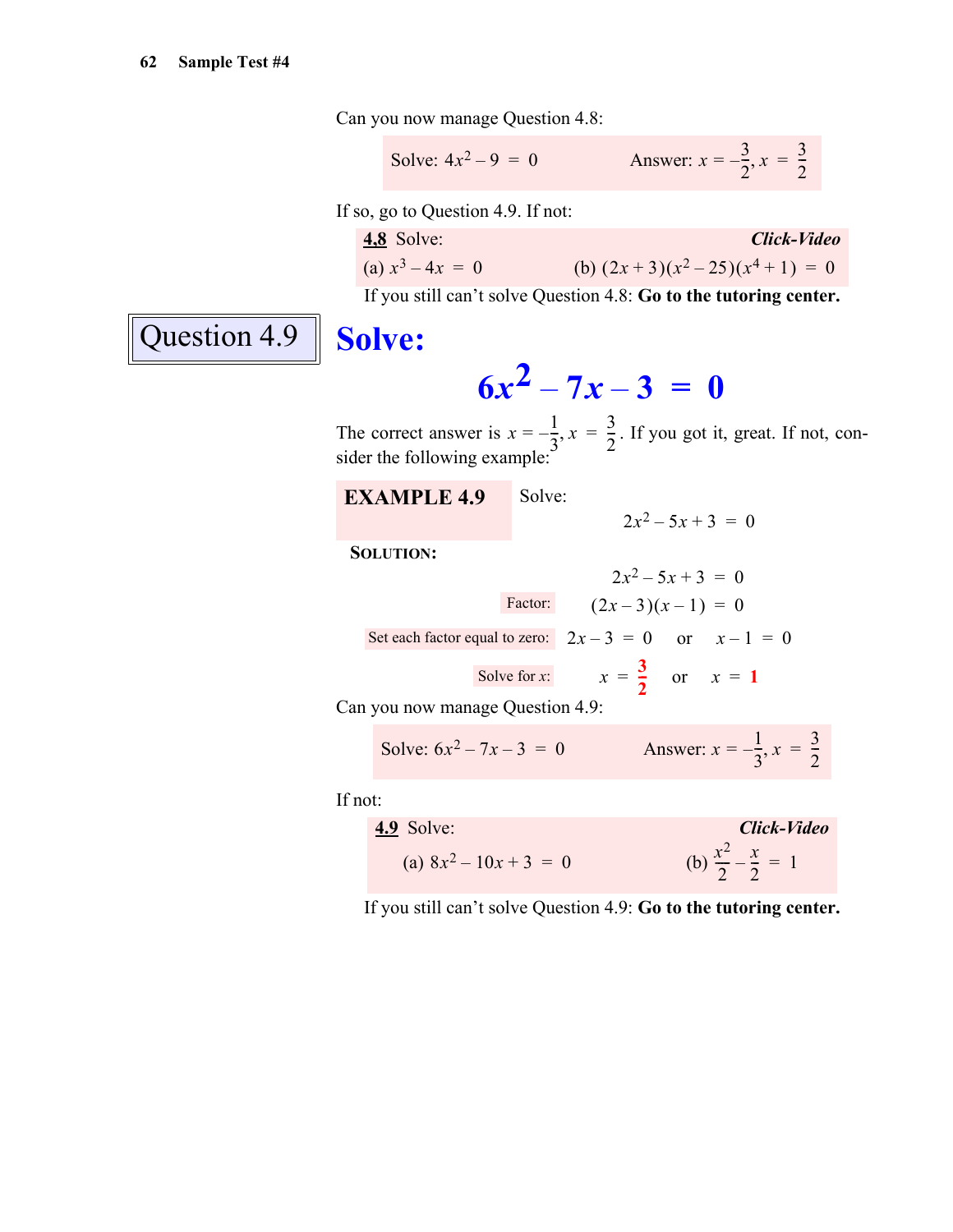|                             | <b>SUMMARY</b>                                                                                                                                                                                                          |  |  |
|-----------------------------|-------------------------------------------------------------------------------------------------------------------------------------------------------------------------------------------------------------------------|--|--|
| <b>EQUIVALENT EQUATIONS</b> | Two equations are <b>equivalent</b> if they have the same solutions.                                                                                                                                                    |  |  |
|                             | Adding (or subtracting) the same number to both sides of an<br>equation results in an equivalent equation.                                                                                                              |  |  |
|                             | Consequently:                                                                                                                                                                                                           |  |  |
|                             | You may bring over any term from one side of an equation to the<br>other by simply changing its sign. This will result in an equiva-<br>lent equation.                                                                  |  |  |
|                             | Multiplying (or dividing) both sides of an equation by a non-<br>zero number results in an equivalent equation.                                                                                                         |  |  |
| <b>LINEAR INEQUALITIES</b>  | One solves linear inequalities in exactly the same fashion as<br>one solves linear equations, with one notable exception:                                                                                               |  |  |
|                             | WHEN MULTIPLYING OR DIVIDING BOTH SIDES OF AN<br>INEQUALITY BY A NEGATIVE QUANTITY, ONE MUST<br>REVERSE THE DIRECTION OF THE INEQUALITY SIGN.                                                                           |  |  |
| <b>POLYNOMIAL EQUATIONS</b> | If necessary, move all terms to the left side of the equation, so<br>that the right side is zero. If possible factor the polynomial on<br>the left side of the equal sign into a product of linear factors.<br>Utilize: |  |  |
|                             | A PRODUCT IS ZERO IF AND ONLY IF ONE OF THE<br><b>FACTORS IS ZERO</b><br>Then proceed to solve the resulting linear equations stemming<br>from those factors.                                                           |  |  |

| <b>ADDITIONAL PROBLEMS</b>                                                     |                                                      |                                                             |  |  |
|--------------------------------------------------------------------------------|------------------------------------------------------|-------------------------------------------------------------|--|--|
| 1.1 Solve:                                                                     | 1.2 Solve:                                           | 2.1 Solve:                                                  |  |  |
| $3x-2 = -x-5$<br>Answer: $-\frac{3}{4}$                                        | $-4x-1 = 5x+2$<br>Answer: $-\frac{1}{2}$             | $\frac{x}{5} - \frac{1}{3} = \frac{4}{15}x$<br>Answer: $-5$ |  |  |
| 2.2 Solve:                                                                     | 2.3 Solve:                                           | 3.1 Express x in terms of a, if:                            |  |  |
| $\frac{x}{2} - \frac{2x+1}{3} + 3 = x + \frac{1}{6}$<br>Answer: $\frac{15}{7}$ | $\frac{1}{3}(2x+1)-2 = \frac{3x+2}{6}$<br>Answer: 12 | $2x-3a+1 = x+3a$<br>Answer: $x = 6a-1$                      |  |  |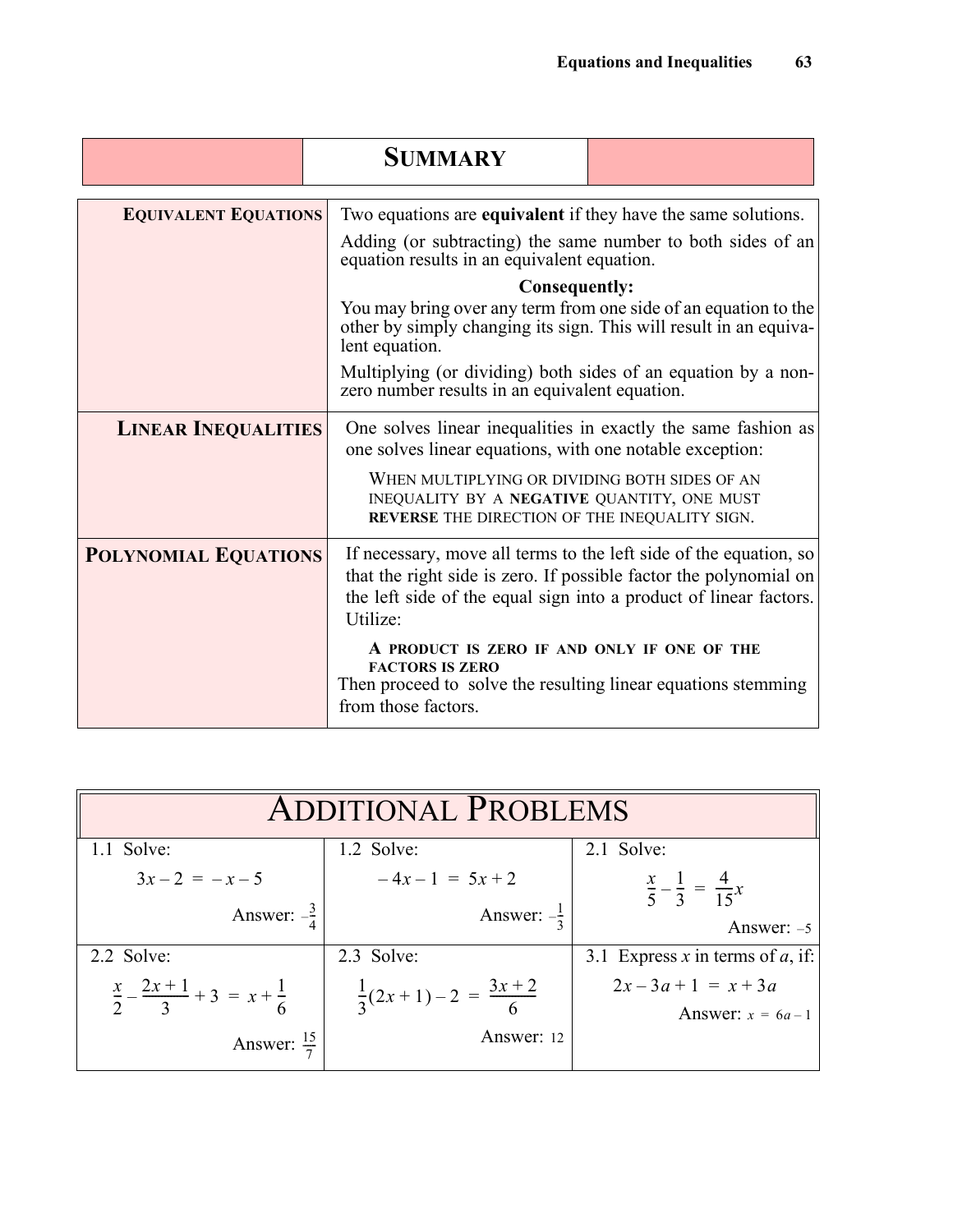| 3.2 Express x in terms of a, if:                 | 4.1 Express $y$ in terms of $x$ , if:                                            | 4.2 Express y in terms of x, if:                                 |
|--------------------------------------------------|----------------------------------------------------------------------------------|------------------------------------------------------------------|
| $\frac{x-4a}{2} + \frac{1}{4} = x - \frac{a}{4}$ | $4y-3x+1 = 2x-4y$<br>Answer: $y = \frac{5x-1}{8}$                                | $\frac{2x+3y}{5} - x = \frac{y}{10}$                             |
| Answer: $x = \frac{1-7a}{2}$                     |                                                                                  | Answer: $y = \frac{6x}{5}$                                       |
| 5.1 Solve:                                       | 5.2 Solve:                                                                       | 6.1 Solve:                                                       |
| $3x + 12 < 7x - 14$                              | $2 + 12x \le 7x - 2$                                                             | $\frac{-3x+1}{4} > \frac{x}{8} + 1$                              |
| Answer: $x > \frac{13}{2}$                       | Answer: $x \le -\frac{4}{5}$                                                     |                                                                  |
|                                                  |                                                                                  | Answer: $x < -\frac{6}{7}$                                       |
| 6.2 Solve:                                       | 7.1 Solve:                                                                       | 7.2 Solve:                                                       |
| $3(2x-\frac{1}{5})-x \ge 1$                      | $(x+1)(2x-3)(-x-5) = 0$<br>Answer: $-1, \frac{3}{2}, -5$                         | $(-x)\left(\frac{x}{2}-3\right)\left(-\frac{2}{3}x+1\right) = 0$ |
| Answer: $x \ge \frac{8}{25}$                     |                                                                                  | Answer: 0, 6, $\frac{3}{2}$                                      |
| 8.1 Solve:                                       | 8.2 Solve:                                                                       | 9.1 Solve:                                                       |
| $4x^2-1 = 0$                                     | $(x^2-9)(4x^2-1) = 0$                                                            | $x^2-3x-10 = 0$                                                  |
| Answer: $-\frac{1}{2}, \frac{1}{2}$              | Answer: $-3, 3, -\frac{1}{2}, \frac{1}{2}$                                       | Answer: $-2$ , 5                                                 |
| 9.2 Solve:                                       | 9.2 Solve:                                                                       | 9.3 Solve:                                                       |
| $9x^2 + 12x + 4 = 0$                             |                                                                                  | $x(x^2-49)(2x^2+3x-2) = 0$                                       |
|                                                  | Answer: $-\frac{2}{3}\left  (x^2-2x-3)(x^2+2x+1) \right  = 0$<br>Answer: $-1, 3$ | Answer: 0, -7, 7, -2, $\frac{1}{2}$                              |
|                                                  |                                                                                  |                                                                  |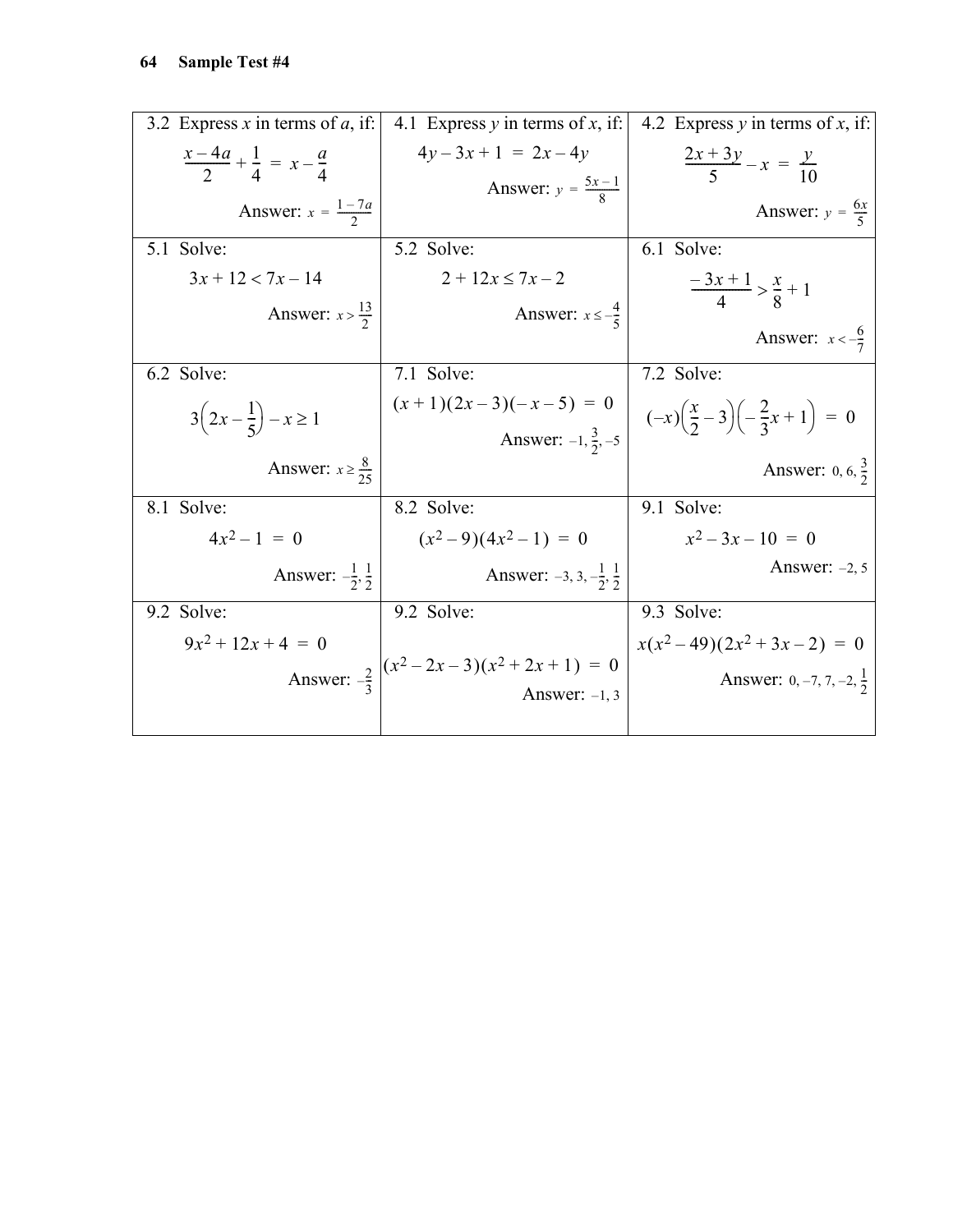## **Sample Test 4 SUPPLEMENT**

#### **LINEAR EQUATIONS**

The **solution set** of an equation is simply the set of numbers that satisfy the equation (left side of equation equals right side of equation). When solving equations, the following result plays a dominant role:

**THEOREM 4.1** Adding (or subtracting) the same quantity to (or from) both sides of an equation, or multiplying (or dividing) both sides of an equation by the same nonzero quantity will not alter the solution set of the equation.

As a consequence of the above Theorem (see margin), we have:

You may bring over any term from one side of an equation to the other by simply changing its sign.

The following equations, in which no variable appears with an exponent greater than 1, are said to be **linear equations** or **first-degree equations:**

$$
3x-4 = -2x+11
$$
  

$$
x+3y-2x = 16-4y
$$
  

$$
2z-5y-7x = 3-x+8
$$

The equation  $3x - 4 = -2x + 11$  is a linear equation in the variable *x*,  $x + 3y - 2x = 16 - 4y$  is a linear equation in the variables *x* and *y*; and  $2z - 5y - 7x = 3 - x + 8$  is a linear equation in the variables *x*, *y*, and *z*.

Several examples on solving linear equations appear in Sample Test 4. We now offer a few more for your consideration.

**EXAMPLE 4.1** Solve:

$$
3x - x + 2 - 9 = 4x + 6 + x
$$

#### **SOLUTION:**

$$
3x - x + 2 - 9 = 4x + 6 + x
$$
  
Combine like terms on both sides of the equation:  $2x - 7 = 5x + 6$   
Move all the variable terms to one side of the  
equation and all the constant terms to the other  
side, remembering to change signs:  $2x - 5x = 6 + 7$   
Combine terms once more:  $-3x = 13$   
Divide both sides by  $-3$ :  $x = -\frac{13}{3}$ 

The fact that you can add (or subtract) the same quantity to both sides of an equation without altering its solution set allows you to move terms from one side of the equation to the other as long as you change the sign of those terms. For example:

$$
2x + 3 = 5
$$
  

$$
2x + 3 - 3 = 5 - 3
$$
  

$$
2x = 5 - 3
$$

 As you can see that " $+3$ " on the left side of the original equation ended up being a " $-3$ " on the right side of the equation.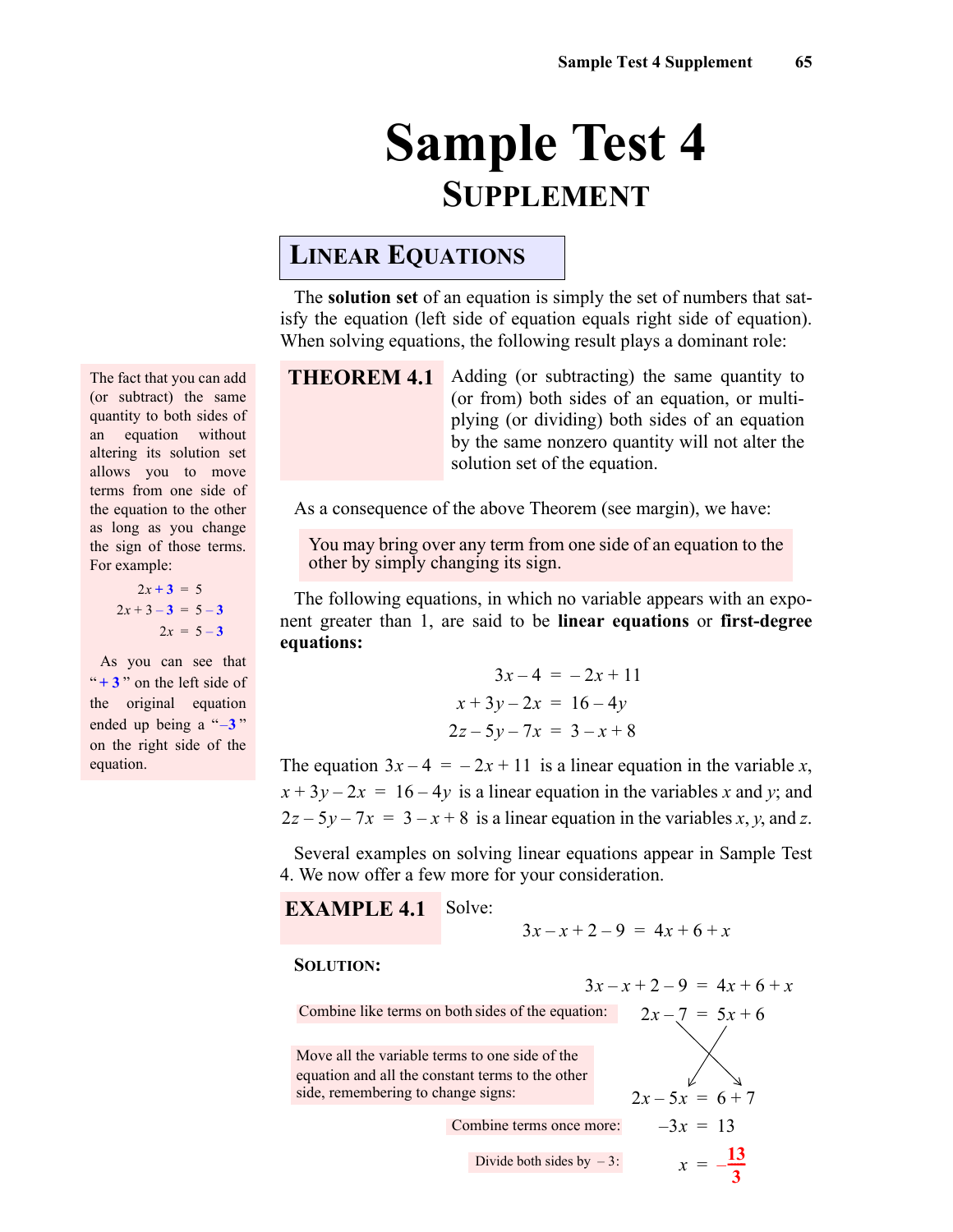It takes longer for us to check our answer than it did for us to solve the equation. Still, make sure you agree with each of our arithmetic steps along the way.

Let's show directly that  $x = -\frac{13}{3}$  is indeed a solution of the give equa- $\text{tion } 3x - x + 2 - 9 = 4x + 6 + x$ 

$$
3\left(-\frac{13}{3}\right) - \left(-\frac{13}{3}\right) + 2 - 9 \stackrel{?}{=} 4\left(-\frac{13}{3}\right) + 6 + \left(-\frac{13}{3}\right) \\
-13 + \frac{13}{3} - 7 \stackrel{?}{=} \frac{-52}{3} + 6 - \frac{13}{3} \\
-20 + \frac{13}{3} \stackrel{?}{=} 6 - \frac{65}{3} \\
-60 + 13 = 18 - 65 \text{ .}
$$

**EXAMPLE 4.2** Solve:

$$
\frac{2x}{5} - \frac{1-x}{3} + 1 = -\frac{2x-1}{15}
$$

 $\frac{2x}{5} - \frac{1-x}{3} + 1 = -\frac{2x-1}{15}$ 

 $\left(\frac{2x}{5} - \frac{1-x}{3} + 1\right) = 15\left(-\frac{2x-1}{15}\right)$ 

 $3(2x) - 5(1-x) + 15 = -(2x-1)$ 

 $6x - 5 + 5x + 15 = -2x + 1$ 

 $6x + 5x + 2x = 1 + 5 - 15$  $13x = -9$ 

 $x = -\frac{9}{13}$ 

**SOLUTION:** Our first step is to get rid of all denominators by multiplying through by 15 — the least common denominator of all fractions involved, and then go on from there:

 $15\left(\frac{2x}{5}\right)$ 

2*x* 5

Distribute the 15  $3\pi$   $15\left(\frac{2x}{5}\right) \frac{5}{5}$   $15\left(\frac{1-x}{3}\right) + 15 = -15\left(\frac{2x-1}{5}\right)$ and then cancel:

Bring the variable terms to the left

and the constant terms to the right:

**EXAMPLE 4.3** Solve:

$$
\frac{3x-5}{1-\frac{4}{3}} = 2x + \frac{x-1}{2}
$$

**SOLUTION:** We offer one of many procedures that can be used to solve the given equation:

Hopefully you can follow each step in our solution process. If not, but only after you gave it your **best shot**, you may go to the tutoring center for assistance. But don't ask the tutor to solve the problem for you. Rather, bring your efforts to the tutor and ask: "what am I doing wrong?" You learn little by having someone show you how its done! You learn by trying to do it on your own:

*We never understand a thing so well, and make it our own, when we learn it from another as when we have discovered it for ourselves.*

*Descartes*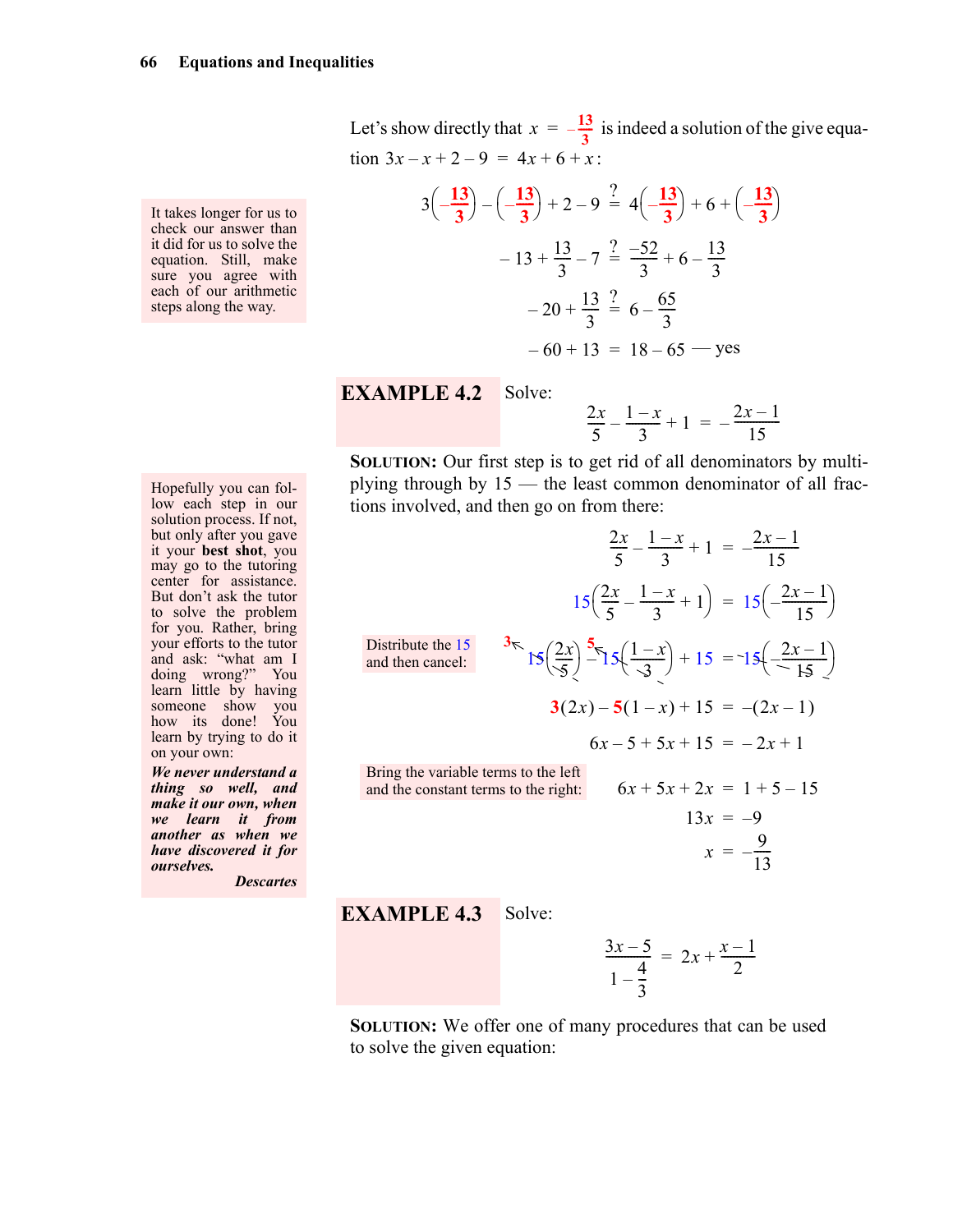$$
\frac{3x-5}{1-\frac{4}{3}} = 2x + \frac{x-1}{2}
$$
  

$$
\frac{3x-5}{1-\frac{1}{3}} = \frac{4x}{2} + \frac{x-1}{2}
$$
  
invert and multiply  

$$
(3x-5)(-3) = \frac{4x+x-1}{2}
$$
  

$$
-9x + 15 = \frac{5x-1}{2}
$$
  
multiply both sides by 2:  $-18x + 30 = 5x - 1$   
 $-18x - 5x = -1 - 30$   
 $-23x = -31$   
 $x = \frac{31}{23}$ 





 $3x + 5 - 4x = 5x + 3 - 6x$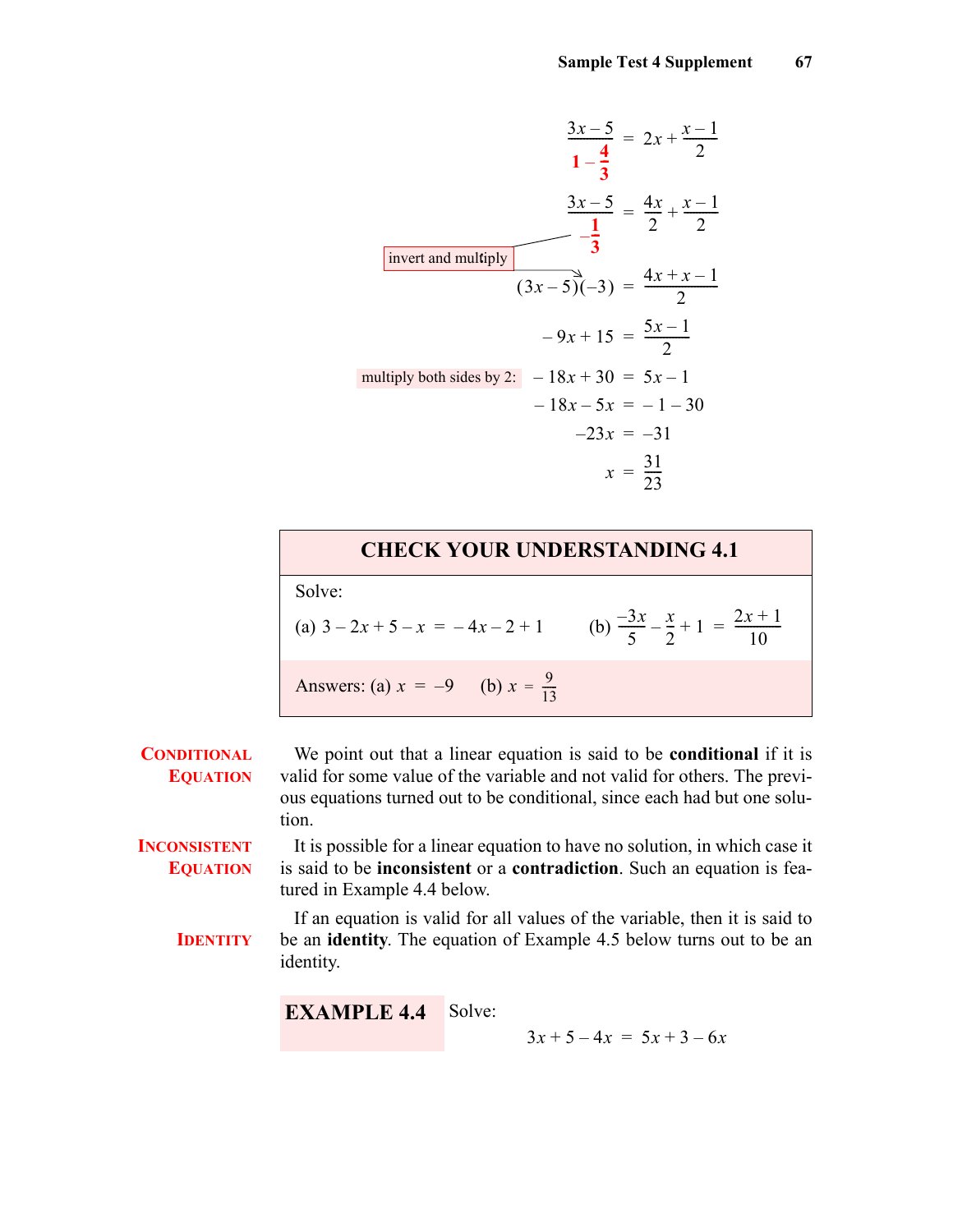### **SOLUTION:**

Move all the *x*'s to one side and the constants on the other, changing the sign of each transferred term:

$$
3x + 5 - 4x = 5x + 3 - 6x
$$
  

$$
3x - 4x - 5x + 6x = 3 - 5
$$

$$
0x = -2
$$

Since  $0x = 0$  for all *x*, the equation  $0x = -2$  has no solution. It follows that  $3x + 5 - 4x = 5x + 3 - 6x$  has no solution.

### **EXAMPLE 4.5** Solve:

$$
4x + 3 - 2x = 5 - x + 3x - 2
$$

**SOLUTION:**

$$
4x + 3 - 2x = 5 - x + 3x - 2
$$
  

$$
2x + 3 = 2x + 3
$$

Clearly,  $2x + 3 = 2x + 3$  holds for all values of *x*, and the given equation is seen to be an identity.

### **CHECK YOUR UNDERSTANDING 4.2**

Determine if the given equation is conditional, or a contradiction, or an identity. In the event that it is conditional, determine its solution and check your answer.

(a)  $7x - 5x - 1 = 2x + 3$  (b)  $-3x + 7 - x = 2x - 4$ (c)  $\frac{x-4}{2} = \frac{1}{4}(4x-12) - \frac{x}{2} + 1$ Answers: (a) Contradiction (b) Conditional:  $x = \frac{11}{6}$  (c) Identity

### **EXPRESSING ONE VARIABLE IN TERMS OF ANOTHER**

Sometimes an equation may contain more than one variable, and you may wish to express one of the variables in terms of the others.

**EXAMPLE 4.6** Express *x* in terms of *y*, and *y* in terms of *x*, given that:

$$
\frac{2x + y}{3} = x - \frac{7y}{6} + 1
$$

**SOLUTION:** Let's begin by multiplying both sides by 6: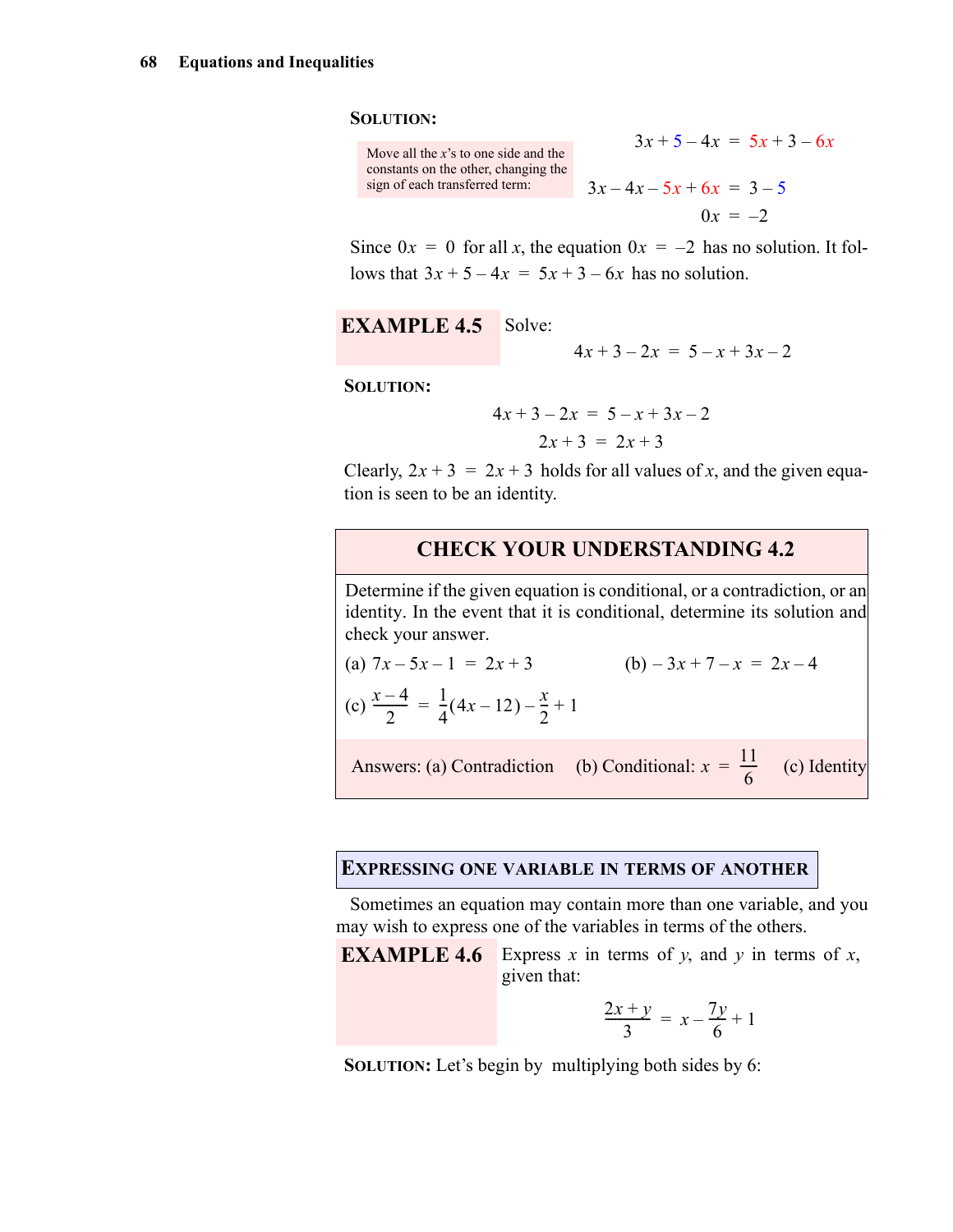$$
\frac{2x+y}{3} = x - \frac{7y}{6} + 1
$$
  

$$
6\left(\frac{2x+y}{3}\right) = 6\left(x - \frac{7y}{6} + 1\right)
$$
  

$$
2(2x+y) = 6x - 7y + 6
$$
  

$$
4x + 2y = 6x - 7y + 6
$$

Then:

Solve for *x*: Solve for *y*:

| $4x + 2y = 6x - 7y + 6$                 | $4x + 2y = 6x - 7y + 6$ |
|-----------------------------------------|-------------------------|
| $4x-6x = -7y+6-2y$                      | $2y + 7y = 6x + 6 - 4x$ |
| $-2x = -9y + 6$                         | $9y = 2x + 6$           |
| $x = \frac{-9y+6}{-2} = \frac{9y-6}{2}$ | $y = \frac{2x+6}{9}$    |

### **CHECK YOUR UNDERSTANDING 4.3**

Express  $y$  in terms of  $x$ , and  $x$  in terms of  $y$  if:

$$
3x + 2(x - y) = y + 4x + 1
$$

Answers:  $y = \frac{x-1}{3}$ ,  $x = 3y + 1$ 

## **LINEAR INEQUALITIES**

As noted in Sample Test 4, here is the only distinction between solving a linear equation and a linear inequality:

WHEN MULTIPLYING OR DIVIDING BOTH SIDES OF AN INEQUALITY BY A **NEGATIVE** QUANTITY, ONE MUST **REVERSE** THE DIRECTION OF THE INEQUALITY SIGN.

For example, if you multiply both sides for the inequality  $\frac{3x}{5}$  < 4x + 2 by 5, then you do not reverse the direction of the inequality sign:  $\frac{3x}{5}$  < 4*x* + 2

$$
\frac{3x}{5} < 4x + 2
$$
\n
$$
5\left(\frac{3x}{5}\right) < 5(4x + 2)
$$
\n
$$
3x < 20x + 10
$$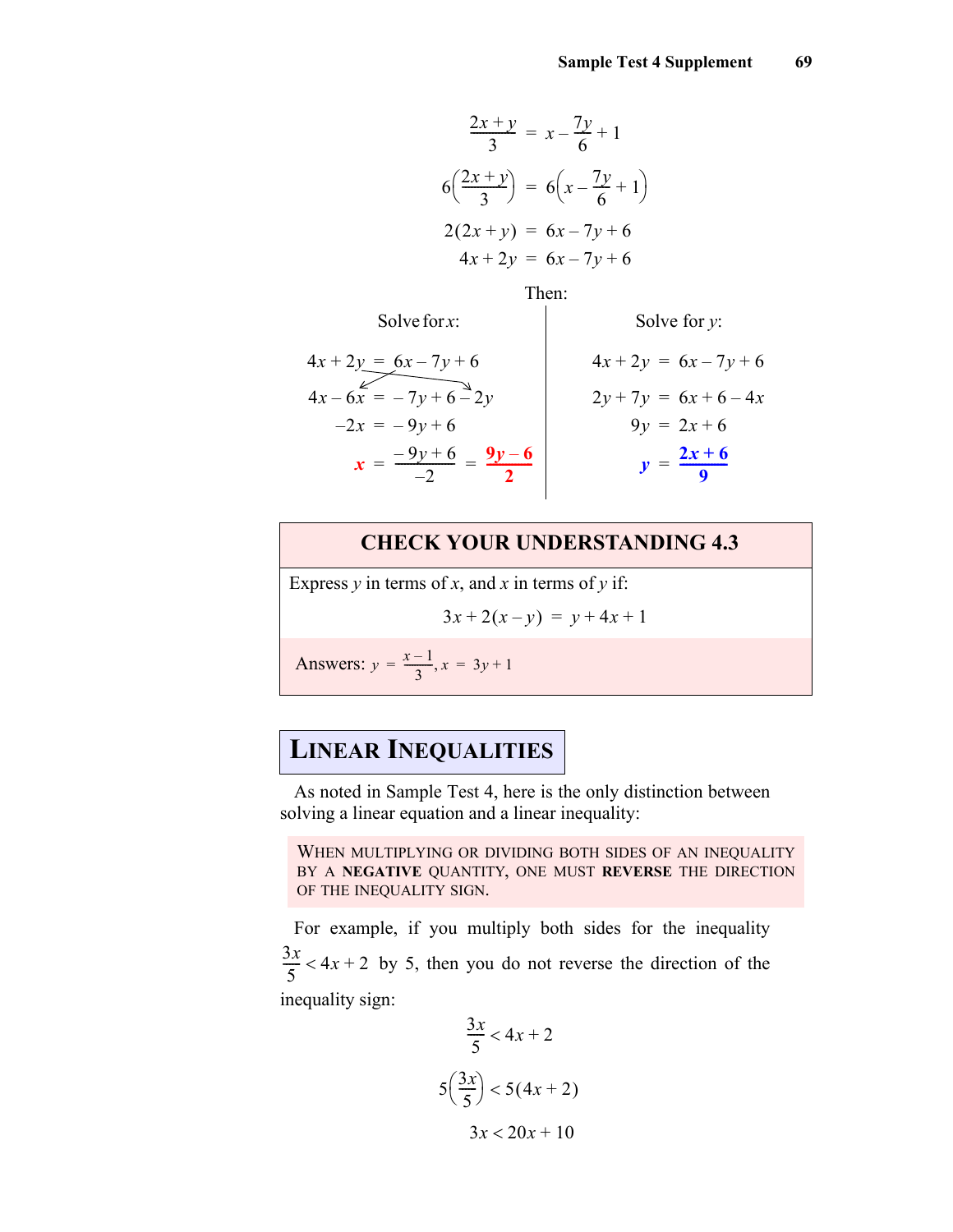On the other hand, if you divide both sides of the inequality  $-4x < 8$ , by  $-4$ , then the inequality symbol must be reversed:

$$
-4x < 8
$$
  

$$
x > \frac{8}{-4} = -2
$$

In Example 4.1, we solved the equation:

The only difference in that solution process and this one, is that when we divide both sides of the inequality by  $-3$ , we have to reverse the inequality symbol.  $3x - x + 2 - 9 = 4x + 6 + x$ 

**EXAMPLE 4.7** Solve:

$$
3x - x + 2 - 9 \ge 4x + 6 + x
$$

**SOLUTION:**

Combine like terms on both sides of the equation:

Move all the variable terms to one side of the equation and all the constant terms to the other side, remembering to change signs:

Combine terms once more:

Divide both sides by  $-3$ :

 $2x - 7 \ge 5x + 6$  $2x - 5x \ge 6 + 7$  $-3x \ge 13$  $\mathcal{L}$  $x \le -\frac{13}{3}$ 

 $3x - x + 2 - 9 \ge 4x + 6 + x$ 

### **CHECK YOUR UNDERSTANDING 4.4**

Solve:

$$
\frac{2x+5}{-2} \leq -3x+1
$$

Answers:  $x \leq \frac{7}{4}$ 

## **POLYNOMIAL EQUATIONS**

A **polynomial of degree**  $n$  (in the variable  $x$ ) is an algebraic expression of the form:

$$
a_n x^n + a_{n-1} x^{n-1} + \dots + a_1 x + a_0
$$

where *n* is a positive integer and  $a_0$  through  $a_n$  are numbers, with  $a_n \neq 0$ .

Every polynomial  $p(x) = a_n x^n + a_{n-1} x^{n-1} + ... + a_1 x + a_0$  gives rise to a polynomial equation  $p(x) = 0$ , and the following observation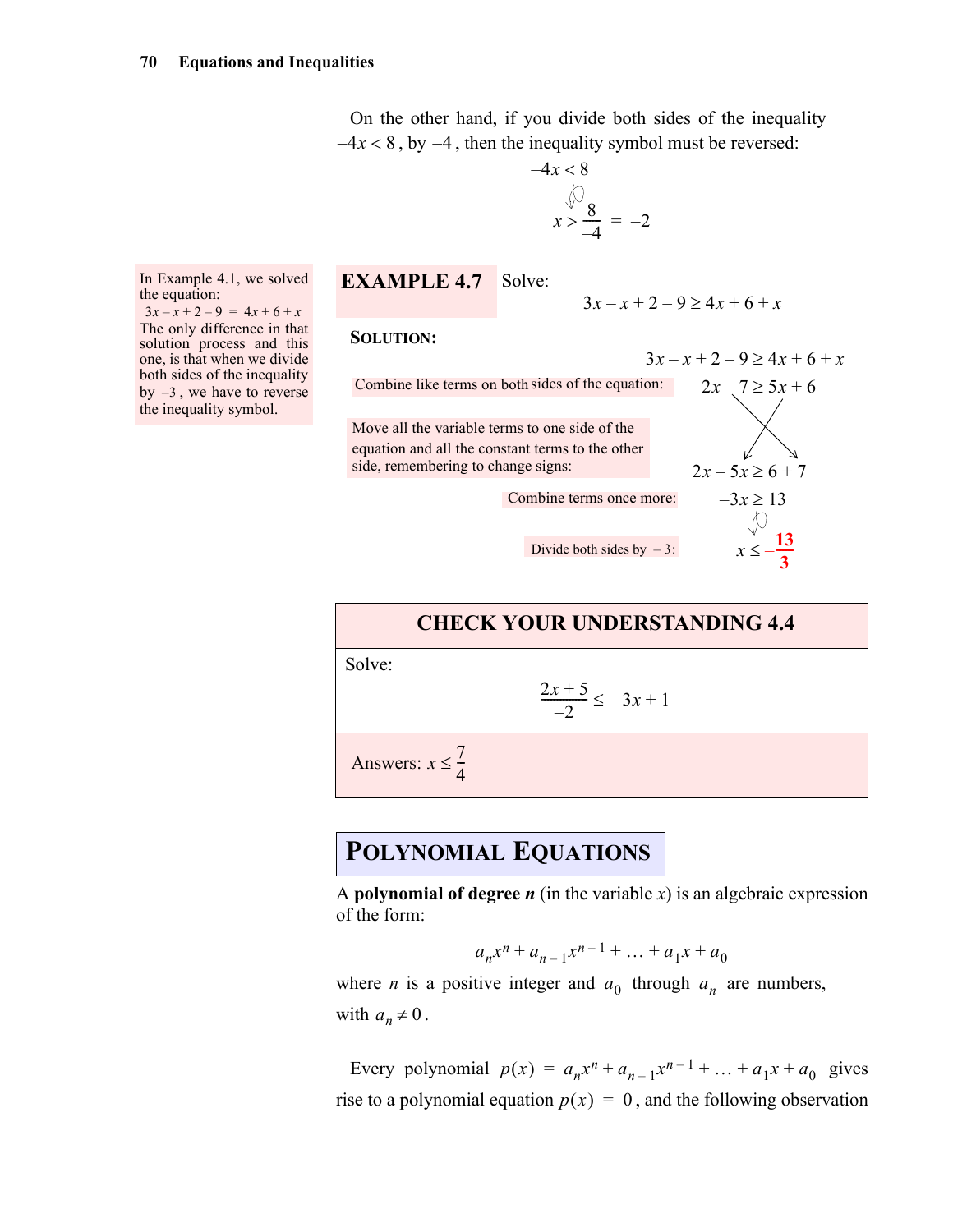enables you to easily solve such an equation, **providing** you are first able to express  $p(x)$  as a product of linear factors.

**THEOREM 4.2** A product is zero if and only if one of the factors is zero.

For example, to solve the already nicely factored polynomial equation:

$$
x(x-1)(x+4)(2x+5)(-3x-7) = 0
$$

you simply have to determine where each of the five factors is zero:

$$
x = 0 \t x - 1 = 0 \t x + 4 = 0 \t 2x + 5 = 0 \t -3x - 7 = 0
$$
  

$$
x = 1 \t x = -4 \t 2x = -5 \t -3x = 7
$$
  

$$
x = -\frac{5}{2} \t x = -\frac{7}{3}
$$

We see that the given equation has exactly five solutions: 0, 1, -4,  $-\frac{5}{2}$ ,  $-\frac{7}{3}$ .

The above equation was convenient in that it appeared in factored form. This is not the case for the equations in the next example.

**EXAMPLE 4.8** Solve the given equation.

(a) 
$$
2x^2 - 5x + 3 = 0
$$
  
\n(b)  $2x^2 - 20x = x - 2x^2 - 5$   
\n**SOLUTION:** (a)  
\n $2x^2 - 5x + 3 = 0$   
\n $(2x - 3)(x - 1) = 0$   
\n $\text{Empty Theorem 4.2:} \quad 2x - 3 = 0 \quad \text{or} \quad x - 1 = 0$   
\nSolve for x:  $x = \frac{3}{2} \quad \text{or} \quad x = 1$ 

Lets check our answers in the given equation  $2x^2 - 5x + 3 = 0$ :

$$
2\left(\frac{3}{2}\right)^2 - 5\left(\frac{3}{2}\right) + 3 \stackrel{?}{=} 0
$$
  

$$
\frac{9}{2} - \frac{15}{2} + 3 \stackrel{?}{=} 0
$$
  

$$
-\frac{6}{2} + 3 \stackrel{?}{=} 0 \longrightarrow yes
$$
  

$$
2(1)^2 - 5(1) + 3 \stackrel{?}{=} 0
$$
  

$$
2 - 5 + 3 \stackrel{?}{=} 0 \longrightarrow yes
$$

 $\overline{1}$ 

(b) To solve the equation  $2x^2 - 20x = x - 2x^2 - 5$ , begin by bringing all terms to the left, thereby setting it equal to zero: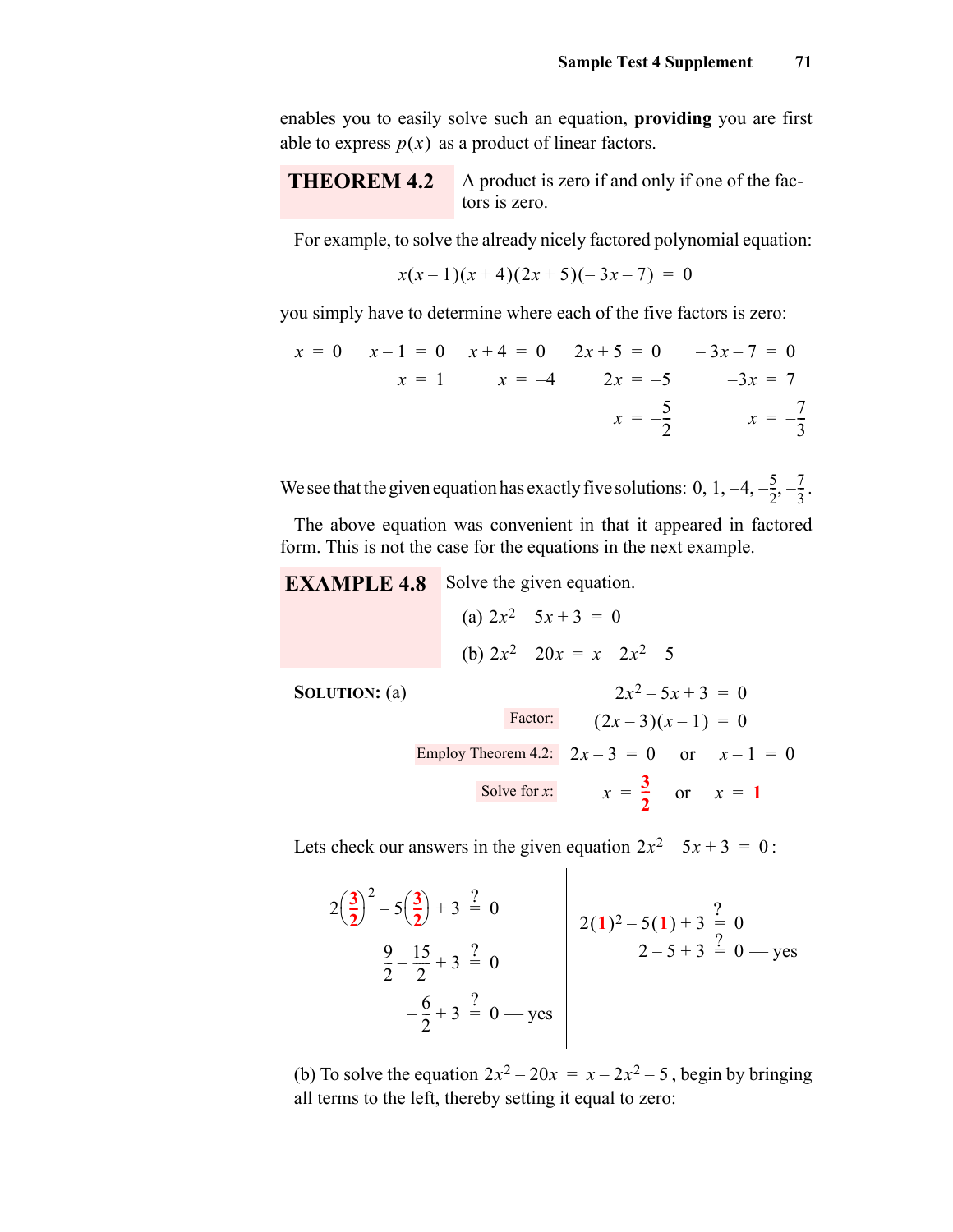### **72 Equations and Inequalities**

$$
4x2-21x+5 = 0
$$
  
(4x-1)(x-5) = 0  

$$
x = \frac{1}{4} \text{ or } x = 5
$$

Checking in the original equation  $2x^2 - 20x = x - 2x^2 - 5$ :

$$
2\left(\frac{1}{4}\right)^2 - 20\left(\frac{1}{4}\right) \stackrel{?}{=} \frac{1}{4} - 2\left(\frac{1}{4}\right)^2 - 5
$$
\n
$$
\frac{1}{8} - 5 \stackrel{?}{=} \frac{1}{4} - \frac{1}{8} - 5
$$
\n
$$
1 - 40 \stackrel{?}{=} 2 - 1 - 40 \text{—yes}
$$
\n
$$
\left.\begin{array}{rcl}\n2(5)^2 - 20(5) & \frac{2}{5} & 5 - 2(5)^2 - 5 \\
50 - 100 & \frac{2}{5} & 5 - 50 - 5 \text{—yes} \\
\end{array}\right.
$$

 $\mathbf{I}$ 

### **CHECK YOUR UNDERSTANDING 4.5**

Determine the solution set of the given equation.

(a)  $x^2 + x - 6 = 0$ (c)  $x^2 + 5x - 1 = -x^2 + 4x + 2$ Answers: (a) {-3, 2} (b) {-3, 3} (c)  $\left\{\frac{3}{2}, 1\right\}$ *(b)*  $x^2 - 9 = 0$ 

The "Factoring by grouping" method is used to solve the equation in the following example.

**EXAMPLE 4.9** Solve:

$$
2x^3 + 3x^2 - 2x - 3 = 0
$$

**SOLUTION:** Staring at the equation  $2x^3 + 3x^2 - 2x - 3 = 0$  we observe that if we factor out an  $x^2$  from the first two terms we get  $x^2(2x-3)$ , and we can also spot a  $(2x-3)$  factor in the last two terms; leading us to:

$$
2x3 + 3x2 - 2x - 3 = 0
$$
  

$$
x2(2x + 3) - (2x + 3) = 0
$$
  

$$
(2x + 3)(x2 - 1) = 0
$$
  

$$
(2x + 3)(x + 1)(x - 1) = 0
$$
  

$$
x = -\frac{3}{2} \text{ or } x = -1 \text{ or } x = 1
$$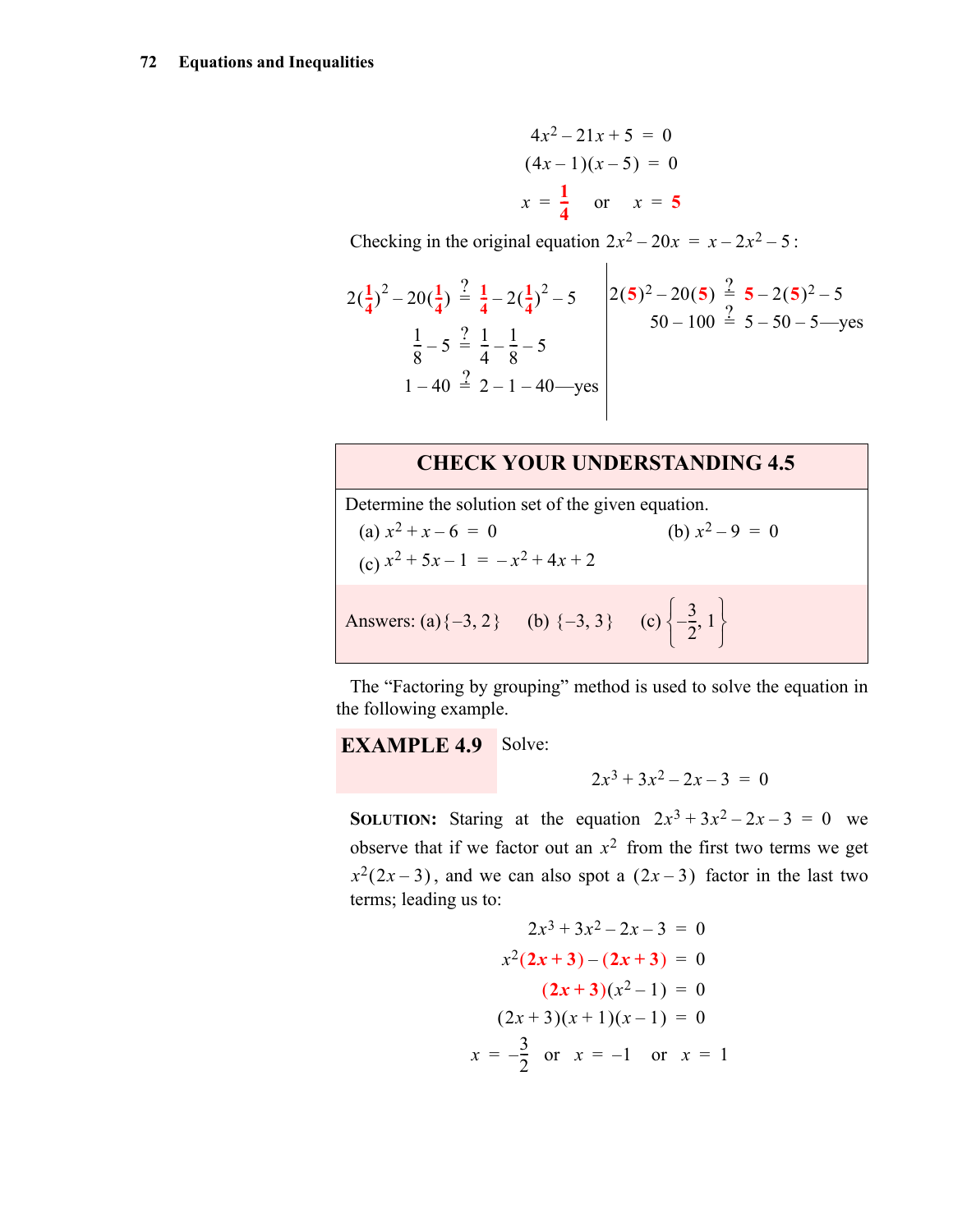## **CHECK YOUR UNDERSTANDING 4.6**

Solve:

$$
x^3 + 3x^2 - 4x - 12 = 0
$$

Answers:  $x = -3$ ,  $x = -2$ ,  $x = 2$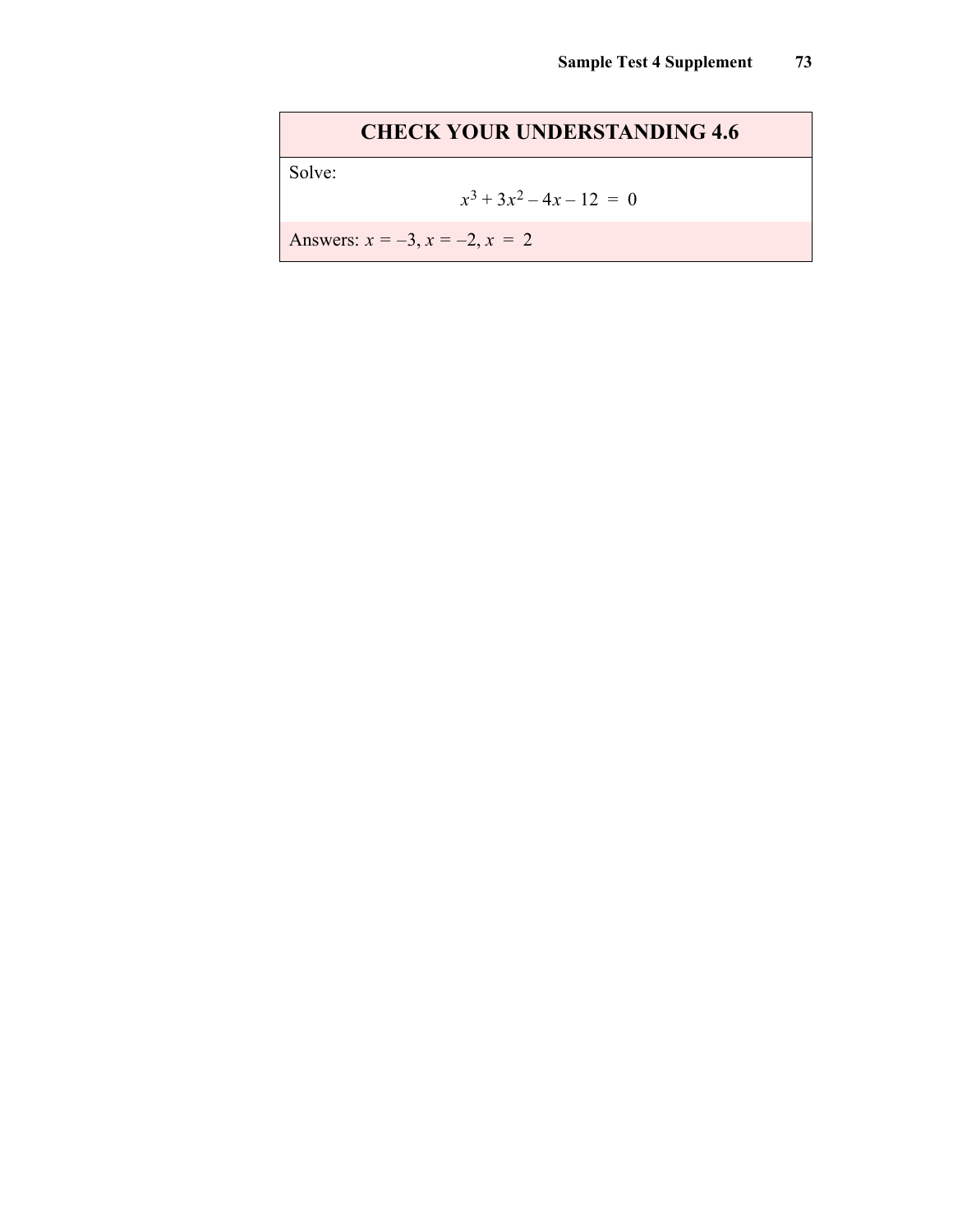### **74 Equations and Inequalities**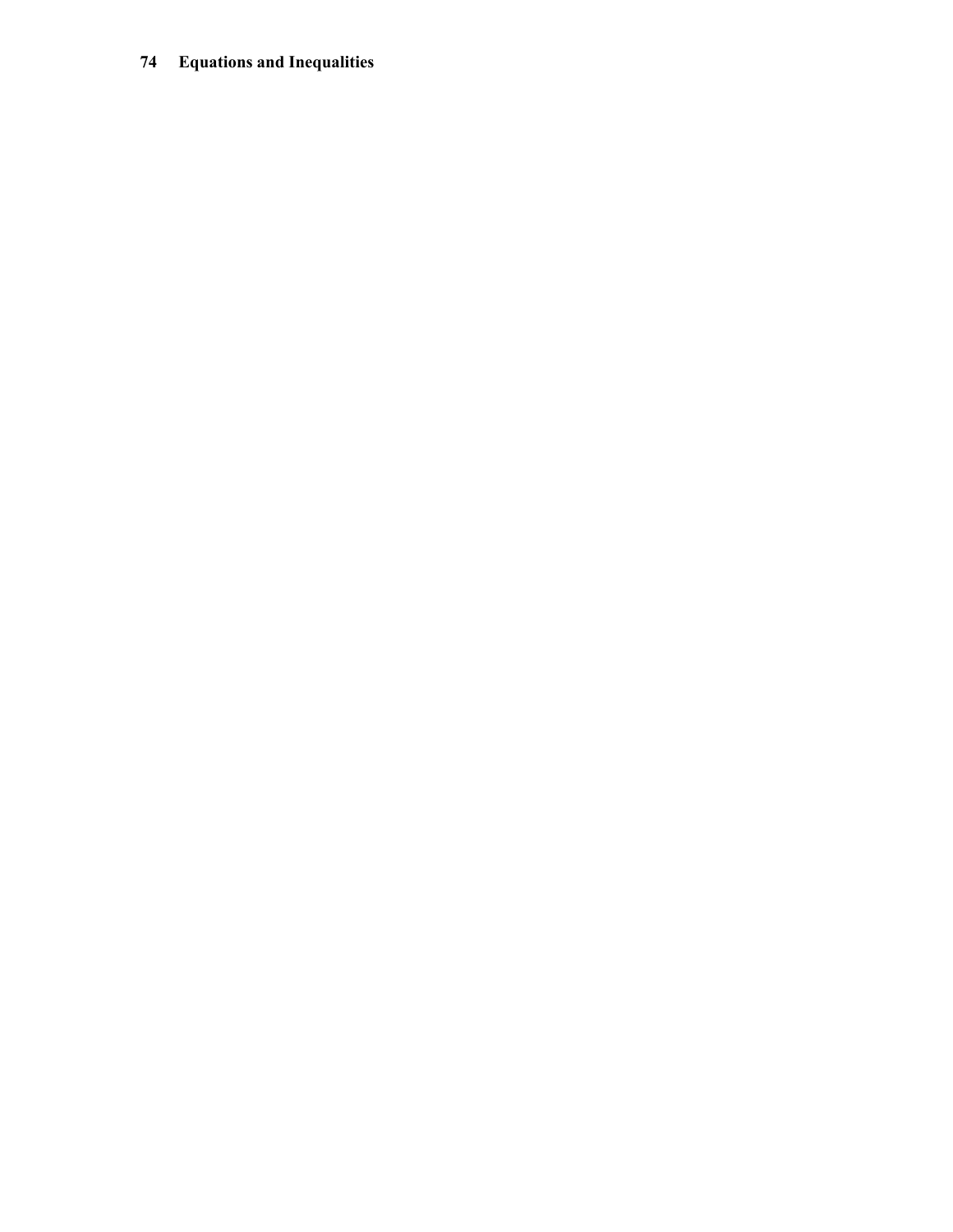# **Sample Test 5 LINES AND LINEAR EQUATIONS**

Question 5.1

# **Find the slope of the line passing through the two points**  $(2, 2), (5, 4)$ **.**

The correct answer is  $m = \frac{2}{3}$ . If you got it, move on to Question 5.2. If not, consider the following example:

**EXAMPLE 5.1** Find the slope of the line passing through the two points  $(3, -4)$ ,  $(1, 7)$ 

**SOLUTION:** For any nonvertical line *L* and any two distinct points  $(x_1, y_1)$  and  $(x_2, y_2)$  on *L*, the **slope** of *L* is that number *m* given by:

$$
m = \frac{y_2 - y_1}{x_2 - x_1}
$$
 (see margin)  
In this case:  $m = \frac{7 - (-4)}{1 - 3} = \frac{7 + 4}{-2} = -\frac{11}{2}$   
Or, if you prefer:  $m = \frac{-4 - 7}{3 - 1} = \frac{-11}{2} = -\frac{11}{2}$   
(You can let  $(x_1, y_1) = (3, -4)$ , or  $(x_1, y_1) = (1, 7)$ )

Can you now manage Question 5.1:

Find the slope of the line passing through  $(2, 2)$ ,  $(5, 4)$ Answer:  $m = \frac{2}{3}$ 

If so, go to Question 5.2. If not:

*Click-Video* **5.1** Find the slope of the line passing through the two points: (a)  $(4, -3)$ ,  $(0, -2)$ (b)  $(-7, 3)$ ,  $(-2, -5)$ 

If you still can't solve Question 5.1: **Go to the tutoring center.**

#### **Find the slope of the line passing through the two points**  $\left(3,\frac{2}{2}\right), \left(\frac{5}{2},-\frac{7}{2}\right)$ .  $\left(3,\frac{2}{3}\right), \left(\frac{5}{2}\right)$ **2**  $\frac{7}{2}, -\frac{7}{4}$  $\left(\frac{5}{2}, -\frac{7}{3}\right)$  $\overline{\phantom{a}}$

The correct answer is  $m = 6$ . If you got it, move on to Question 5.3. If not, consider the following example:



A line of positive slope is heading up (climbs) — the more positive the slope the steeper the climb. A line of negative slope is heading down (falls) — the more negative the slope the steeper the fall.

Question 5.2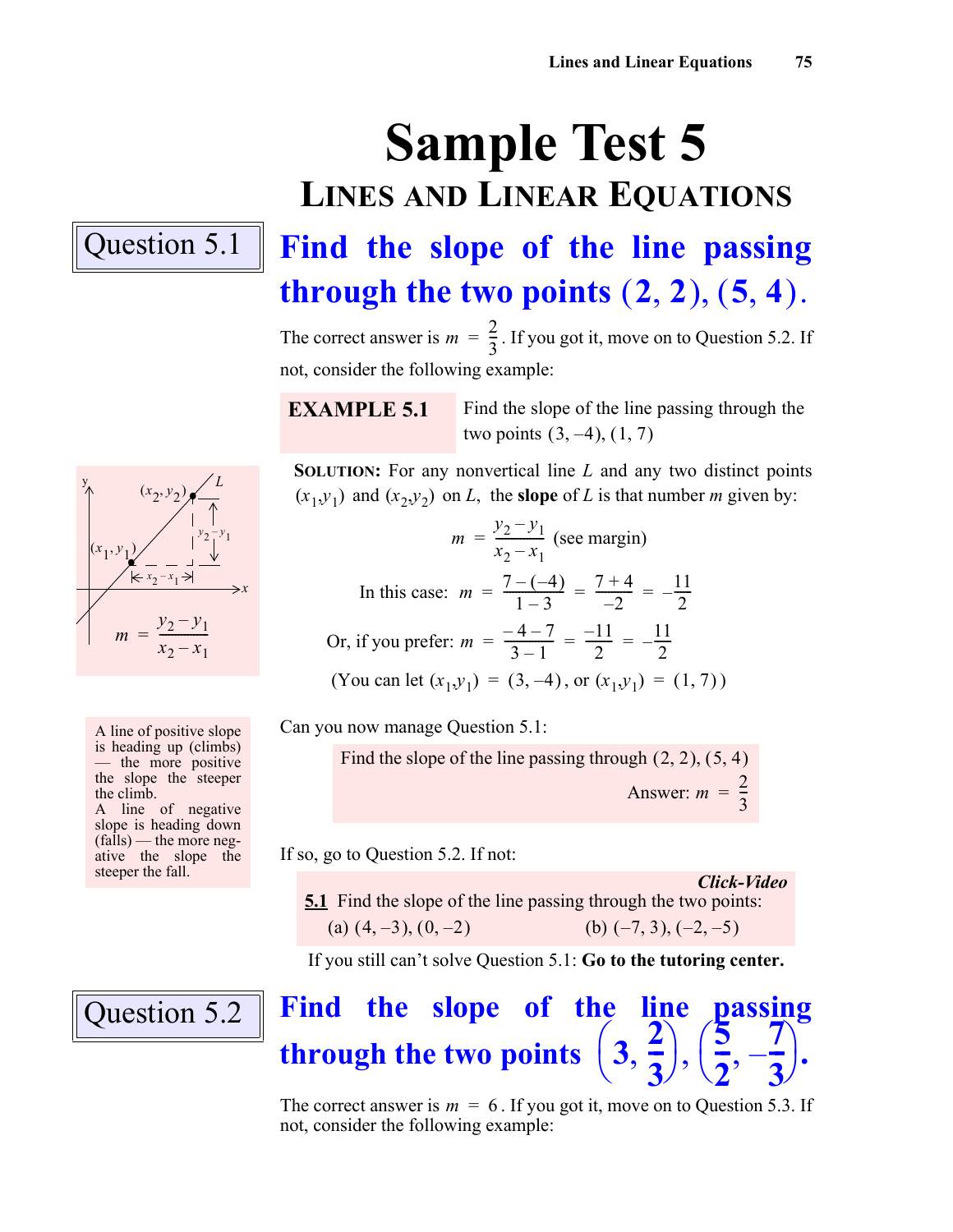**EXAMPLE 5.2** Find the slope of the line passing through the two points  $\left(5, -\frac{7}{3}\right), \left(\frac{1}{2}, 2\right)$ 

**SOLUTION:**

$$
m = \frac{y_2 - y_1}{x_2 - x_1} = \frac{2 - \left(-\frac{7}{3}\right)}{\frac{1}{2} - 5} = \frac{2 + \frac{7}{3}}{\frac{1}{2} - 5} = \frac{\frac{6}{3} + \frac{7}{3}}{\frac{1}{2} - \frac{10}{2}}
$$

$$
= \frac{\frac{13}{3}}{-\frac{9}{2}} = -\frac{13}{3} \cdot \frac{2}{9} = -\frac{26}{27}
$$

Can you now manage Question 5.2:

Find the slope of the line passing through 
$$
\left(3, \frac{2}{3}\right), \left(\frac{5}{2}, -\frac{7}{3}\right)
$$
  
Answer:  $m = 6$ 

If so, go to Question 5.3. If not:

|                                                                           | Click-Video                                                               |
|---------------------------------------------------------------------------|---------------------------------------------------------------------------|
|                                                                           | 5.2 Find the slope of the line passing through the two points:            |
| (a) $\left(\frac{4}{3}, -\frac{1}{2}\right), \left(0, \frac{1}{3}\right)$ | (b) $\left(\frac{2}{5},-1\right), \left(-\frac{1}{5},-\frac{1}{2}\right)$ |

If you still can't solve Question 5.2: **Go to the tutoring center.**

### **Find the slope-intercept equation of** the line of slope  $\frac{2}{3}$  and *y*-intercept 7. Question 5.3 **2 3 --**

The correct answer is  $y = \frac{2}{3}x + 7$ . If you got it, move on to Question 5.4. If not, consider the following example:

**EXAMPLE 5.3** Find the slope-intercept equation of the line of slope 5 and *y*-intercept  $\frac{7}{2}$ . 3  $\frac{1}{2}$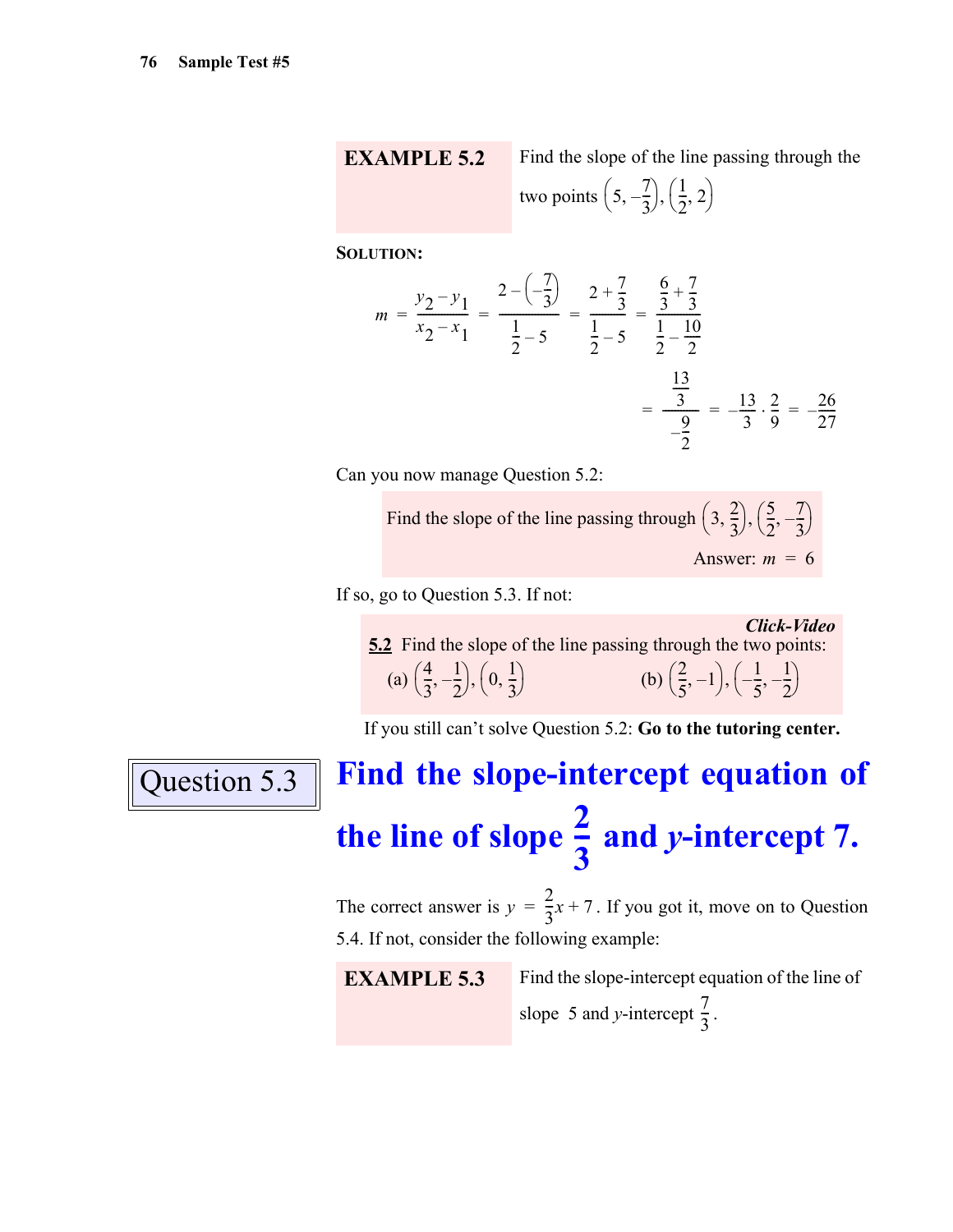**SOLUTION:** Some Theory:

Consider the line *L* of slope *m* below. Being nonvertical, it must intersect the *y*-axis at some point  $(0, b)$ . That number *b*, where the line intersects the *y*-axis, is called the *y***-intercept** of the line.



Let  $(x, y)$  be any other point on *L*. From the fact that any two distinct points on a line determine its slope, we have:

$$
m = \frac{y-b}{x-0}
$$
  
multiply both sides of the equation by x:  

$$
m = \frac{y-b}{x}
$$
  

$$
m = \frac{y-b}{x}
$$
  
and *b* to both sides of equation: 
$$
y = mx + b
$$

Direct substitution shows that the above equation also holds at the point  $(0, b)$ .

Bottom line:

The **slope-intercept equation** of the line of slope *m* and y-intercept *b* is

$$
y = mx + b
$$

In particular, here is the slope-intercept equation of the line of slope **5** and *y*-intercept  $\frac{7}{2}$ :  $y = 5x + \frac{7}{2}$ .  $\frac{7}{3}$   $y = 5x + \frac{7}{3}$ 

Can you now manage Question 5.3:

Find the slope-intercept equation of the line of slope  $\frac{2}{3}$  and *y*-intercept 7. Answer:  $y = \frac{2}{3}x + 7$  $\frac{2}{3}$  and y-intercept 7

If so, go to Question 5.4. If not:

*Click-Video* **5.3** Find the slope-intercept equation of the line: (a) of slope  $-\frac{1}{2}$  and *y*- intercept  $\frac{2}{7}$ . (b) of slope 0 and *y*- intercept 0.  $-\frac{1}{3}$  and y- intercept  $\frac{2}{7}$ 

If you still can't solve Question 5.3: **Go to the tutoring center.**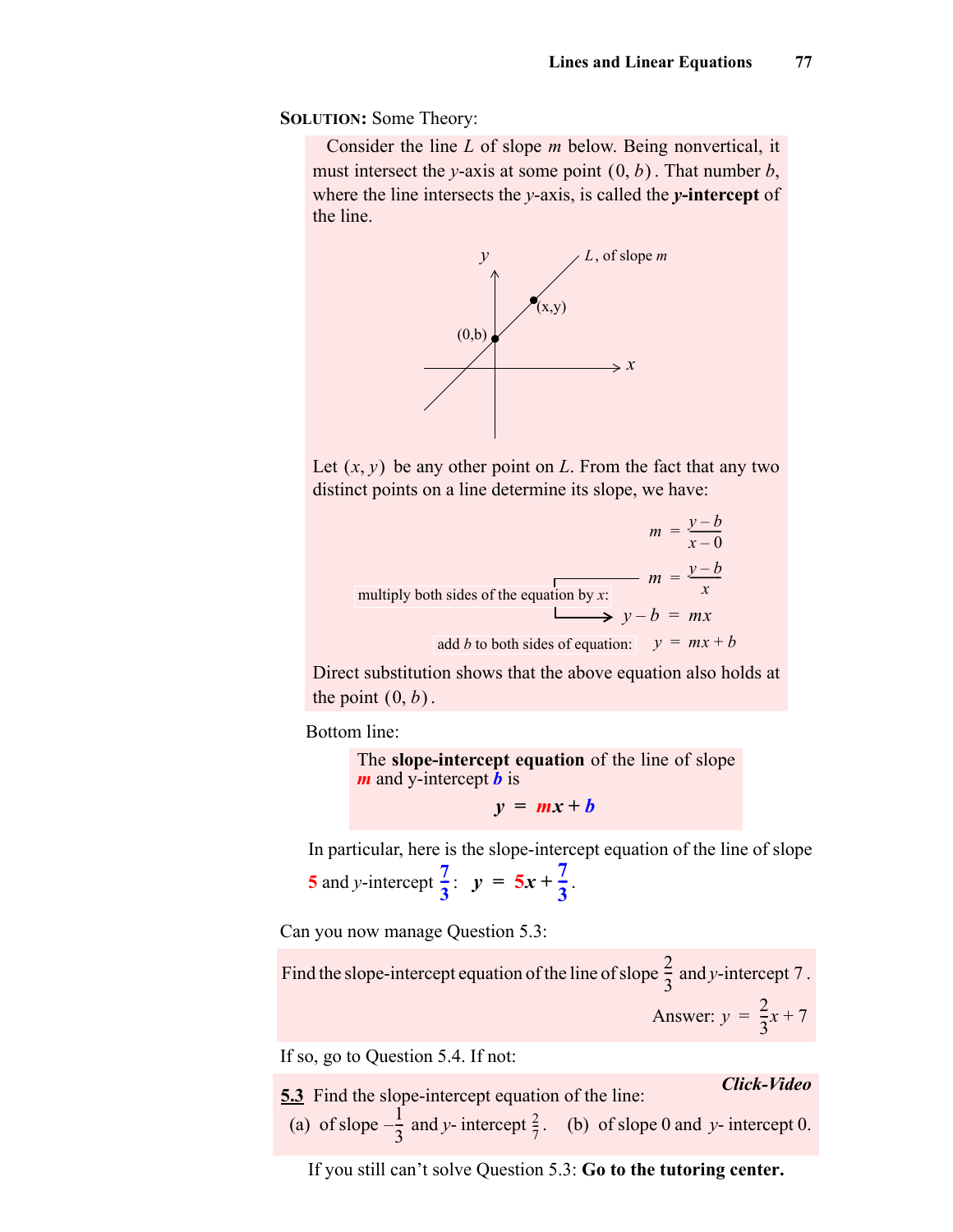## Question 5.4  $\parallel$

# **Find the slope-intercept equation of the line which contains the points**  $(3, -4), (5, 6).$

The correct answer is  $y = 5x - 19$ . If you got it, move on to Question 5.5. If not, consider the following example:

**EXAMPLE 5.4** Find the slope-intercept equation of the line that contains the points  $(3, 2)$  and  $(-4, 6)$ .

**SOLUTION:** Using the given points, we find that:

$$
m = \frac{6-2}{-4-3} = -\frac{4}{7}
$$

We now know that the equation is of the form:

$$
y = -\frac{4}{7}x + b
$$

Since the point  $(3, 2)$  is on the line<sup>1</sup>, the above equation must hold when 3 is substituted for *x* and 2 for *y*, and this enables us to solve for *b*:

$$
2 = -\frac{4}{7}(3) + b
$$

$$
b = 2 + \frac{12}{7} = \frac{26}{7}
$$

Thus:

 $y = -\frac{4}{7}x + \frac{26}{7}$ 

Can you now manage Question 5.4:

Find the slope-intercept equation of the line passing through  $(3, -4)$ ,  $(5, 6)$ 

Answer:  $y = 5x - 19$ 

If so, go to Question 5.5 If not:

- *Click-Video* **5.4** Find the slope-intercept equation of the line passing through the two given points:
- (a)  $(2, -5)$ ,  $(0, 3)$  (b)  $\left(\frac{1}{2}\right)$ 2  $\left(\frac{1}{2}, -\frac{1}{3}\right), \left(2, -\frac{1}{2}\right)$

If you still can't solve Question 5.4: **Go to the tutoring center.**



To sketch the line in question, simply plot the two given points on the line and then draw the

Looking at the above line we see that it has a negative slope, and that its *y*- intercept is about 4.

<sup>1.</sup> The other point,  $(-4, 6)$  can be used instead of  $(3, 2)$ , and it would lead to the same result (try it).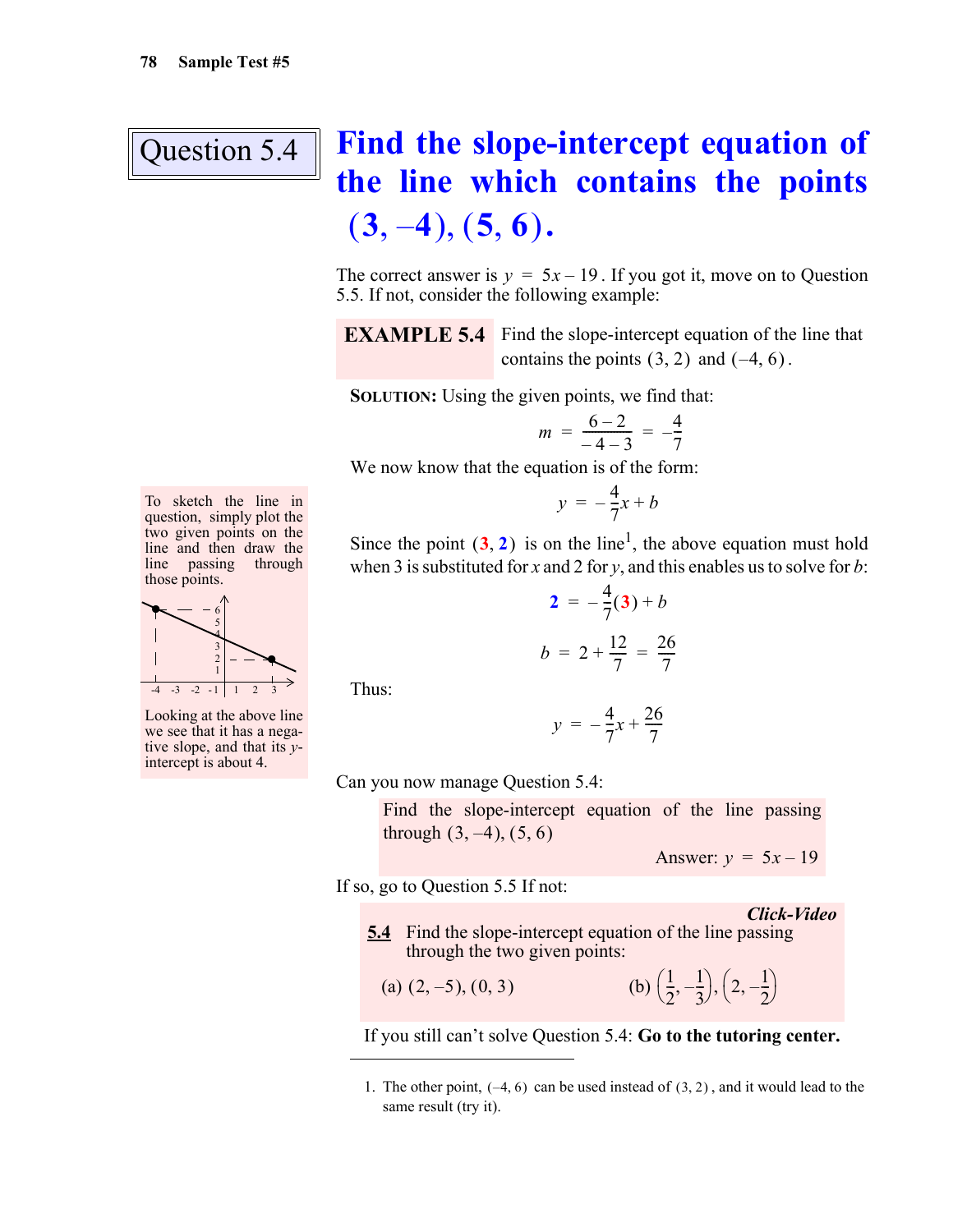Question 5.5

## **Find the slope and** *y***-intercept of the line:**

# $2x-3y+4 = -x+y-1$

The correct answer is  $m = \frac{3}{4}$  and  $b = \frac{5}{4}$ . If you got it, move on to Question 5.6. If not, consider the following example:

**EXAMPLE 5.5** Find the slope and *y*-intercept of the line  $4x + 7y = -y - 3x - 1$ 

**SOLUTION:** Rewrite the equation  $4x + 7y = -y - 3x - 1$ in the form  $y = mx + b$ :

$$
4x + 7y = -y - 3x - 1
$$
  
\n
$$
7y + y = -4x - 3x - 1
$$
  
\n
$$
8y = -7x - 1
$$
  
\n
$$
y = -\frac{7}{8}x - \frac{1}{8}
$$
  
\n
$$
\uparrow \uparrow
$$
  
\n
$$
m \quad b
$$

From the above slope-intercept equation, we see that the line has slope  $-\frac{7}{9}$  and *y*-intercept  $-\frac{1}{9}$ .  $-\frac{7}{8}$  and y-intercept  $-\frac{1}{8}$ 

Can you now manage Question 5.5:

Find the slope and *y*-intercept of the line  $2x - 3y + 4 = -x + y - 1$ Answer:  $m = \frac{3}{4}$  and  $b = \frac{5}{4}$ 

If so, go to Question 5.6. If not:

*Click-Video*

 **5.5** Find the slope and *y*-intercept of the line: (a)  $7x = 2y - 4x + 9$  <br> (b)  $2(y + 3x) - 1 = 3x - y + 2$ 

If you still can't solve Question 5.5: **Go to the tutoring center.**

Question 5.6

## **Find the slope and** *y***-intercept of the line:**

$$
\frac{x+1}{3}=\frac{y}{6}+1
$$

The correct answer is  $m = 2$  and  $b = -4$ . If you got it, move on to Question 5.7. If not, consider the following example: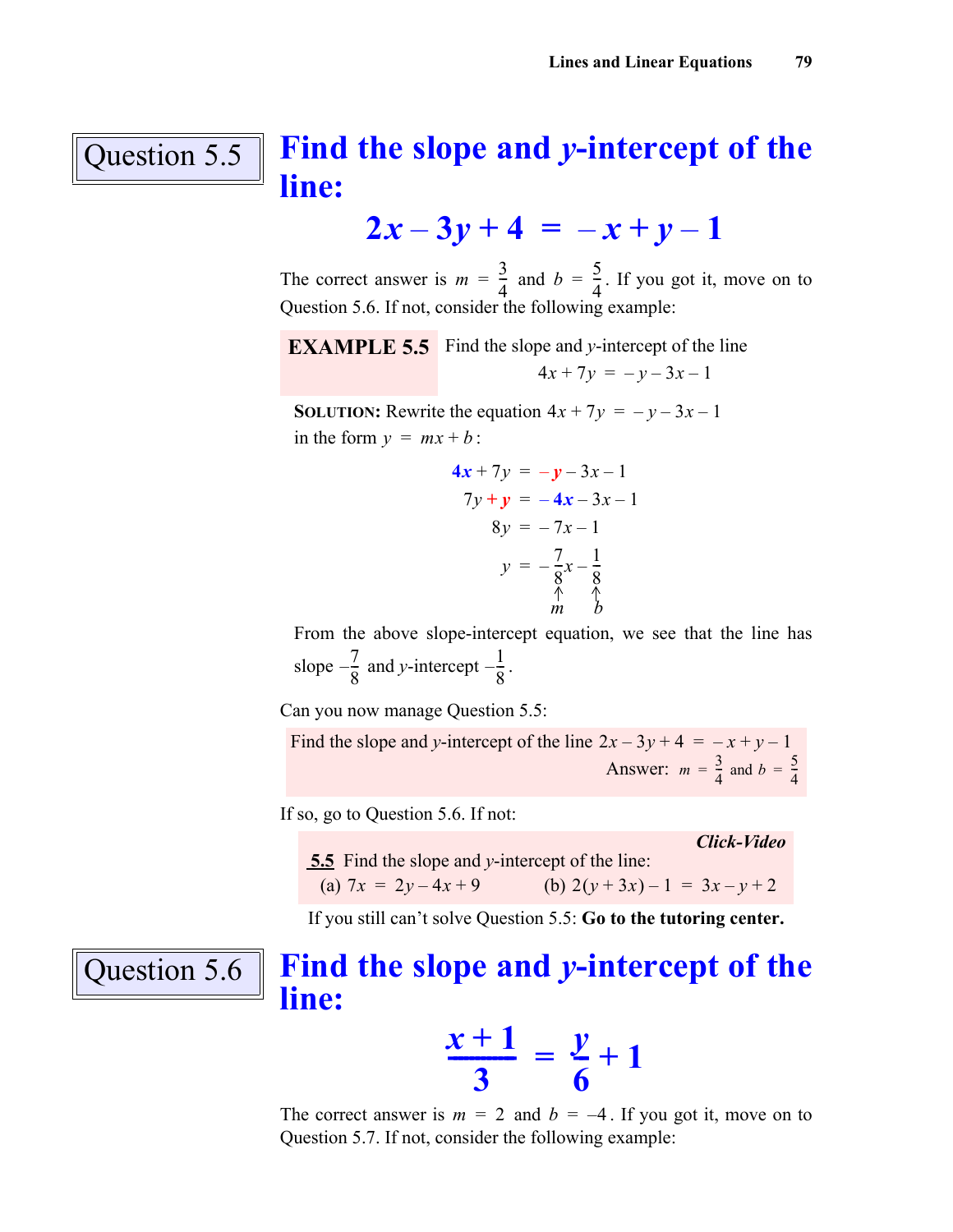**EXAMPLE 5.6** Find the slope and *y*-intercept of the line

1  $\frac{1}{2}(3x-4y)+\frac{2x-3y}{4}$  $+\frac{2x-3y}{4} = \frac{x}{4} + y + 1$ 

**SOLUTION:** We express the equation in the form  $y = mx + b$ :

$$
\frac{1}{2}(3x - 4y) + \frac{2x - 3y}{4} = \frac{x}{4} + y + 1
$$
\nmultiply both sides by 4

\nto clear denominators:

\n
$$
4\left[\frac{1}{2}(3x - 4y) + \frac{2x - 3y}{4}\right] = 4\left[\frac{x}{4} + y + 1\right]
$$
\n
$$
2(3x - 4y) + (2x - 3y) = x + 4y + 4
$$
\n
$$
6x - 8y + 2x - 3y = x + 4y + 4
$$
\n
$$
8x - 11y = x + 4y + 4
$$
\n
$$
-11y - 4y = -8x + x + 4
$$
\n
$$
-15y = -7x + 4
$$
\n
$$
y = \frac{7}{15}x - \frac{4}{15}
$$

From the above slope-intercept equation, we see that the line has slope  $\frac{7}{16}$  and *y*-intercept  $-\frac{4}{16}$ . 15  $\frac{7}{15}$  and *y*-intercept  $-\frac{4}{15}$ 

Can you now manage Question 5.6:

Find the slope and *y*-intercept of the line

$$
\frac{x+1}{3} + \frac{1}{2} = \frac{x-2y}{6} + 1
$$
  
Answer:  $m = -\frac{1}{2}$  and  $b = \frac{1}{2}$ 

If so, go to Question 5.7. If not:

*Click-Video*

 **5.6** Find the slope and *y*-intercept of the line:  $2x - 3y$ 

(a) 
$$
\frac{2x-3y}{5} + \frac{1}{3} = \frac{1}{3}(2x - \frac{y}{5}) + 1
$$
 (b)  $2(-x + \frac{y}{5}) = \frac{x+1}{2 + \frac{1}{2}}$ 

If you still can't solve Question 5.6: **Go to the tutoring center.**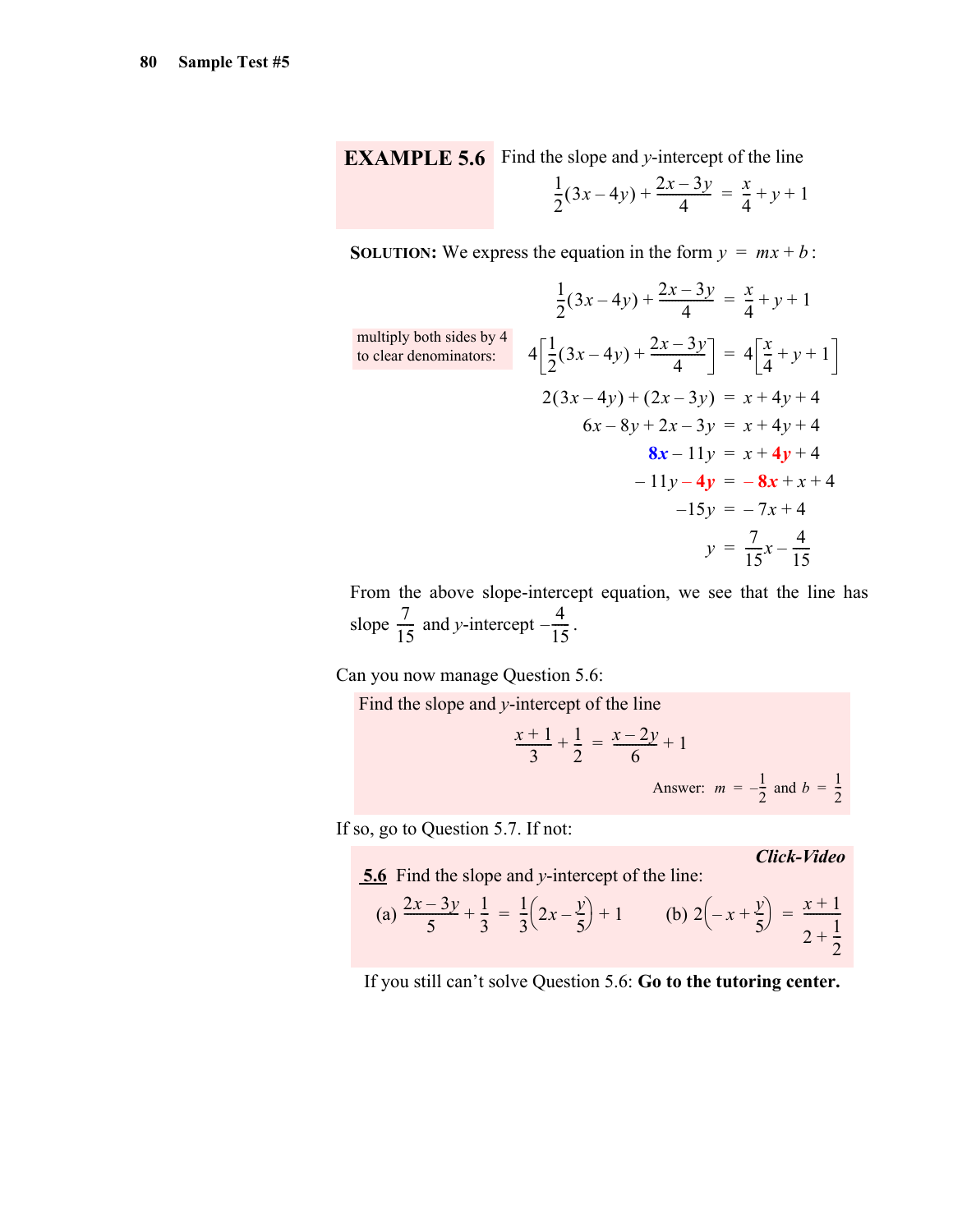# **Find the values of** *x* **and** *y* **if:**   $3x + 4y = 6$  and  $y = 2x + 7$

The correct answer is  $x = -2$ ,  $y = 3$ . If you got it, move on to Question 5.8. If not, consider the following example:

**EXAMPLE 5.7** Find the values of *x* and *y* if:  $2x + 3y = 5$  and  $y = -x + 1$ 

### **SOLUTION:**

Question 5.7

Substituting:  $y = -x + 1$ in:  $2x + 3y = 5$ gives us:  $2x + 3(-x + 1) = 5$  $2x-3x+3 = 5$   $\Rightarrow$  substituting in:  $y = -x+1$  $2x-3x = 5-3$  $-x = 2$  $x = -2$  $y = -(-2) + 1$ *y* = **3**

Let's check our solution in the two given equations. Does the equa- $\text{tan } 2x + 3y = 5 \text{ hold if } x = -2 \text{ and } y = 3$ ? Yes:

 $2x + 3y = 2(-2) + 3(3) = -4 + 9 = 5$  Check!

Does the equation  $y = -x + 1$  hold if  $x = -2$  and  $y = 3$ ? Yes:

 $3\frac{?}{=} -(-2) + 1$  Yes!

Can you now manage Question 5.7:

Find the values of x and y if  $3x + 4y = 6$  and  $y = 2x + 7$ Answer:  $x = -2, y = 3$ 

If so, go to Question 5.8. If not:

*Click-Video*  **5.7** Find the values of x and *y* if: (a)  $2x + 7y = 8$  and  $y = x - 4$  (b)  $\frac{3x + y}{2} = -1$  and  $y = \frac{x}{3}$ 3  $= -1$  and  $y = \frac{x}{3} - \frac{4}{3}$ 

If you still can't solve Question 5.7: **Go to the tutoring center.**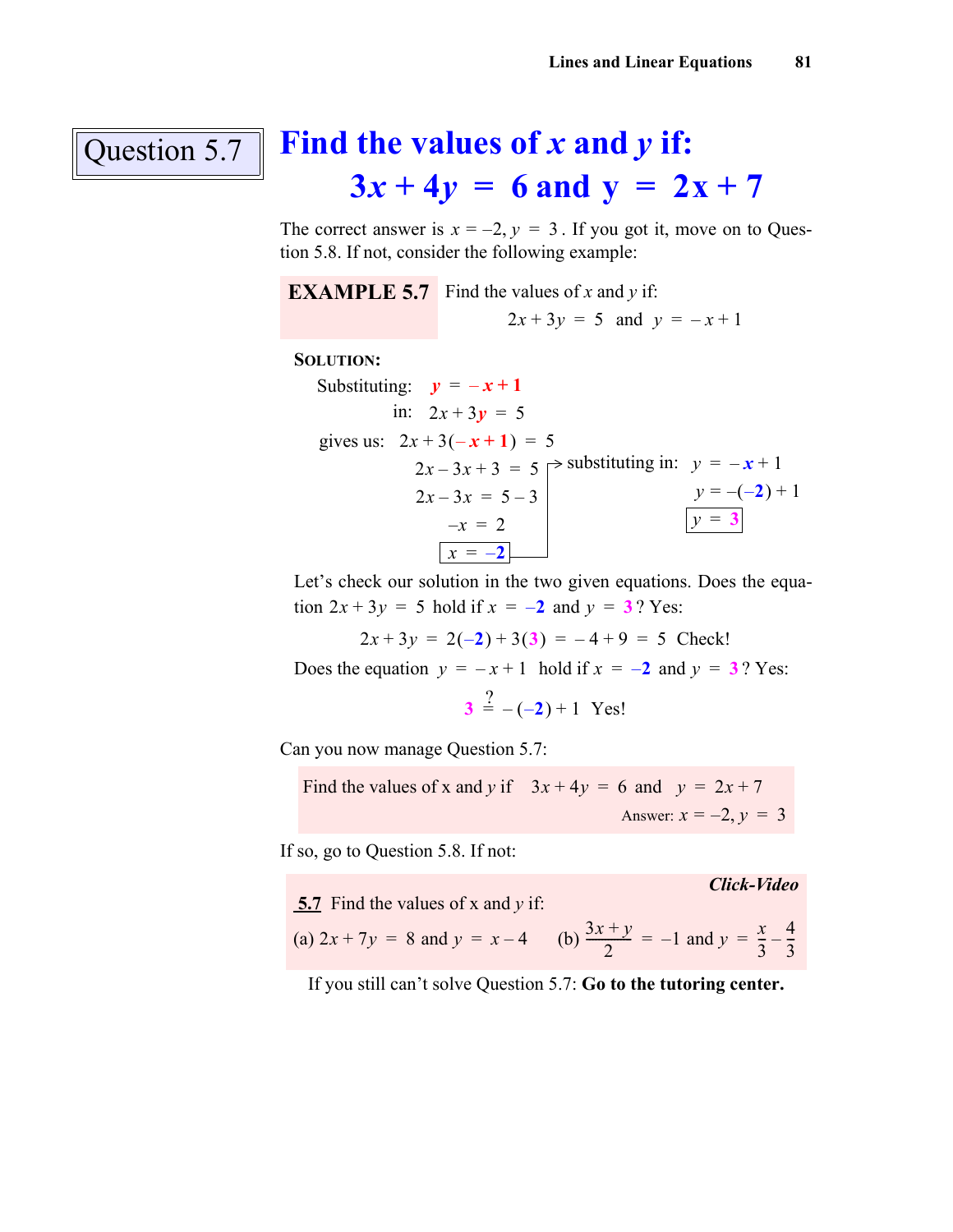

# **Solve the following system of two equations in two unknowns:**

 $3x + 4y = 6$  $x-2y = -8$  $\left\{ \right.$  $\mathbf{I}$ 

The correct answer is  $x = -2$ ,  $y = 3$ . If you got it, move on to Question 5.6. If not, consider the following example:

To solve a system of two equations in two variables is to determine values of the variables which simultaneously satisfy each equation in the system.

**EXAMPLE 5.8** Solve the following system of two equations in two unknowns.

(1): 
$$
-3x + y = 2
$$
  
(2):  $2x + 2y = 5$ }

#### **SOLUTION:**

ELIMINATION METHOD: Add (or subtract) a multiple of one equation to a multiple of the other, so as to eliminate one of the variables and arrive at one equation in one unknown:

multiply equation 1 by 2: 
$$
2 \times (1)
$$
:  $-6x + 2y = 4$   
\n(2):  $2x + 2y = 5$   
\nsubtract:  $-8x = -1$   
\n $x = \frac{1}{8}$ 

Substituting  $x = \frac{1}{8}$  in (1) [we could have chosen (2)], we have:

$$
-3\left(\frac{1}{8}\right) + y = 2
$$
  

$$
\boxed{y} = 2 + \frac{3}{8} = \boxed{\frac{19}{8}}
$$

SUBSTITUTION METHOD:

(1): 
$$
-3x + y = 2
$$
  
(2):  $2x + 2y = 5$ }

Solving for  $y$  in (1), we have:

$$
y = 3x + 2 \tag{*}
$$

Substituting this value in (2) yields:

$$
2x + 2(3x + 2) = 5
$$
  

$$
2x + 6x + 4 = 5
$$
  

$$
8x = 1
$$
  

$$
x = \frac{1}{8}
$$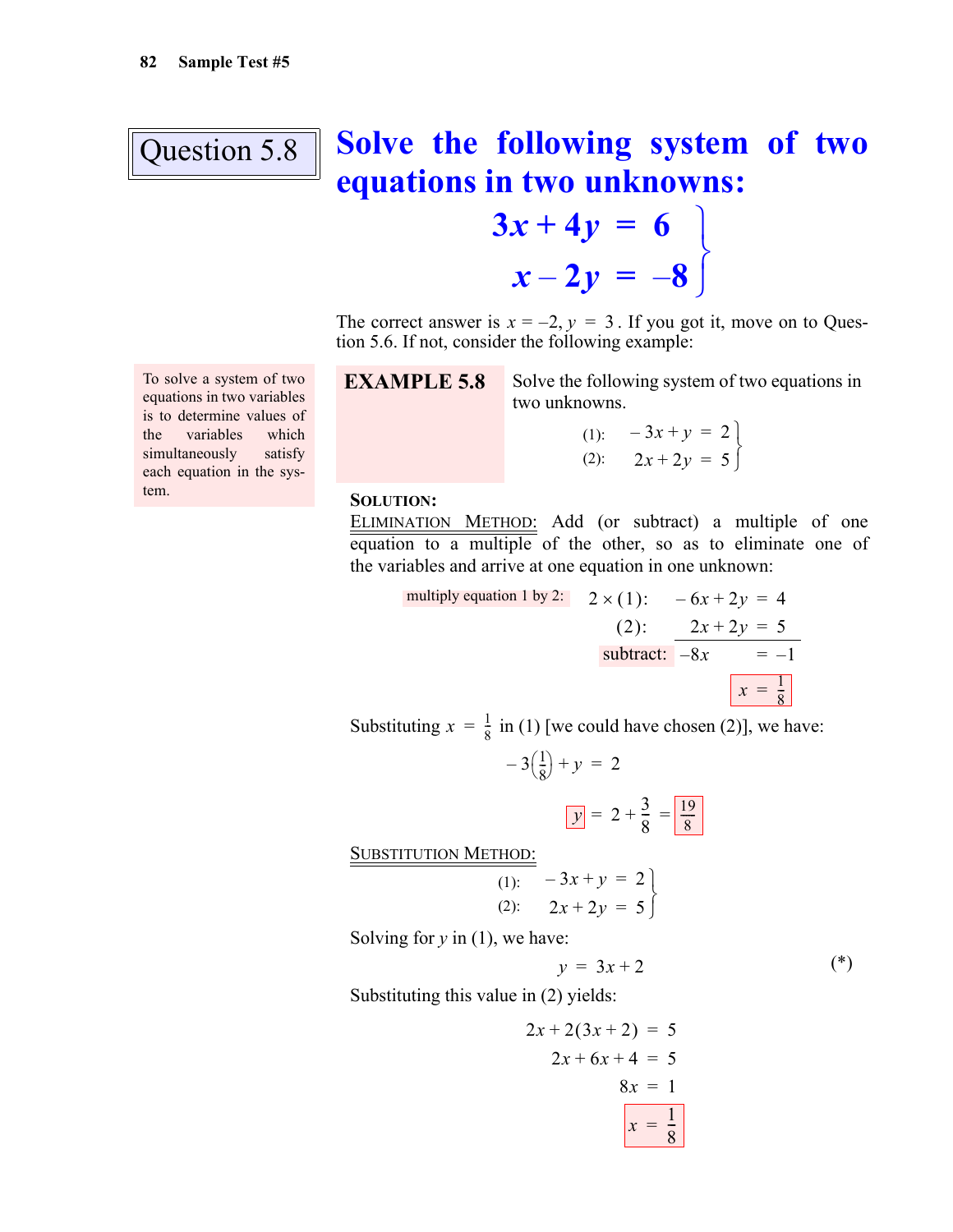Returning to (\*), we find the corresponding y-value:

$$
y = 3 \cdot \frac{1}{8} + 2 = \frac{19}{8}
$$

**Note:** You can take the two given equations and solve each of them for  $y$  in terms of  $x$  to arrive at the equations of two lines:

(1): 
$$
-3x + y = 2 \rightarrow y = 3x + 2
$$
  
\n(2):  $2x + 2y = 5 \rightarrow y = -x + \frac{5}{2}$ 

Since every point on the line  $y = 3x + 2$  satisfies equation (1), and every point on line  $y = -x + \frac{5}{2}$  satisfies equation (2), the point at which the two lines intersect is precisely the solution of the given system of two equations in two unknowns:

Can you now manage Question 5.8:

Solve:  $\left\{\n \begin{array}{ccc}\n 3 & 3 \\
 2 & 3\n \end{array}\n \right\}$  Answer:  $3x + 4y = 6$  $x - 2y = -8$  $\vert$ 

Answer: 
$$
x = -2
$$
,  $y = 3$ 

 $= 3x + 2$ 

 $y = -x + \frac{5}{2}$  $= -x + \frac{3}{2}$ 

 $\left( \frac{1}{8}, \frac{19}{8} \right)$ 

If so, go to Question 5.9. If not:

| <b>5.8</b> Solve: | <b>Click-Video</b> |
|-------------------|--------------------|
| (a) $5x + 2y = 3$ | (b) $3x + 7y = 13$ |
| $2x + y = 1$      | (c) $3x + 7y = 13$ |

If you still can't solve Question 5.8: **Go to the tutoring center.**

$$
\frac{1}{2} \text{Solve: } \frac{1}{2}(2x+y) = 3x-1
$$

$$
\frac{x+y}{3} = y-x
$$

The correct answer is  $x = 1$ ,  $y = 2$ . If you did not get it, consider the following example:

To graph the line  $y = 3x + 2$ , for example, just plot a couple of its points, say:

 $(0, 2)$ ኅ ኅ  $x$   $y = 3 \cdot 0 + 2 = 2$ 

and:



Question 5.9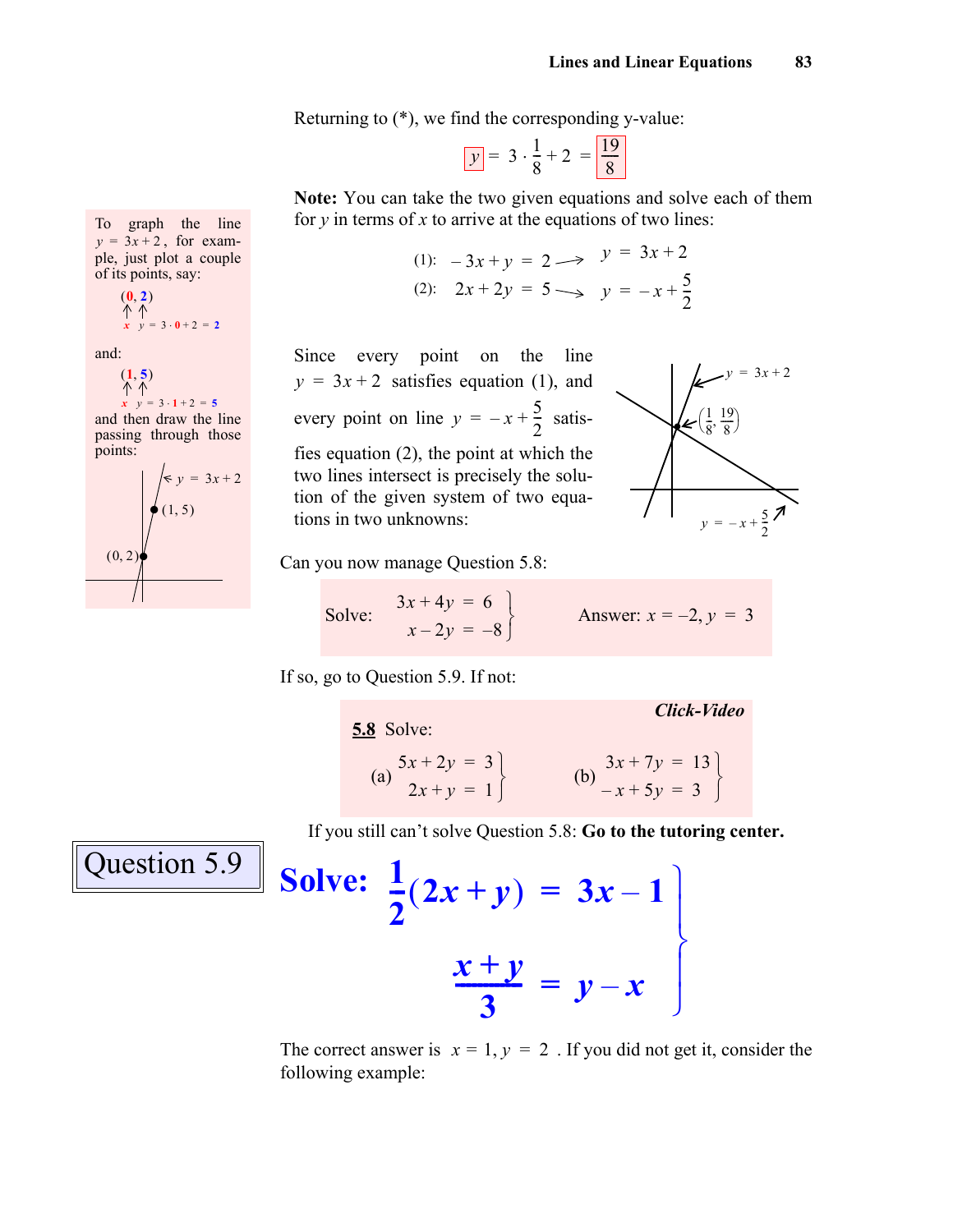### **EXAMPLE 5.9** Solve:

(1): 
$$
\frac{x+2y}{2} = -\frac{1}{2}
$$
  
(2): 
$$
3x = \frac{x+y}{4} + 3
$$

**SOLUTION:** The first order of business is to rewrite the two equations in a nicer form:

(1): 
$$
\frac{x+2y}{2} = -\frac{1}{2}
$$

multiply both sides by 2:  $x + 2y = -1$ 

(2): 
$$
3x = \frac{x+y}{4} + 3
$$
  
\nmultiply both sides by 4:  $12x = x + y + 12$   
\n $12x - x - y = 12$   
\n $11x - y = 12$ 

At this point, you can use either method of the previous example to solve the system:

(3): 
$$
x + 2y = -1
$$
  
(4):  $11x - y = 12$ 

We elect to go with the elimination method (see margin for the substitution method):

(3): 
$$
x + 2y = -1
$$
  
\nmultiply equation (4) by 2:  $22x - 2y = 24$   
\nadd:  $23x = 23$   
\n $x = 1$ 

 $\sim$ 

substitute 1 for *x* in equation (3):  $1 + 2y = -1$ 

$$
2y = -2
$$

$$
y = -1
$$

We check our solution,  $x = 1$ ,  $y = -1$ , in the original system:

(1): 
$$
\frac{x+2y}{2} = \frac{1+2(-1)}{2} = -\frac{1}{2}
$$
 Check!  
(2): 
$$
3x = \frac{2x+y}{4} + 3
$$

$$
3(1) = \frac{21+(-1)}{4} + 3
$$

$$
3 = \frac{20}{4} + 3 \text{ Yes!}
$$

Solve for  $y$  in (4): Substitute in (3) and solve for *x*: Substitute 1 for *x* in equation (3) and solve for *y:*  $y = 11x - 12$  $x + 2(11x - 12) = -1$  $x + 22x - 24 = -1$  $23x = 23$ *x* = 1  $1 + 2y = -1$  $2y = -2$  $y = -1$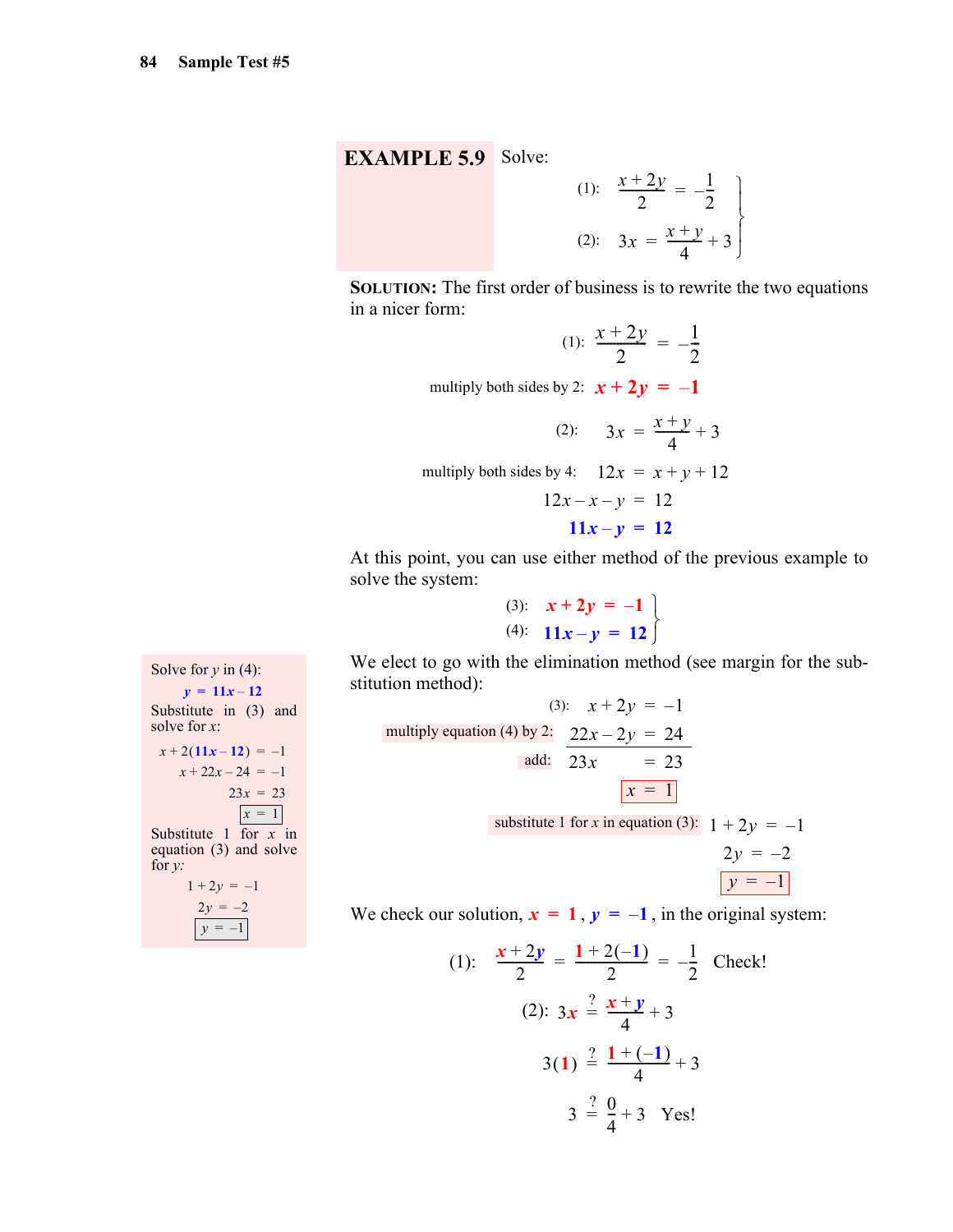Can you now manage Question 5.9:

Solve: 
$$
\begin{cases}\n\frac{1}{2}(2x+y) = 3x-1 \\
\frac{x+y}{3} = y-x\n\end{cases}
$$
: Answer:  $x = 1, y = 2$ 

If not:

| <b>5.9</b> Solve:                         |
|-------------------------------------------|
| $\frac{x}{2} + \frac{y}{3} = \frac{1}{6}$ |
| (a) $\frac{2x - y}{3} = 1$                |

\n(a) 
$$
\frac{x + 2y}{3} = x - y - \frac{4}{3}
$$

\n(b) 
$$
-x = \frac{3y + 1}{2} - \frac{5}{2}
$$

If you still can't solve Question 5.9: **Go to the tutoring center.**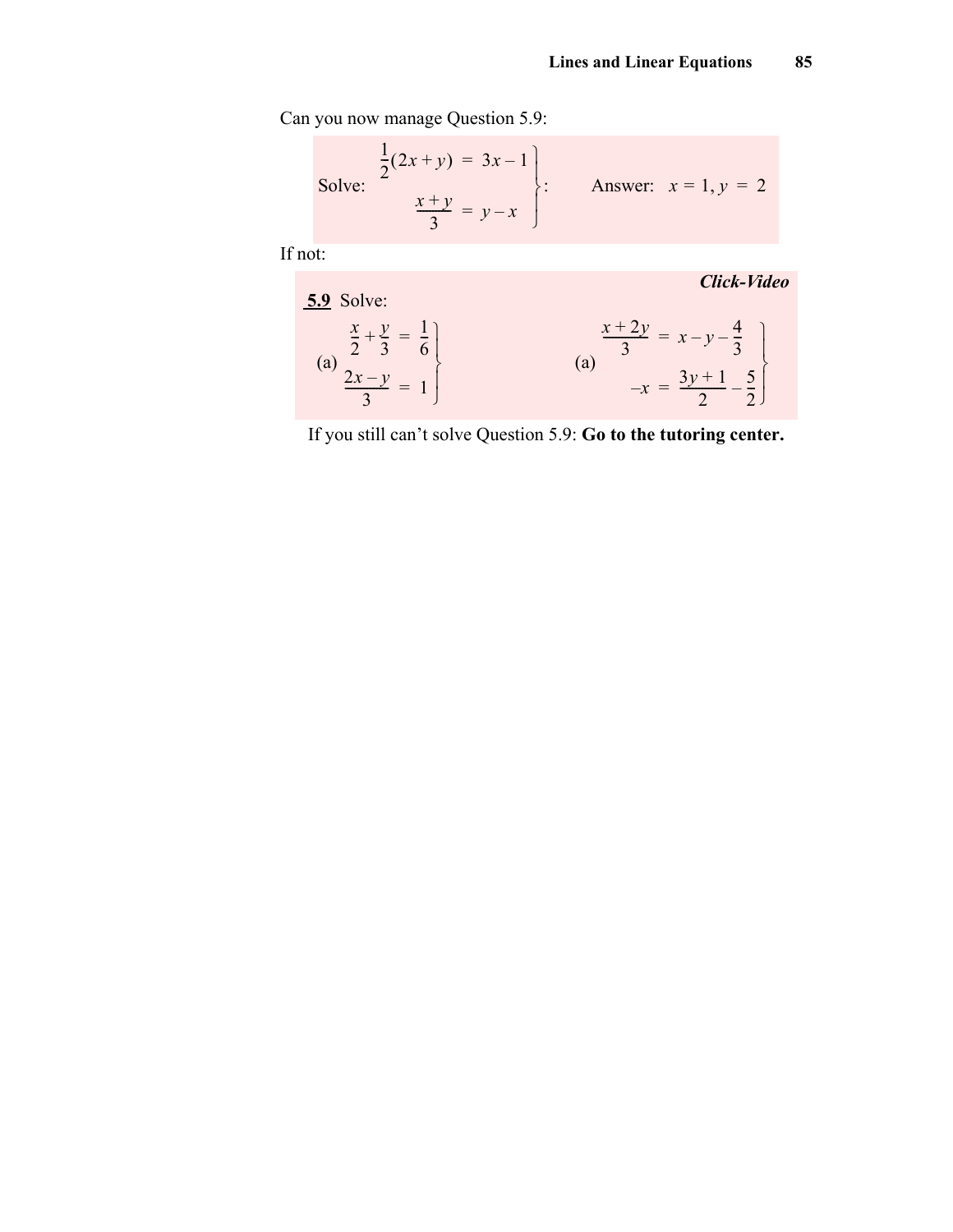|                                                    | <b>SUMMARY</b>                                                                                                                                                |                                                       |
|----------------------------------------------------|---------------------------------------------------------------------------------------------------------------------------------------------------------------|-------------------------------------------------------|
|                                                    | <b>SLOPE OF A LINE</b> For any nonvertical line L and any two distinct points $(x_1, y_1)$<br>and $(x_2, y_2)$ on L, the slope of L is the number m given by: |                                                       |
|                                                    | $m = \frac{y_2 - y_1}{x_2 - x_1}$ = $\frac{\text{change in } y}{\text{change in } x}$                                                                         |                                                       |
|                                                    | The more positive the slope, the steeper the climb                                                                                                            | The the more negative the slope, the steeper the fall |
|                                                    | <b>SLOPE-INTERCEPT</b> A point $(x, y)$ is on the line of slope <i>m</i> and <i>y</i> -intercept <i>b</i> if and                                              |                                                       |
| <b>EQUATION:</b> only if:                          | $y = mx + b$                                                                                                                                                  |                                                       |
| <b>SOLUTION OF A SYSTEM OF</b><br><b>EQUATIONS</b> | To solve a system of equations in several variables is to deter-<br>mine values of the variables which simultaneously satisfy each<br>equation in the system. |                                                       |

| <b>ADDITIONAL PROBLEMS</b> |                                                                                                                         |                                          |
|----------------------------|-------------------------------------------------------------------------------------------------------------------------|------------------------------------------|
|                            | 1.1 Find the slope of the line passing through $(1, -2)$ , $(7, 7)$ .                                                   | Answer: $m = \frac{3}{2}$                |
|                            | 1.2 Find the slope of the line passing through $(-4, -1)$ , $(0, -3)$ .                                                 | Answer: $m = -\frac{1}{2}$               |
|                            | 2.1 Find the slope of the line passing through $\left(\frac{1}{2}, -\frac{2}{3}\right), \left(\frac{1}{4}, -3\right)$ . | Answer: $m = \frac{28}{3}$               |
|                            | 2.2 Find the slope of the line passing through $\left(2, -\frac{1}{3}\right), \left(-\frac{1}{3}, \frac{1}{2}\right)$ . | Answer: $m = -\frac{5}{14}$              |
| 3.1                        | Find the slope-intercept equation of the line of slope 7 and y-intercept $-3$ .                                         |                                          |
|                            |                                                                                                                         | Answer: $y = 7x-3$                       |
| 3.2                        | Find the slope-intercept equation of the line of slope $\theta$ and y-intercept 1.                                      | Answer: $y = 1$                          |
| 4.1                        | Find the slope-intercept equation of the line that contains the points $(1, 2)$ and $(4, -1)$ .                         |                                          |
|                            |                                                                                                                         | Answer: $y = -x + 3$                     |
| 4.2                        | Find the slope-intercept equation of the line that contains the points $(2, 2)$ and $(-2, -1)$ .                        |                                          |
|                            |                                                                                                                         | Answer: $y = \frac{3}{4}x + \frac{1}{2}$ |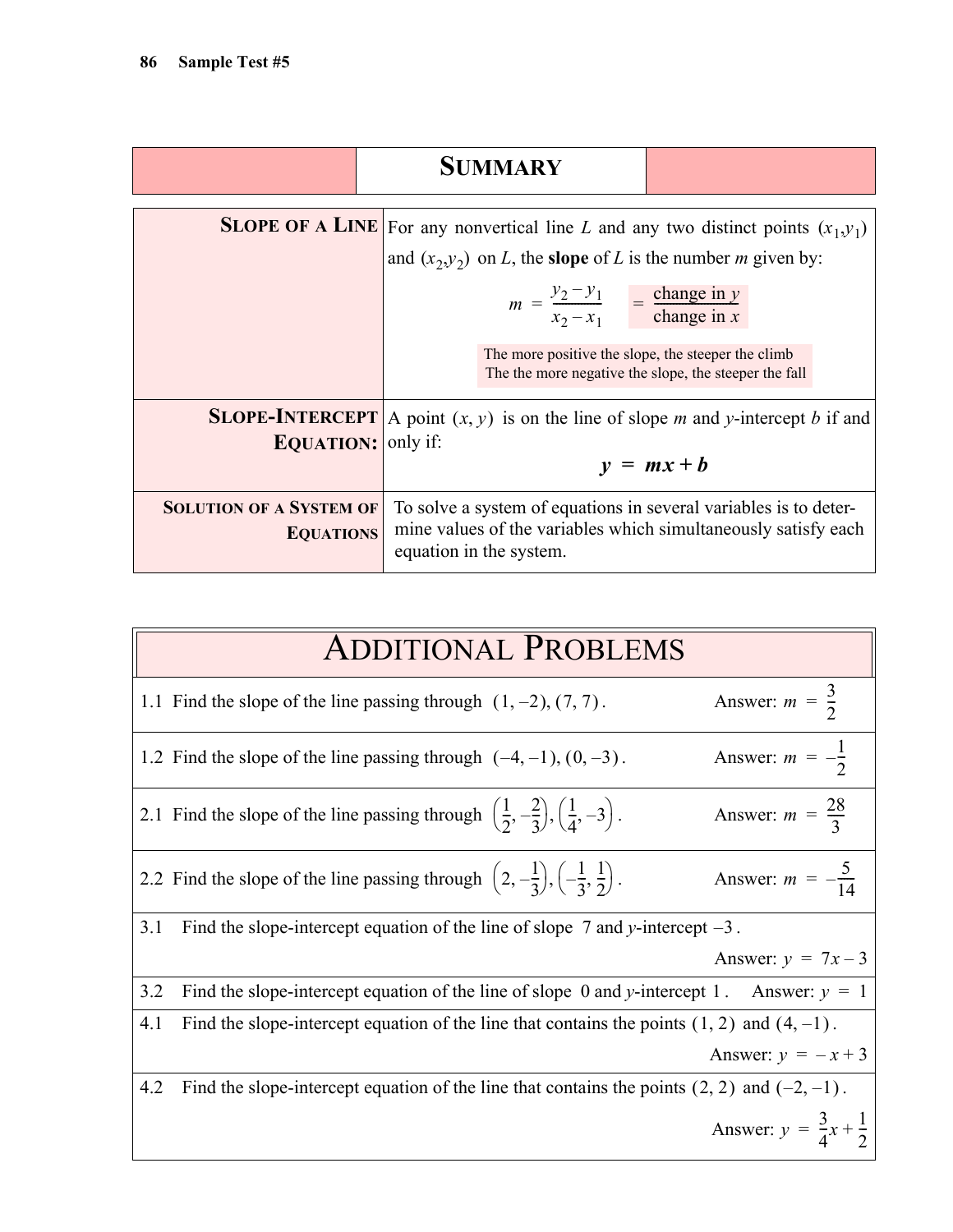| 5.1 | Find the slope and y-intercept of the line $4x - 5y = 2y + x - 1$ . Answer: $m = \frac{3}{7}, b = \frac{1}{7}$               |                                     |
|-----|------------------------------------------------------------------------------------------------------------------------------|-------------------------------------|
| 5.2 | Find the slope and y-intercept of the line $2x-5 = 3(x+2y)+2$ . Answer: $m = -\frac{1}{6}$ , $b = -\frac{7}{6}$              |                                     |
| 6.1 | Find the slope and y-intercept of the line $\frac{x-y}{2} = \frac{y+x-1}{4}$ . Answer: $m = \frac{1}{3}$ , $b = \frac{1}{3}$ |                                     |
| 6.2 | Find the slope and <i>y</i> -intercept of the line $\frac{x-y}{1} = \frac{y}{2} + x$ .                                       |                                     |
|     |                                                                                                                              | Answer: $m = \frac{2}{5}$ , $b = 0$ |
| 7.1 | Find the values of x and y if: $x + 2y = 5$ and $y = 2x$                                                                     | Answer: $x = 1, y = 2$              |
| 7.2 | Find the values of x and y if: $3x-4y = 1$ and $x = y-1$                                                                     | Answer: $x = -5$ , $y = -4$         |
| 8.1 | Solve: $\begin{cases} -x + 3y = 2 \\ 4x + 2y = 6 \end{cases}$                                                                | Answer: $x = 1, y = 1$              |
| 8.2 | Solve: $2x + y = 1$<br>$5x + 2y = 4$                                                                                         | Answer: $x = 2, y = -3$             |
| 9.1 | Solve: $\frac{x}{2} + \frac{y}{3} = \frac{5}{6}$<br>$\left[\frac{x+y}{2}=\frac{2}{3}\right]$                                 | Answer: $x = 1, y = 1$              |
| 9.1 | $\begin{array}{c} \frac{x}{2} + y = 3y - \frac{1}{2} \\ \frac{7}{3}y + \frac{x}{2} = -\frac{1}{2} \end{array}$<br>Solve:     | Answer: $x = -1, y = 0$             |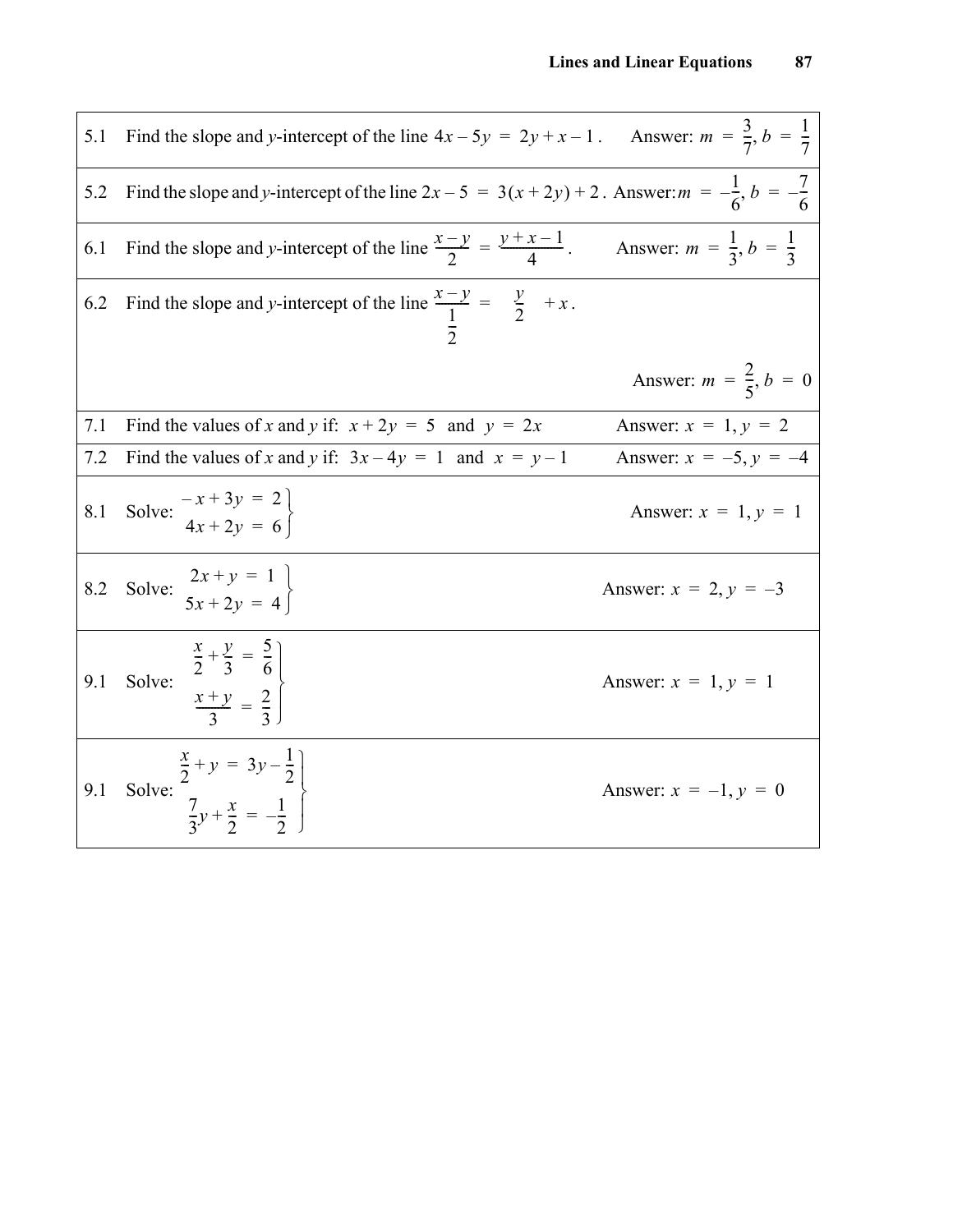### **88 Sample Test #5**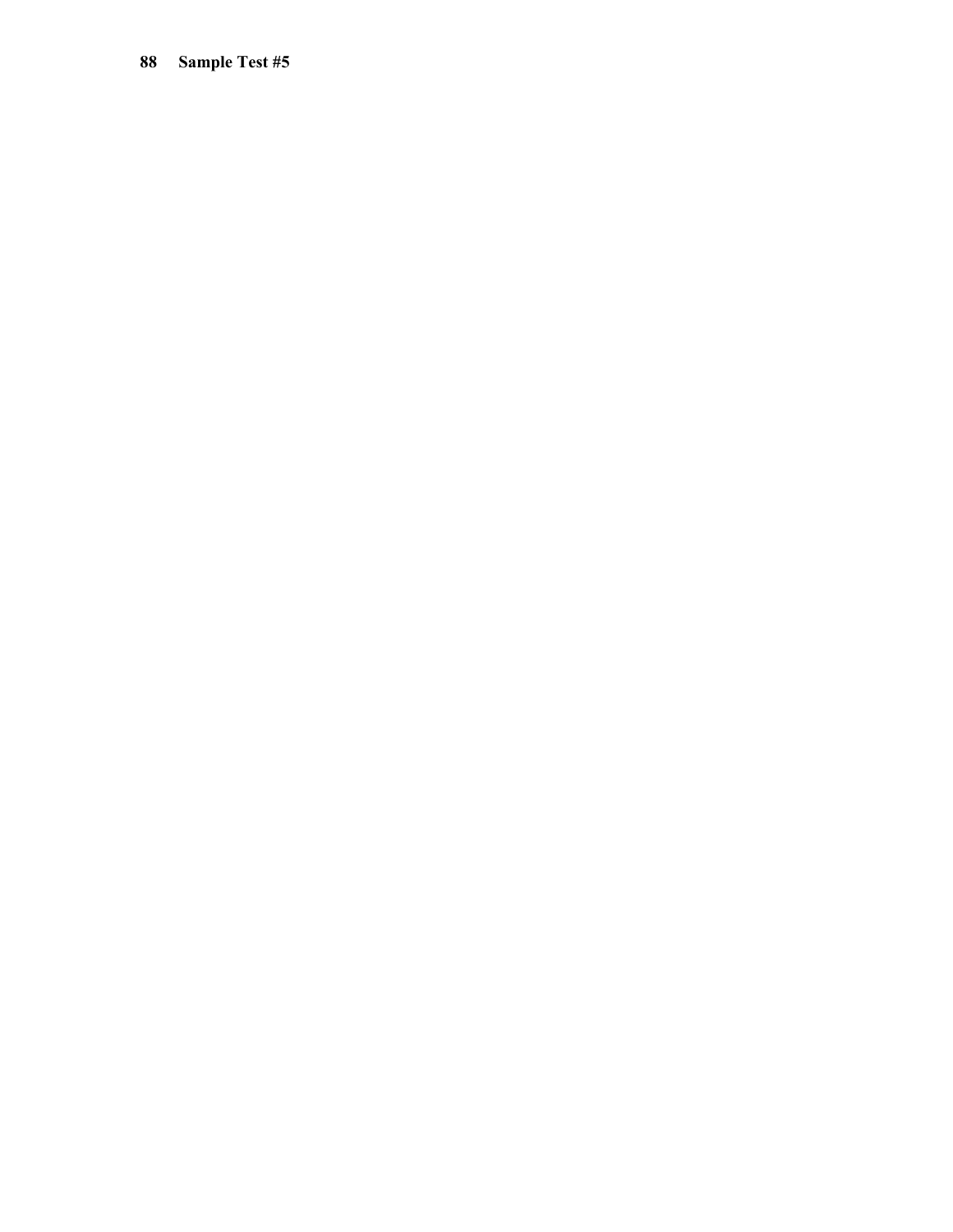# **Sample Test 5 SUPPLEMENT**

## **THE SLOPE OF A LINE**

It is common to associate numerical values to geometrical objects: the area of a rectangle, the circumference of a circle, and so on. The following definition attributes a measure of "steepness" to any nonvertical line in the plane.

**DEFINITION 5.1 SLOPE OF A LINE**

ily determined:

For any nonvertical line *L* and any two distinct points  $(x_1, y_1)$  and  $(x_2, y_2)$  on *L*, we define the **slope** of *L* to be the number *m* given by:

$$
m = \frac{y_2 - y_1}{x_2 - x_1}
$$
 (see Figure 5.1)



The slopes of the lines labeled  $L_1$ ,  $L_2$ , and  $L_3$  in Figure 5.2 are eas-



**Figure 5.2**

The steeper the climb, the more positive the slope.

It can be shown that the slope of a line does not depend on the particular points chosen.

it does not matter which of the two points plays *m*  $y_2 - y_1$  $x_2 - x$  $=\frac{2+1}{x_2-x_1}$ 

When calculating:

the role of  $(x_2, y_2)$ . For example:

$$
m_1 = \frac{4 - (-5)}{2 - (-3)} = \frac{9}{5}
$$
  
and:

$$
m_1 = \frac{-5 - 4}{-3 - 2} = \frac{9}{5}
$$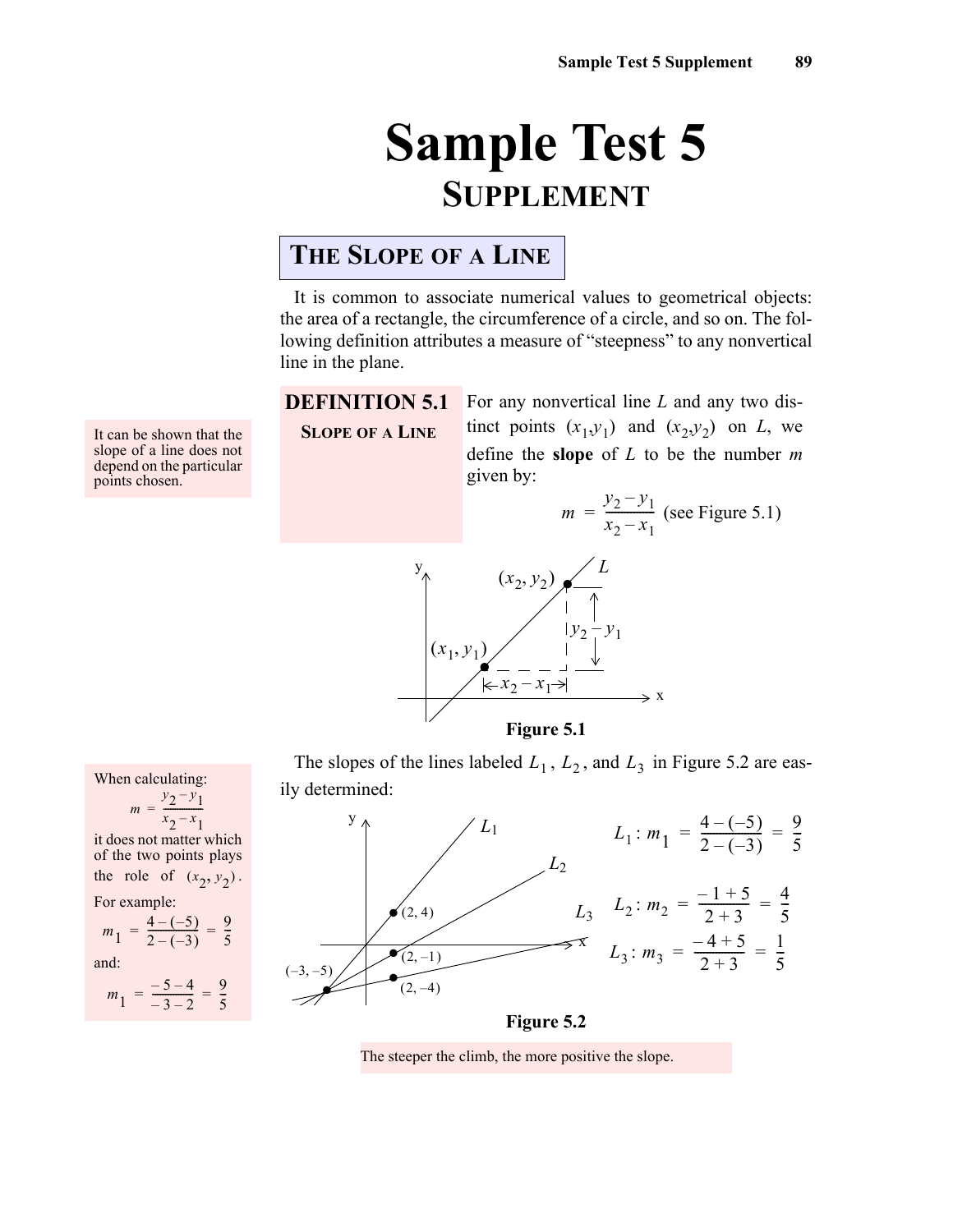While lines of positive slopes climb as you move to the right, those of negative slope fall:





The steeper the fall, the more negative the slope

### **CHECK YOUR UNDERSTANDING 5.1**

- (a) Determine the slope of the line *L* that passes through the points  $(-1, -6)$  and  $(3, 2)$ .
- (b) If you move 8 units to the right of the point  $(-1, -6)$  and then vertically to the line *L* of part (a), at what point on *L* do you arrive?

Answers:  $(a)$  2 (b)  $(7, 10)$ 

### **HORIZONTAL AND VERTICAL LINES**

If you calculate the slope of any horizontal line you will find that it is zero. Consider, for example, the line  $L$  of Figure 5.4(a). Since  $(2, 3)$ and  $(4, 3)$  are on *L*:



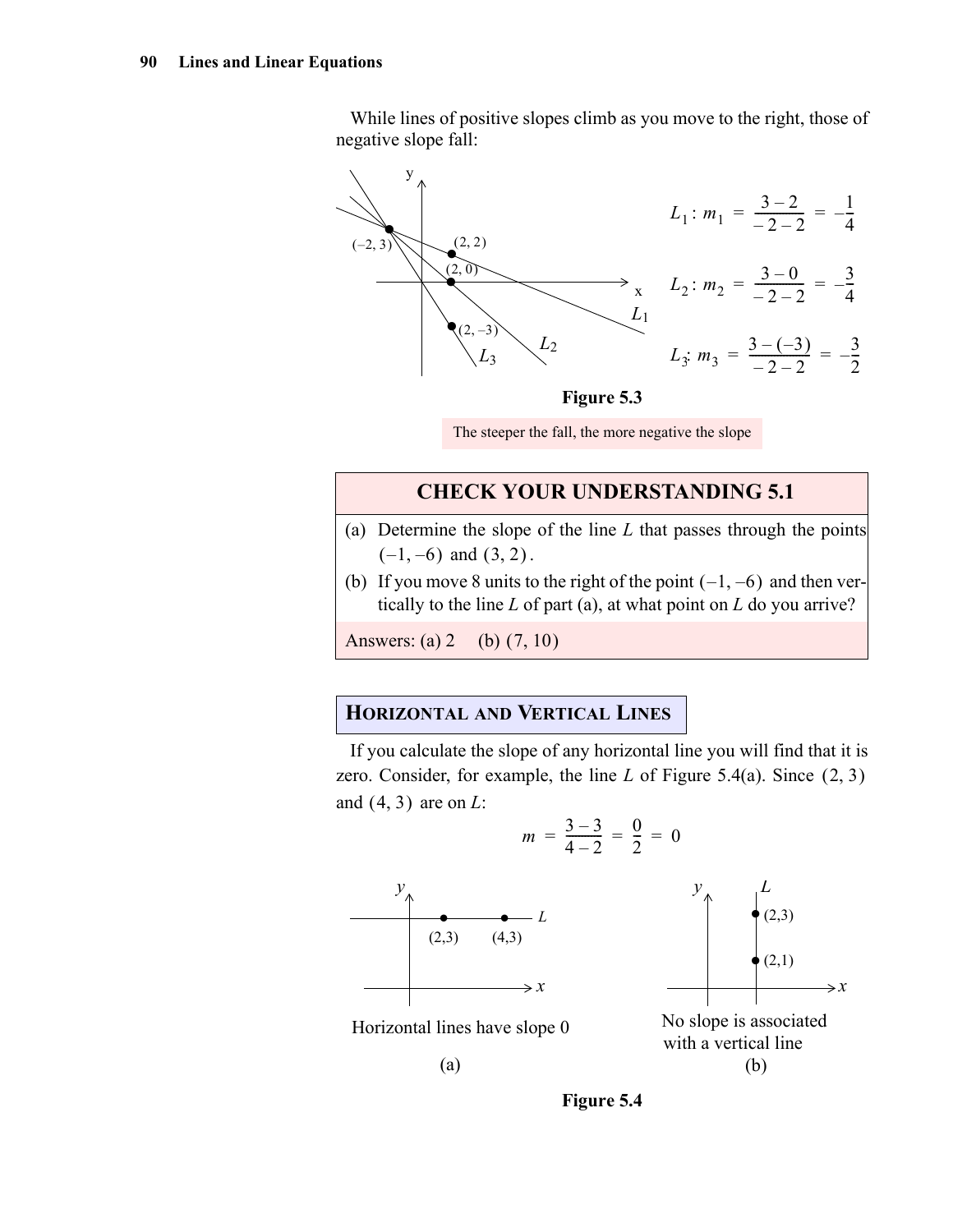If you try to calculate the slope of a vertical line you will encounter a problem. Consider, for example, the vertical line *L* of Figure 5.4(b) which contains the points  $(2, 1)$  and  $(2, 3)$ . An attempt to use these two points (or any other two points on the line) to calculate its "slope" will lead to an undefined expression:

Expressions of the form  $\frac{a}{2}$ are undefined (for any *a*).  $\frac{a}{0}$ 

$$
m = \frac{3-1}{2-2} = \frac{2}{N} \longleftarrow
$$
 **undefined**

### **SLOPE-INTERCEPT EQUATION OF A LINE**

 We now develop, for a given nonvertical line *L*, an equation which is satisfied by every point on *L* (and only those points). This will afford us an analytical interpretation (the equation) of the line.

Consider the line *L* of slope *m* in Figure 5.5. Being nonvertical, it must intersect the *y*-axis at some point  $(0, b)$ . That number *b*, where the line intersects the *y*-axis, is called the *y***-intercept** of the line.



**Figure 5.5**

Let  $(x, y)$  be any other point on *L*. From the fact that any two distinct points on a line determine its slope, we have:

$$
m = \frac{y-b}{x-0}
$$
  
multiply both sides of the equation by x:  

$$
m = \frac{y-b}{x}
$$
  

$$
y-b = mx
$$
  
add b to both sides of equation: 
$$
y = mx + b
$$

Direct substitution shows that the above equation also holds at the point  $(0, b)$ ; thus:

**THEOREM 5.1 Slope-Intercept Equation of a line** A point  $(x, y)$  is on the line of slope *m* and *y*intercept *b* if and only if its coordinates satisfy the equation  $y = mx + b$ .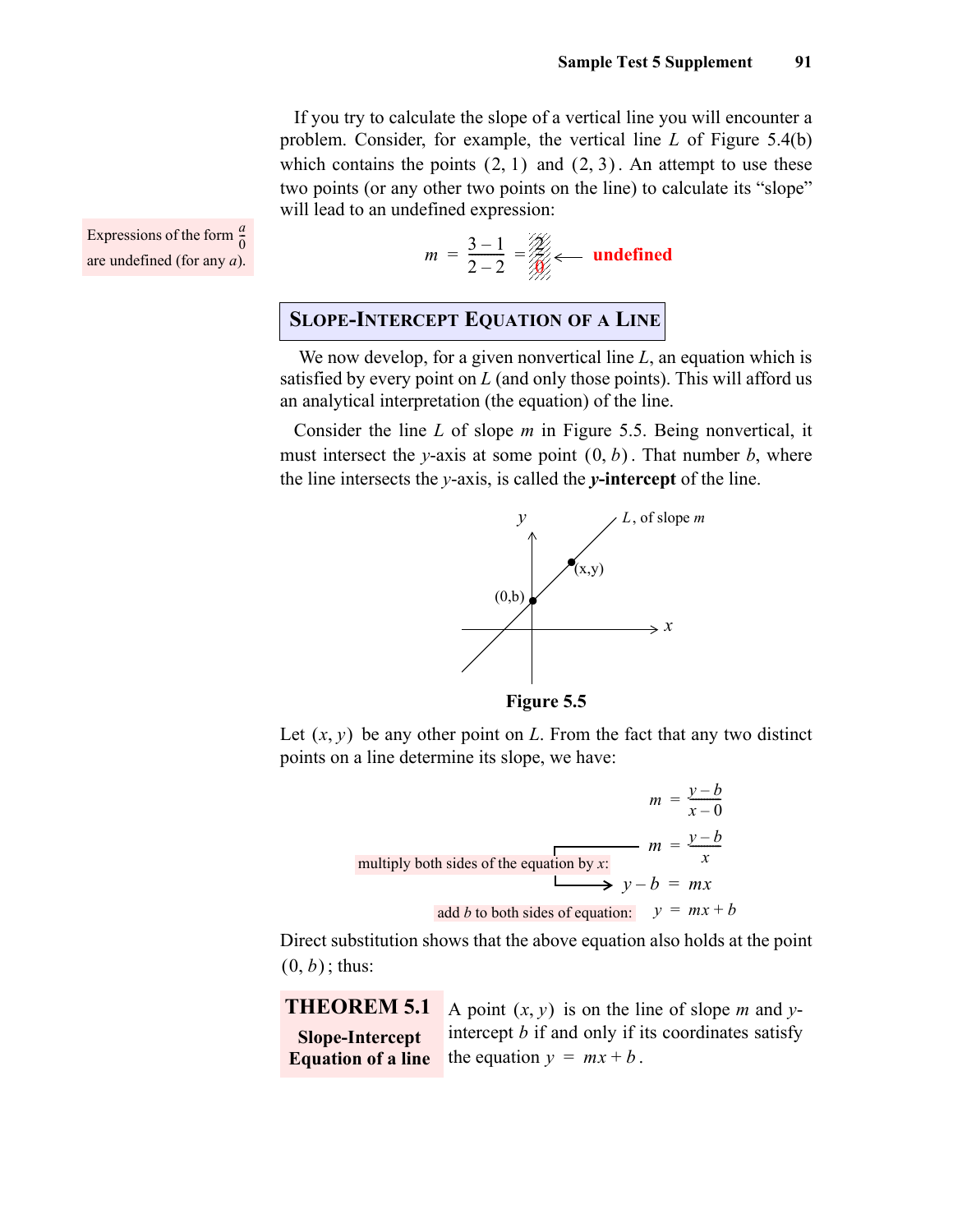**EXAMPLE 5.1** Find the equation of the line that contains the points  $(3, 2)$  and  $(-4, 6)$ .

**SOLUTION:** Using the given points, we find that:

$$
m = \frac{6-2}{-4-3} = -\frac{4}{7}
$$

We now know that the equation is of the form:

$$
y = -\frac{4}{7}x + b
$$

Since the point  $(3, 2)$  is on the line, the above equation must hold when 3 is substituted for *x* and 2 for *y*, and this enables us to solve for *b*:

The other point,  $(-4, 6)$ can be used instead of  $(3, 2)$ , and it would lead to the same result (try it).

$$
2 = -\frac{4}{7}(3) + b
$$

$$
b = 2 + \frac{12}{7} = \frac{26}{7}
$$

Thus:

$$
y = -\frac{4}{7}x + \frac{26}{7}
$$

### **CHECK YOUR UNDERSTANDING 5.2**

Find the equation of the line passing through the points  $(-3, 5)$  and  $(4,-6)$ .

Answer:  $y = -\frac{11}{7}x + \frac{2}{7}$ 

### **EQUATIONS OF HORIZONTAL AND VERTICAL LINES**

The horizontal line *L* in Figure 5.6(a) has *y*-intercept 3, and slope 0. Consequently, its equation is  $y = 0 \cdot x + 3$ ; or, more simply,  $y = 3$ . The equation of the *x*-axis is  $y = 0$ .



Note that the line in (a) is the graph of a function, while that in (b) is not (why not?).

**Figure 5.6**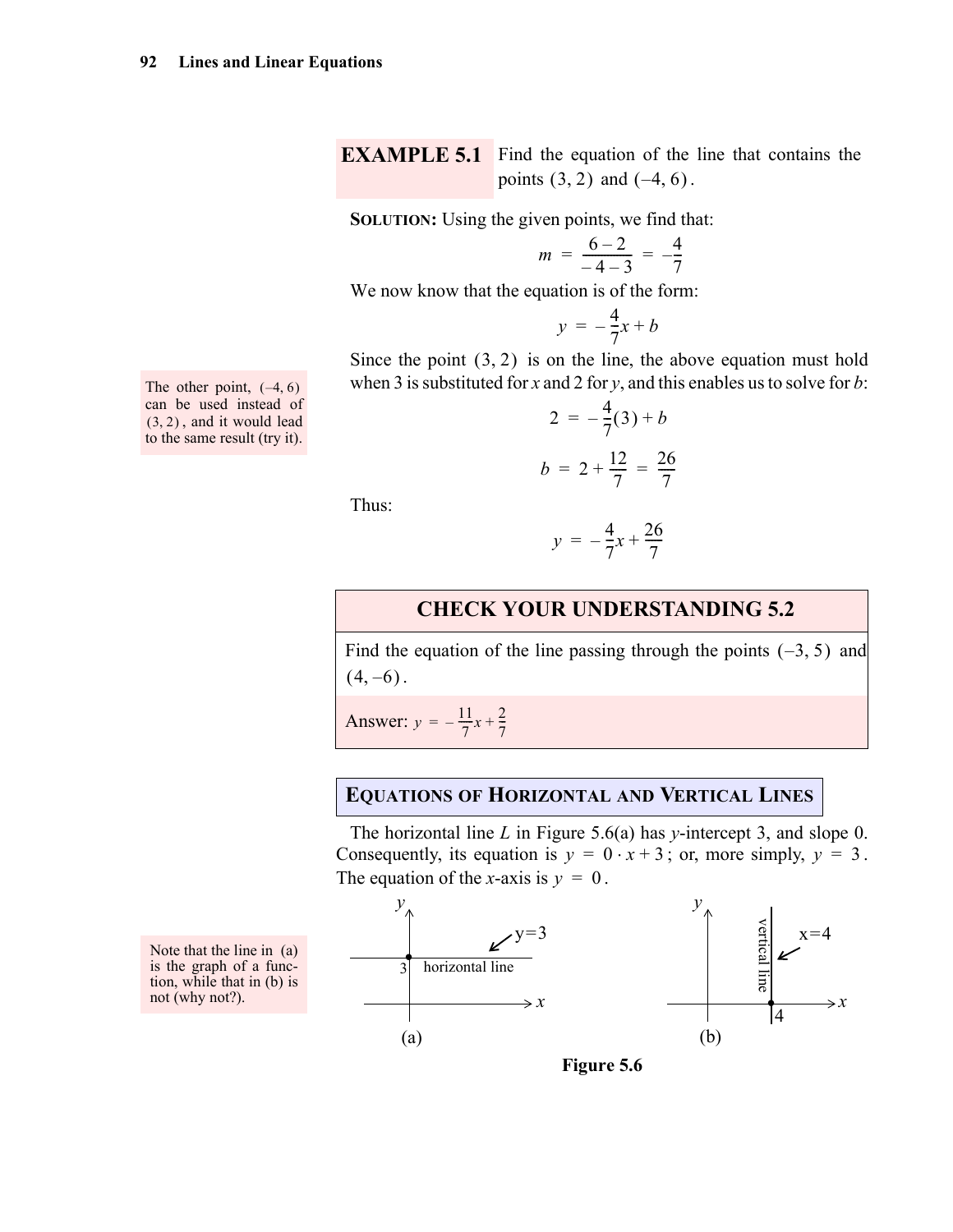While slopes are not associated with vertical lines, the points on such lines can still be described in terms of an equation. In particular, since every point on the line in Figure 5.6(b) has *x*-coordinate 4, the equation of that line is simply  $x = 4$ . The equation of the y-axis is  $x = 0$ .

### **CHECK YOUR UNDERSTANDING 5.3**

Find the equation of the line of slope 2 passing through the point of intersection of the vertical lines  $x = 5$  and the horizontal line  $y = 4$ .

Answer:  $y = 2x - 6$ 

### **PARALLEL AND PERPENDICULAR LINES**

Two lines are said to be **parallel** when they have the same slope, or when they are both vertical. Two lines that intersect at right angles are said to be **perpendicular**. Every horizontal line is perpendicular to every vertical line. The following theorem asserts that a necessary and sufficient condition for two nonvertical lines to be perpendicular is that the slope of one is the negative reciprocal of the slope of the other.

It is clear that if one of the two perpendicular lines has a positive slope (climbing), then the other must have a negative slope (falling):



Moreover, if you mentally put a pin at the point of intersection of the two lines, and pivot the lines about the pin, you can see that as one of the lines gets steeper, the other must flatten out, suggesting some sort of reciprocal relation between their slopes.

## **THEOREM 5.2**

| Two lines with nonzero slopes $m_1$ and $m_2$ are |  |
|---------------------------------------------------|--|
| perpendicular if and only if:                     |  |

$$
m_1 = -\frac{1}{m_2}
$$

**EXAMPLE 5.2** Find the equation of the line passing through the point  $(3, 1)$  that is

(a) Parallel to the line  $3x + 5y = 4$ .

(b) Perpendicular to the line  $3x + 5y = 4$ .

**SOLUTION:** (a) Since the given line:

 $3x + 5y = 4$  $5y = -3x + 4$  $y = -\frac{3}{5}x + \frac{4}{5}$ 

has slope  $-\frac{3}{5}$ , the line we want, which is parallel to the above line, also has slope  $-\frac{3}{5}$ , and is therefore of the form: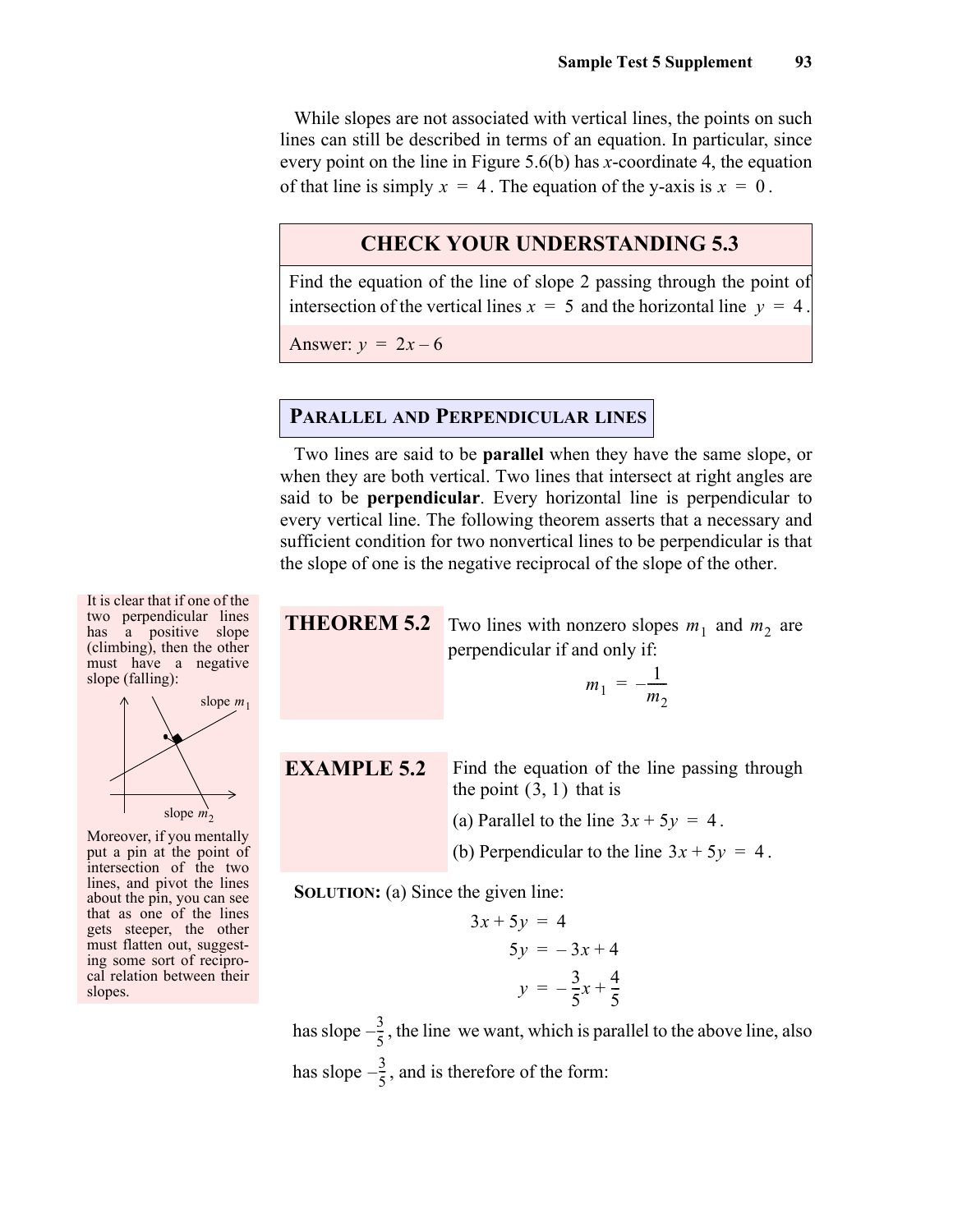#### **94 Lines and Linear Equations**

$$
y = -\frac{3}{5}x + b
$$
  
Since it is to pass through the point (3,1):  

$$
1 = -\frac{3}{5} \cdot 3 + b
$$
  
Or: 
$$
b = 1 + \frac{9}{5} = \frac{14}{5}
$$
  
Equation: 
$$
y = -\frac{3}{5}x + \frac{14}{5}
$$

(b) Since our line is to be perpendicular to a line of slope  $-\frac{3}{5}$ , our line will have slope  $m = -\frac{1}{2} = \frac{5}{2}$ , and is therefore of the form: 3  $-\frac{3}{5}$  $=-\frac{1}{3}=\frac{5}{3}$ 

 $y = \frac{5}{3}x + b$  $1 = \frac{5}{3} \cdot 3 + b$ Or:  $b = -4$  $y = \frac{5}{3}x - 4$ Since it is to pass through the point (**3**,**1**): Equation:

### **CHECK YOUR UNDERSTANDING 5.4**

Find the equation of the line containing the point  $(-2, 4)$  that is

- (a) Parallel to the line  $x 5y = 3$ .
- (b) Perpendicular to the line  $x 5y = 3$ .

Answers: (a)  $y = \frac{1}{5}x + \frac{22}{5}$  (b)  $=\frac{1}{5}x + \frac{22}{5}$  (b)  $y = -5x - 6$ 

## **§3. SYSTEMS OF LINEAR EQUATIONS**

To solve a linear equation in two unknowns, say:

$$
-2x + 3y - 2 = x + 10
$$

is to determine the values of *x* and *y* for which the equation is valid. For example, substituting 0 of *x* and 4 for *y* does render the equation valid: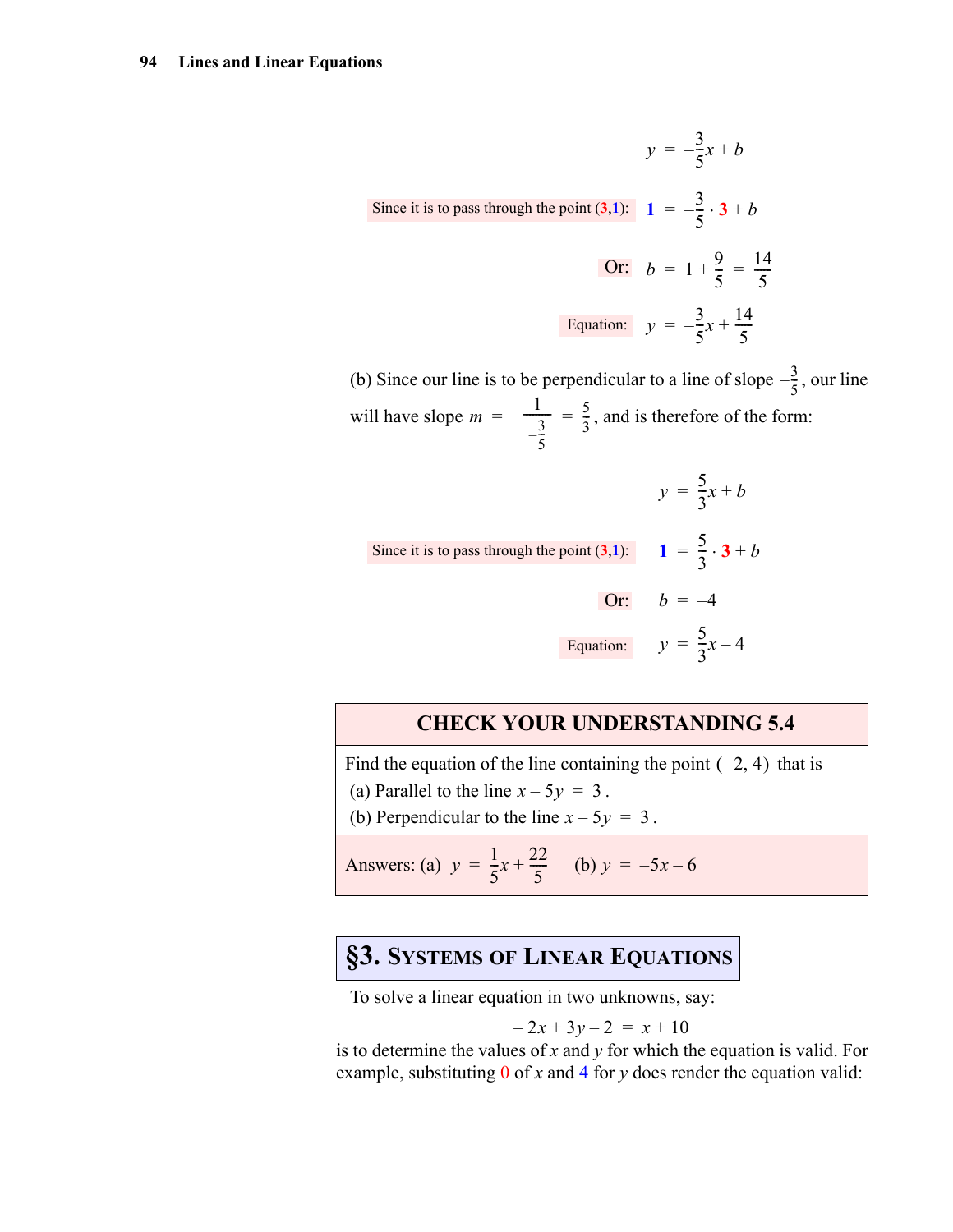$$
-2x+3y-2 = x+10
$$
  

$$
-2(0) + 3(4) - 2 = 0 + 10
$$
  

$$
10 = 10
$$

We then say that  $(x = 0, y = 4)$  is a solution of  $-2x + 3y - 2 = x + 10$ .

In general, an equation in two variables will have infinitely many solutions. For example, starting with the equation  $-2x + 3y - 2 = x + 10$ , we can proceed as in the previous section and express  $y$  in terms of  $x$ :

$$
-2x+3y-2 = x+10
$$
  
\n
$$
3y = x+10+2x+2
$$
  
\n
$$
3y = 3x+12
$$
  
\n
$$
y = x+4
$$

Being equivalent, the equations  $-2x+3y-2 = x+10$  and  $y = x + 4$ , have the same solution set, and it is easy to see that  $y = x + 4$  has infinitely may solutions:

> Just pick any number whatsoever for *x*, say  $x = 7$ , and out will pop a solution for  $y = x + 4$ ; namely  $(x = 7, y = 7 + 4)$ , or  $(x = 7, y = 11)$ .

### **CHECK YOUR UNDERSTANDING 5.5**

Indicate True of False:

(a)  $(x = 1, y = 0)$  is a solution of  $3x + 4y = 2x + 4$ . (b)  $\left(x = -3, y = -\frac{2}{3}\right)$  is a solution of  $3y - 6 + x = 5x + 4$ .

(a) False (b) True

### **TWO LINEAR EQUATIONS IN TWO UNKNOWNS**

Our next concern is with the solution of a system of two linear equations in two unknowns.

(1): 
$$
2x + 3y = -3
$$
  
(2):  $x + 4y = -9$ }

is an example of such a system, and a solution will consist of a value of *x* and of *y* for which **both** of the equations in the system are satisfied. For example,  $(x = 3, y = -3)$  is seen to be a solution of the system:

$$
2(3) + 3(-3) = -3
$$
 Yes  
3 + 4(-3) = -9 Yes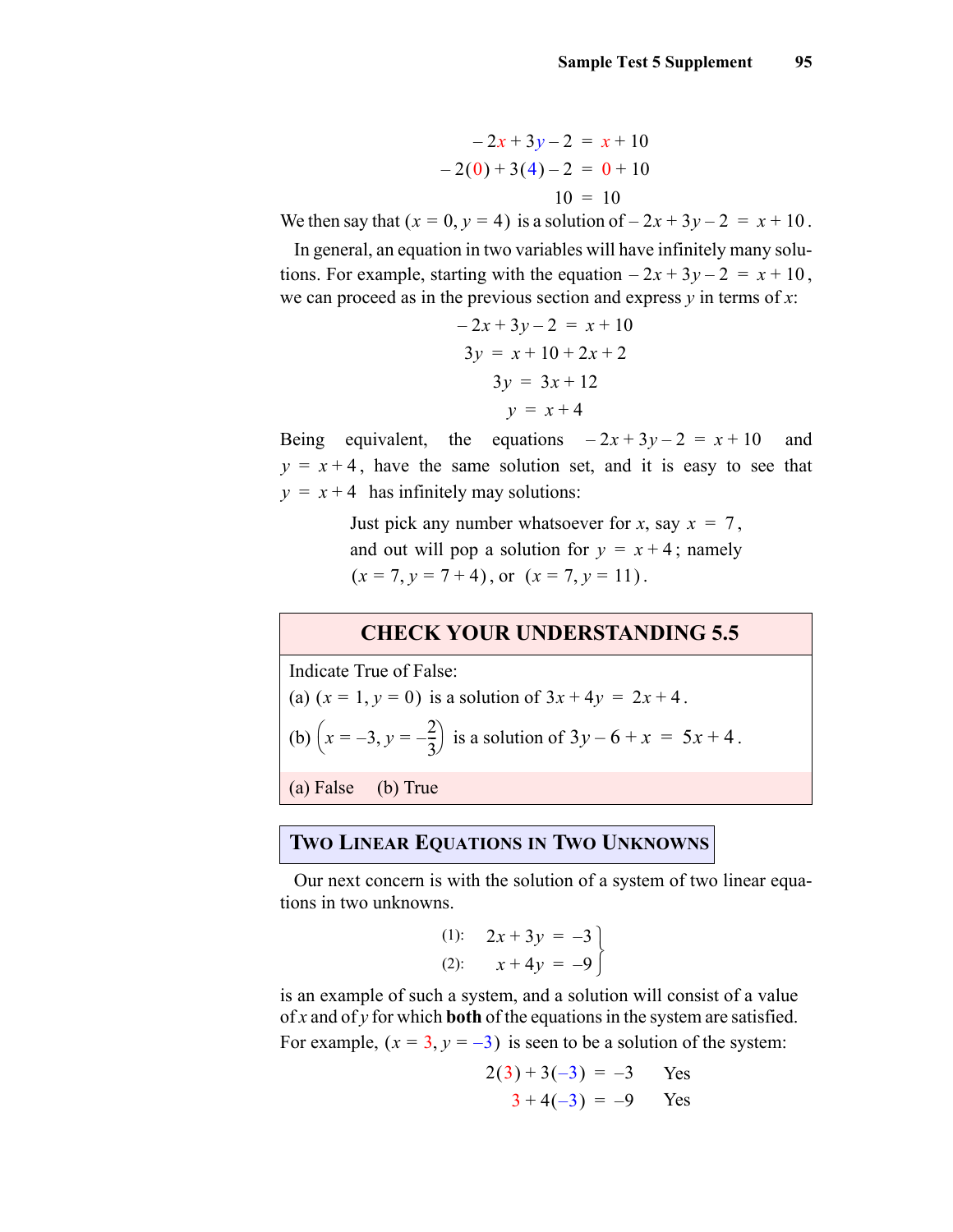### **CHECK YOUR UNDERSTANDING 5.6**

Indicate True or False.

(a)  $(x = -1, y = 3)$  is a solution of (b)  $(x = 3, y = -1)$  is a solution of the system in (a) (a) False (b) True  $2x - 4y = 10$  $-x+5y = -8$  $\mathbf{I}$ 

We shall develop two methods for solving two equations in two unknowns. The first of these methods is called the **substitution method**, and it works as follows:

To determine the values of *x* and of *y* for which the two equations

(1): 
$$
2x + 3y = -3
$$
  
(2):  $x + 4y = -9$ }

are simultaneously satisfied, we look to one or the other of the equations in order to express either *x* in terms of *y*, or *y* in terms of *x*, whichever appears easier. Now, it is quite easy to express *x* in terms of *y* from equation (2):

$$
(3): \quad x = -9-4y
$$

Substituting this expression for  $x$  in equation (1), we obtain the following linear equation in the *one* unknown, *y*:

$$
2(-9-4y) + 3y = -3
$$

which is easily solved:

$$
-18-8y+3y = -3
$$
  

$$
-8y+3y = -3+18
$$
  

$$
-5y = 15
$$
  

$$
y = -3
$$

Next, substitute the value  $y = -3$  in equation (3) to obtain

$$
x = -9-4(-3)
$$
  

$$
x = 3
$$

At this point, we know that  $(x = 3, y = -3)$  is the only possible solution for the system

(1): 
$$
2x + 3y = -3
$$
  
(2):  $x + 4y = -9$ }

Here is another example for your consideration: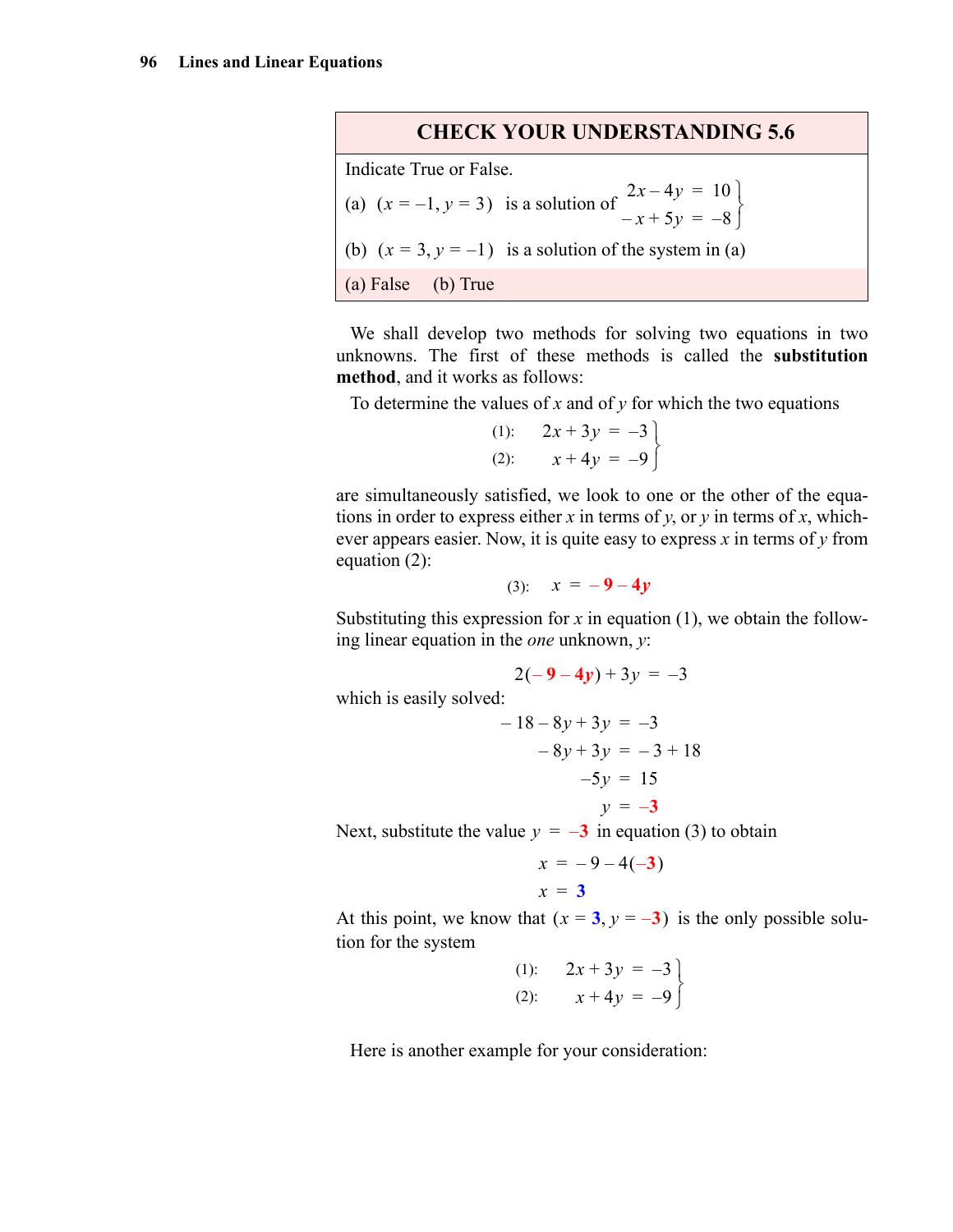**EXAMPLE 5.3** Solve:  

$$
2x-3y+1 = 5x-4y+3
$$

$$
x+y = -x-y+5
$$

**SOLUTION:** Begin by moving and combining all variables on one side of the equation and all constant terms on the other side of each of the two equations, being careful to change the sign of any term that is moved from one side of an equation to the other, to obtain:

$$
\begin{cases}\n2x - 3y - 5x + 4y = 3 - 1 \\
x + y + x + y = 5\n\end{cases}\n\text{ Or:}\n\begin{cases}\n(1): -3x + y = 2 \\
(2): 2x + 2y = 5\n\end{cases}
$$

From  $(1)$  we have:

$$
(3): \quad y = 2 + 3x
$$

Substituting in (2):

$$
2x + 2(2 + 3x) = 5
$$
  

$$
2x + 4 + 6x = 5
$$
  

$$
8x = 1
$$
  

$$
x = \frac{1}{8}
$$

Substituting in (3):

$$
y = 2 + 3\left(\frac{1}{8}\right) = \frac{16}{8} + \frac{3}{8} = \frac{19}{8}
$$

We leave it for you to verify that  $(x = \frac{1}{8}, y = \frac{19}{8})$  satisfies both of the given equations.

#### **CHECK YOUR UNDERSTANDING 5.7** Solve: (a)  $\begin{array}{c} 2x & y & 10 \\ 1 & 2x & 0 \end{array}$  (b) Answer: (a)  $(x = 2, y = -2)$  (b)  $(x = \frac{1}{2}, y = 0)$  $2x - 7y = 18$  $x + 5y = -8$  $\mathbf{I}$  $y + x$  $\frac{y+x}{3} + 3y = \frac{1}{6}$ 2*x* 5  $\frac{2x}{5} - \frac{y+1}{10} = \frac{1}{10}$  $\left\{ \right\}$  $\overline{ }$  $\overline{1}$

We now turn to an alternate method of solving two equations in two unknowns, the **addition/subtraction method**. Here is how it works: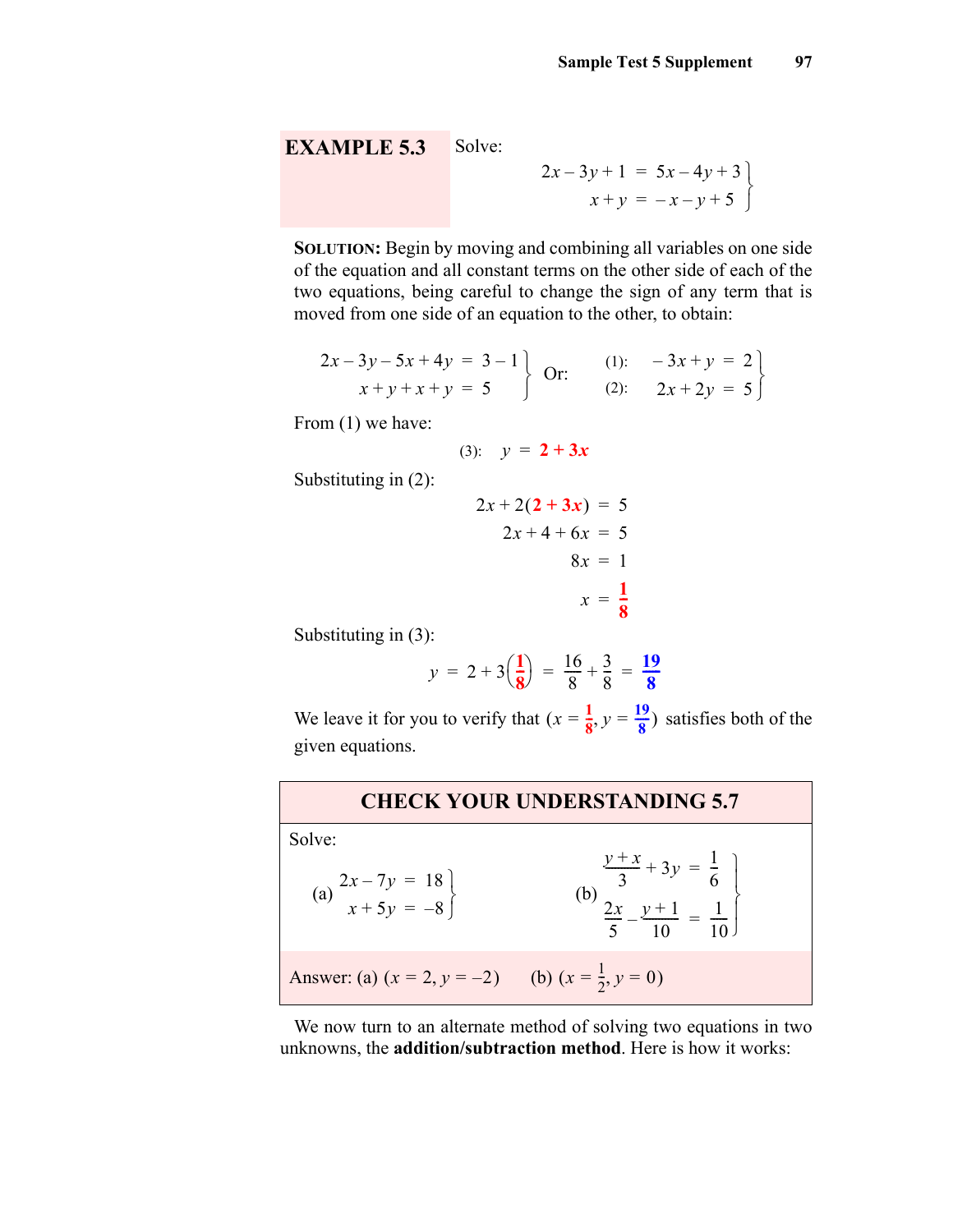If a particular *x* and *y* is a solution of the system:

(1): 
$$
3x + 7y = -11
$$

$$
(2): -3x + 2y = -7
$$

then the expression  $-3x + 2y$  on the left side of equation (2) equals the number  $-7$ ; and by adding  $-3x + 2y$  to the left side of equation (1), and  $-7$  to the right side of equation (1), we end up with an equation in the one variable, *y*:

(1): 
$$
3x + 7y = -11
$$
  
(2): 
$$
-3x + 2y = -7
$$
  
(1) + (2): 
$$
9y = -18
$$
  

$$
y = -2
$$

Upon substituting  $-2$  for *y* in equation (1) [we could have chosen (2)], we obtain:

$$
3x + 7(-2) = -11
$$
  

$$
3x - 14 = -11
$$
  

$$
3x = 3
$$
  

$$
x = 1
$$

We have shown that  $(x = 1, y = -2)$  is the only possible solution of the given system. Let's check it out:

 $3x + 7y = -11$  $-3x + 2y = -7$ *x* = **1**  $y = -2$  $3(1) + 7(-2) = -11$  $-3(1) + 2(-2) = -7$ Yes Yes

**EXAMPLE 5.4** Solve:.

 $2x - 3y = 10$  $3x - 11y = 28$ (1):  $2x-3y = 10$ (2):

**SOLUTION:** Adding or subtracting equation (2) from equation (1) will not result in the elimination of either of the variables *x* or *y*. However, if we multiply *both sides* of equation (1) by 3 and both sides of equation (2) by  $-2$  and add, the *x*-term drops out:

$$
3 \times (1): \quad 6x - 9y = 30
$$
  
-2 \times (2): \quad -6x + 22y = -56  
add: \quad 13y = -26  

$$
y = -2
$$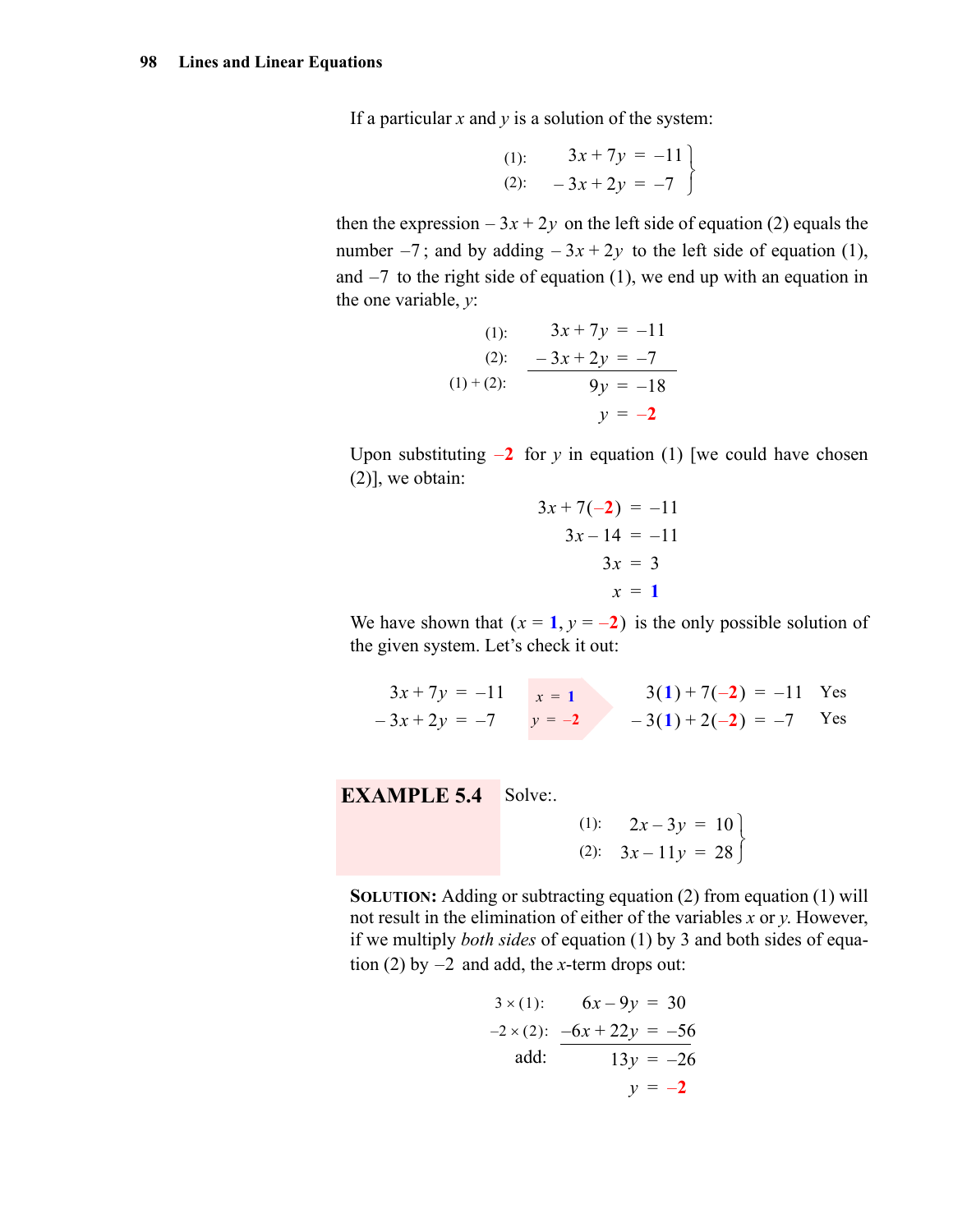Substituting in (1) yields:

$$
2x-3(-2) = 10
$$
  
2x + 6 = 10  

$$
2x = 4
$$
  

$$
x = 2
$$

We leave it for you to verify that  $(x = 2, y = -2)$  satisfies both of the given equations.



### **LINES AND SYSTEMS OF LINEAR EQUATIONS**

Consider the system:

 $2x + y = 1$  $3x - y = 4$ (1):  $2x + y = 1$ <br>(2):  $3x - y = 4$ 

As you know, a solution of the above system consists of a value of *x* and a value of *y* for which both equations are simultaneously satisfied. Rewriting the first equation in the form  $y = mx + b$ :

$$
2x + y = 1
$$

$$
y = -2x + 1
$$

we see that  $(x, y)$  will be a solution of equation (1) if and only if it is a point on the line  $y = -2x + 1$  of Figure 5.7.



**Figure 5.7**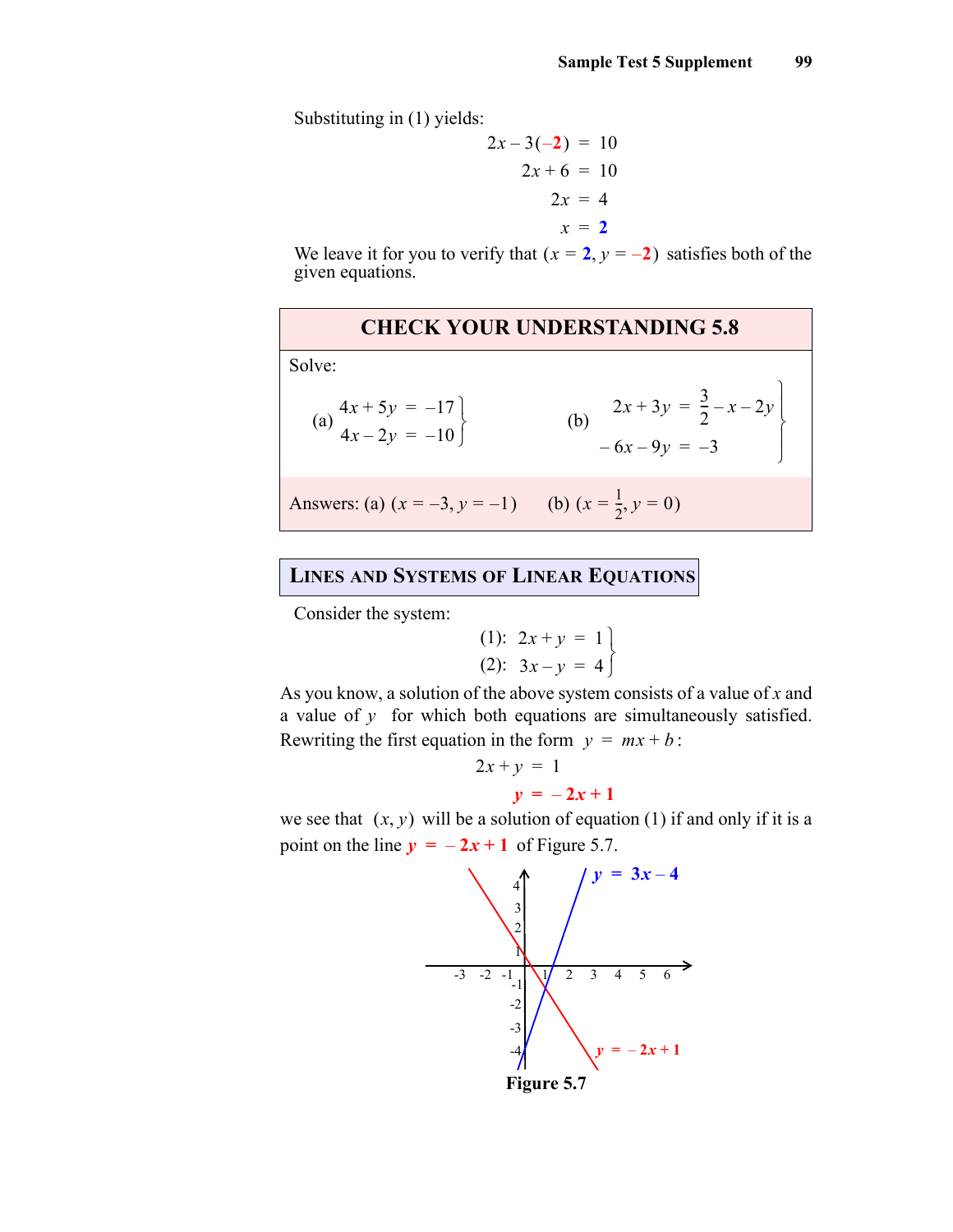By the same token, since

$$
3x - y = 4
$$
  

$$
y = 3x - 4
$$

a point  $(x, y)$  will be a solution of equation  $(2)$  if and only if it is a point on the (blue) line  $y = 3x - 4$ . It follows that  $(x, y)$  is a solution of the given system, if and only if it lies on both lines; which is to say, is the point where the two lines intersect. That point turns out to be  $(1, -1)$ , which we now establish analytically by solving the given system of equations:

(1): 
$$
2x + y = 1
$$
  
\n(2):  $3x - y = 4$   
\n $5x = 5$   
\n $x = 1$  substitution in (1):  $2(1) + y = 1$   
\n $y = -1$ 

### **CHECK YOUR UNDERSTANDING 5.9**

Sketch the two lines corresponding to the two linear equations in the system:

$$
\begin{aligned}\nx + y &= 3 \\
x - 2y &= 0\n\end{aligned}
$$

Use your sketch to approximate the solution set of the system, and then solve the system analytically to obtain the exact solution.

Answers: Solution:  $(2, 1)$ .

### **INDEPENDENT, INCONSISTENT, AND DEPENDENT SYSTEMS OF EQUATIONS**

A system of equations that has exactly one solution is said to be **independent**, and one that has more than one solution is said to be **dependent**. A system that has no solution is called **inconsistent**. These mutually exclusive situations are depicted in Figure 5.8. In the independent case, the two lines representing the two equations intersect at exactly one point (one solution) [Figure  $5.8(a)$ ]. In the dependent case, one equation is a nonzero multiple of the other and the "two" lines coincide: every point on that common line is consequently a solution of both equations (infinitely many solutions) [Figure 5.8(b)]. In the inconsistent case, the two lines are distinct and parallel and have no point of intersection (no solution) [Figure  $5.8(c)$ ].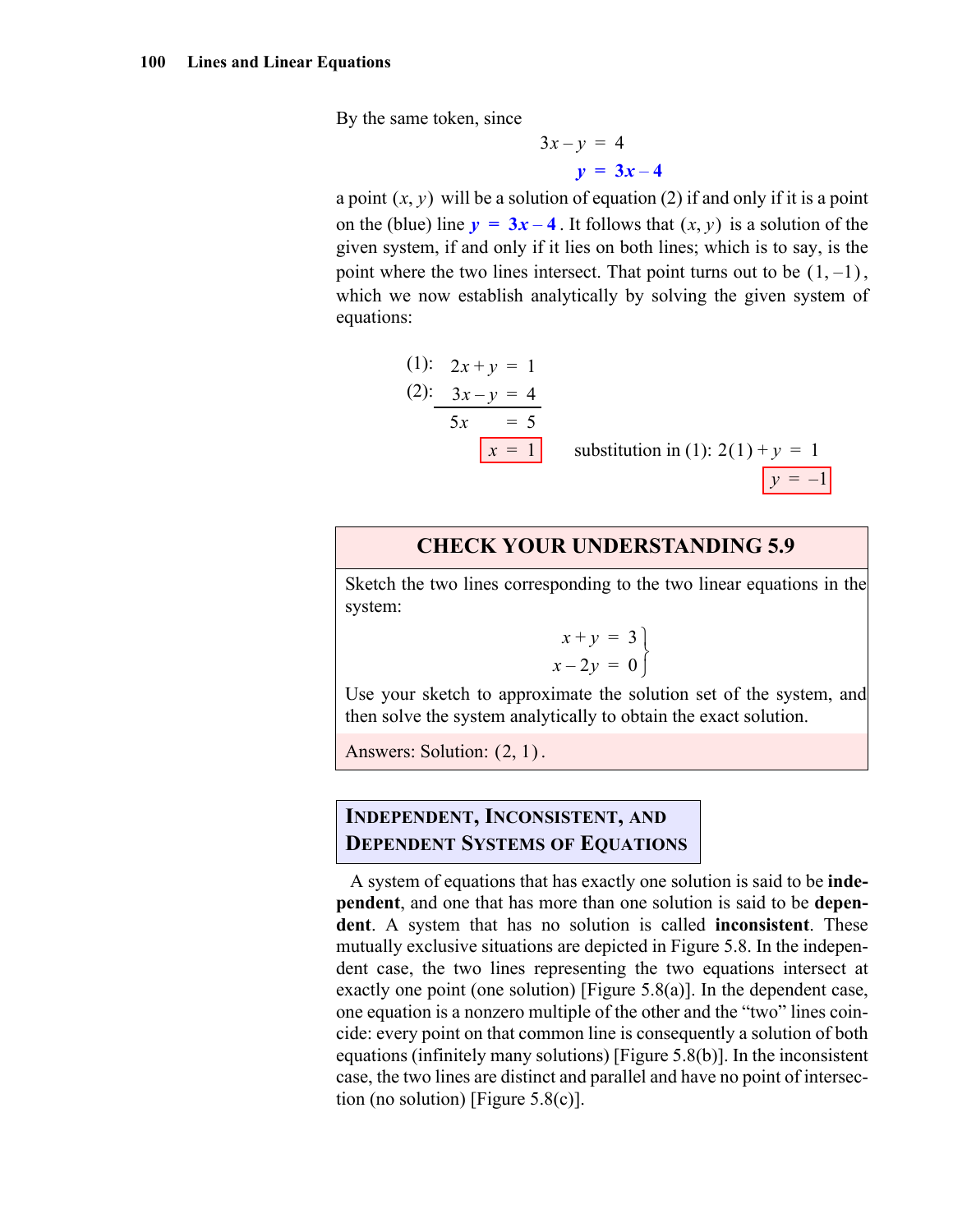



Our previous systems of equations had unique solutions, they were all independent systems. Examples of dependent and of inconsistent systems are given below.



**SOLUTION:**

(1): 
$$
3x + y = 5
$$
  
\n(2):  $15x + 5y = 14$ }  
\n
$$
\Rightarrow \qquad 5 \times (1): \quad 15x + 5y = 25
$$
\n(2):  $\frac{15x + 5y = 14}{0} = 11$ 

The above argument shows that any solution of the given system must also satisfy the equation  $0 = 11$ , which can never be satisfied. We therefore conclude that the given system has no solution.

### **EXAMPLE 5.6** Solve:

 $3x + y = 5$  $15x + 5y = 25$ (1):  $3x + y = 5$ <br>
(2):  $15x + 5y = 25$ 

**SOLUTION:** The second equation in the system is equivalent to the first, since  $(2) = 5 \times (1)$ . It follows that any of the infinitely many solutions of (1) is also a solution of (2), and therefore of the system; here are two of them:  $(x = 0, y = 5)$  and  $(x = 1, y = 2)$ We note that an attempt to solve a dependent system will lead to the

interesting identity " $0 = 0$ ." In particular: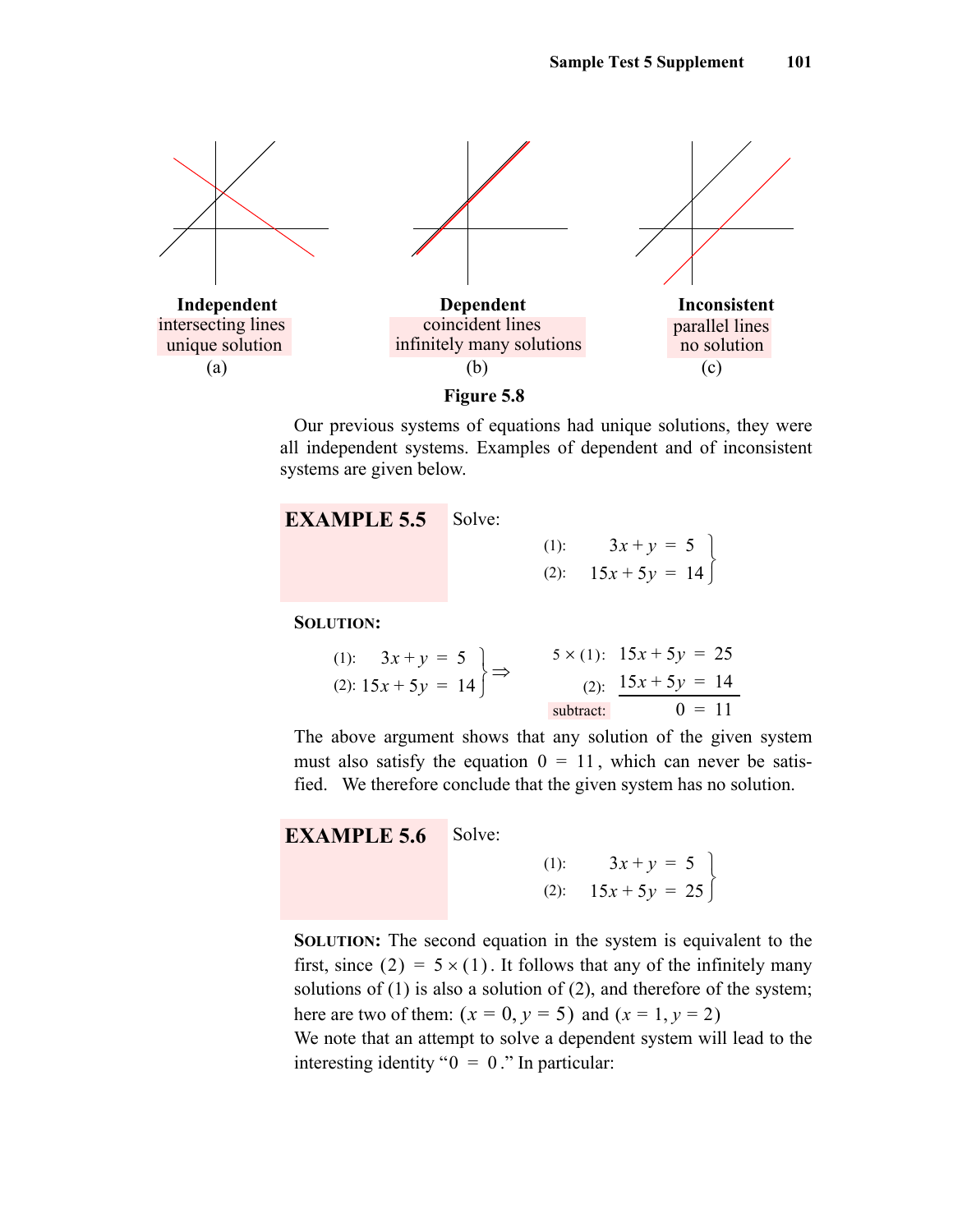### **102 Lines and Linear Equations**

3*x y* + 5 = 15*x* + 25 5*y* = (1): (2): 5 1 : 15*x* + 5*y* = 25 15*x* + 25 5*y* = subtract: 0 0 = (2):

## **CHECK YOUR UNDERSTANDING 5.10**

Sketch the two lines corresponding to the give system of equations. Do the graphs suggest that the system is independent, dependent, or inconsistent? Solve the system analytically.

(a) 
$$
\begin{cases} -x+y=1 \\ -2x+2y=2 \end{cases}
$$
 (b)  $\begin{cases} -3x+y=2 \\ 2x+2y=5 \end{cases}$  (c)  $\begin{cases} -x+y=1 \\ -x+y=-1 \end{cases}$   
Answers: (a) Dependent. (b) Independent (c) Inconsistent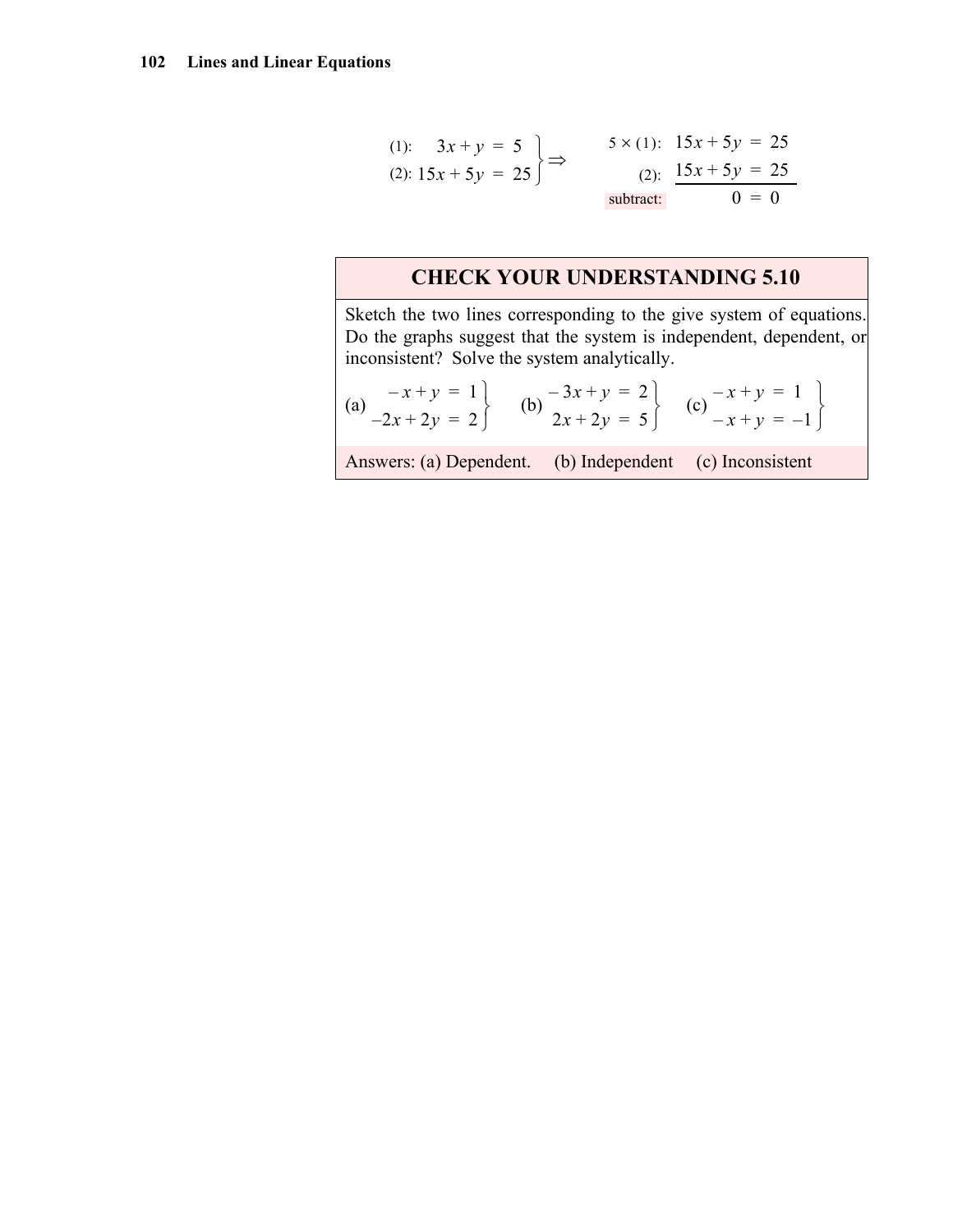# **Sample Test 6 ODDS AND ENDS**

**Question 6.1 Determine** 
$$
f(\frac{2}{3})
$$
 if  $f(x) = \frac{x^2 - 1}{3x}$ .

The correct answer is  $-\frac{5}{18}$ . If you got it, move on to Question 6.2. If not, consider the following example:

**EXAMPLE 6.1** Determine  $f\left(\frac{3}{2}\right)$  if  $f(x) = \frac{2x^2 + x}{x - 2}$ .

**SOLUTION:** We are asked to evaluate the given function at  $x = \frac{3}{2}$ . To

do so, we simply replace x everywhere in  $f(x) = \frac{2x^2 + x}{x - 2}$  with  $\frac{3}{2}$ . **--**

$$
f\left(\frac{3}{2}\right) = \frac{2\left(\frac{3}{2}\right)^2 + \frac{3}{2}}{\frac{3}{2} - 2} = \frac{2\left(\frac{9}{4}\right) + \frac{3}{2}}{\frac{3}{2} - \frac{4}{2}} = \frac{\frac{9}{2} + \frac{3}{2}}{\frac{-1}{2}} = \frac{\frac{12}{2}}{\frac{-1}{2}} = \frac{6}{1} \cdot \frac{2}{-1} = -12
$$

Can you now manage Question 6.1:

Determine 
$$
f\left(\frac{2}{3}\right)
$$
 if  $f(x) = \frac{x^2 - 1}{3x}$   
Answer:  $-\frac{5}{18}$ 

If so, go to Question 6.2. If not:

**6.1** Determine: *Click-Video* (a)  $f\left(\frac{3}{4}\right)$  if  $f(x) = 2x^2 - x - 1$  (b)  $g\left(-\frac{1}{2}\right)$  if  $\left(-\frac{1}{2}\right)$  if  $g(x) = \frac{-x}{(x+1)^2}$ 

If you still can't solve Question 6.1: **Go to the tutoring center.**

Question 6.2 Determine 
$$
f(a + 2)
$$
 if  $f(x) = \frac{x^2 + 1}{x + 2}$ .

The correct answer is  $\frac{a^2 + 4a + 5}{a + 4}$ . If you got it, move on to Question 6.3. If not, consider the following example: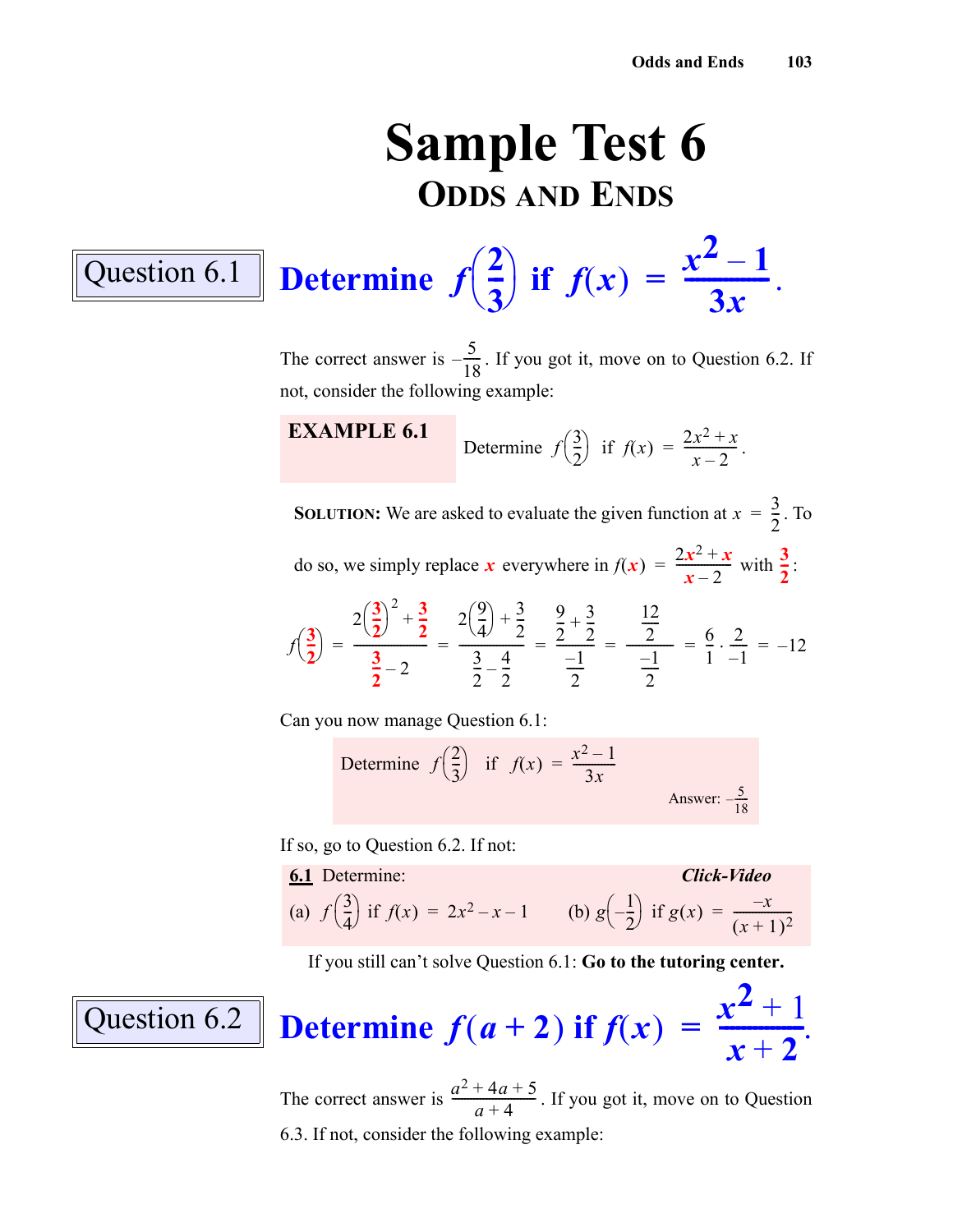### **EXAMPLE 6.2**

Determine 
$$
f(c-3)
$$
 if  $f(x) = \frac{x^2 - 4}{x - 5}$ .



**SOLUTION:** It is important for you to know that the variable *x* is a placeholder; a "box" that can hold any meaningful expression. In pariticular, to evaluate the function at  $c - 3$ , you put  $c - 3$  in the box (see margin):

$$
f(c-3) = \frac{(c-3)^2 - 4}{(c-3) - 5} = \frac{c^2 - 6c + 9 - 4}{c - 3 - 5} = \frac{c^2 - 6c + 5}{c - 8}
$$

**NOTE:** In the expression

$$
f(c-3) = \frac{c^2 - 6c + 5}{c - 8} \qquad (*)
$$

*c* can be any number **except** 8. Why? Because, if you substitute 8 for *c* you end up with a **zero in the denominator** of (\*), and such an expression is **undefined** (see margin). A zero in the numerator is okay, as long as the denominator is not zero. In particular *c* can be 1 in (\*), since

$$
f(1-3) = \frac{1^2 - 6 \cdot 1 + 5}{1 - 8} = \frac{0}{-7} = 0
$$

Can you now manage Question 6.2:

Determine 
$$
f(a+2)
$$
 if  $f(x) = \frac{x^2}{x-2}$  Answer:  $\frac{a^2 + 4a + 4}{a}$ 

If so, go to Question 6.3. If not:

**6.2** Determine: *Click-Video* (a)  $f (a + 1)$  if  $f(x) = \frac{x-2}{x^2}$  (b)  $g(x+h)$  if  $g(x) = x^2 - x + 1$ 

If you still can't solve Question 6.2: **Go to the tutoring center.**

# **What is 34% of 18?**

The correct answer is  $\frac{153}{25}$  or 6.12. If you got it, move on to Question 6.4. If not, consider the following example:  $\frac{133}{25}$  or 6.12

Why can't you have a zero in the denominator? Well  $\frac{15}{2} = 5$  since 3 times 5 is 15. Fine, but won't do, since no number times 0 is 15.  $\frac{13}{3}$  = 5 15  $\frac{13}{0}$ 

Neither is the expression " $\frac{0}{6}$ " meaningful, for in this situation all numbers would "work." For example, if you like, you can say that  $\frac{0}{0}$ since 0 times 199 is certainly 0. **Bottom line** A denominator cannot be zero! (Note, however, that if  $a \neq 0$ ,  $\frac{0}{a} = 0$ , since *a* times 0 is 0. 0  $\frac{0}{0}$  $\frac{0}{0}$  = 199

Question 6.3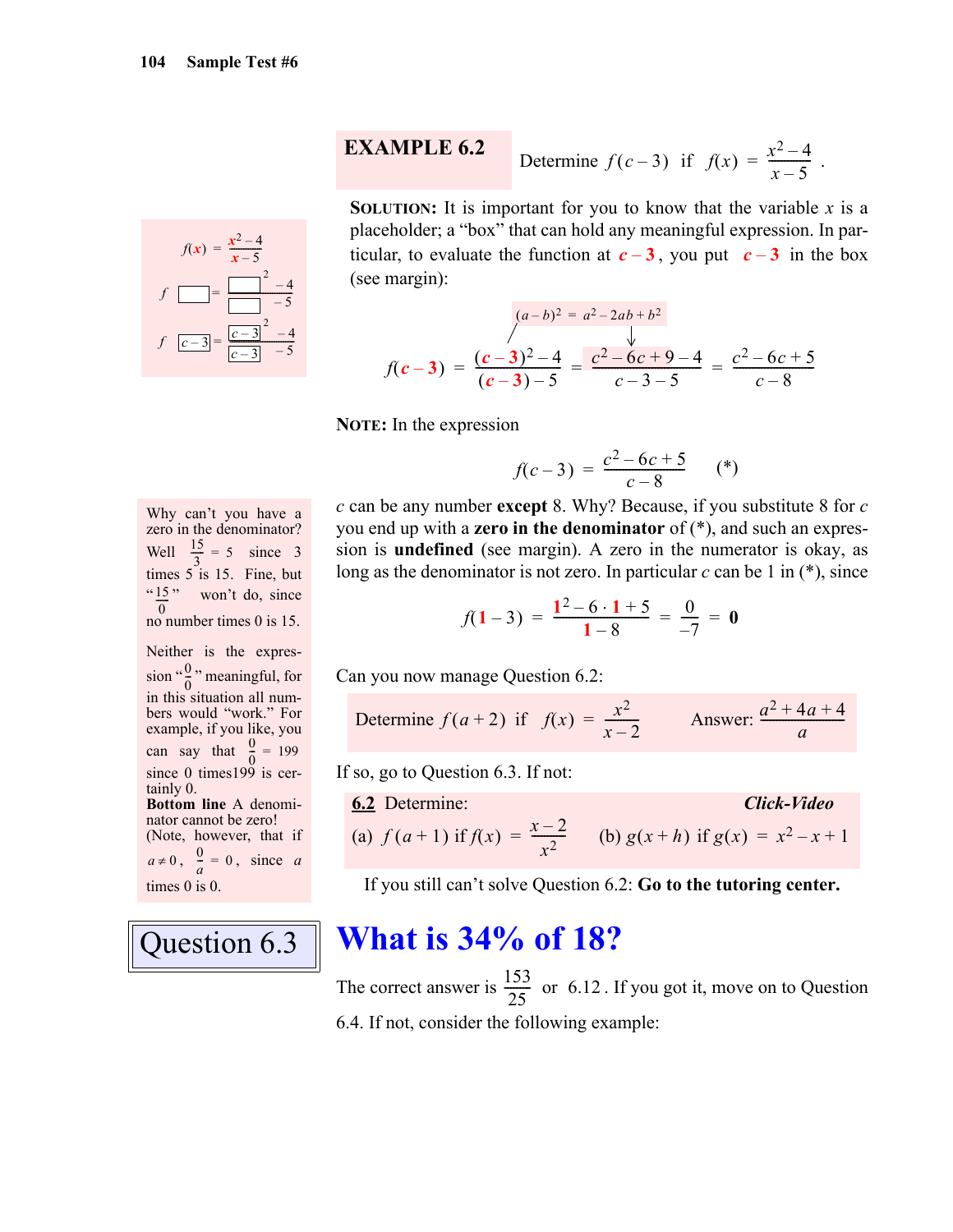#### **EXAMPLE 6.3** What is 22% of 90?

**SOLUTION:** The first thing you have to know is that for any number *a*, *a*% is defined to be the number  $\frac{a}{100}$ . In particular: 22% =  $\frac{22}{100}$ . You also need to know that, in mathematics, the word "of" is often used to denote multiplication. For example  $\frac{1}{2}$  of 21 is 7, since  $\frac{a}{100}$ . In particular: 22% =  $\frac{22}{100}$  $rac{1}{3}$  of 21

$$
\frac{1}{3}\cdot 21 = 7.
$$

Let's now translate the given question into a mathematical equation, substituting the variable  $x$  for the "What:"

What is 22% of 90  
\n
$$
\sqrt{\frac{1}{x}} = \frac{22}{100} \cdot 90 = \frac{11}{50} \cdot 90 = \frac{11 \cdot 9}{5} = \frac{99}{5}
$$
 or 19.8  
\nAnswer:  $\frac{99}{5} = 19.8$  is 22% of 90

Can you now manage Question 6.3:

What is 34% of 18?

Answer:  $\frac{153}{25}$  $\frac{133}{25}$  or 6.12

If so, go to Question 6.4. If not:

**Click-Video**  
6.3 (a) What is 120% of 80? (b) What is 7% of 
$$
\frac{3}{5}
$$
?

If you still can't solve Question 6.3: **Go to the tutoring center.**

Question 6.4

# **15 is what percent of 50?**

The correct answer is 30%. If you got it, move on to Question 6.5. If not, consider the following example:

**EXAMPLE 6.4** 27 is what percent of 18?

**SOLUTION:** It's all in the translation:

27 is what percent of 18  
\n
$$
27 = \frac{x}{100} \sqrt{\frac{1}{18}}
$$
\n2700 = 18x  
\n
$$
x = \frac{2700}{18} = 150
$$
 Answer: 27 is 150% of 18.

Can you now manage Question 6.4?:

15 is what percent of 50? Answer: 30%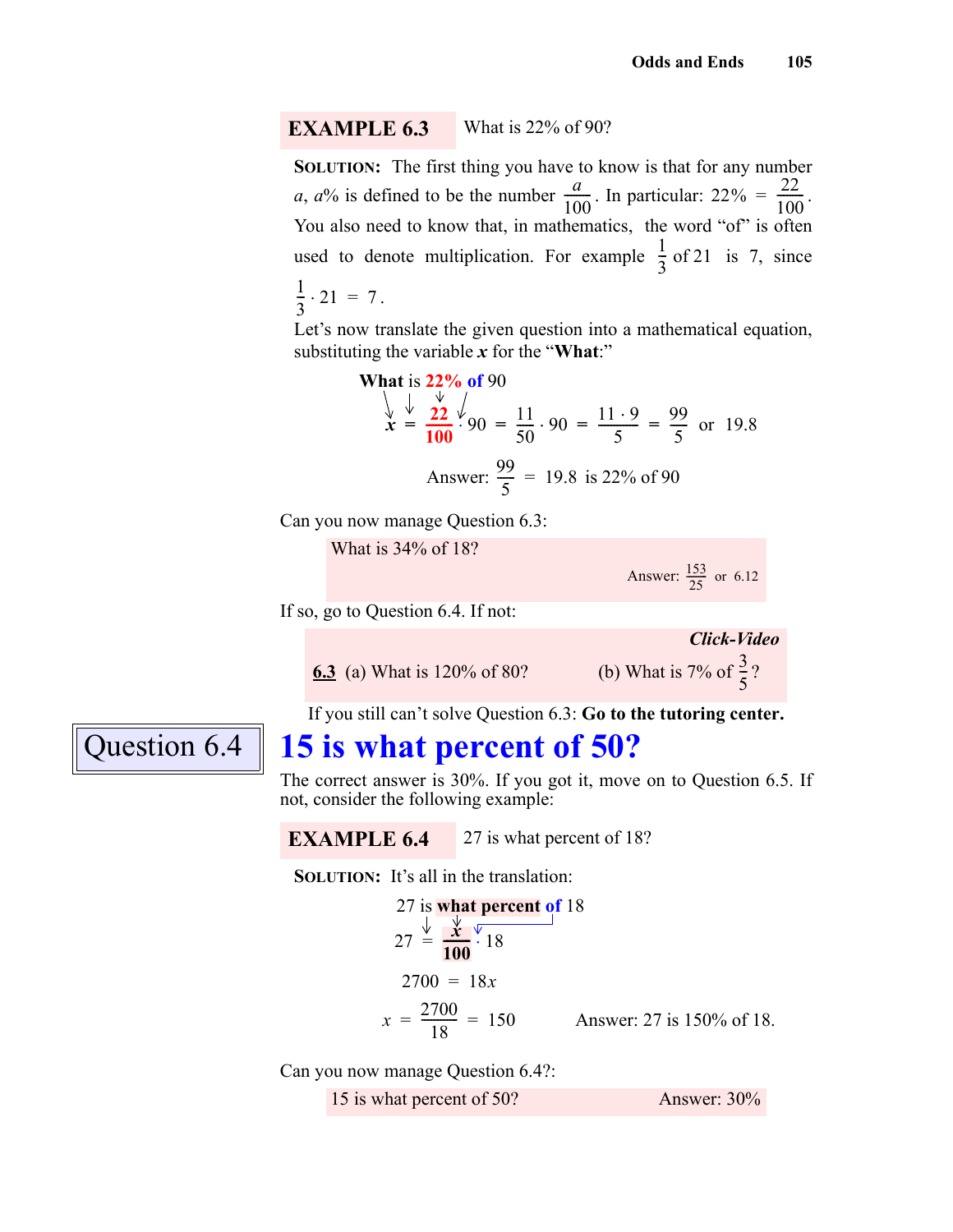If so, go to Question 6.5. If not:

*Click-Video*

*Click-Video*

**6.4** (a) 12 is what percent of 4? (b) 20 is what percent of  $\frac{1}{2}$ ?  $\frac{1}{2}$ 

If you still can't solve Question 6.4: **Go to the tutoring center.**



# **60 is 20 percent of what?**

The correct answer is 300. If you got it, move on to Question 6.6. If not, consider the following example:

**SOLUTION: EXAMPLE 6.5** 15 is 75 percent of what?  $15 \stackrel{v}{=} \frac{75}{100}$   $\frac{\sqrt{}}{x}$  $1500 = 75x$  $x = \frac{1500}{75} = 20$  Answer: 15 is 75% of 20. 15 is **75% of what**

Can you now manage Question 6.5:

| $60$ is 20% of what? | Answer: 300 |  |
|----------------------|-------------|--|
|----------------------|-------------|--|

If so, go to question 6.6. If not:

**6.5** (a) 5 is 20 percent of what? (b) 120 is 15 percent of what?

If you still can't solve Question 6.5: **Go to the tutoring center.**

Question 6.6

**Evaluate:**



The correct answer is  $\frac{1}{4}$ . If you got it, move on to Question 6.7. If not, consider the following example: 4  $\frac{1}{1}$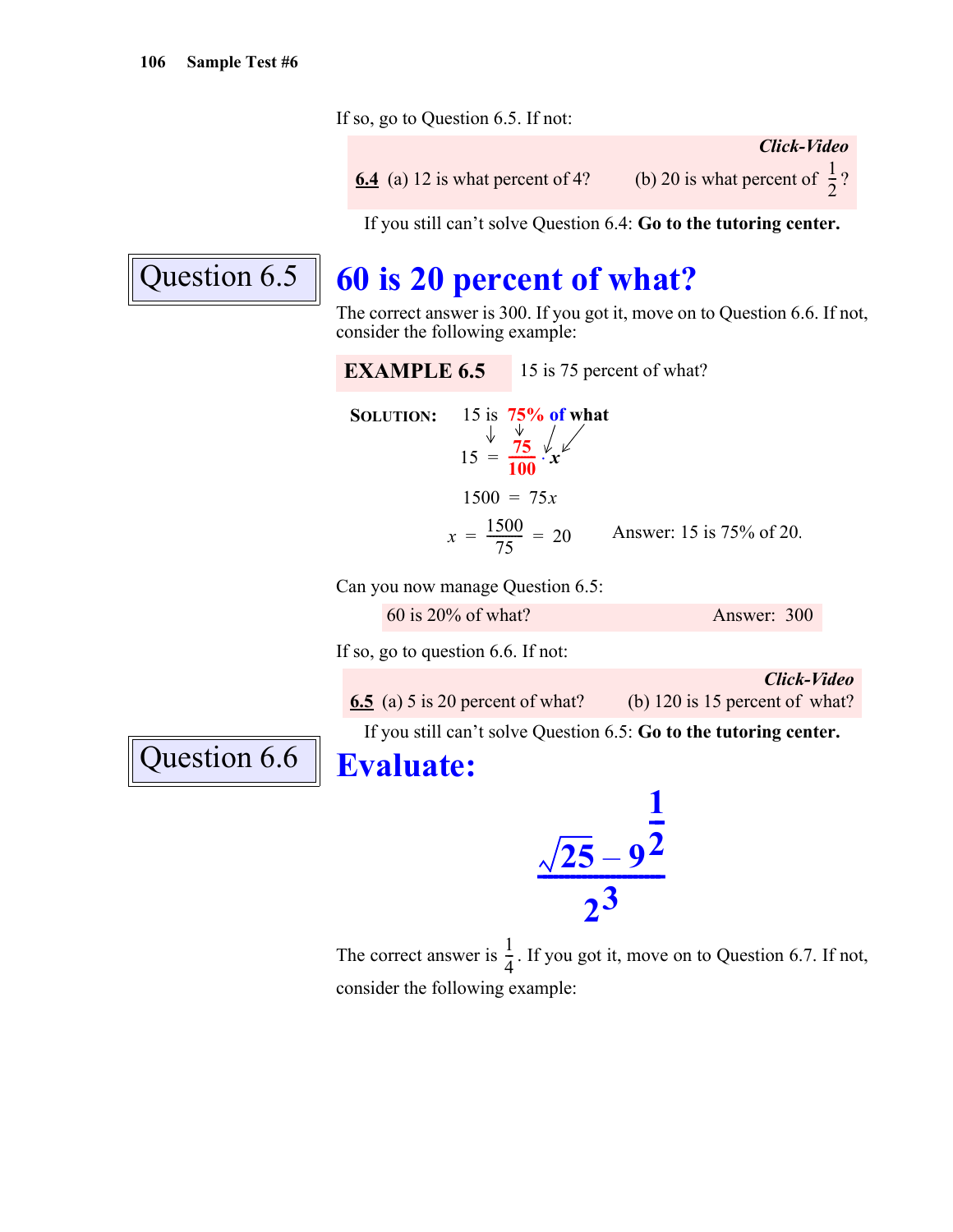

If you still can't solve Question 6.6: **Go to the tutoring center.**

Question 6.7

example:

**1**

1  $\frac{1}{2}$ 

system).

**Simplify:**

$$
\frac{2}{\sqrt{3}} - \sqrt{\frac{2}{5}}
$$

#### **(Answer is not to contain any square root in the denominator.)**

The correct answer is  $\frac{10\sqrt{3}-3\sqrt{10}}{15}$ . If you got it, move on to Question 6.8. If not, consider the following example:

**EXAMPLE 6.7** Simplify:

5 2  $\frac{5}{5} + \frac{2}{5}$ 3 +  $\frac{2}{5}$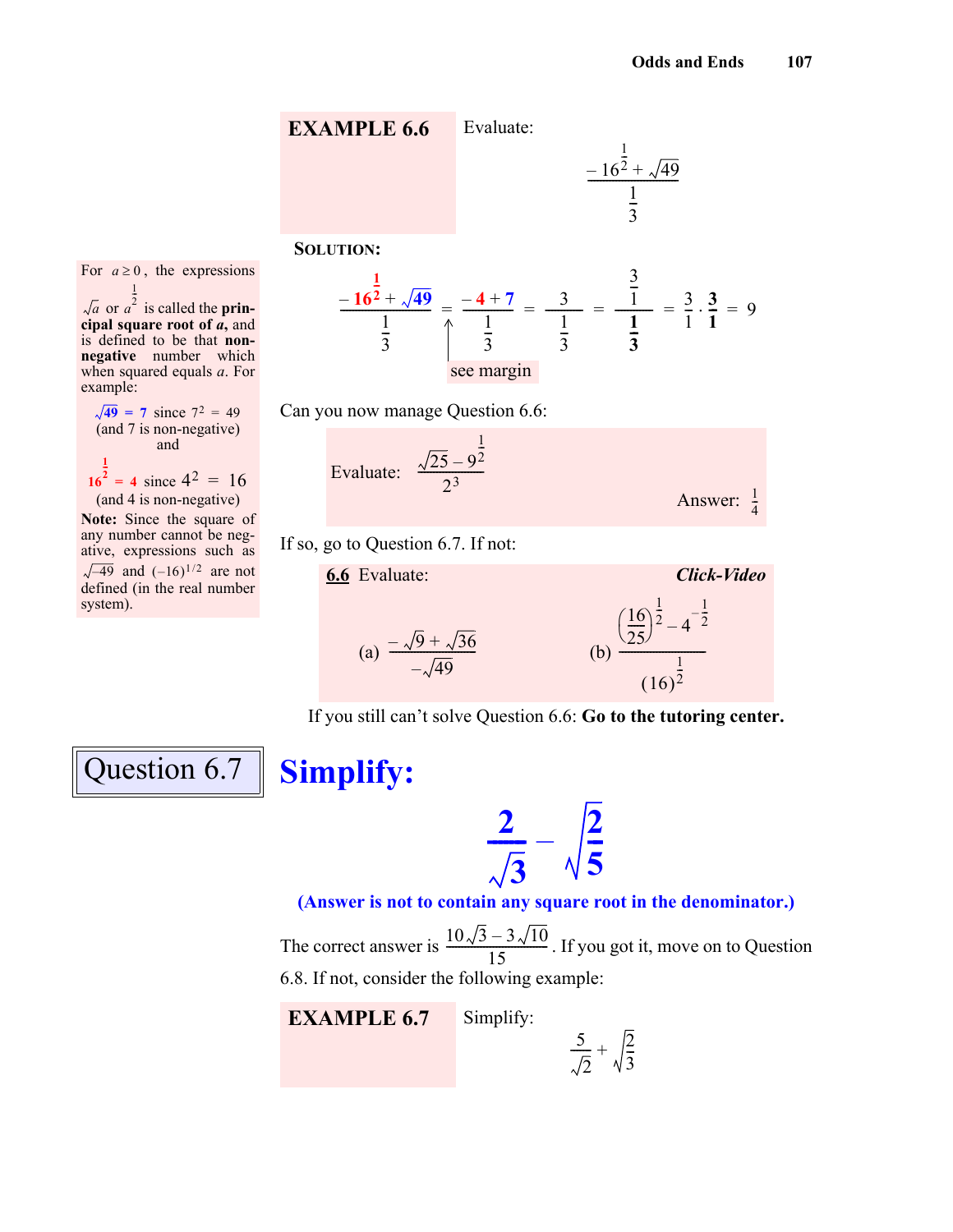**SOLUTION:** To rationalize the denominator of, say  $\frac{5}{6}$ , is to express the fraction without a square root in the denominator. To do so, simply multiply its denominator and numerator by  $\sqrt{2}$ : 2  $\frac{v}{\sqrt{2}}$ 

$$
\frac{5}{\sqrt{2}} \cdot \frac{\sqrt{2}}{\sqrt{2}} = \frac{5\sqrt{2}}{(\sqrt{2})^2} = \frac{5\sqrt{2}}{\frac{2}{\text{see margin}}}
$$

In addition (see margin):

$$
\sqrt{\frac{2}{3}} = \frac{\sqrt{2}}{\sqrt{3}} = \frac{\sqrt{2}}{\sqrt{3}} \cdot \frac{\sqrt{3}}{\sqrt{3}} = \frac{\sqrt{2 \cdot 3}}{(\sqrt{3})^2} = \frac{\sqrt{6}}{3}
$$

Leading us to:

$$
\frac{5}{\sqrt{2}} + \sqrt{\frac{2}{3}} = \frac{5\sqrt{2}}{2} + \frac{\sqrt{6}}{3} = \frac{15\sqrt{2}}{6} + \frac{2\sqrt{6}}{6} = \frac{15\sqrt{2} + 2\sqrt{6}}{6}
$$

Can you now manage Question 6.7:

Simplify: 
$$
\frac{2}{\sqrt{3}} - \sqrt{\frac{2}{5}}
$$
 Answer:  $\frac{10\sqrt{3} - 3\sqrt{10}}{15}$ 

If so, go to Question 6.8. If not:

6.7 Solve:  
\n(a) 
$$
\frac{3}{\sqrt{2}} + \sqrt{\frac{1}{3}}
$$
  
\n(b)  $-\sqrt{\frac{5}{3}} + \frac{2}{\sqrt{5}} - \frac{1}{\sqrt{2}}$ 

If you still can't solve Question 6.7: **Go to the tutoring center.**

## **Express 325,000,000 in scientific notation.**

The correct answer is  $3.25 \times 10^8$ . If you got it, move on to Question 6.9. If not, consider the following example:

| <b>EXAMPLE 6.8</b> | Express in scientific notation. |                 |
|--------------------|---------------------------------|-----------------|
|                    | (a) $40,210,000$                | (b) $0.0000023$ |

**SOLUTION:** Any number can be represented in the form  $a \times 10^n$ where  $1 \le a < 10$ , *n* is an integer, and  $\times$  denotes multiplication. This is called **scientific notation**, and is particularly useful for expressing very large and very small quantities. In particular (see margin):

(a) 40,210,000 4.021 10**<sup>7</sup>** = move decimal point **<sup>7</sup>** places to the **right** 40,210,000 } **7** places

Recall that for  $a \ge 0$ ,  $\sqrt{a}$ is defined to be that number which when squared equals *a*. In particular  $(\sqrt{2})^2 = 2$ ,

**2**  $\frac{2}{3} = \left(\frac{2}{3}\right)^{\frac{1}{2}}$  $=\left(\frac{2}{3}\right)^{\frac{1}{2}} = \frac{2^{\frac{3}{2}}}{\frac{1}{2^{\frac{1}{2}}}} = \frac{\sqrt{2}}{\sqrt{3}}$ 1 2 -- 3 1 2  $\frac{1}{2}$  $\frac{2^2}{4} = \frac{\sqrt{2}}{2}$ 

power of a quotient is the quotient of the powers

and:

$$
\sqrt{2} \cdot \sqrt{3} = 2^{\frac{1}{2}} \cdot 3^{\frac{1}{2}}
$$
  
\n
$$
\frac{1}{\sqrt{2}} (2 \cdot 3)^{\frac{1}{2}} = 6^{\frac{1}{2}} = \sqrt{6}
$$
  
\npower of a product is the product of the powers

Please note, however that a power of a sum is **not** the sum of the powers. In particular





Calculators use the letter "E" (for exponent) in exhibiting scientific notation, as in:

 $3.25E 8$  (for  $3.25 \times 10^8$ )

The effect of multiplying 4.021 by 10 is to move the decimal point 1 place to the right:

If you multiply 4.021 by 100, then the decmal point will be moved 2 places to the right:  $4.021 \times 10^{1} = 40.21$ 

and so on.  $4.021 \times 10^{2} = 402.1$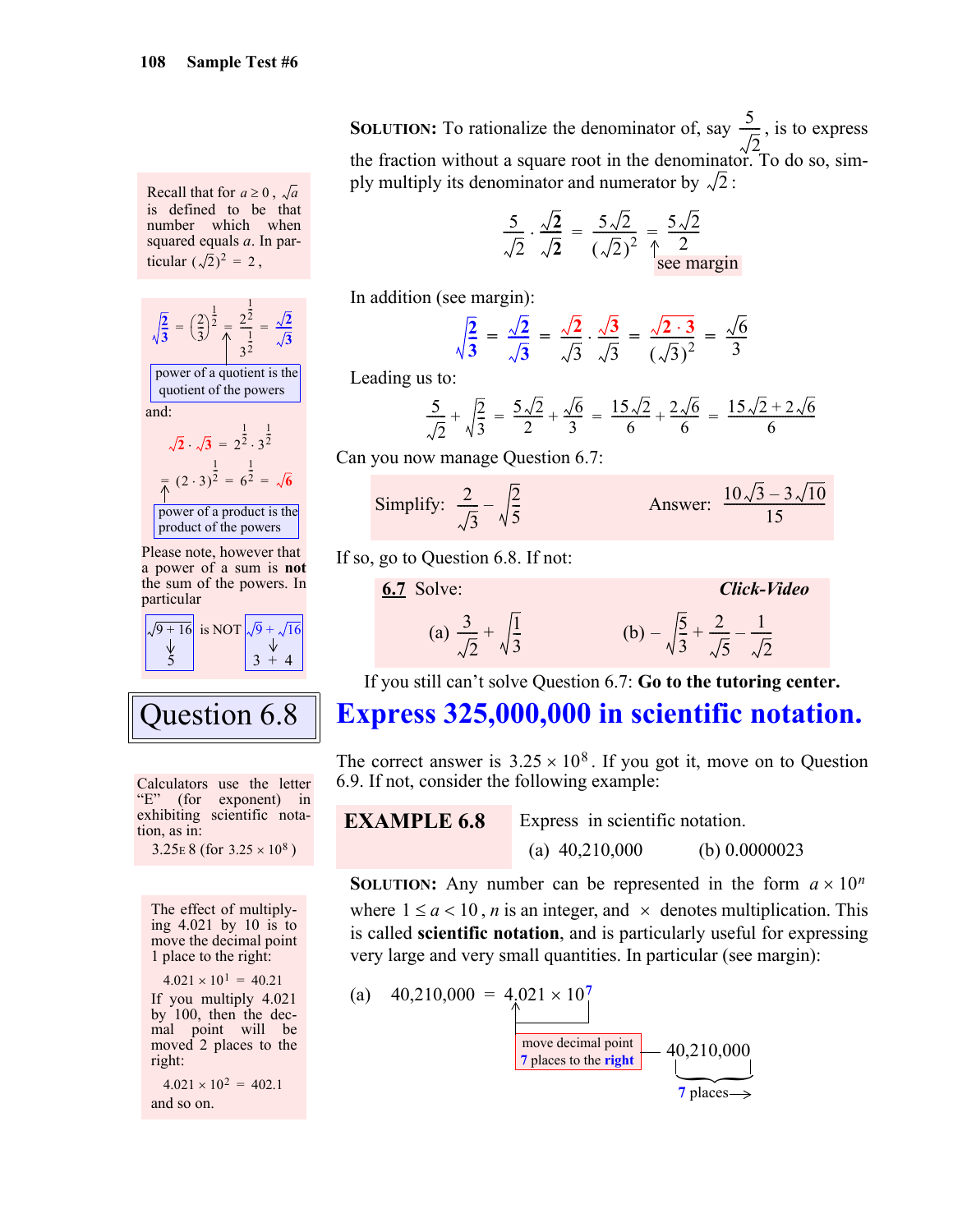The effect of dividing 2.3 by 10 is to move the decimal point 1 place to the left:  $2.3 \times 10^{-1} = 0.23$ 

If you divide 2.3 by 100, then the decmal point will be moved 2 places to the left:

and so on.  $2.3 \times 10^{-2} = 0.023$ 



If you still can't solve Question 6.8: **Go to the tutoring center.**



# **Express 1.05**  $\times$  10<sup>–4</sup> in decimal notation.

The correct answer is 0.000105. If you did not get it, consider the following example **here**:

| EXAMPLE 6.9                                                                            | Express in decimal notation. |                                                |
|----------------------------------------------------------------------------------------|------------------------------|------------------------------------------------|
|                                                                                        | (a) $3.271 \times 10^{-5}$   | (b) $5.01 \times 10^7$                         |
| <b>SOLUTION:</b>                                                                       |                              |                                                |
| (a)<br>$3.271 \times 10^{-5} = \begin{array}{c} 1 \ \sqrt{1} \ 0.00003271 \end{array}$ |                              | move decimal point 5 places to the <b>left</b> |
| (b) $5.01 \times 10^7 = 50,100,000.0$<br>Can you now manage Question 6.0:              |                              | move decimal point 7 units to the right        |
|                                                                                        |                              |                                                |
| Express $1.05 \times 10^{-4}$ in decimal notation.                                     |                              | Answer: 0.000105                               |

If not:

| <b>6.8</b> Express in decimal notation | Click-Video            |
|----------------------------------------|------------------------|
| (a) $2.301 \times 10^{-5}$             | (b) $3.12 \times 10^4$ |

If you still can't solve Question 69: **Go to the tutoring center.**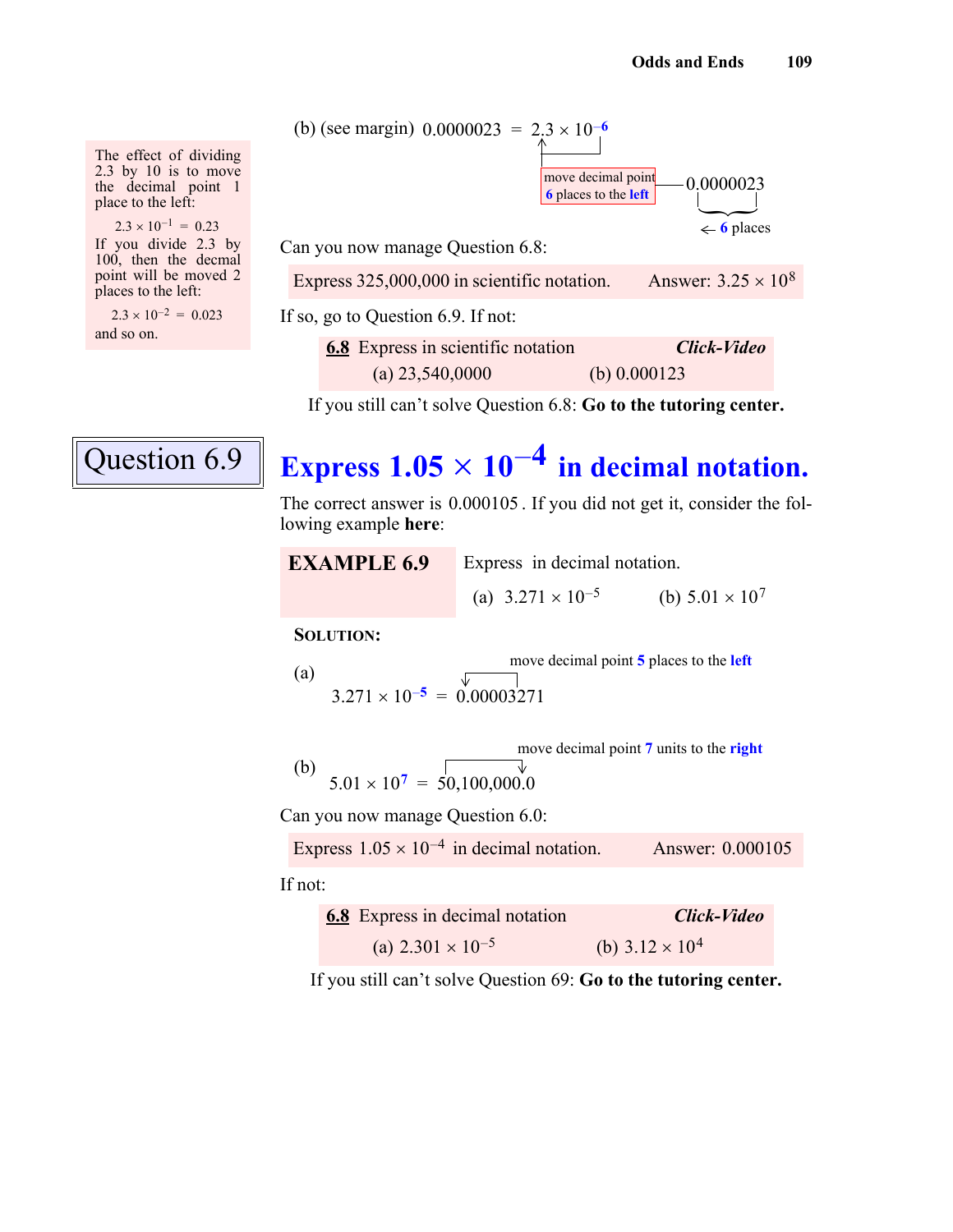|                            | <b>SUMMARY</b>                                                                                                                                                                                                                                                                          |                                                                                   |
|----------------------------|-----------------------------------------------------------------------------------------------------------------------------------------------------------------------------------------------------------------------------------------------------------------------------------------|-----------------------------------------------------------------------------------|
| <b>FUNCTIONS</b>           | $f(x) = 2x + 5$<br>$f(x) = 2x + 5$<br>$f(3) = 2 \cdot 3 + 5 = 11$<br>$f(c) = 2 \cdot c + 5 = 2c + 5$<br>$f(3t) = 2 \cdot 3t + 5 = 6t + 5$<br>$f(x^2+3) = 2(x^2+3)+5 = 2x^2+11$                                                                                                          |                                                                                   |
| <b>PERCENTAGE PROBLEMS</b> | <b>What is 22% of 90</b><br>$\begin{array}{c}\n\downarrow \psi \\ x = \frac{22}{100} \cdot 90\n\end{array}$                                                                                                                                                                             | 27 is what percent of 18<br>$27 = \frac{x}{100} \times 18$<br>15 is $75%$ of what |
|                            | $15 = \frac{75}{100} \times x$                                                                                                                                                                                                                                                          |                                                                                   |
| PRINCIPAL SQUARE ROOT      | For $a \ge 0$ , the expression $\sqrt{a}$ or $a^2$ is called the <b>principal</b><br>square root of $a$ , and is that non-negative number which when<br>squared equals a.                                                                                                               |                                                                                   |
|                            | <b>WARNING</b> While it is true that for any nonnegative numbers $a$ and $b$ .                                                                                                                                                                                                          |                                                                                   |
|                            | $\sqrt{ab} = \sqrt{a}\sqrt{b}$ and $\sqrt{\frac{a}{b}} = \frac{\sqrt{a}}{\sqrt{b}}$ (for $b \neq 0$ )                                                                                                                                                                                   |                                                                                   |
|                            | in general, the square root of a sum is NOT equal to the sum of<br>the square roots:                                                                                                                                                                                                    |                                                                                   |
|                            | $\sqrt{16+9}$ = $\sqrt{25}$ = 5 while $\sqrt{16} + \sqrt{9}$ = 4 + 3 = 7<br>Not equal                                                                                                                                                                                                   |                                                                                   |
| <b>SCIENTIFIC NOTATION</b> | Any number can be represented in the form $a \times 10^n$ where<br>$1 \le a < 10$ , <i>n</i> is an integer, and $\times$ denotes multiplication.<br>This is called scientific notation, and is particularly useful for<br>expressing very large and very small quantities. For example: |                                                                                   |
|                            | $0.0000023 = 2.3 \times 10^{-6}$ and $40,210,000.0 = 4.021 \times 10^{7}$<br>move decimal point<br><b>6</b> places to the <b>left</b>                                                                                                                                                   | move decimal point<br>7 places to the <b>right</b>                                |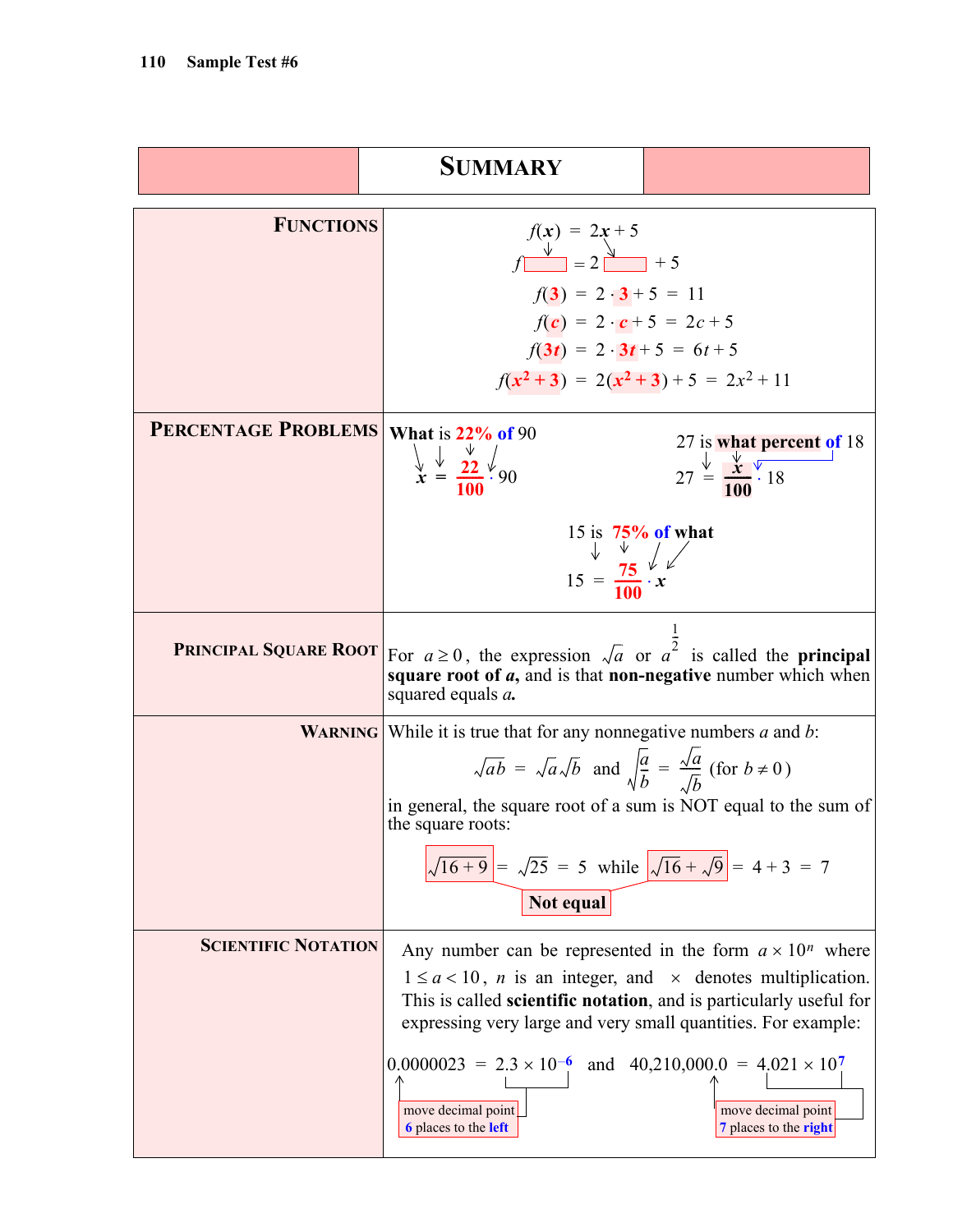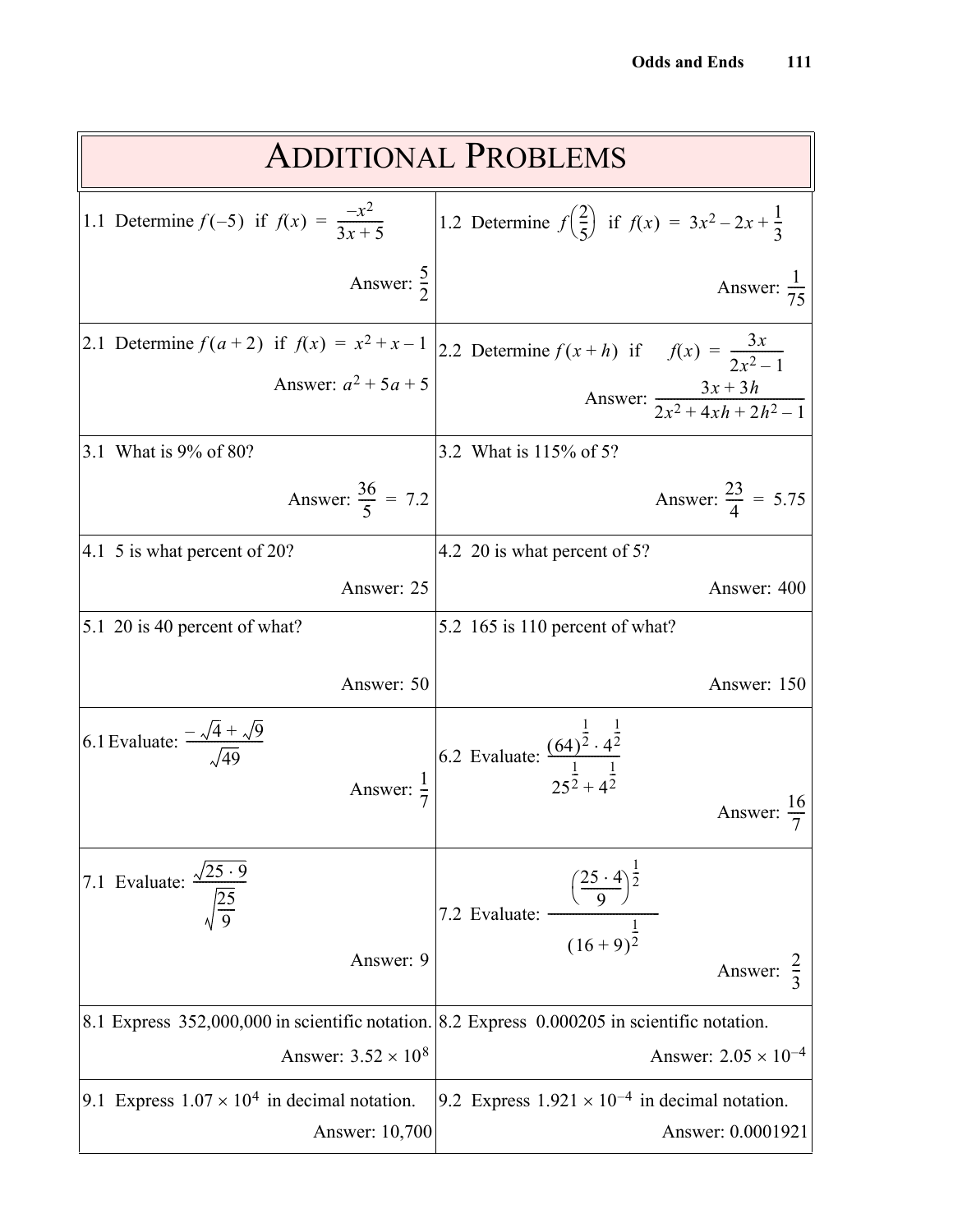#### **112 Sample Test #6**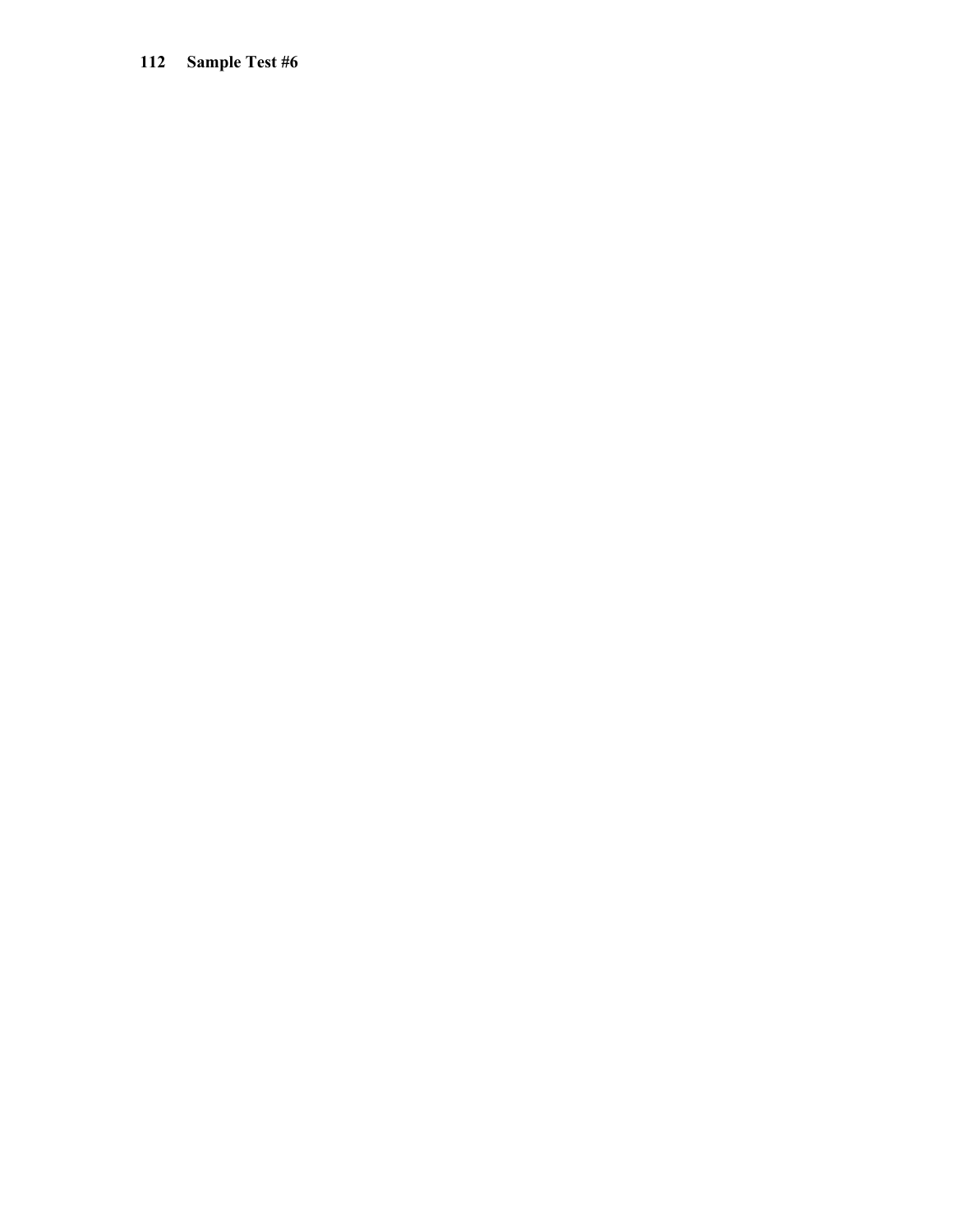# **Sample Test 6 SUPPLEMENT**

## **FUNCTIONS**

Roughly speaking, a **function** is a rule assigning to each element of one set (collection of objects) exactly one element of another set. There is the age function, for example, which assigns to each individual his or her age; the enrollment function, which associates to a course the number of students enrolled in that course; the grade function, which associates a grade to each student in the course; the profit versus production function; the temperature function; and the list goes on. In short, functions are so important that we simply could not function without them, and the same can be said for their pictorial representations: graphs. Just open any newspaper and you will find graphs which, in one way or another, compactly represent functions: graphs that depict the rise and fall of new housing starts in recent years; graphs representing stock values over a period of time; graphs representing the unemployment rate, population growth, and so on.

Functions can often be described in terms of mathematical expressions. One may, for example, speak of the function:

(Read: *f*-of-*x* equals two-*x* plus three)

The above function assigns to  $x = 5$  the function value:

$$
f(5) = 2 \cdot 5 + 3 = 10 + 3 = 13
$$

Similarly:

$$
f(\mathbf{0}) = 2 \cdot \mathbf{0} + 3 = 3
$$
, and  $f(-10) = 2(-10) + 3 = -17$ 

By the same token, for the function:

$$
g(\mathbf{x}) = \mathbf{x}^2 + 5\mathbf{x} - 1
$$

we have:

$$
g(2) = 2^2 + 5 \cdot 2 - 1 = 4 + 10 - 1 = 13
$$
  
and: 
$$
g(-3) = (-3)^2 + 5(-3) - 1 = 9 - 15 - 1 = -7
$$

One often writes:

*x* is said to be the **independent variable**, and *y* the **dependent variable** (the value of *y* depends on the value of *x*).  $y = f(x)$   $f(x) = 2x + 3$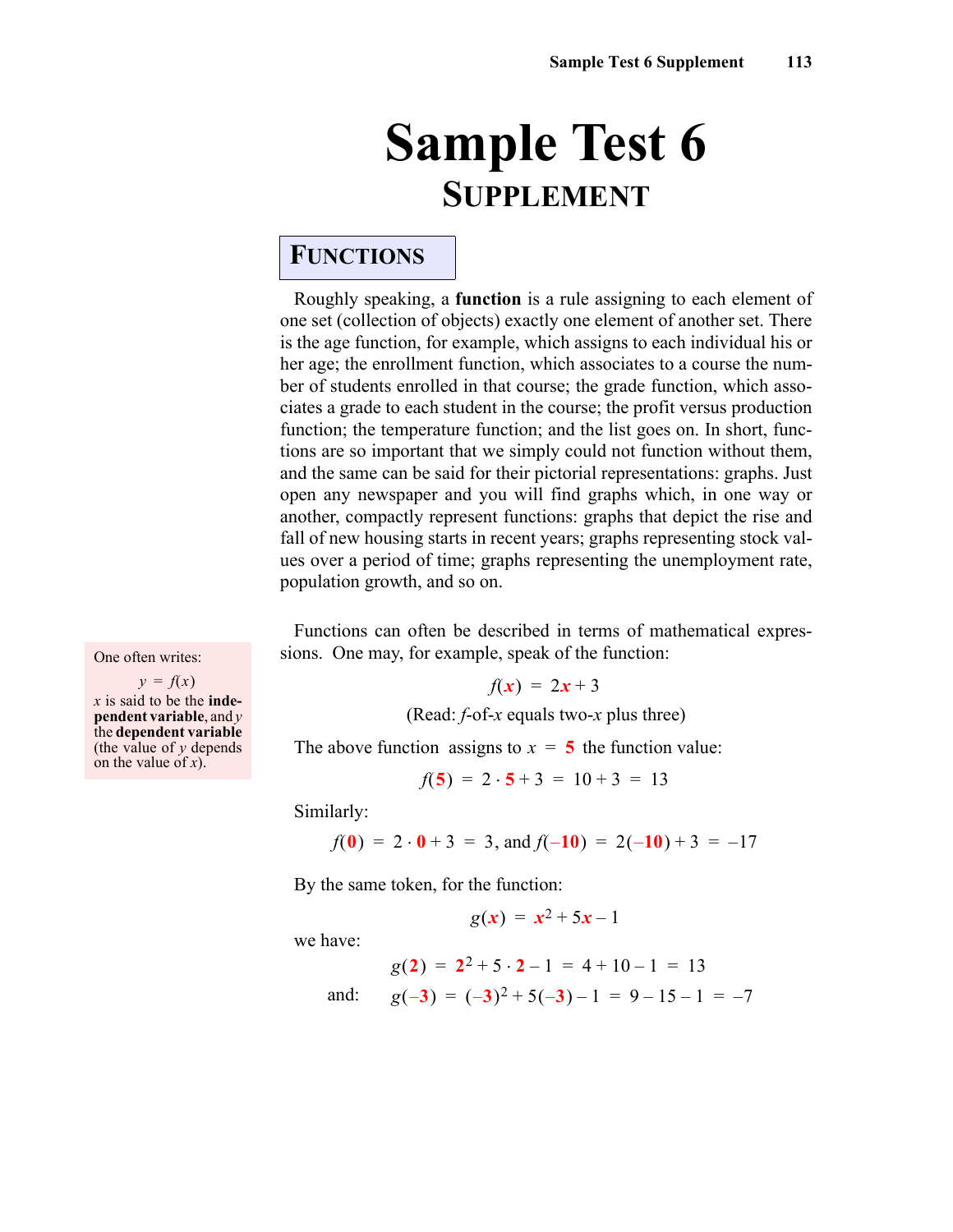To **evaluate** a function at  $x = c$  is to find the value  $f(c)$ .

.

**EXAMPLE 6.1** Evaluate the function:

$$
f(x) = \frac{-x^2}{x+1}
$$

at  $x = 5$  and at  $x = -2$ .

**SOLUTION:**

and:

**Warning:** There is a big difference between  $-5^2$ and  $(-5)^2$ :  $(-5)^2 = (-5)(-5) = 25$ but:  $-5^2 = -(5)(5) = -25$  $\mathcal{L}$  that "-" is not being squared!

 $f(5) = \frac{-5^2}{5+1} = -\frac{25}{6}$ 

$$
f(-2) = \frac{-(-2)^2}{-2+1} = \frac{-4}{-1} = 4
$$

We want to emphasize the fact that the variable *x* in, say, the function  $f(x) = 2x + 5$  is a place holder, a "box" if you will — a box that can hold any meaningful expression:

 $f(x) = 2x + 5$ 

In particular:

$$
f \frac{\sqrt{3}}{2} = 2 \frac{\sqrt{3}}{2} + 5
$$
  
\n
$$
f(3) = 2 \cdot 3 + 5 = 11
$$
  
\n
$$
f(c) = 2 \cdot c + 5 = 2c + 5
$$
  
\n
$$
f(3t) = 2 \cdot 3t + 5 = 6t + 5
$$
  
\n
$$
f(x^2 + 3) = 2(x^2 + 3) + 5 = 2x^2 + 11
$$

and:

**CHECK YOUR UNDERSTANDING 6.1**

For  $f(x) = 3x - 5$ , determine: (a)  $f(-2)$  (b)  $f(t+1)$  (c)  $f(-2x+1)$  (d)  $f(\frac{-2}{x})$ Answers: (a)  $-11$  (b)  $3t - 2$  (c)  $-6x - 2$  (d)  $-\frac{6}{x} - 5$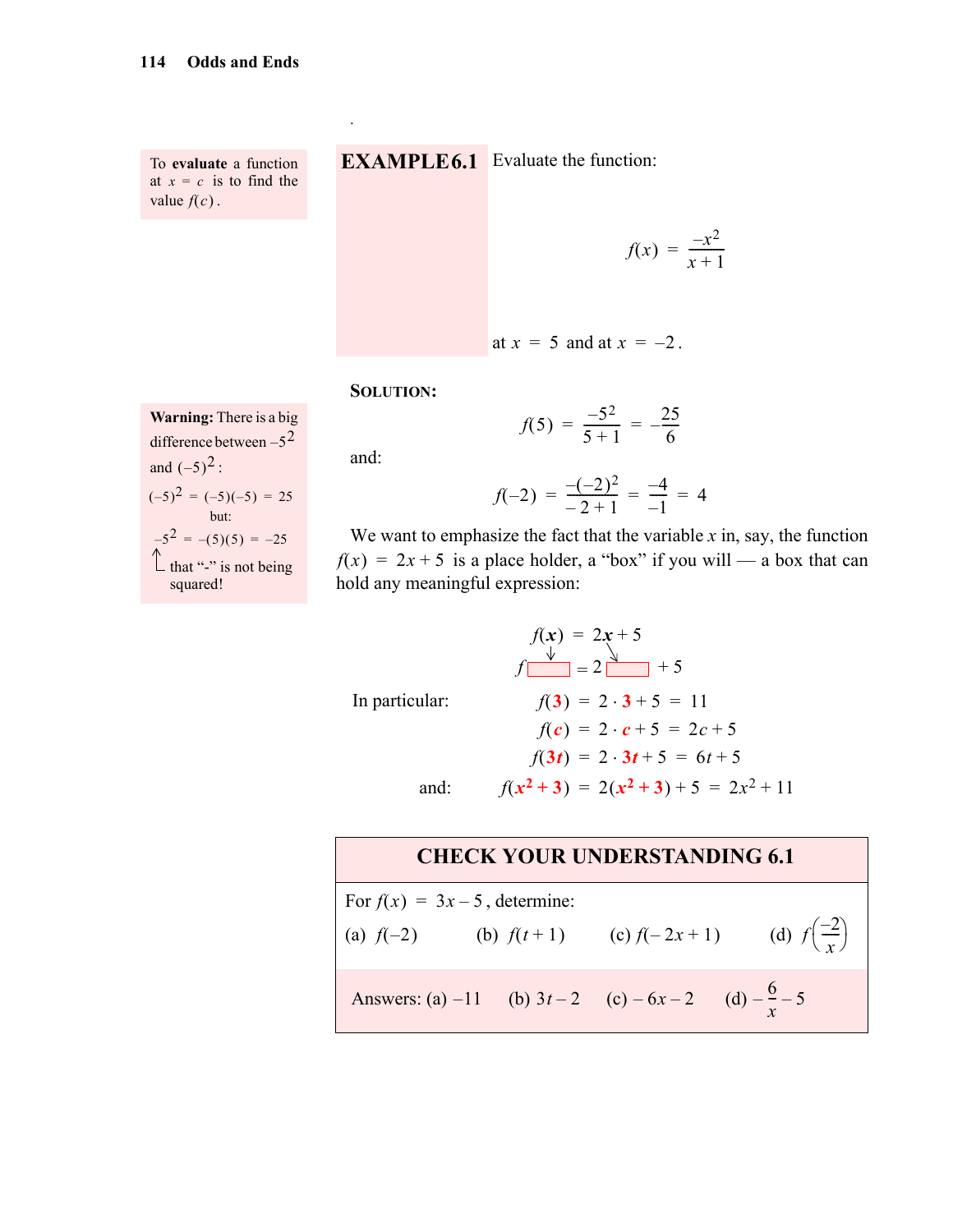## **SOME WORD PROBLEMS**

There are a couple of key words that often translate into mathematical forms. One such word is "of," which often translates into "times." For example:

"one-third of nine" translates to: 
$$
\frac{1}{3} \cdot 9
$$

Another key word is actually a whole class of words, namely any form of the verb "to be." Such words generally translate into "equal." for example:

"one-third of nine is three" translates to: 
$$
\frac{1}{3} \cdot 9 = 3
$$

| <b>CHECK YOUR UNDERSTANDING 6.2</b> |                                                    |  |
|-------------------------------------|----------------------------------------------------|--|
| (a) What is $\frac{1}{2}$ of 96?    | (b) What is $\frac{1}{2}$ of $\frac{4}{5}$ of 120? |  |
| Answers: (a) $48$ (b) $48$          |                                                    |  |

Mixed numbers appear in the next example. The mixed number  $3\frac{1}{4}$ , for example, is pronounced three and one-quarter and represents the number  $3 + \frac{1}{4}$ . Thus:

$$
3\frac{1}{4} = 3 + \frac{1}{4} = \frac{13}{4}
$$
  
\n $6\frac{2}{3} = 6 + \frac{2}{3} = \frac{20}{3}$  and so forth

## **EXAMPLE 6.2**

**RECIPE**

A certain recipe calls for  $3\frac{1}{4}$  cups of rice for 6 servings. How many cups of rice are required for 4 servings?

**SOLUTION:** Since  $3\frac{1}{4}$  cups of rice are required for six servings, each individual serving will require  $\frac{1}{6}$  of  $3\frac{1}{4}$  cups, or:  $\frac{1}{6}$  of 3 $\frac{1}{4}$ 

$$
\frac{1}{6}(3\frac{1}{4})\frac{cups}{serving} = \frac{1}{6} \cdot \frac{13}{4} \frac{cups}{serving} = \frac{13}{24} \frac{cups}{serving}
$$

Four servings require four times that amount, or:

$$
(4 \text{ sèrvings})\left(\frac{13}{24} \frac{cups}{serving}\right) = \frac{13}{6} \text{ cups} = 2\frac{1}{6} \text{ cups}
$$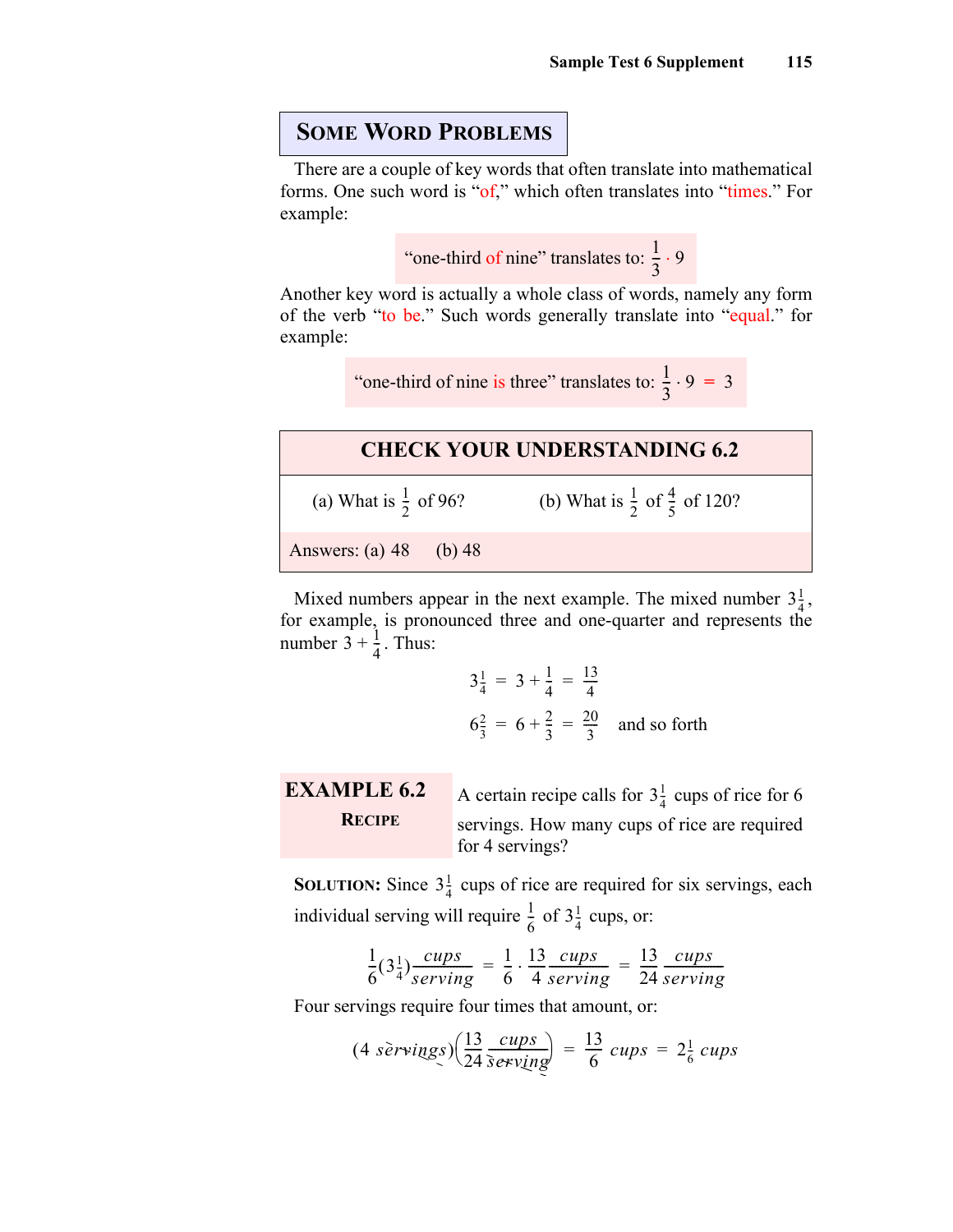#### **RATIOS AND PROPORTIONS**

4  $\frac{13}{4}$ 

One can also utilize ratios and proportions to solve the previous problem, where:

> The **ratio** of a number *a* to a nonzero number *b* is the fraction  $\frac{a}{i}$ , which can also be expressed in the form " $a : b$ " and is read " $a$  is to  $b$ ."  $\frac{a}{b}$

**PROPORTION**

**RATIO**

A **proportion** is a statement equating two ratios.

Returning to Example 6.2, since the ratio of cups to servings must remain constant, letting *x* denote the number of cups required for 4 servings we have:

> $\frac{13}{4}$  $\frac{4}{6} = \frac{4}{4}$  $6x = 4 \cdot \frac{13}{4} = 13$  $x = \frac{13}{6}$  $=\frac{15}{6}$  =  $2\frac{1}{6}$  $\frac{13}{12}$  cups is to 6 servings as *x* cups is to 4 servings

**EXAMPLE 6.3 GALLONS OF PAINT** If 3 gallons of paint can cover 37 square yards, how many square yards of area can be covered by 5 gallons?

**SOLUTION:** Since the ratio area to gallons remains constant, we have:

37 square yards is to 3 gallons as *x* square yards is to 5 gallons

$$
\frac{37}{3} \stackrel{\sqrt{1}{5}}{=} \frac{x}{5}
$$
  
3x = 5 \cdot 37 = 185  

$$
x = \frac{185}{3}
$$
 (approximately 61.6 gallons)

#### **CHECK YOUR UNDERSTANDING 6.3**

A secretary types 125 words in 2 minutes. How long will it take the secretary to type 550 words?

Answer: 8 minutes and 48 seconds.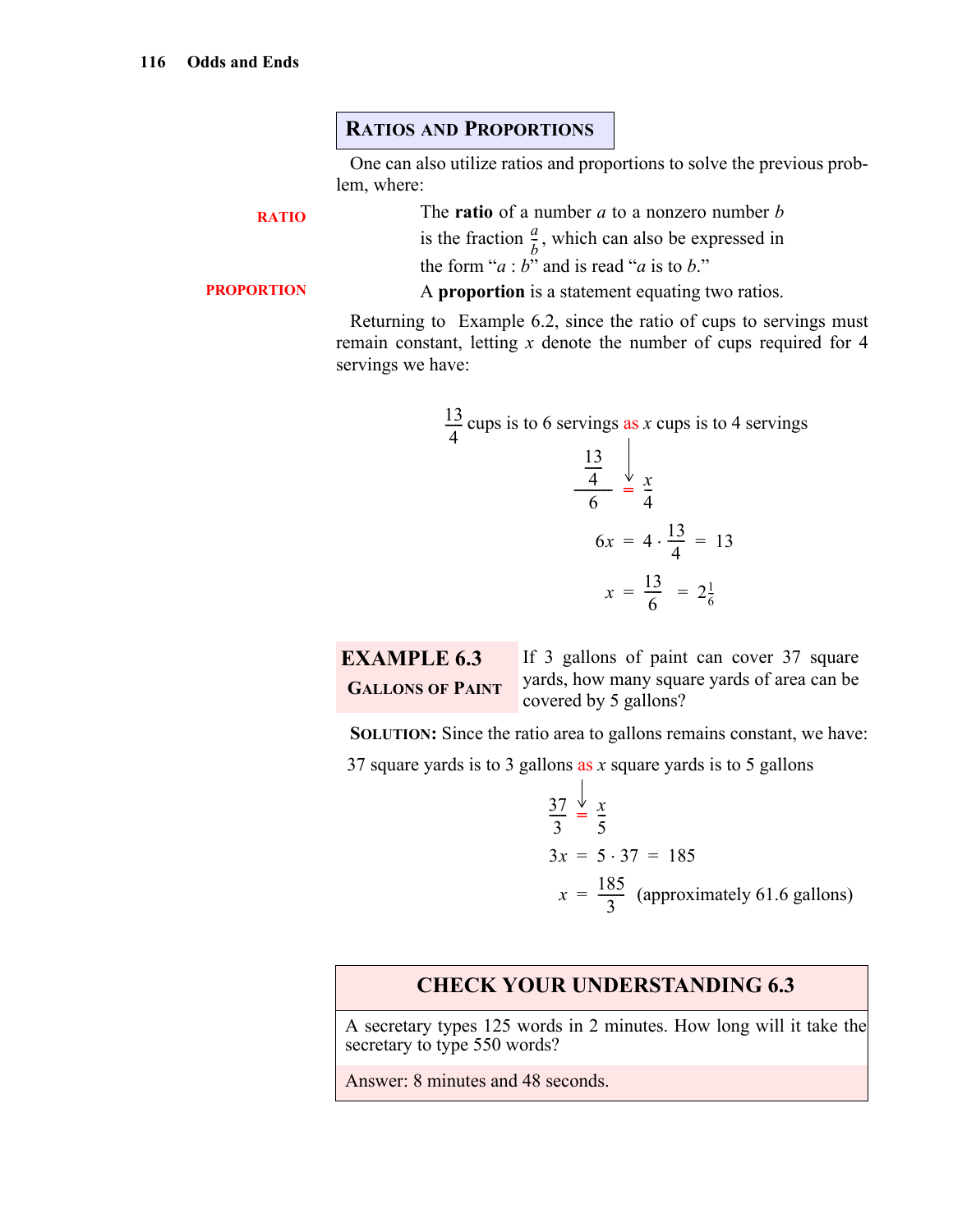## **PERCENTAGE**

By definition,  $x$  percent, written  $x\%$ , simply represents the fraction  $\frac{x}{\cos x}$ ; and *x* percent of something means  $\frac{x}{\cos x}$  times that something. For example, 35 percent of 130 is 100  $\frac{x}{100}$ ; and x percent of something means  $\frac{x}{100}$ 100  $\frac{\lambda}{100}$ 

$$
\frac{35}{100}(130) = (.35)130 = 45.5
$$

Basically, there are three types of percentage problems:

 $\mathbf{I}$ 

| 35% of 130 is what            | $15\%$ of what is 150               | what $\%$ of 80 is 60                 |
|-------------------------------|-------------------------------------|---------------------------------------|
| $\frac{35}{100}$ $^{1/2}$ 130 | <sup>150</sup><br>$\overline{100}$  | $\frac{x}{100}$ $\frac{y}{100}$<br>60 |
| Answer:                       | Answer:                             | Answer:                               |
| $x = (.35)130 = 45.5$         | 150<br>$\mathcal{X}$                |                                       |
|                               | 100                                 | $= 75$                                |
|                               | $= 150 \cdot \frac{100}{15} = 1000$ |                                       |

#### **CHECK YOUR UNDERSTANDING 6.4**

| (a) What is $20\%$ of 360?<br>(c) What percent of $85$ is 119? |  | (b) 18 is what percent of $160$ ? |
|----------------------------------------------------------------|--|-----------------------------------|
| Answers: (a) $72$ (b) $11.25\%$                                |  | (c) $140\%$                       |

**EXAMPLE 6.4 SALE PRICE**

A man bought on sale, at a discount of 30%, a sweater originally priced at \$35.60. What was the sale price?

**SOLUTION:** As you surely know, the sale price  $x$  is the original price of \$35.60 minus the 30% discount of that price:

$$
x = \$35.60 - \frac{30}{100}(\$35.60) = \$24.92
$$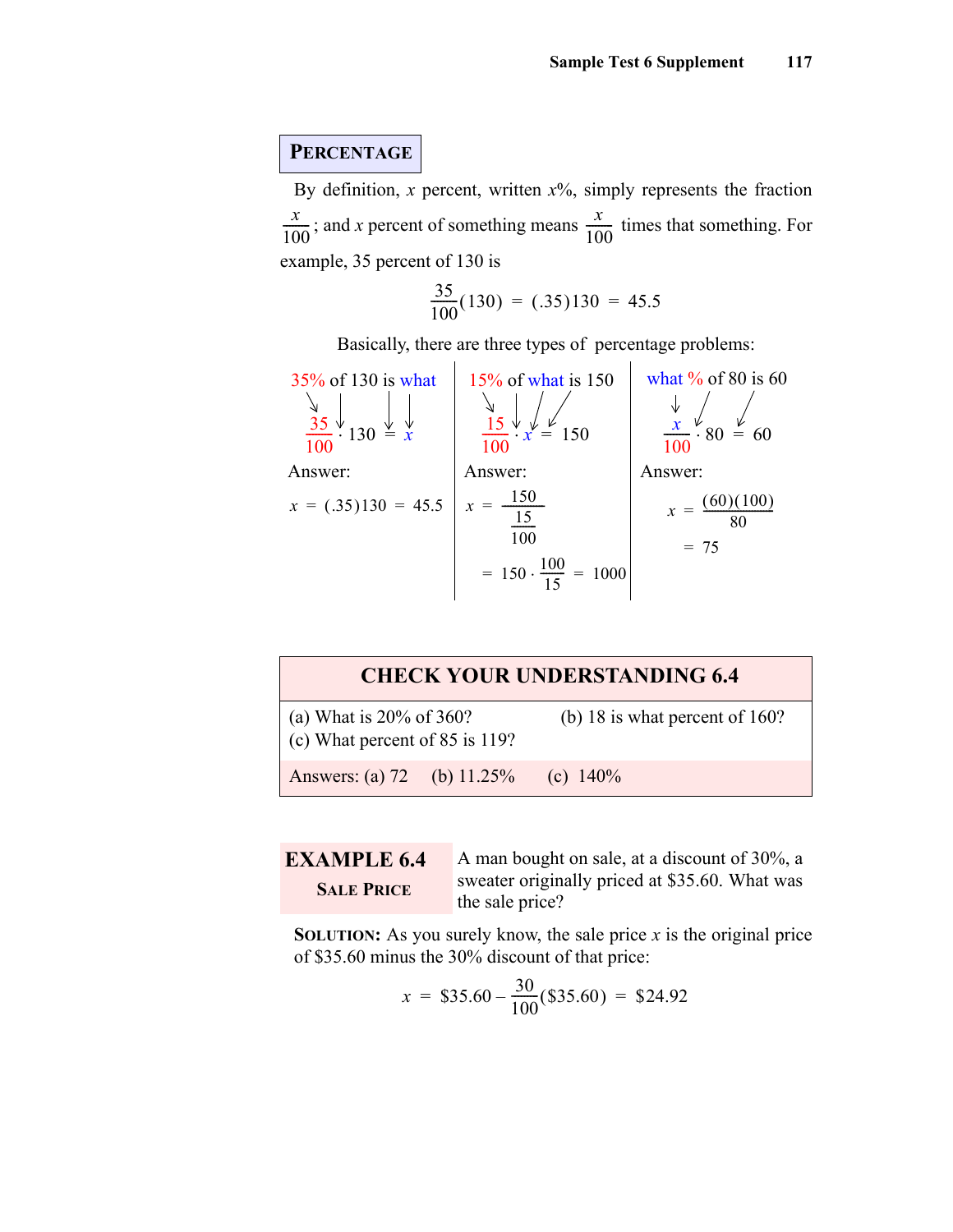It is considered bad form to supply an answer to a calculation that displays more significant figures than the minimum number of significant figures which appear in any of the numbers involved in the calculation.

#### **Significant Digit Rules:**

(1): Nonzero digits are always significant: 234.5 has four significant digits, as does 2.345.

(2): Zeros that follow a nonzero digit and lie to the right of the decimal point are significant: 3.50 has three significant digits, as does 3.00.

(3): Zeros between significant digits are always significant: 306 has three significant digits, as does 50.0.

(4): Zeros to the left of the first nonzero digit are never significant: 0.0230 has three significant digits, as does 0.000230.

(5): Zeros to the right of the last nonzero digit in an integer expression are not significant unless otherwise stated: 2200 has two significant digits, as does 22000 (note, however, that 22000.0 has six significant digits).

## **EXAMPLE 6.5 RAW WEIGHT**

A piece of ceramic weighs 9.7 pounds. What was its raw weight if 0.16 percent of the weight was lost in the firing process?

**SOLUTION:** Let *x* denote the raw weight of the piece, in pounds. Then:

> $x - (0.16)x = 9.7$  $0.84x = 9.7$

> > $x = 12$  [to two significant digits (see margin)]

It is important to cultivate the habit of looking at your answer to see if it is "reasonable." What type of answer should you anticipate in the above example? Well, it should certainly be greater than 9.7 pounds, as that is the weight remaining after a loss in the firing process. And it must be "around" 9.7 pounds, since 0.16 percent is a "small" percentage. So, a "solution" terminating at an answer of 9.25 pounds, or at an answer of 15 pounds should certainly be re-investigated. You should always ask yourself:

#### **IS THE ANSWER REASONABLE?**

## **EXAMPLE 6.6 VACATION FUND**

A family allocates 7% of its spendable income for recreation. They decide to channel 60% of that allotment into a vacation fund. How long will it take for the vacation fund to accumulate a total of \$1,500.00 given that the family's weekly spendable income is \$1,750.00?

**SOLUTION:** Carrying units, we have:

Recreation funds:  $0.07(1750.00) \frac{\$}{\text{wk}} = 122.50 \frac{\$}{\text{wk}}$ 

Vacation funds:  $0.60(122.50 \frac{\text{s}}{\text{wk}}) = 73.50 \frac{\text{s}}{\text{wk}}$ 

Weeks necessary to save \$1,500.00:

$$
\frac{1500.00\text{ s}}{73.50 \frac{\text{}}{\text{wk}}} = (1500.00\text{ s}) \left(\frac{1}{73.50} \frac{\text{wk}}{\text{ s}}\right) \approx 20.41 \text{ wk}
$$

Note that the units "match up." We were looking for an answer in "weeks" and that is what we got. Had we erred in the final step and multiplied by 73.50 instead of dividing, we would have obtained:

 $(1500.00\text{ s})(73.50\frac{\text{ s}}{\text{wk}})$ , leading us to a wrong set of units:  $\text{s}^2/\text{wk}$ .

**MORAL:** It is good practice to carry units and check to see if they match up.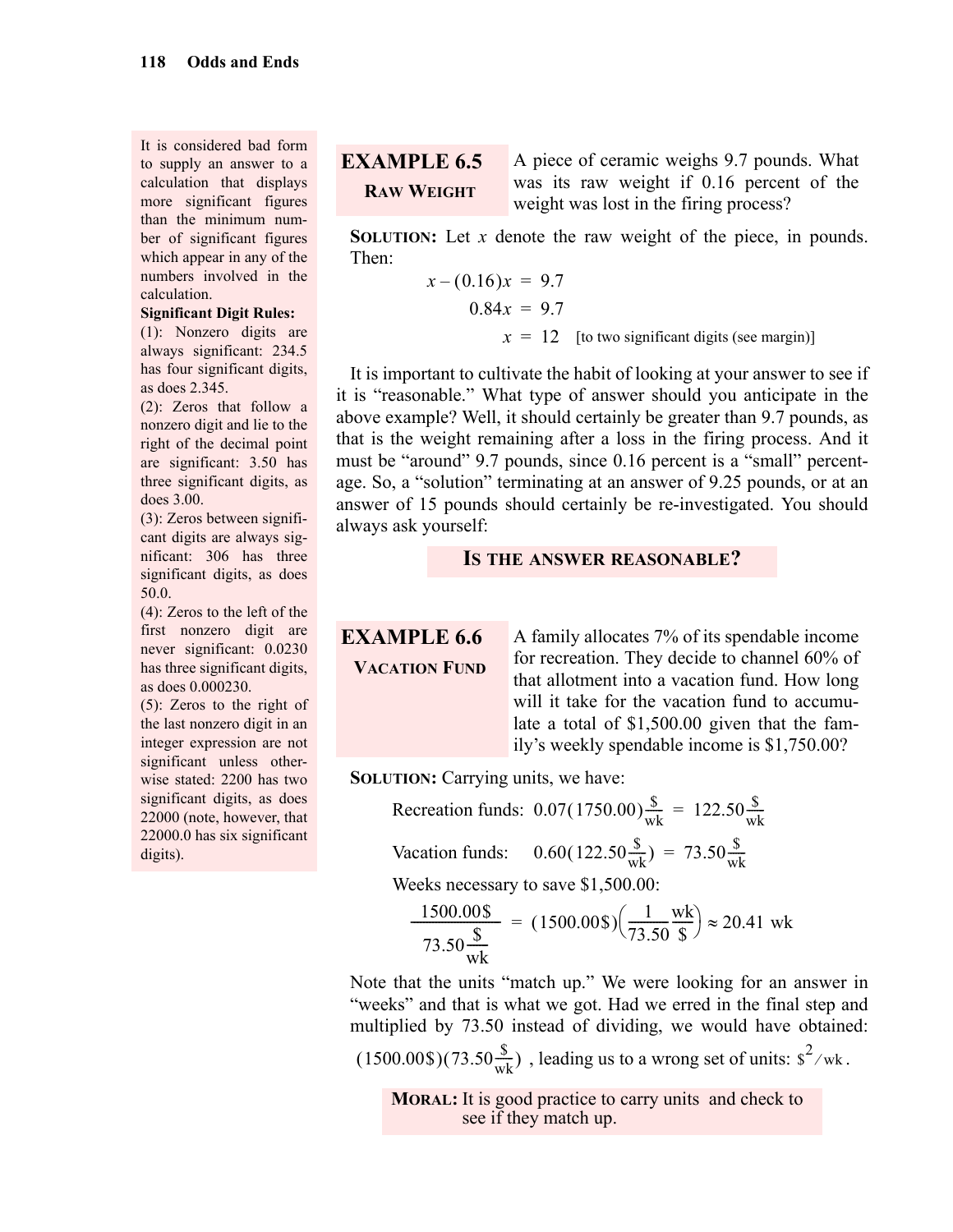## **CHECK YOUR UNDERSTANDING 6.5**

Forty percent of a number is 20 percent more than 50. What is the number?

Answers: 150

The remaining word problems in this section do not fit any particular pattern. When approaching such a problem, you really should try to represent it in a compressed form so that you no longer need to sequentially read the problem, but can literally "See The Problem."

## **EXAMPLE 6.7 A MIXTURE PROBLEM**

How many ounces of an alcohol and water solution that is 10% alcohol must you mix with 30 ounces of a second solution that is only 3% alcohol to obtain an 8% alcohol solution?

#### **SOLUTION:**



Let  $x$  be the number of ounces of the  $10\%$  solution that needs to be added to the 30 ounces of the 3% solution. The resulting ounces of alcohol,  $0.03(30) + 0.10x$ , must equal 8% of the  $30 + x$  ounce solution, bringing us to the equation:

$$
0.03(30) + 0.10x = 0.08(30 + x)
$$
  
\nMultiply both sides of the equation by 100: 
$$
90 + 10x = 8(30 + x)
$$
  
\n
$$
90 + 10x = 240 + 8x
$$
  
\n
$$
2x = 150
$$
  
\n
$$
x = 75
$$

We have determined that 75 ounces of the 10% solution is required.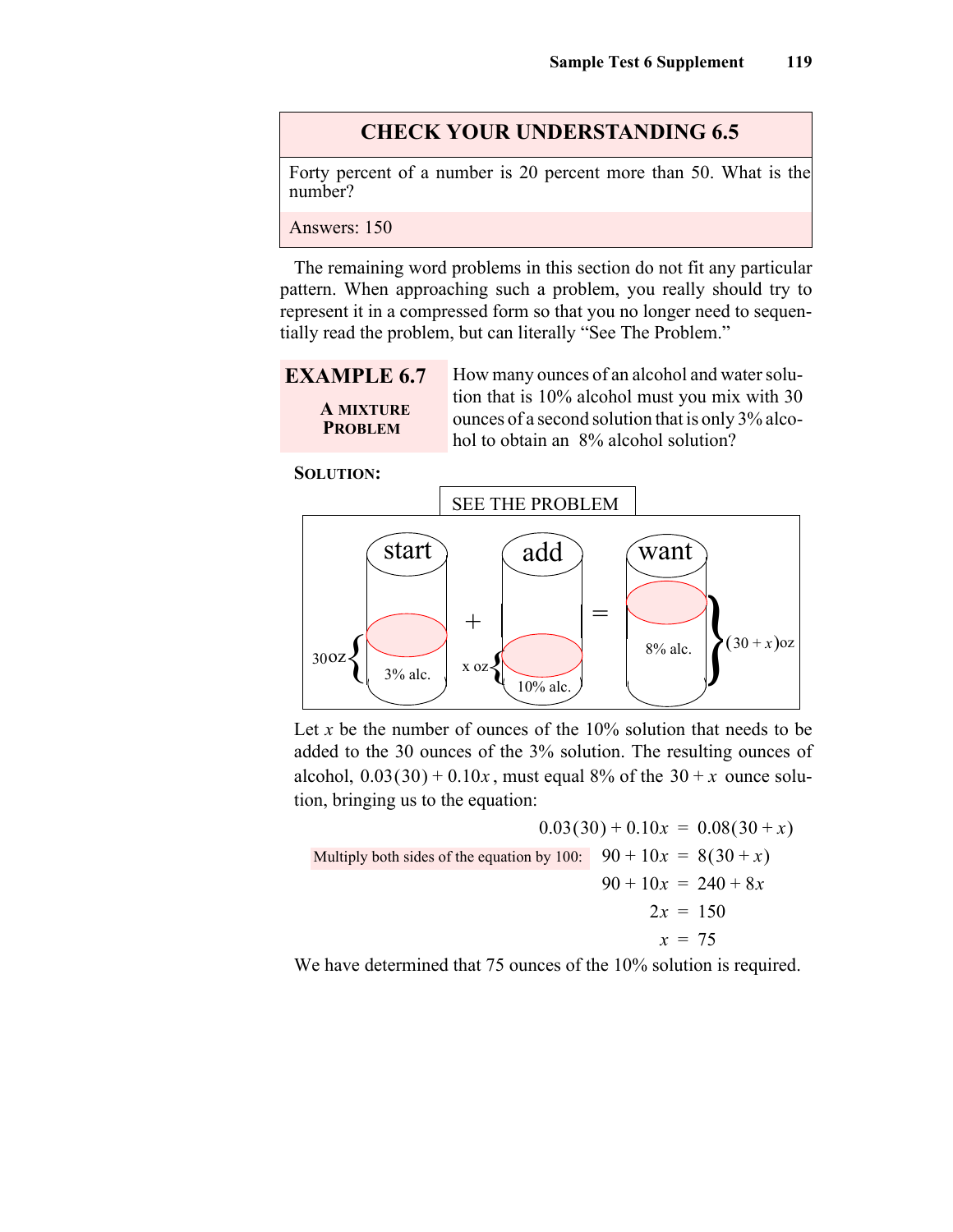### **CHECK YOUR UNDERSTANDING 6.6**

The Veggie-Juice company sells Super-Veggie juice containing 63% pure vegetable juice and Veggie-Veggie juice containing 96% pure vegetable juice. How many pints of Veggie-Veggie juice should be added to 75 pints of Super-Veggie juice so that the resulting beverage is 80% pure vegetable juice?

Answer: 80 pints (to two significant digits)

## **EXAMPLE 6.8**

**TRAFFIC**

At noon, Max is driving due east at 40 mi/hr while Lam, who is 90 miles due east of Max, is driving due west at 60 mi/hr. At what time will the two cars pass each other?

**SOLUTION:** 



Let *x* denote the distance, in miles, from Max's noontime position to the point where he and Lam will cross, and let *t* denote the time, in hours, that it will take for them to reach that point. Using the familiar formula distance  $=$  (rate)(time) we see that:

*x* = = **40***t* and **90** – *x* 60*t* distance Max traveled in time *t*, at 40 mi/hr distance Lam traveled in time *t*, at 60 mi/hr (\*)

Substituting  $40t$  for x in  $(*)$ , we obtain:

$$
90 - 40t = 60t
$$
  

$$
100t = 90
$$
  

$$
t = \frac{9}{10} \text{ (hours)}
$$
  
or:  

$$
t = \left(\frac{9}{10} \text{ kg}\right) \left(60 \frac{\text{min}}{\text{kg}}\right) = 54 \text{ min}
$$

We find that two cars will cross at 12:54 P.M.

#### **ANOTHER APPROACH:**

Using the fact that linear motion is relative, let us fix Max and have Lam travel toward him at a speed of.

$$
40 \text{ mi/hr} + 60 \text{ mi/hr} = 100 \text{ mi/hr}
$$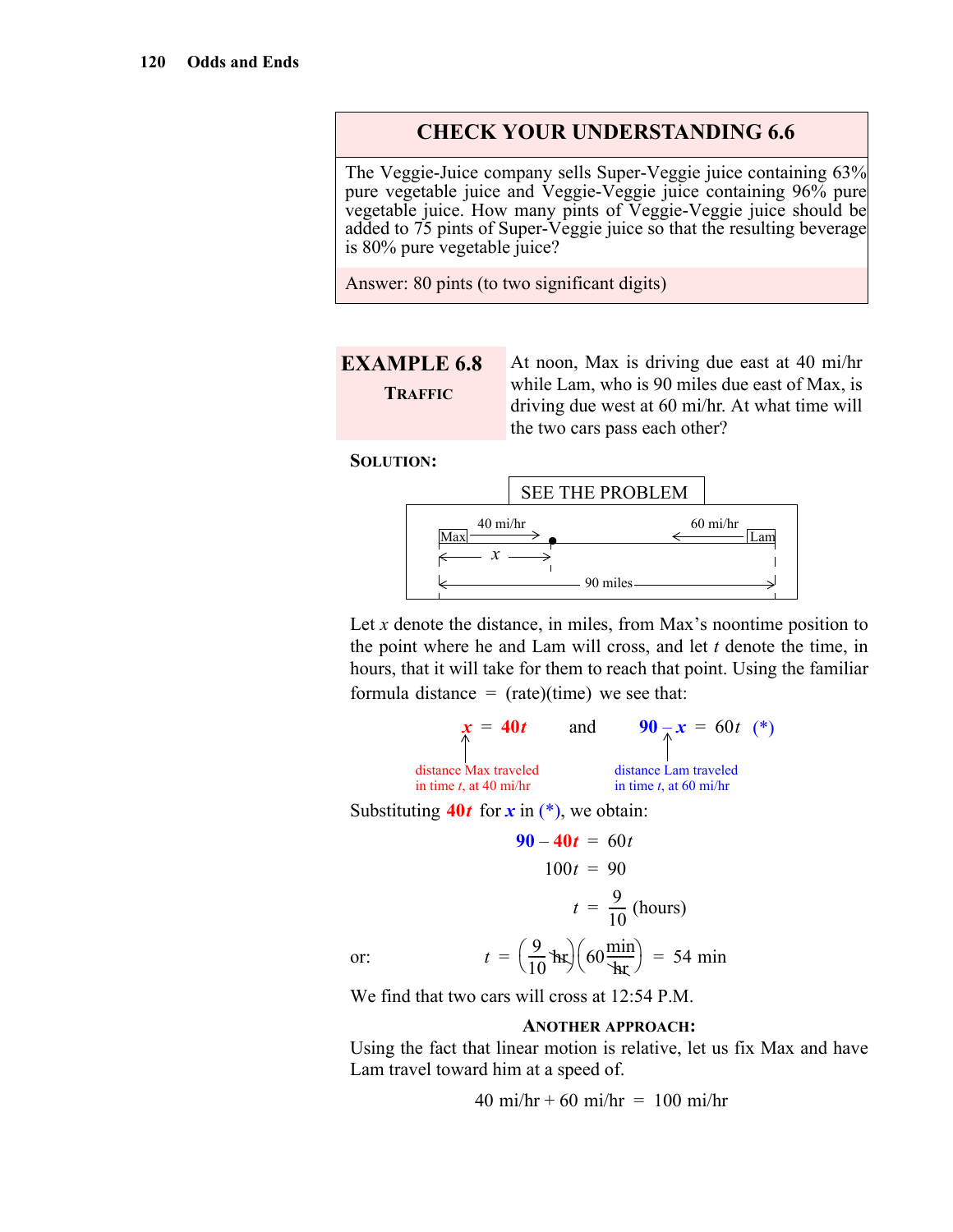The time it will take Lam to reach Max is distance (90 miles) divided by rate (100/mi/hr), which yields the same answer as before; namely:

$$
\frac{90 \text{ mi}}{100 \text{ mi/hr}} = \frac{9}{10} \text{ hr}
$$

### **CHECK YOUR UNDERSTANDING 6.7**

Two cyclists are on a collision course. Cyclist *A* is proceeding at a speed of 6 mi/hr; and cyclist *B*, at a speed of 10 mi/hr. When the cyclists are  $1/5$  miles apart, a fly leaves the front wheel of cyclist  $A$ , and flies to the front wheel of  $B$ . It then immediately returns to the front wheel of *A*, then back to B, and so on. How many miles does the poor fly travel before it is squashed between the wheels of the colliding bikes if the fly maintains an average speed of 25 mi/hr?

Answer: Five-sixteenth of a mile.

#### **ROOTS**

There are two numbers that when squared equal  $4: 2$  and  $-2:$ 

$$
2^2 = 4
$$
 and  $(-2)^2 = 4$ 

#### **SQUARE ROOT AND PRINCIPAL SOUARE ROOT**

An impossible problem? Not really: Fix one of the cyclists, and let the other approach at 16 mi/hr to determine the time it takes for the cyclists to collide. Then, figure out the distance traveled by the unfortunate fly in that period of time.

> We say that  $2$  and  $-2$  are **square roots** of  $4$ . To distinguish between the two roots, we call 2 the **principal square root** of 4 and denote it by

> the symbol  $\sqrt{4}$  or by its exponent form:  $4^{\frac{1}{2}}$ . Similarly, for any nonnegative number *a*, the principal square root of *a* is that nonnegative num- $\frac{1}{2}$

ber, denoted by  $\sqrt{a}$  or by  $a^{\frac{1}{2}}$ , such that:  $\frac{1}{2}$ 

$$
(\sqrt{a})^2 = a
$$
 or  $(a^{\frac{1}{2}})^2 = a$ 

How nice! The exponent property  $(a^n)^m = a^{nm}$  holds:  $(a^{1/2})^2 = a^1$ 

Indeed, one can show that all of the exponent properties of Theorem 2.2 in the supplement . to Sample Test 2 hold for all exponents—not just integer exponents.

 Please note that (in the real number system) you can only take the square root of a nonnegative number, and if *a* is nonnegative, so is  $\sqrt{a}$ . For example:

 $\sqrt{16}$  = 4 (and **not**  $\pm$  4) while  $\sqrt{-16}$  is not defined

there is no (real) number which when squared is  $-16$ 

And what is  $\sqrt{17}$ ? It is exactly what it claims to be; namely that number which when squared equals 17. Unlike  $\sqrt{16}$  which conveniently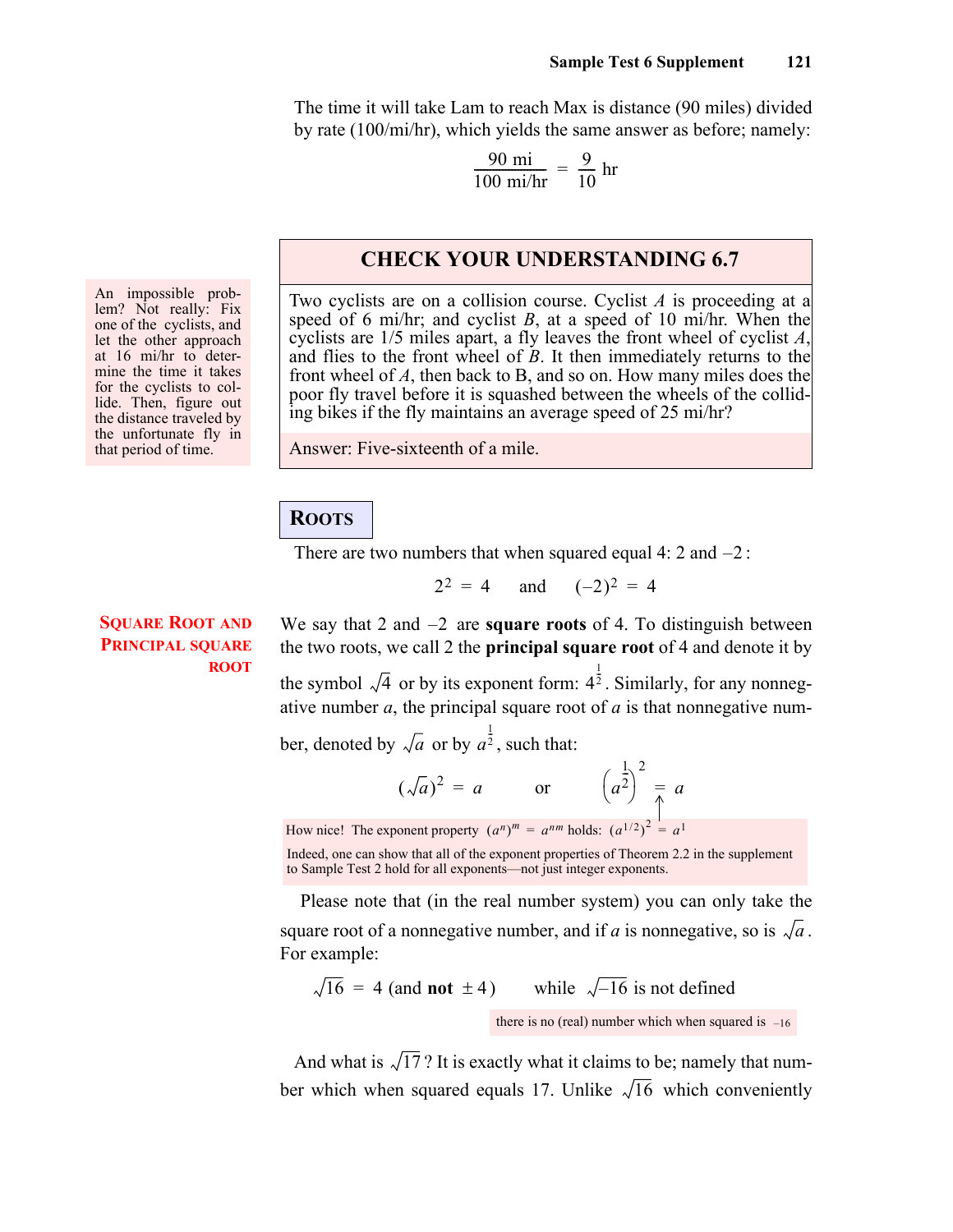turns out to be 4,  $\sqrt{17}$  has no "nicer" representation (just like  $\frac{16}{2} = 8$ , while  $\frac{17}{2}$  has no "nicer" representation). A calculator will gladly give you a decimal **approximation** for  $\sqrt{17}$ , something like: 4.1231056; but 4.1231056 is **not** exactly  $\sqrt{17}$ , since the square of 4.1231056 is not exactly equal to 17. 2  $\frac{1}{2}$ 

**CUBE ROOT** The symbol  $\sqrt[3]{a}$  or  $a^{\frac{1}{3}}$ , read **cube root** of *a*, represents that number which when cubed equals *a*. For example:  $\frac{1}{3}$ 

$$
\sqrt[3]{8} = 2
$$
 and  $(-27)^{\frac{1}{3}} = -3$ 

Note that unlike the situation with square roots, you **can** take the cube root of any number — be it positive, zero, or negative. Also, unlike the situation with square roots, the cube root of a number might be negative. These distinctions are reflected in the following general definition:

#### **DEFINITION 6.1**

 $n^{\text{th}}$  ROOT

If *n* is an **odd** positive integer and *a* is any number, then the  $n^{\text{th}}$  root of *a* is defined to be that number, denoted by  $\sqrt[n]{a}$  or  $a^{\frac{1}{n}}$ , such that: *n* --

$$
\left(a^n\right)^n = a
$$

If *n* is an **even** positive integer, then *a* must be nonnegative, and the above notation is reserved for the nonnegative  $n^{\text{th}}$  root of *a*, called the **principal**  $n^{\text{th}}$  **root** of *a*. It is that *nonnegative* number whose  $n^{\text{th}}$  power is *a*. In addition, if  $a \neq 0$ , then:

$$
a^{-\frac{1}{n}} = \frac{1}{a^n}
$$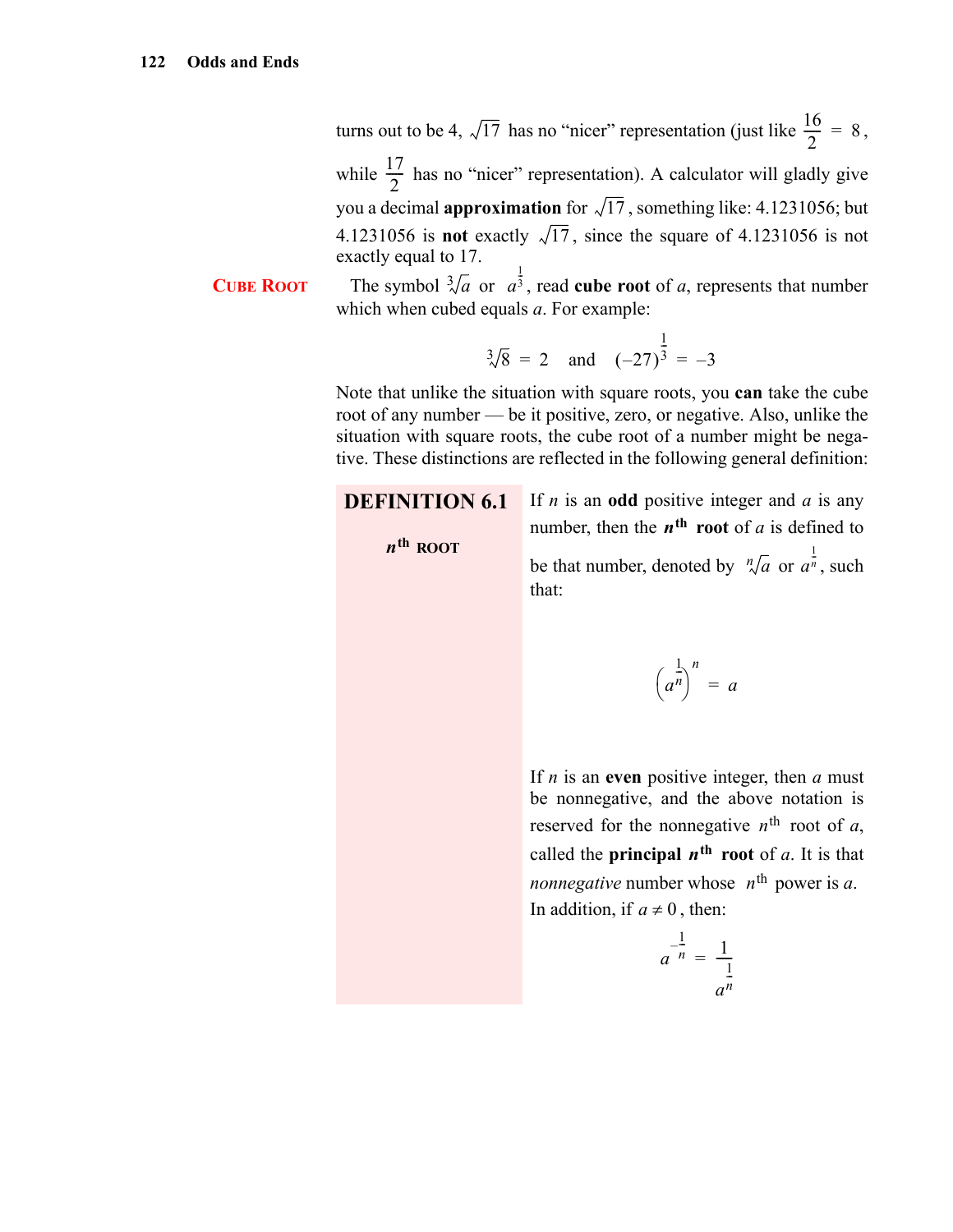1  $\frac{1}{2}$  = 16 1  $\frac{1}{2}$ .9 1

3

For example:

$$
(-32)^{\frac{1}{5}} = -2 \quad \text{since: } (-2)^5 = -32
$$

$$
\left(\frac{1}{8}\right)^{\frac{1}{3}} = \frac{1}{2} \quad \text{since: } \left(\frac{1}{2}\right)^3 = \frac{1}{8}
$$

$$
16^{\frac{1}{4}} = 2 \quad (\text{Not } \pm 2) \quad \text{and } \sqrt{25} = 5 \quad (\text{Not } \pm 5)
$$

One can show that all of the exponent properties of Sample Test 2 remain in place when exponents of the form  $\frac{1}{6}$  come into play, and therein lies the advantage of using the exponent form  $a^{\frac{1}{n}}$  over the radical form  $\sqrt[n]{a}$ . *n* - *n* --

**WARNING:** While it is true that

The power of a product **IS** the product of the powers.

 $16 \cdot 9 = \sqrt{16} \sqrt{9} = 4 \cdot 3 = 12$  or:  $(16 \cdot 9)$  $=\sqrt{16}\sqrt{9} = 4\cdot3 = 12$  or:  $(16\cdot9)^{\frac{1}{2}} = 16^{\frac{1}{2}}\cdot9^{\frac{1}{2}} = 12$ 

16 + 9 is **NOT** equal to  $\sqrt{16} + \sqrt{9}$ Theorem 2.2 (iv)

Since:  $\sqrt{16} + 9 = \sqrt{25} = 5$  while  $\sqrt{16} + \sqrt{9} = 4 + 3 = 7$ 

**EXAMPLE 6.9** Evaluate:

(b)

$$
(a) \left(-16^{\frac{1}{2}} - 64^{\frac{1}{3}}\right)^{\frac{1}{3}} \qquad (b) \frac{3^{-2} \cdot \left(\sqrt{\frac{7}{9}} - \frac{1}{3}\right)^3}{8^{\frac{1}{3}}}
$$
\n
$$
SOLUTION: (a) \left(-16^{\frac{1}{2}} - 64^{\frac{1}{3}}\right)^{\frac{1}{3}} = \left(-4 - 4\right)^{\frac{1}{3}} = \left(-8\right)^{\frac{1}{3}} = -2
$$
\n
$$
(b) \frac{3^{-2} \cdot \left(\sqrt{\frac{7}{9}} - \frac{1}{3}\right)^3}{8^{\frac{1}{3}}} = \frac{\left(\sqrt{\frac{7}{9}} - \frac{3}{9}\right)^3}{3^2 \cdot 2} = \frac{\left(\sqrt{\frac{4}{9}}\right)^3}{9 \cdot 2} = \frac{\left(\frac{2}{3}\right)^3}{18}
$$
\n
$$
\frac{\frac{8}{27}}{27} = 8 - 1
$$

$$
= \frac{27}{\frac{18}{1}} = \frac{8}{27} \cdot \frac{1}{18} = \frac{4}{27 \cdot 9} = \frac{4}{243}
$$

But

The power of a sum is **NOT** the sum of the powers.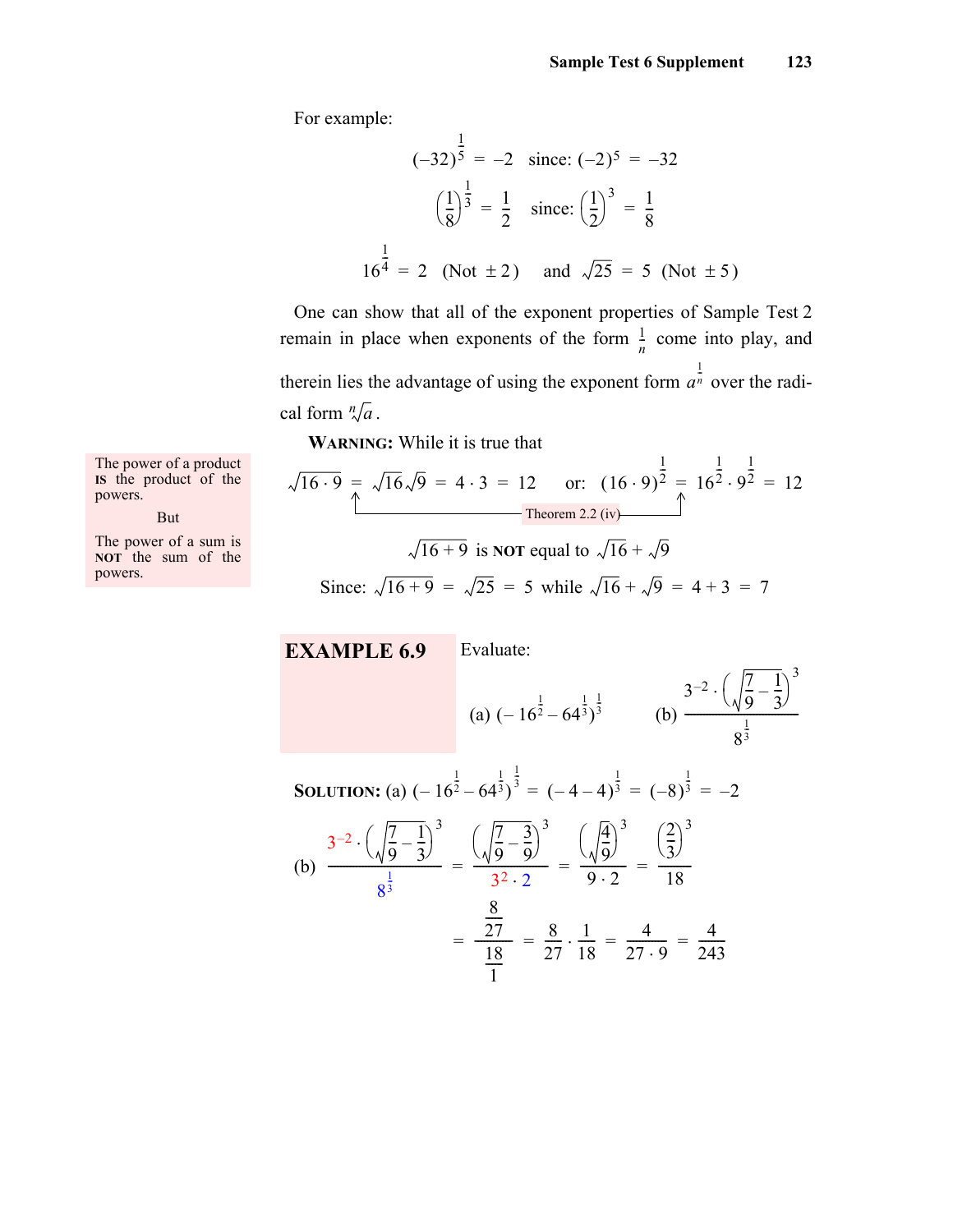## **CHECK YOUR UNDERSTANDING 6.8**

Evaluate:

(a) 
$$
-8^{\frac{1}{3}} + (-8)^{\frac{1}{3}}
$$
 (b)  $\frac{(-64)^{\frac{1}{3}}}{\sqrt{2^2 + 32}}$  (c)  $\frac{\sqrt{8} - \sqrt{20}}{2}$   
Answers: (a) -4 (b)  $-\frac{2}{3}$  (c)  $\sqrt{2} - \sqrt{5}$ 

## **RATIONAL EXPONENTS**

Our final step along our exponent path is to attribute a meaning to an expression of the form  $8^{\frac{2}{3}}$ , or, more generally, of the form  $a^{\frac{m}{n}}$ .  $\frac{2}{3}$ , or, more generally, of the form  $a^{\frac{m}{n}}$ *n* ---

#### **DEFINITION 6.2**

 **RATIONAL EXPONENTS**

For  $\frac{m}{n}$  a positive rational number in lowest **terms**, and any *a* if *n* is odd, or any nonnegative *a* if *n* is even: *n*  $\overline{ }$ 

$$
a^{\frac{m}{n}} = \left(a^{\frac{1}{n}}\right)^m = \left(a^m\right)^{\frac{1}{n}}
$$

In addition, if  $a \neq 0$ , then:

$$
a^{-\frac{m}{n}} = \frac{1}{a^n}
$$

For example:

The denominator of the fractional exponent indicates the root, while the numerator is the power.

$$
8^{\frac{2}{3}} = (8^{\frac{1}{3}})^2 = 2^2 = 4
$$
 or, if you prefer:  $8^{\frac{2}{3}} = (8^2)^{\frac{1}{3}} = 64^{\frac{1}{3}} = 4$   

$$
25^{-\frac{3}{2}} = \frac{1}{25^{\frac{3}{2}}} = \frac{1}{(\sqrt{25})^3} = \frac{1}{5^3} = \frac{1}{125}
$$

We want to underline the fact that, in the real number system, expressions of the following form are **NOT** defined:

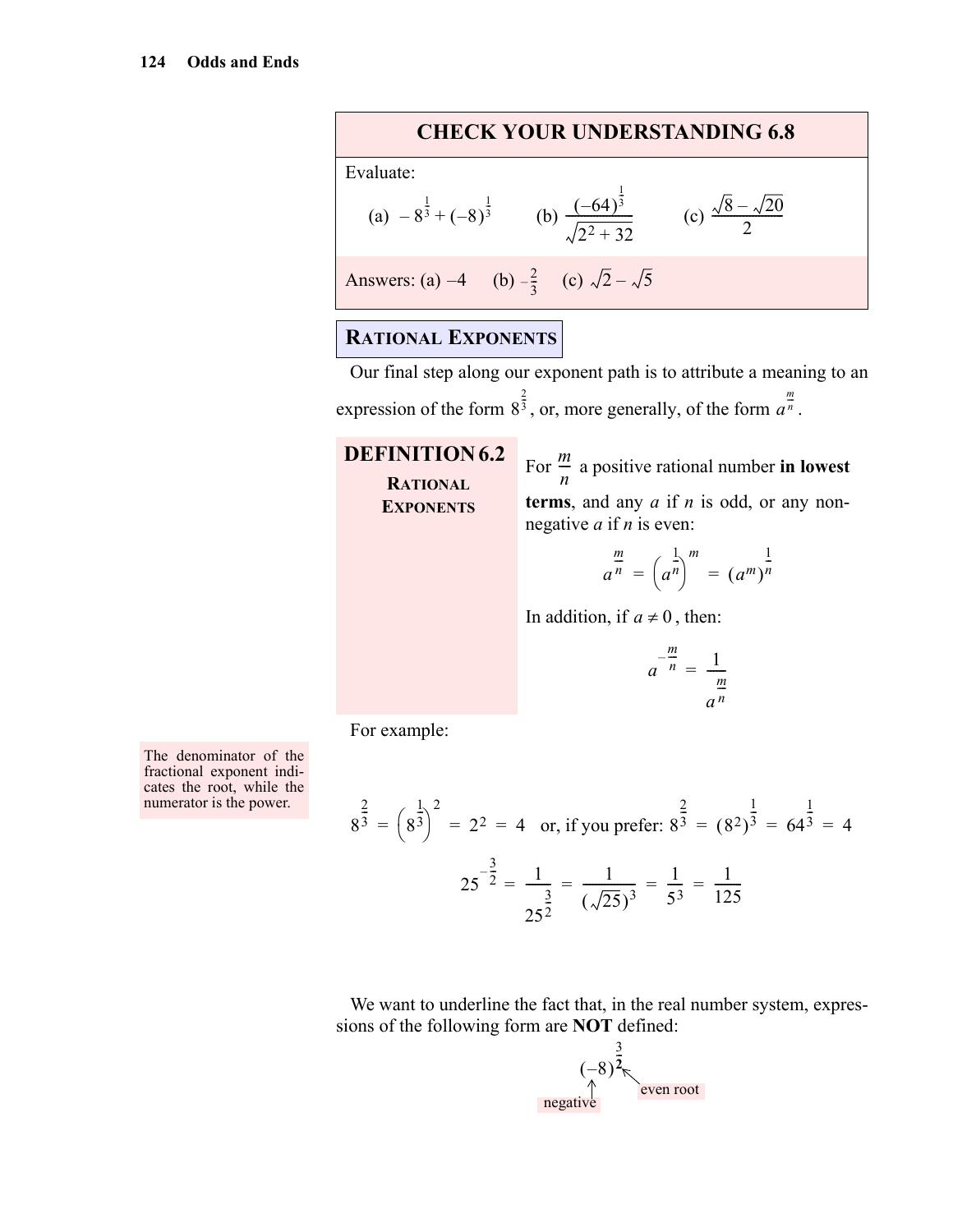

**NOTE:** It can be shown that the exponent properties of Sample Test 2 hold for all numerical exponents. For example:

- (i)  $a^n a^m = a^{n+m}$ : 3 2  $\frac{2}{5}$ .3 1  $-3^{\frac{1}{2}} = 3$ 2  $\frac{2}{5} + \frac{1}{2} = 3$ 9  $=3^{\frac{2}{5}+\frac{1}{2}}=3^{\frac{9}{10}}$ 2
- (ii)  $\frac{a^n}{a^m} = a^{n-m}$ : 2  $\frac{2}{3}$ 2 1  $\frac{1}{3}$  $\frac{2}{1}$  = 2 2  $\frac{2}{3} - \frac{1}{3} = 2$ 1  $= 2^{\frac{2}{3} - \frac{1}{3}} = 2^{\frac{1}{3}}$
- (iii)  $(a^n)^m = a^{nm}$  : [5  $\left(5^{-\frac{2}{5}}\right)$  $-\frac{1}{4}$  = 5 2  $\left(-\frac{2}{5}\right)\left(-\frac{1}{4}\right) = 5$ 1  $=5^{\left(-\frac{2}{5}\right)\left(-\frac{1}{4}\right)}=5^{\frac{1}{10}}$
- $(iv) (ab)^n = a^n b^n$  (5 · 7) (v)  $\left(\frac{a}{i}\right)^n = \frac{a^n}{i!}$  .  $\left(\frac{3}{i}\right)^{\frac{1}{5}} = \frac{3^5}{i!}$ . 2  $\frac{2}{3} = 5$ 2  $\frac{2}{3}$ .7 2  $= 5^{\frac{2}{3}} \cdot 7^{\frac{2}{3}}$  $\left(\frac{a}{b}\right)^n = \frac{a^n}{b^n}$   $\left(\frac{3}{4}\right)$ 3  $\frac{3}{5}$   $-$  3 3  $\frac{3}{5}$ 4 3  $\frac{3}{5}$  $= \frac{3}{2}$

**EXAMPLE 6.10** Simplify:

(a) 
$$
\frac{-3a^5\sqrt{a}}{\left(2a^{\frac{4}{3}}\right)^3}
$$
 (b)  $\left(\frac{a^{\frac{1}{2}}b^2}{a^{\frac{3}{2}}b^{\frac{3}{4}}}\right)^{\frac{1}{2}}$ 

#### **SOLUTION:**

(a) The first step is to write the radical in exponent form, and then apply the appropriate exponent rules:

(a) 
$$
\frac{-3a^5 \sqrt{a}}{(2a^{\frac{4}{3}})^3} = \frac{-3a^5 a^{\frac{1}{2}}}{2^3 a^{\frac{4}{3} \cdot 3}} = \frac{-3a^{5+\frac{1}{2}}}{8a^4} = \frac{3a^{5+\frac{1}{2}-4}}{8} = -\frac{3}{8}a^{\frac{3}{2}}
$$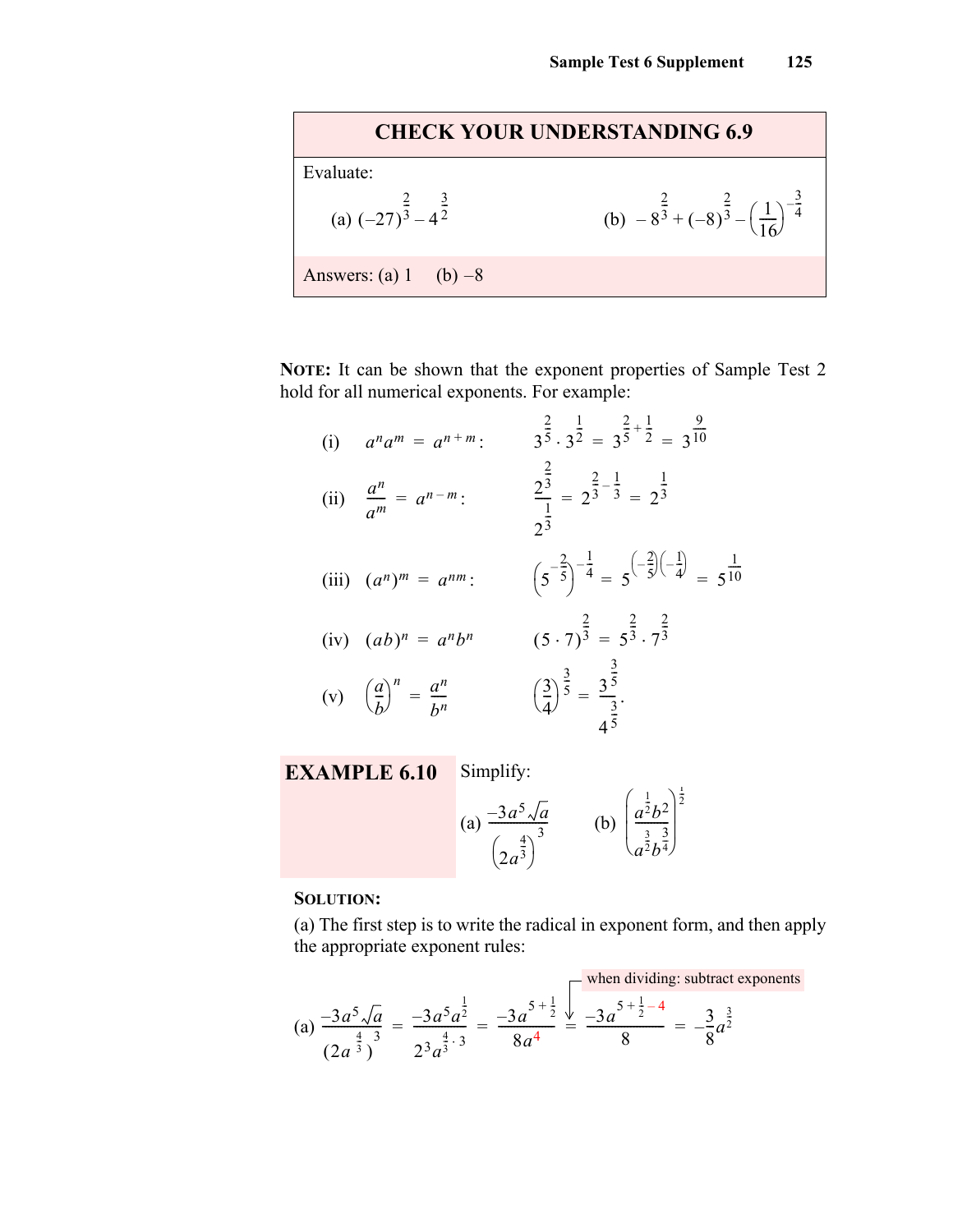(b) 
$$
\left(\frac{a^{\frac{1}{2}}b^2}{a^{\frac{3}{2}}b^{\frac{3}{2}}}\right)^{\frac{1}{2}} = \left(a^{\frac{1}{2}-\frac{3}{2}}b^{2-\frac{3}{4}}\right)^{\frac{1}{2}} = \left(a^{-1}b^{\frac{5}{4}}\right)^{\frac{1}{2}} = a^{-\frac{1}{2}}b^{\frac{5}{8}} = \frac{b^{\frac{5}{8}}}{a^{\frac{1}{2}}} = \frac{b^{\frac{5}{8}}}{\sqrt{a}}
$$

## **SCIENTIFIC NOTATION**

Any number can be expressed as the product of a number between 1 and 10 and an integer power of 10. When a number is expressed in such a form, it is said to be represented in **scientific notation**, For example:

 $3865 = 3.865 \times 10^3$  since  $10^3 = 1000$  and  $(3.865)(1000) = 3865$ and:

$$
0.0795 = 7.95 \times 10^{-2}
$$
 since  $10^{-2} = \frac{1}{100}$  and  $\frac{7.95}{100} = 0.0795$ 

In general:

Multiplying a number in decimal form by  $10<sup>n</sup>$  will result in moving the decimal point *n* positions to the right if the integer *n* is positive, or *n* positions to the left if *n* is negative.

For example:

 $32.356 \times 10^{2} = 3235.6$  $32.356 \times 10^6 = 32356000$  $32.356 \times 10^{-2} = 0.32356$  $32.356 \times 10^{-6} = 0.000032356$  $1879.32 = 1.87932 \times 10^{3}$  $0.00791 = 7.91 \times 10^{-3}$  $35600000 = 3.56 \times 10^7$  $0.000000011 = 1.1 \times 10^{-8}$ 

In scientific notation, the symbol " $\times$ " is used to indicate multiplication.

Also: